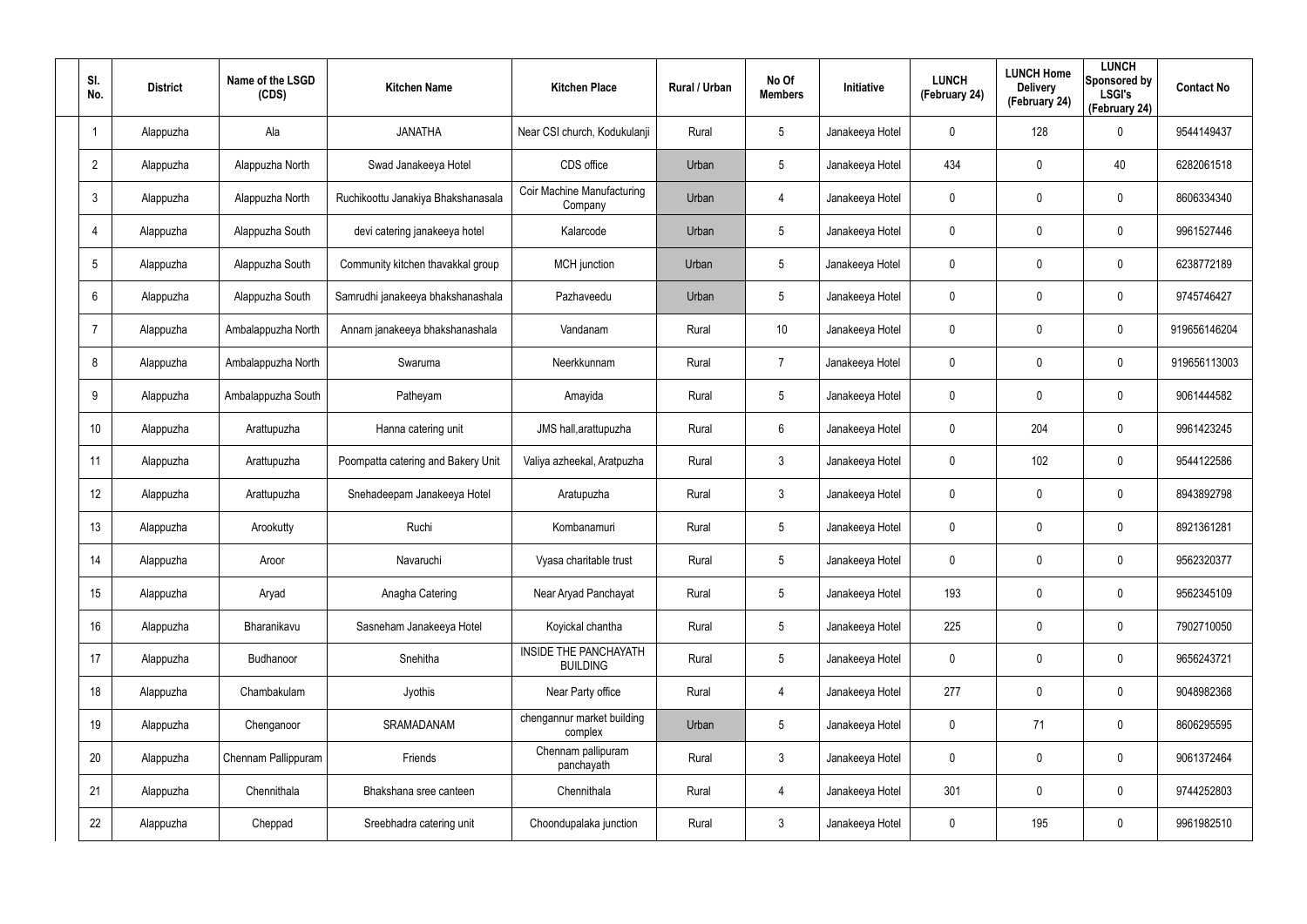| SI.<br>No. | <b>District</b> | Name of the LSGD<br>(CDS) | <b>Kitchen Name</b>           | <b>Kitchen Place</b>                    | Rural / Urban | No Of<br><b>Members</b> | Initiative      | <b>LUNCH</b><br>(February 24) | <b>LUNCH Home</b><br><b>Delivery</b><br>(February 24) | <b>LUNCH</b><br>Sponsored by<br><b>LSGI's</b><br>(February 24) | <b>Contact No</b> |
|------------|-----------------|---------------------------|-------------------------------|-----------------------------------------|---------------|-------------------------|-----------------|-------------------------------|-------------------------------------------------------|----------------------------------------------------------------|-------------------|
| 23         | Alappuzha       | Cheppad                   | Karthika Janakeeya Hotel      | Mambra aalumood, Cheppad                | Rural         | 6                       | Janakeeya Hotel | 0                             | 189                                                   | $\mathbf 0$                                                    | 9746575998        |
| 24         | Alappuzha       | Cheriyanad                | <b>DARSANA</b>                | Near GOLDEN PALACE<br><b>AUDITORIUM</b> | Rural         | $5\overline{)}$         | Janakeeya Hotel | 0                             | 99                                                    | $\mathbf 0$                                                    | 9747958424        |
| 25         | Alappuzha       | Cherthala Municipality    | Santwanam                     | Ward 10                                 | Urban         | $5\phantom{.0}$         | Janakeeya Hotel | 0                             | $\mathbf 0$                                           | $\mathbf 0$                                                    | 8848178001        |
| 26         | Alappuzha       | Cherthala Municipality    | <b>NULM</b> canteen           | Cherthala Municipality                  | Urban         | $5\overline{)}$         | Janakeeya Hotel | 0                             | 0                                                     | $\mathbf 0$                                                    | 6282870356        |
| 27         | Alappuzha       | Cherthala South           | Kashinandana                  | Cherthala S                             | Rural         | 10                      | Janakeeya Hotel | 0                             | 0                                                     | $\mathbf 0$                                                    | 9745940057        |
| 28         | Alappuzha       | Cheruthana                | Sreedurga janakeeya hotel     | Near govt HSS aayaparambu               | Rural         | 4                       | Janakeeya Hotel | 212                           | 0                                                     | $\mathbf 0$                                                    | 9961178936        |
| 29         | Alappuzha       | Chettikulangara           | SREE VINAYAKA JANAKEEYA HOTEL | <b>KARIPUZHA</b>                        | Rural         | $\mathbf{3}$            | Janakeeya Hotel | 189                           | 0                                                     | $\mathbf 0$                                                    | 9656810109        |
| 30         | Alappuzha       | Chingoli                  | souhridam unit                | karthikappally I p school               | Rural         | $\mathbf{3}$            | Janakeeya Hotel | 0                             | 200                                                   | $\mathbf 0$                                                    | 7559808470        |
| 31         | Alappuzha       | Chunakkara                | Vanitha Canteen               | Chunakkara                              | Rural         | $\mathbf{3}$            | Janakeeya Hotel | 157                           | 0                                                     | $\mathbf 0$                                                    | 9400509985        |
| 32         | Alappuzha       | Devikulangara             | Thripthi                      | Buds school, devikulangara              | Rural         | 4                       | Janakeeya Hotel | 0                             | 98                                                    | $\mathbf 0$                                                    | 9746712528        |
| 33         | Alappuzha       | Edathua                   | Theertham                     | Edathua market                          | Rural         | $\mathbf{3}$            | Janakeeya Hotel | 212                           | 0                                                     | $\mathbf 0$                                                    | 9544351169        |
| 34         | Alappuzha       | Ezhupunna                 | Neethipeedam                  | Eramalloor                              | Rural         | 8                       | Janakeeya Hotel | 0                             | 0                                                     | $\mathbf 0$                                                    | 9946790986        |
| 35         | Alappuzha       | Harippad                  | Swad                          | A private Hotel's Kitchen               | Urban         | 4                       | Janakeeya Hotel | 0                             | 0                                                     | $\mathbf 0$                                                    | 9562373933        |
| 36         | Alappuzha       | Kadakkarappally           | Soorya                        | Kandamangalam temple<br>auditorium      | Rural         | 5                       | Janakeeya Hotel | 0                             | 0                                                     | $\pmb{0}$                                                      | 9895266763        |
| 37         | Alappuzha       | Kainakary                 | Sivakashi                     | Near Panchayath                         | Rural         | $5\phantom{.0}$         | Janakeeya Hotel | 0                             | 0                                                     | $\mathbf 0$                                                    | 8111821552        |
| 38         | Alappuzha       | Kandalloor                | Annapoorna Hotel              | Near Velanchira junction                | Rural         | 4                       | Janakeeya Hotel | 0                             | 0                                                     | $\mathbf 0$                                                    | -9747600181       |
| 39         | Alappuzha       | Kanjikuzhy                | Santhwanam                    | Opposite NSS college                    | Rural         | $5\phantom{.0}$         | Janakeeya Hotel | 0                             | 0                                                     | $\mathbf 0$                                                    | 9605307328        |
| 40         | Alappuzha       | Karthikappally            | Ruchi                         | Community hall                          | Rural         | $6\phantom{.}$          | Janakeeya Hotel | 253                           | 0                                                     | $\mathsf{0}$                                                   | 9747607478        |
| 41         | Alappuzha       | Karuvatta                 | Karunya janakeeya hotel       | Near Aashramam junction                 | Rural         | $6\phantom{.}6$         | Janakeeya Hotel | 280                           | 0                                                     | $\mathsf{0}$                                                   | 916282508791      |
| 42         | Alappuzha       | Kavalam                   | Koottukari Janakeeya Hotel    | <b>Near Permanent Outlet</b>            | Rural         | $5\phantom{.0}$         | Janakeeya Hotel | 129                           | $\mathbf 0$                                           | $\mathsf{0}$                                                   | 9744173219        |
| 43         | Alappuzha       | Kayamkulam West           | palazhy catering unit         | Kallummood junction                     | Urban         | $5\phantom{.0}$         | Janakeeya Hotel | 0                             | 213                                                   | $\mathsf{0}$                                                   | 9388819110        |
| 44         | Alappuzha       | Kodamthurath              | <b>MATRUSAKTHI</b>            | KUTHIYATHODE                            | Rural         | $5\phantom{.0}$         | Janakeeya Hotel | 0                             | 0                                                     | $\pmb{0}$                                                      | 8281687439        |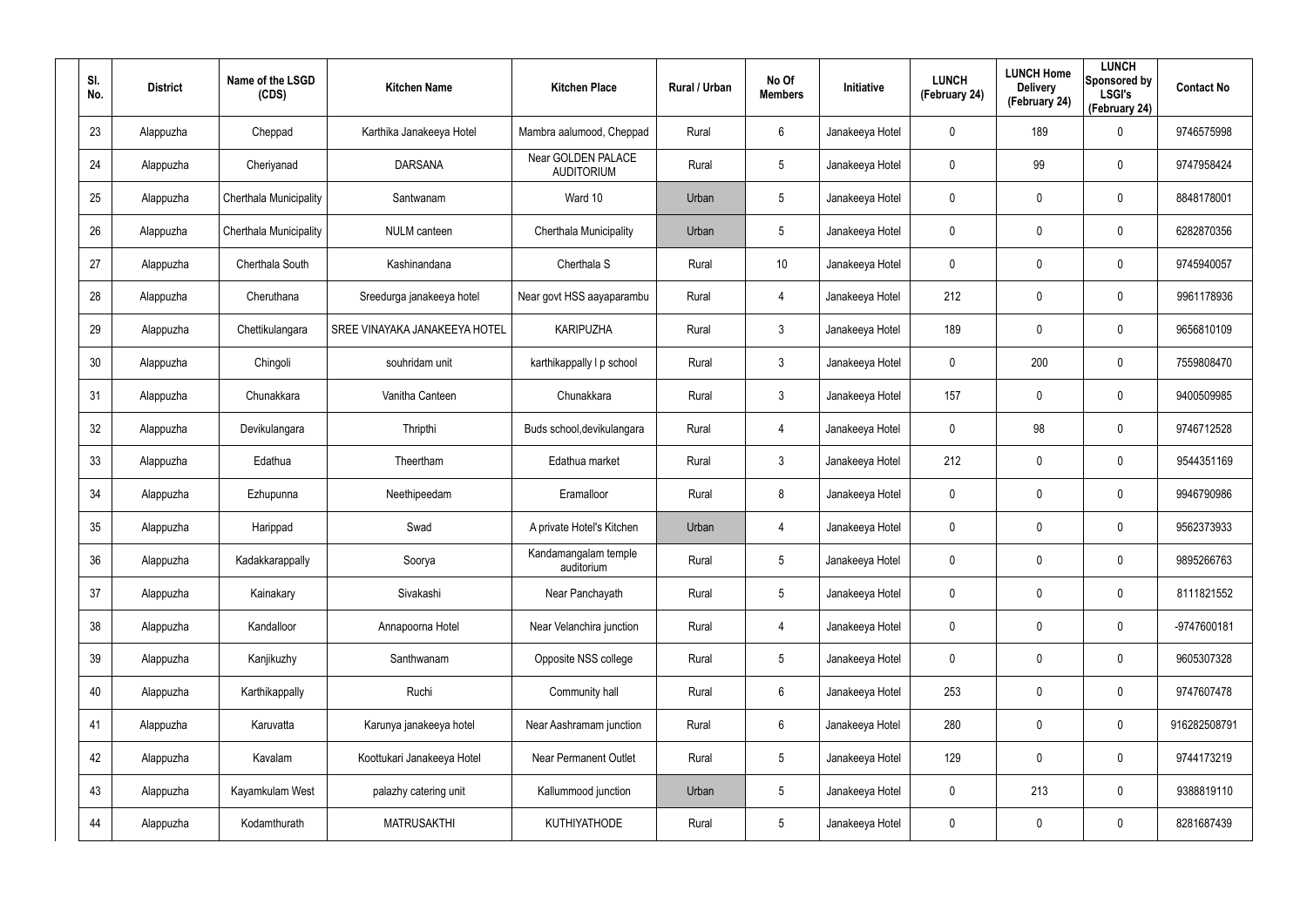|    | SI.<br>No. | <b>District</b> | Name of the LSGD<br>(CDS)   | <b>Kitchen Name</b>             | <b>Kitchen Place</b>                        | Rural / Urban | No Of<br><b>Members</b> | Initiative      | <b>LUNCH</b><br>(February 24) | <b>LUNCH Home</b><br><b>Delivery</b><br>(February 24) | <b>LUNCH</b><br>Sponsored by<br><b>LSGI's</b><br>(February 24) | <b>Contact No</b> |
|----|------------|-----------------|-----------------------------|---------------------------------|---------------------------------------------|---------------|-------------------------|-----------------|-------------------------------|-------------------------------------------------------|----------------------------------------------------------------|-------------------|
| 89 | 45         | Alappuzha       | Krishnapuram                | Kanivu catering unit            | Near SCB, kappil                            | Rural         | 4                       | Janakeeya Hotel | 0                             | 0                                                     | $\mathbf 0$                                                    | 9544047480        |
|    | 46         | Alappuzha       | Kumarapuram                 | Mahadeva jankeeya hotel         | Near kavarattu temple                       | Rural         | 3                       | Janakeeya Hotel | 662                           | 0                                                     | $\pmb{0}$                                                      | 918606736168      |
|    | 47         | Alappuzha       | Kumarapuram                 | Navodhaya janakeeya hotel       | Kumarapuram                                 | Rural         | $\mathbf{3}$            | Janakeeya Hotel | 0                             | 0                                                     | $\pmb{0}$                                                      | 9037499871        |
|    | 48         | Alappuzha       | Kuthiyathode                | Ruchi Janakeeya Hotel           | Near kuthiyathode panchayath<br>office      | Rural         | 5                       | Janakeeya Hotel | 0                             | 0                                                     | $\pmb{0}$                                                      | 9249269374        |
|    | 49         | Alappuzha       | Mannanchery                 | Snehitha                        | Panchayat building                          | Rural         | 4                       | Janakeeya Hotel | 51                            | 52                                                    | $\pmb{0}$                                                      | 9544461740        |
|    | 50         | Alappuzha       | Mannar                      | Snehadhara                      | Kunnathur devasom                           | Rural         | 5                       | Janakeeya Hotel | 237                           | 0                                                     | $\mathbf 0$                                                    | 9567853570        |
|    | 51         | Alappuzha       | Mararikulam South           | Snehasparsham                   | Kattoor                                     | Rural         | 4                       | Janakeeya Hotel | 0                             | 105                                                   | $\pmb{0}$                                                      | 9747881642        |
|    | 52         | Alappuzha       | Mavelikara<br>Municipality  | Ruchi janakeeya hotel           | Municipality building                       | Urban         | 10 <sup>°</sup>         | Janakeeya Hotel | 0                             | 0                                                     | $\pmb{0}$                                                      | 8289996136        |
|    | 53         | Alappuzha       | Mavelikkara<br>Thamarakulam | <b>Thripthi Catering</b>        | Thamarakulam                                | Rural         | 5                       | Janakeeya Hotel | 160                           | 0                                                     | $\pmb{0}$                                                      | 8281558036        |
|    | 54         | Alappuzha       | Mavelikkara<br>Thekkekara   | Bhai catering                   | Pallarimangalam                             | Rural         | 5                       | Janakeeya Hotel | 304                           | 0                                                     | $\mathbf 0$                                                    | 9539851155        |
|    | 55         | Alappuzha       | Mavelikkara<br>Thekkekara   | Snehatheeram                    | Kurathikkadu                                | Rural         | 5                       | Janakeeya Hotel | 130                           | 0                                                     | $\pmb{0}$                                                      | 9656960190        |
|    | 56         | Alappuzha       | Muhamma                     | <b>SNV Catering</b>             | Near Community Health<br>Centre             | Rural         | 5                       | Janakeeya Hotel | 180                           | 0                                                     | $\mathbf 0$                                                    | 9605388763        |
|    | 57         | Alappuzha       | Mulakkuzha                  | Snehathanal                     | Mulakkuzha                                  | Rural         | 5                       | Janakeeya Hotel | 0                             | 45                                                    | $\mathbf 0$                                                    | 9037085079        |
|    | 58         | Alappuzha       | Muttar                      | Ruchi Catering Unit             | Panchayat Building                          | Rural         |                         | Janakeeya Hotel | 121                           | $\mathbf 0$                                           | $\pmb{0}$                                                      | 9072276826        |
|    | 59         | Alappuzha       | Nedumudy                    | Oruma                           | Champakulam                                 | Rural         | $5\phantom{.0}$         | Janakeeya Hotel | 187                           | 0                                                     | $\mathbf 0$                                                    | 9188536147        |
|    | 60         | Alappuzha       | Neelamperoor                | Amrutha Janakeeya Bhakshanasala | Panchayat Building                          | Rural         | $\mathbf{3}$            | Janakeeya Hotel | 36                            | 0                                                     | $\mathbf 0$                                                    | 9656167060        |
|    | 61         | Alappuzha       | Nooranad                    | Amma Canteen                    | Inside market place, Noornad                | Rural         | $5\phantom{.0}$         | Janakeeya Hotel | 229                           | 0                                                     | $\mathbf 0$                                                    | 7034377340        |
|    | 62         | Alappuzha       | Palamel                     | Arogya Canteen                  | Panchayat office compound                   | Rural         | 4                       | Janakeeya Hotel | 385                           | $\mathbf 0$                                           | $\pmb{0}$                                                      | 9497107651        |
|    | 63         | Alappuzha       | Pallippad                   | Annapoorneswari catering unit   | Irattakulangara junction                    | Rural         | $\overline{5}$          | Janakeeya Hotel | 204                           | 0                                                     | $\pmb{0}$                                                      | 9562318624        |
|    | 64         | Alappuzha       | Panavally                   | Harikrishnan                    | near nalpatheneswaram<br>temple             | Rural         |                         | Janakeeya Hotel | 0                             | 0                                                     | $\pmb{0}$                                                      | 9961774363        |
|    | 65         | Alappuzha       | Pandanad                    | Sreebhadra                      | Muthavazhi                                  | Rural         | $\overline{5}$          | Janakeeya Hotel | 0                             | 0                                                     | 0                                                              | 9947120239        |
|    | 66         | Alappuzha       | Pathiyoor                   | Dakshina catering unit          | Mahalekshmi auditorium,<br>kareelakulangara | Rural         | $5\,$                   | Janakeeya Hotel | 0                             | 113                                                   | $\mathbf 0$                                                    | 9048200655        |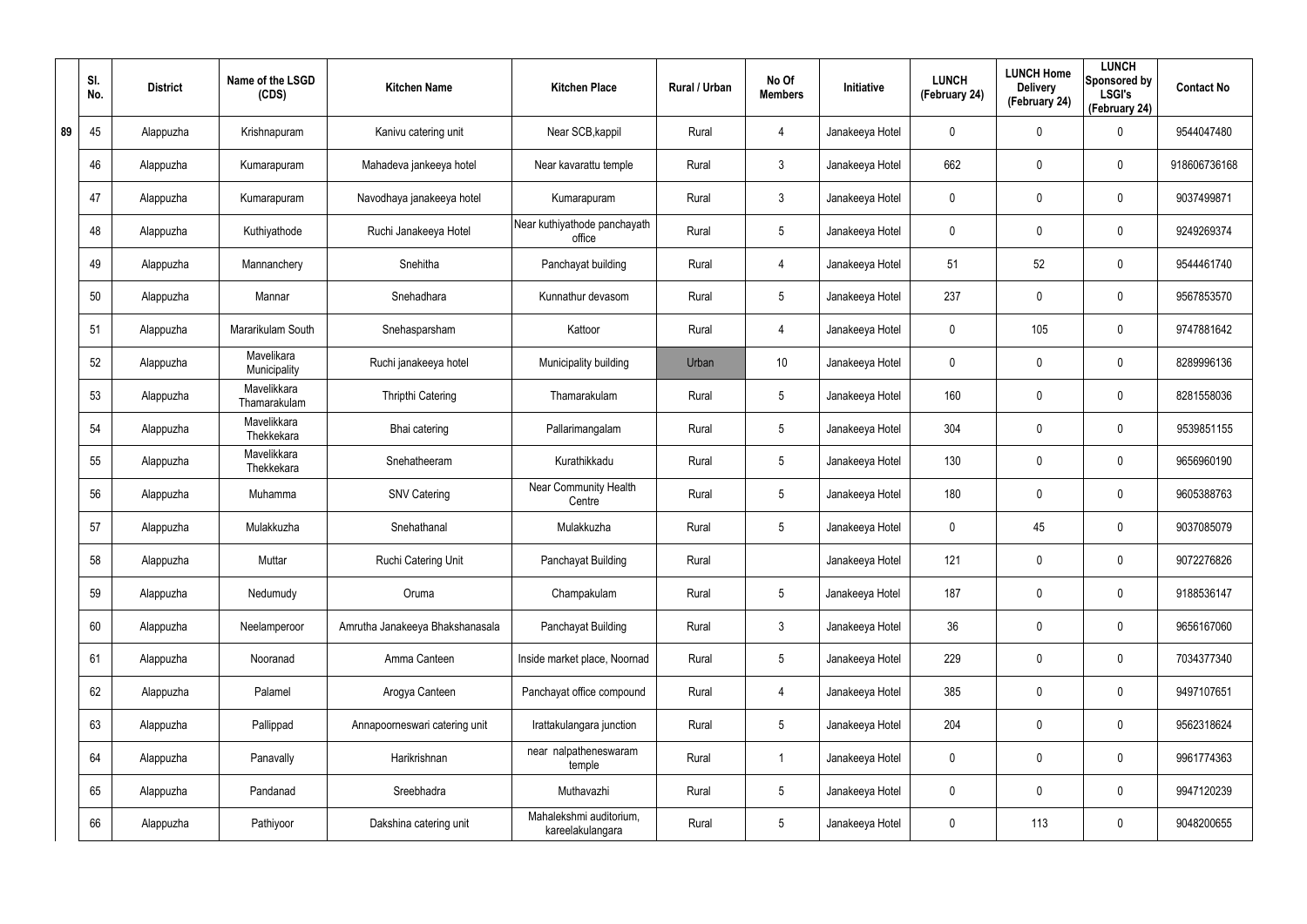| SI.<br>No. | <b>District</b> | Name of the LSGD<br>(CDS) | <b>Kitchen Name</b>         | <b>Kitchen Place</b>                                        | Rural / Urban | No Of<br><b>Members</b> | Initiative      | <b>LUNCH</b><br>(February 24) | <b>LUNCH Home</b><br><b>Delivery</b><br>(February 24) | <b>LUNCH</b><br>Sponsored by<br><b>LSGI's</b><br>(February 24) | <b>Contact No</b> |
|------------|-----------------|---------------------------|-----------------------------|-------------------------------------------------------------|---------------|-------------------------|-----------------|-------------------------------|-------------------------------------------------------|----------------------------------------------------------------|-------------------|
| 67         | Alappuzha       | Pattanakkad               | Aparna                      | Opposite of pattanakkad<br>gramapanchayath                  | Rural         | 5                       | Janakeeya Hotel | 0                             | 0                                                     | $\mathbf 0$                                                    | 9037450634        |
| 68         | Alappuzha       | Perumbalam                | Amritham                    | Near by govt hospital                                       | Rural         | 4                       | Janakeeya Hotel | 0                             | 0                                                     | $\pmb{0}$                                                      | 8592809257        |
| 69         | Alappuzha       | Pulincunnu                | Nanma Janakeeya Hotel       | Near Krishi Bhavan                                          | Rural         | 5                       | Janakeeya Hotel | 147                           | $\mathbf 0$                                           | $\pmb{0}$                                                      | 9544752465        |
| 70         | Alappuzha       | Puliyoor                  | <b>UPPUM MULAKUM</b>        | <b>INSIDE PANCHAYATH</b><br>COMPOUND                        | Rural         | 5                       | Janakeeya Hotel | 0                             | 125                                                   | $\pmb{0}$                                                      | 6238836314        |
| 71         | Alappuzha       | Punnapra North            | Annapoorneshwary            | Janajagrithi                                                | Rural         | 4                       | Janakeeya Hotel | 0                             | $\mathbf 0$                                           | $\pmb{0}$                                                      | 8129450136        |
| 72         | Alappuzha       | Punnapra South            | Thripthy janakeeya hotel    | Punnapra south                                              | Rural         | 9                       | Janakeeya Hotel | 0                             | 0                                                     | $\mathbf 0$                                                    | 9846179646        |
| 73         | Alappuzha       | Purakad                   | Pulari                      | Purakkad gp                                                 | Rural         | $5\phantom{.0}$         | Janakeeya Hotel | 65                            | 103                                                   | $\mathbf 0$                                                    | 7034494313        |
| 74         | Alappuzha       | Purakad                   | Thiruvonam catering service | Thottappally                                                | Rural         | 4                       | Janakeeya Hotel | 0                             | 0                                                     | $\mathbf 0$                                                    |                   |
| 75         | Alappuzha       | Ramankary                 | Kudumbashree Vanitha Hotel  | Ramankary Town, Opposite<br>Judicial First Class Magistrate | Rural         | 4                       | Janakeeya Hotel | 101                           | $\mathbf 0$                                           | $\pmb{0}$                                                      | 8281314746        |
| 76         | Alappuzha       | Thaicattussery            | Unarv                       | Thyakattusheri junction                                     | Rural         | 4                       | Janakeeya Hotel | 0                             | 0                                                     | $\mathbf 0$                                                    | 9605897567        |
| 77         | Alappuzha       | Thakazhy                  | Thripthi Thakazhy           | <b>GBHSS Thakazhy</b>                                       | Rural         | 6                       | Janakeeya Hotel | 296                           | 0                                                     | $\mathbf 0$                                                    | 9747405368        |
| 78         | Alappuzha       | Thalavady                 | Sakthi                      | Panayanbnoorkavu Temple<br>Auditorium                       | Rural         | $5\phantom{.0}$         | Janakeeya Hotel | 0                             | 0                                                     | $\mathbf 0$                                                    |                   |
| 79         | Alappuzha       | Thannermukkom             | Patheyam                    | Panchayath office                                           | Rural         | 4                       | Janakeeya Hotel | 0                             | 0                                                     | $\boldsymbol{0}$                                               | 9633933288        |
| 80         | Alappuzha       | Thazhakkara               | Akshaya catering            | Building at glassfactory<br>junction                        | Rural         | 5                       | Janakeeya Hotel | 234                           | $\mathbf 0$                                           | $\pmb{0}$                                                      | 9847177930        |
| 81         | Alappuzha       | Thiruvanvandoor           | <b>SREE KRISHNA</b>         | Near pravinkoodu junction,                                  | Rural         | $5\phantom{.0}$         | Janakeeya Hotel | $\mathbf 0$                   | 116                                                   | $\pmb{0}$                                                      | 9446627175        |
| 82         | Alappuzha       | Thrikkunnappuzha          | Akshara janakeeya hotel     | KV jetty road                                               | Rural         | $5\phantom{.0}$         | Janakeeya Hotel | 141                           | $\mathbf 0$                                           | $\mathbf 0$                                                    | 918891921223      |
| 83         | Alappuzha       | Thuravoor                 | RUCHI JANAKEEYA HOTEL       | Near alakkaparambu                                          | Rural         | $5\phantom{.0}$         | Janakeeya Hotel | $\mathbf 0$                   | $\mathbf 0$                                           | $\mathbf 0$                                                    | 8157934346        |
| 84         | Alappuzha       | Vallikunnam               | Samthripthi                 | Padayanivattom temple<br>Auditorium                         | Rural         | 4                       | Janakeeya Hotel | 79                            | $\mathbf 0$                                           | $\mathbf 0$                                                    | 8078962129        |
| 85         | Alappuzha       | Vayalar                   | Five star                   | Near Nagamkulangara Market                                  | Rural         | $5\phantom{.0}$         | Janakeeya Hotel | 0                             | 0                                                     | $\mathbf 0$                                                    | 8606081847        |
| 86         | Alappuzha       | Veeyapuram                | Swad 2                      | Veeyapuram jn                                               | Rural         | $5\phantom{.0}$         | Janakeeya Hotel | 266                           | $\mathbf 0$                                           | $\pmb{0}$                                                      |                   |
| 87         | Alappuzha       | Veeyapuram                | Karuthal                    | Payippad LPS                                                | Rural         | 5                       | Janakeeya Hotel | 190                           | 0                                                     | $\mathbf 0$                                                    | 8606846513        |
| 88         | Alappuzha       | Veliyanad                 | Manus Janakeeya Hotel       | Kurishmoodu, Near Veliyanadu<br>Grama Panchayat             | Rural         | $\mathfrak{Z}$          | Janakeeya Hotel | 38                            | 0                                                     | $\pmb{0}$                                                      | 8086782924        |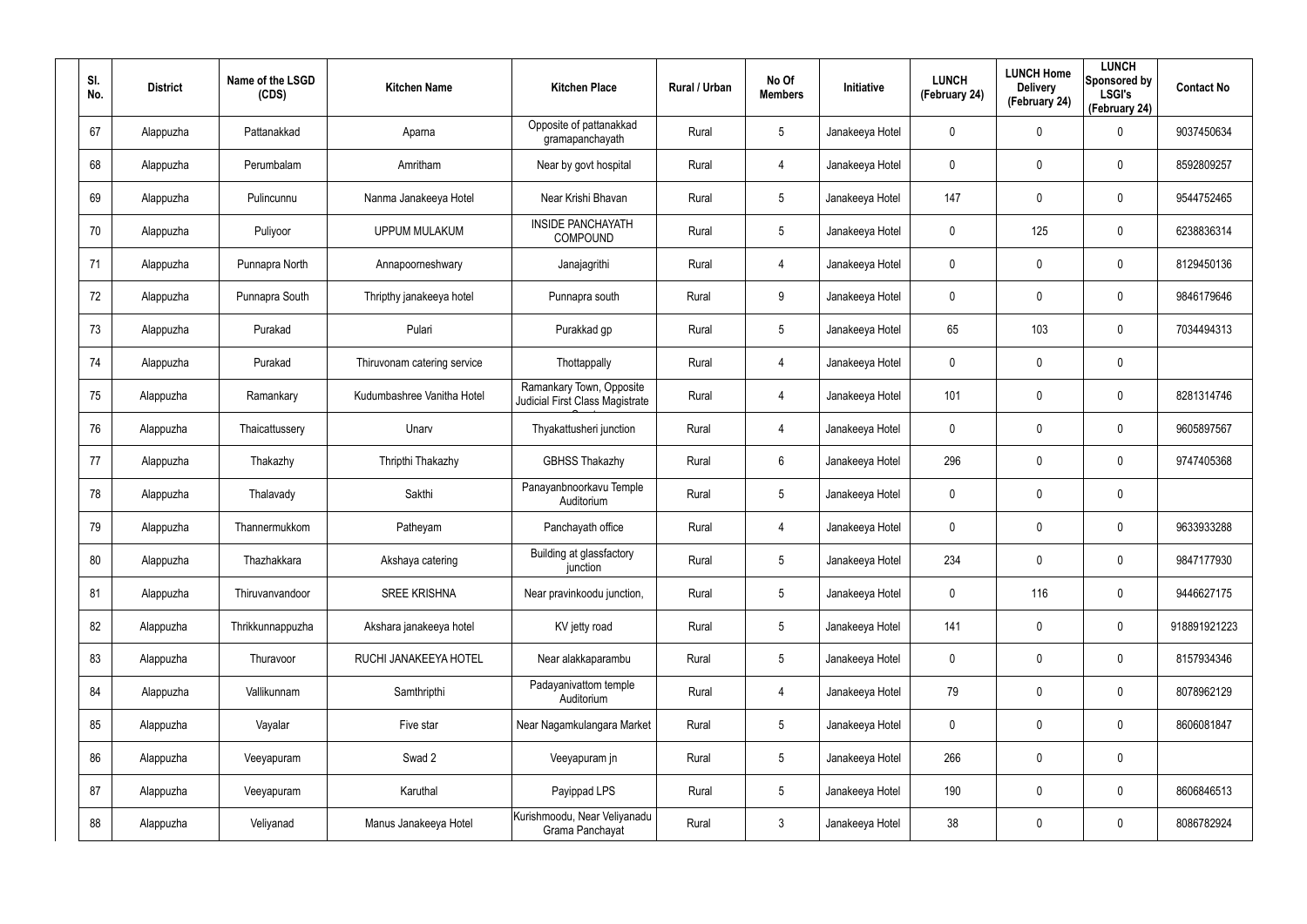|    | SI.<br>No.     | <b>District</b> | Name of the LSGD<br>(CDS) | <b>Kitchen Name</b>              | <b>Kitchen Place</b>         | Rural / Urban | No Of<br><b>Members</b> | Initiative      | <b>LUNCH</b><br>(February 24) | <b>LUNCH Home</b><br><b>Delivery</b><br>(February 24) | <b>LUNCH</b><br>Sponsored by<br><b>LSGI's</b><br>(February 24) | <b>Contact No</b> |
|----|----------------|-----------------|---------------------------|----------------------------------|------------------------------|---------------|-------------------------|-----------------|-------------------------------|-------------------------------------------------------|----------------------------------------------------------------|-------------------|
|    | 89             | Alappuzha       | Venmoney                  | Annapoorna                       | Poyka                        | Rural         | $5\phantom{.0}$         | Janakeeya Hotel | 0                             | 168                                                   | $\mathbf 0$                                                    |                   |
| 89 |                |                 |                           |                                  |                              |               | 423                     |                 | 7305                          | 2326                                                  | 40                                                             |                   |
|    | -1             | Ernakulam       | Aikkaranad                | Subiksha Janakeeya Hotel         | Kolancherry                  | Rural         | $\overline{4}$          | Janakeeya Hotel | 499                           | 0                                                     | $\mathbf 0$                                                    | 9074033529        |
|    | $\overline{2}$ | Ernakulam       | Alengade                  | Kasthurba kitchen                | Neerikkode                   | Rural         | $\mathbf{3}$            | Janakeeya Hotel | 101                           | 0                                                     | $\mathbf 0$                                                    | 9388462558        |
|    | 3              | Ernakulam       | Alengade                  | Thanima foods                    | Koduvazhanga                 | Rural         | 3 <sup>1</sup>          | Janakeeya Hotel | 59                            | 0                                                     | $\mathbf 0$                                                    | 9349013322        |
|    |                | Ernakulam       | Alengade                  | Mr.Bakers                        | Malikam peedika              | Rural         | $\mathbf{3}$            | Janakeeya Hotel | 24                            | 0                                                     | $\mathbf 0$                                                    | 9633887779        |
|    | 5              | Ernakulam       | Aluva                     | Ruchi janakeeya hotel            | Aluva                        | Urban         | $\overline{4}$          | Janakeeya Hotel | 0                             | 0                                                     | $\mathbf 0$                                                    | 9947236080        |
|    | 6              | Ernakulam       | Amballoor                 | Dhanshree catering               | St.ignatius schools Amballur | Rural         | $5\overline{)}$         | Janakeeya Hotel | 133                           | 0                                                     | $\mathbf 0$                                                    | 8330081552        |
|    |                | Ernakulam       | Angamaly                  | Cafe Shree Canteen               | <b>Municipality Canteen</b>  | Urban         | $5\overline{)}$         | Janakeeya Hotel | 385                           | 0                                                     | $\mathbf 0$                                                    | 9656619614        |
|    | 8              | Ernakulam       | Angamaly                  | Cafe Kudumbashree                | T B Junction                 | Urban         | 3                       | Janakeeya Hotel | 182                           | 0                                                     | $\mathbf 0$                                                    | 9447924974        |
|    | 9              | Ernakulam       | Arakuzha                  | Ruchi Janakeeya hotel, Arakkuzha | Pandappilly                  | Rural         | $5\phantom{.0}$         | Janakeeya Hotel | 0                             | 0                                                     | $\mathbf 0$                                                    | 9744864225        |
|    | 10             | Ernakulam       | Assamannoor               | New Life kudumbasree Hotel       | Cherukunnam                  | Rural         | $\mathbf{3}$            | Janakeeya Hotel | 0                             | 0                                                     | $\mathbf 0$                                                    | 9656729450        |
|    | 11             | Ernakulam       | Avoly                     | Janakeeya Hotel, Avoli           | Hostel Junction, Avoli       | Rural         | $\mathbf{3}$            | Janakeeya Hotel | 176                           | 0                                                     | $\mathbf 0$                                                    | 9847983621        |
|    | 12             | Ernakulam       | Ayavana                   | Keralashree Janakeeya hotel      | Ayavana                      | Rural         | $5\phantom{.0}$         | Janakeeya Hotel | 24                            | $\mathbf 0$                                           | $\pmb{0}$                                                      | 9744864210        |
|    | 13             | Ernakulam       | Ayyampuzha                | Sneha Janakeeya Hotel            | Ayyamppuzha                  | Rural         | $\overline{4}$          | Janakeeya Hotel | 346                           | $\mathbf 0$                                           | $\mathbf 0$                                                    | 8590753551        |
|    | 14             | Ernakulam       | Ayyampuzha                | Five Star Hotel and Catering     | Panchayat Junction           | Rural         | $\overline{4}$          | Janakeeya Hotel | 94                            | $\mathbf 0$                                           | $\mathbf 0$                                                    | 9744836324        |
|    | 15             | Ernakulam       | Chendamangalam            | Anugraha Kudumbashree hotel      | Vadakkumpuram                | Rural         | $5\phantom{.0}$         | Janakeeya Hotel | 0                             | $\mathbf 0$                                           | $\mathbf 0$                                                    | 9061419729        |
|    | 16             | Ernakulam       | Chengamanade              | Mythri janakeeya hotel           | Purayar                      | Rural         | $5\phantom{.0}$         | Janakeeya Hotel | 120                           | $\mathbf 0$                                           | $\mathbf 0$                                                    | 9496818865        |
|    | 17             | Ernakulam       | Cheranalloor              | Chaithanya Janakeeya hotel       | Vishnupuram                  | Rural         | $5\phantom{.0}$         | Janakeeya Hotel | 0                             | 0                                                     | $\mathbf 0$                                                    | 9747411465        |
|    | 18             | Ernakulam       | Cheranalloor              | Adukkala                         | Chittoor                     | Rural         | $5\phantom{.0}$         | Janakeeya Hotel | 0                             | $\mathbf 0$                                           | $\mathbf 0$                                                    | 9846423001        |
|    | 19             | Ernakulam       | Chittattukara             | Swadh Janakeeya Hotel            | Neendoor                     | Rural         | $5\phantom{.0}$         | Janakeeya Hotel | 229                           | 0                                                     | $\mathbf 0$                                                    | 9447812788        |
|    | 20             | Ernakulam       | Choornikkara              | Metro hotel                      | Ambattukavu                  | Rural         | $\mathfrak{Z}$          | Janakeeya Hotel | 302                           | 0                                                     | $\bf{0}$                                                       | 9605319455        |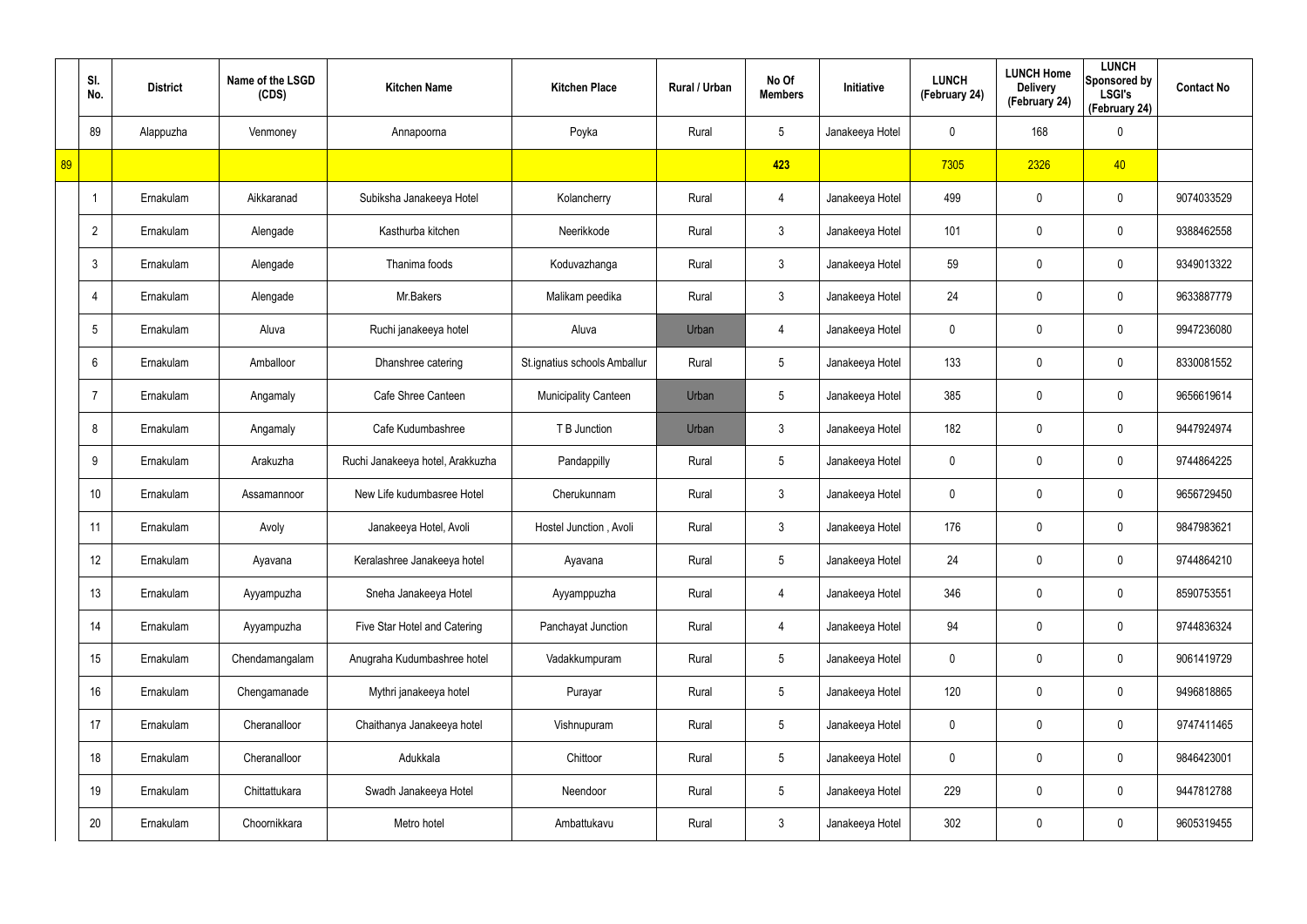| SI.<br>No. | <b>District</b> | Name of the LSGD<br>(CDS) | <b>Kitchen Name</b>                | <b>Kitchen Place</b>                 | Rural / Urban | No Of<br><b>Members</b> | Initiative      | <b>LUNCH</b><br>(February 24) | <b>LUNCH Home</b><br><b>Delivery</b><br>(February 24) | <b>LUNCH</b><br>Sponsored by<br><b>LSGI's</b><br>(February 24) | <b>Contact No</b> |
|------------|-----------------|---------------------------|------------------------------------|--------------------------------------|---------------|-------------------------|-----------------|-------------------------------|-------------------------------------------------------|----------------------------------------------------------------|-------------------|
| 21         | Ernakulam       | Chottanikkara             | Ahalya Cafe                        | Kottayatthupara                      | Rural         | 6                       | Janakeeya Hotel | 60                            | $\mathbf 0$                                           | $\mathbf 0$                                                    | 9567512337        |
| 22         | Ernakulam       | Edakkattuvayal            | SANDHVANAM JANAKEEYA HOTEL         | <b>PEPPATHI</b>                      | Rural         | $\mathbf{3}$            | Janakeeya Hotel | 0                             | 0                                                     | $\mathbf 0$                                                    | 9447047980        |
| 23         | Ernakulam       | Edathala                  | Veetiloru oonne                    | Manalimukke                          | Rural         | $\mathbf{3}$            | Janakeeya Hotel | 263                           | $\mathbf 0$                                           | $\mathbf 0$                                                    |                   |
| 24         | Ernakulam       | Edathala                  | Souhridam Kudumbashree canteen     | Edathala                             | Rural         | $\mathbf{3}$            | Janakeeya Hotel | 315                           | 0                                                     | $\mathbf 0$                                                    | 7593057378        |
| 25         | Ernakulam       | Edavanakkad               | Royal Hotel                        | Edavanakad                           | Rural         | $\mathbf{3}$            | Janakeeya Hotel | 28                            | $\mathbf 0$                                           | $\mathbf 0$                                                    | 9446742863        |
| 26         | Ernakulam       | Elanji                    | janakiya hotel elanji              | elanji punjayathu junction           | Rural         | $5\overline{)}$         | Janakeeya Hotel | 33                            | 0                                                     | $\mathbf 0$                                                    | 8921266850        |
| 27         | Ernakulam       | Eloor                     | Nalanandhana janakeeya hotel       | Eloor                                | Urban         | $\mathbf{3}$            | Janakeeya Hotel | 123                           | $\mathbf 0$                                           | $\mathbf 0$                                                    | 8848524108        |
| 28         | Ernakulam       | Ezhikkara                 | Sree Rajarajeswari Janakeeya Hotel | Ezhikkara                            | Rural         | 5                       | Janakeeya Hotel | 96                            | 0                                                     | $\mathbf 0$                                                    | 7558020438        |
| 29         | Ernakulam       | Kadungalloor              | Snehitha janakeeya hotel           | Kadungalloor                         | Rural         | $\mathbf{3}$            | Janakeeya Hotel | 200                           | $\mathbf 0$                                           | $\mathbf 0$                                                    | $9.20E + 11$      |
| 30         | Ernakulam       | Kalady                    | Jyothi Vanitha Canteen             | Kalady                               | Rural         | 5                       | Janakeeya Hotel | 298                           | 0                                                     | $\mathbf 0$                                                    | 9544624439        |
| 31         | Ernakulam       | Kalamassery East          | Thanima Janakeeya Hotel            | Kangarappady Medical college<br>Road | Urban         | $\mathbf{3}$            | Janakeeya Hotel | 346                           | $\mathbf 0$                                           | $\mathbf 0$                                                    | 9745481742        |
| 32         | Ernakulam       | Kalamassery East          | Nanma janakeeya hotel              | HMT, kalammassery                    | Urban         | $\mathbf{3}$            | Janakeeya Hotel | 348                           | 0                                                     | $\mathbf 0$                                                    | 9061986861        |
| 33         | Ernakulam       | Kalamassery West          | Pulari janakeeya hotel             | Kunamthai                            | Urban         | $\mathbf{3}$            | Janakeeya Hotel | 434                           | $\mathbf 0$                                           | $\mathbf 0$                                                    | 7736594305        |
| 34         | Ernakulam       | Kalamassery West          | Kismath janakeeya hotel            | Vattekkunnam                         | Urban         | 3                       | Janakeeya Hotel | 145                           | $\mathbf 0$                                           | $\pmb{0}$                                                      | 9895049873        |
| 35         | Ernakulam       | Kalloorkkad               | Puthuma Janakeeya Hotel            | Kallorkkad                           | Rural         | 3 <sup>1</sup>          | Janakeeya Hotel | 197                           | $\mathbf 0$                                           | $\mathbf 0$                                                    | 7558091353        |
| 36         | Ernakulam       | Kanjoor                   | Ammachiyude Adukkala               | Parappuram                           | Rural         | 3 <sup>1</sup>          | Janakeeya Hotel | 187                           | $\mathbf 0$                                           | $\pmb{0}$                                                      | 8547064578        |
| 37         | Ernakulam       | Karukutty                 | Anugraha Janakeeya Hotel           | Pallissery                           | Rural         | 5                       | Janakeeya Hotel | 90                            | $\mathbf 0$                                           | $\mathbf 0$                                                    | 8943838295        |
| 38         | Ernakulam       | Karumalloor               | Koottayma janakeeya hotel          | Kariyachira                          | Rural         | $\overline{4}$          | Janakeeya Hotel | 74                            | $\mathbf 0$                                           | $\pmb{0}$                                                      | 8281548828        |
| 39         | Ernakulam       | Kavalangad                | Five star Janakeeya Hotel          | Nellimattom                          | Rural         | 5                       | Janakeeya Hotel | 320                           | $\mathbf 0$                                           | $\mathbf 0$                                                    | 9744705648        |
| 40         | Ernakulam       | Keerampara                | Abhaya Janakeeya Hotel             | Punnekkad                            | Rural         | $\overline{4}$          | Janakeeya Hotel | 68                            | $\mathbf 0$                                           | $\pmb{0}$                                                      | 9074528135        |
| 41         | Ernakulam       | Keezhmad                  | Sadyalayam janakeeya hotel         | Keezhmad                             | Rural         | 5                       | Janakeeya Hotel | 130                           | $\mathbf 0$                                           | $\pmb{0}$                                                      | 7012778281        |
| 42         | Ernakulam       | Kochi East                | ANNAPOORNA JANAKEEYA HOTEL         | ALINCHUVADU                          | Urban         | 5                       | Janakeeya Hotel | 120                           | $\mathbf 0$                                           | $\pmb{0}$                                                      | 9567529849        |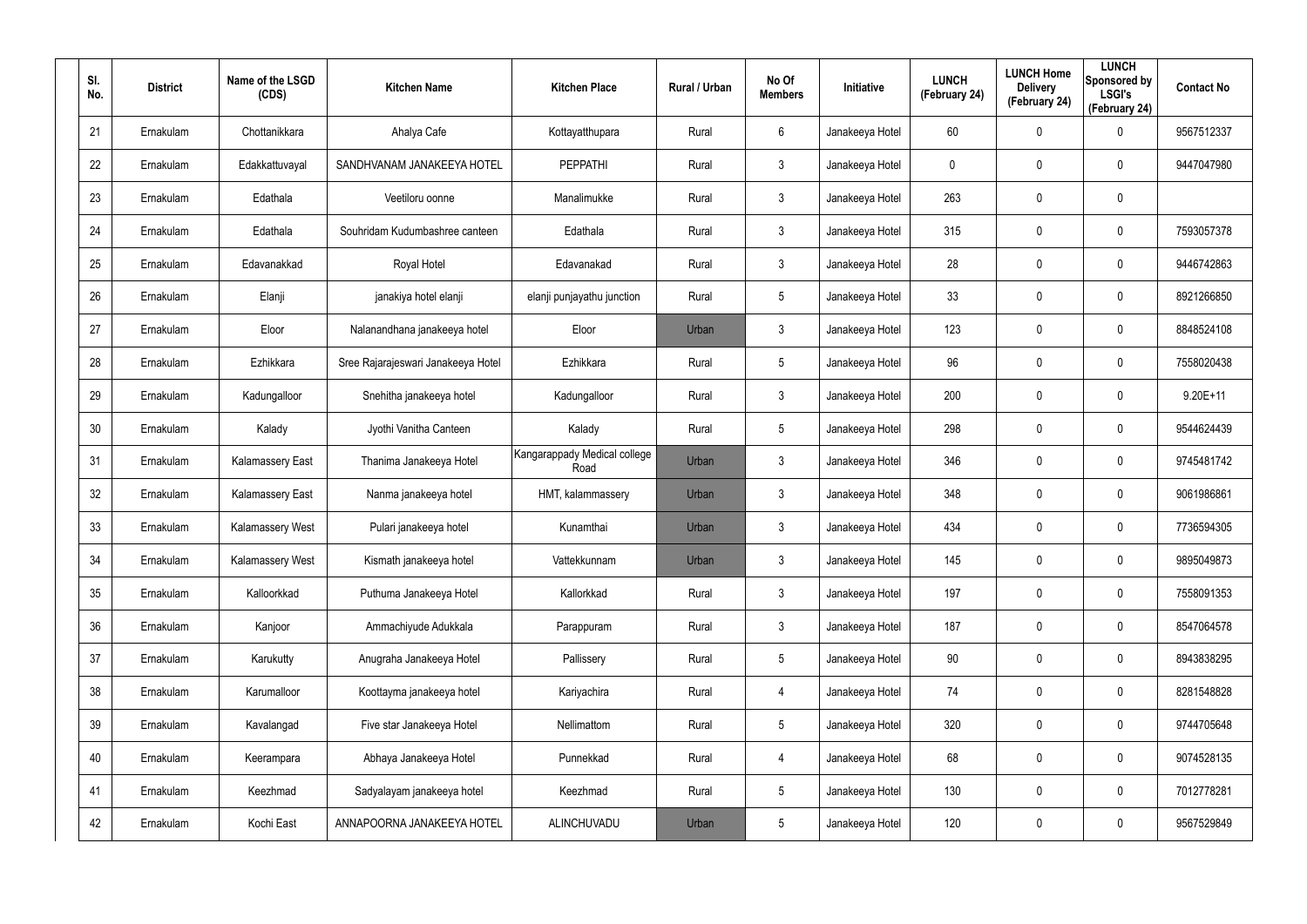|     | SI.<br>No. | <b>District</b> | Name of the LSGD<br>(CDS) | <b>Kitchen Name</b>        | <b>Kitchen Place</b>                      | Rural / Urban | No Of<br><b>Members</b> | Initiative      | <b>LUNCH</b><br>(February 24) | <b>LUNCH Home</b><br><b>Delivery</b><br>(February 24) | <b>LUNCH</b><br>Sponsored by<br><b>LSGI's</b><br>(February 24) | <b>Contact No</b> |
|-----|------------|-----------------|---------------------------|----------------------------|-------------------------------------------|---------------|-------------------------|-----------------|-------------------------------|-------------------------------------------------------|----------------------------------------------------------------|-------------------|
|     | 43         | Ernakulam       | Kochi East                | YUMMEES KITCHEN            | VADUTHALA                                 | Urban         | $5\overline{)}$         | Janakeeya Hotel | 122                           | 0                                                     | $\mathbf 0$                                                    | 9497680558        |
|     | 44         | Ernakulam       | Kochi East                | <b>ORUMA KITCHEN</b>       | <b>PACHALAM</b>                           | Urban         | 3                       | Janakeeya Hotel | 0                             | $\mathbf 0$                                           | $\mathbf 0$                                                    | 9497680558        |
|     | 45         | Ernakulam       | Kochi East                | <b>PONPULARI</b>           | <b>KEERHI NAGAR,</b><br><b>ELAMAKKARA</b> | Urban         | 3                       | Janakeeya Hotel | 314                           | 0                                                     | $\mathbf 0$                                                    | 9446607548        |
|     | 46         | Ernakulam       | Kochi East                | <b>RUCHI CATERING</b>      | PUNNACKAL                                 | Urban         | 5                       | Janakeeya Hotel | 0                             | $\mathbf 0$                                           | $\mathbf 0$                                                    | 9947080022        |
|     | 47         | Ernakulam       | Kochi East                | Samrudhi @ Kochi           | Ernakulam North                           | Urban         | 14                      | Janakeeya Hotel | 1995                          | 1030                                                  | $\mathbf 0$                                                    | 9048609615        |
|     | 48         | Ernakulam       | Kochi South               | NEW AKSHAYA HOTEL          | <b>PONNURUNNI</b>                         | Urban         | 5                       | Janakeeya Hotel | 487                           | 0                                                     | $\mathbf 0$                                                    | 8547855284        |
|     | 49         | Ernakulam       | Kochi South               | <b>AMMAS KITCHEN</b>       | <b>THEVARA</b>                            | Urban         | 4                       | Janakeeya Hotel | 380                           | 0                                                     | $\mathbf 0$                                                    | 8547855284        |
|     | 50         | Ernakulam       | Kochi South               | <b>FRIENDS</b>             | <b>MINI PARK</b>                          | Urban         | 5                       | Janakeeya Hotel | 157                           | 0                                                     | $\mathbf 0$                                                    | 9567127064        |
|     | 51         | Ernakulam       | Kochi West                | NAMMUDE ADUKKALA           | <b>ERAVELI COLONY</b>                     | Urban         | $5\overline{)}$         | Janakeeya Hotel | 655                           | 0                                                     | $\mathbf 0$                                                    | 9496025576        |
|     | 52         | Ernakulam       | Kochi West                | PUTHUMA KUDUMBASHREE HOTEL | PALLURUTHY NADA                           | Urban         | $5\overline{)}$         | Janakeeya Hotel | 163                           | 0                                                     | $\mathbf 0$                                                    | 9496025576        |
|     | 53         | Ernakulam       | Kochi West                | USHUS KUDUMBASHREE HOTEL   | <b>FORT KOCHI</b>                         | Urban         | 4                       | Janakeeya Hotel | 344                           | 0                                                     | $\mathbf 0$                                                    | 9847866090        |
|     | 54         | Ernakulam       | Koothattukulam            | Niravu janakeeya hotel     | Near ksrtc bus stand<br>koothattukulam    | Urban         | 3                       | Janakeeya Hotel | 179                           | 0                                                     | $\mathbf 0$                                                    | 9656619614        |
|     | 55         | Ernakulam       | Koovappady                | Kaipunyam Janakeeya hotel  | Koovappady                                | Rural         | $5\overline{)}$         | Janakeeya Hotel | 72                            | 0                                                     | $\mathbf 0$                                                    | 9526628158        |
|     | 56         | Ernakulam       | Kothamangalam             | P.K Janakeeya hotel        | Kothamangalam                             | Urban         | 3                       | Janakeeya Hotel | 0                             | $\mathbf 0$                                           | $\pmb{0}$                                                      | 8156869114        |
|     | 57         | Ernakulam       | Kothamangalam             | Thanima catering unit      | Kothamangalam                             | Urban         | $\mathfrak{Z}$          | Janakeeya Hotel | 86                            | $\mathbf 0$                                           | $\mathbf 0$                                                    | 9846664377        |
| 114 | 58         | Ernakulam       | Kottapady                 | Janakeeya Hotel            | Kottappady junction                       | Rural         | $\mathbf{3}$            | Janakeeya Hotel | 0                             | $\mathbf 0$                                           | $\mathbf 0$                                                    | 9497406993        |
|     | 59         | Ernakulam       | Kottuvally                | Amritha Janakeeya Hotel    | kottuvally                                | Rural         | $\sqrt{5}$              | Janakeeya Hotel | 88                            | 0                                                     | $\mathbf 0$                                                    | 8590034196        |
|     | 60         | Ernakulam       | Kumbalam                  | JANAKEEYA HOTEL KUMBALAM   | <b>MADAVANA</b>                           | Rural         | $5\phantom{.0}$         | Janakeeya Hotel | 379                           | 0                                                     | $\mathbf 0$                                                    | 9746652717        |
|     | 61         | Ernakulam       | Kumbalangy                | St Antoneys kudumbashree   | OLD POST OFFICE                           | Rural         | $\mathfrak{Z}$          | Janakeeya Hotel | 167                           | 0                                                     | $\pmb{0}$                                                      | 8138860764        |
|     | 62         | Ernakulam       | Kunnathunad               | Thripthi Janakeeya Hotel   | Pallikkara                                | Rural         | $6\overline{6}$         | Janakeeya Hotel | 96                            | 0                                                     | $\mathsf{0}$                                                   | 9744561425        |
|     | 63         | Ernakulam       | Kunnukara                 | Greenchilly cafe           | Kunnukara                                 | Rural         | $\mathfrak{Z}$          | Janakeeya Hotel | 59                            | 0                                                     | $\pmb{0}$                                                      | 9496852989        |
|     | 64         | Ernakulam       | Kunnukara                 | Thanima canteen            | North aduvassery                          | Rural         | $\sqrt{5}$              | Janakeeya Hotel | 120                           | 0                                                     | $\pmb{0}$                                                      | 9744200583        |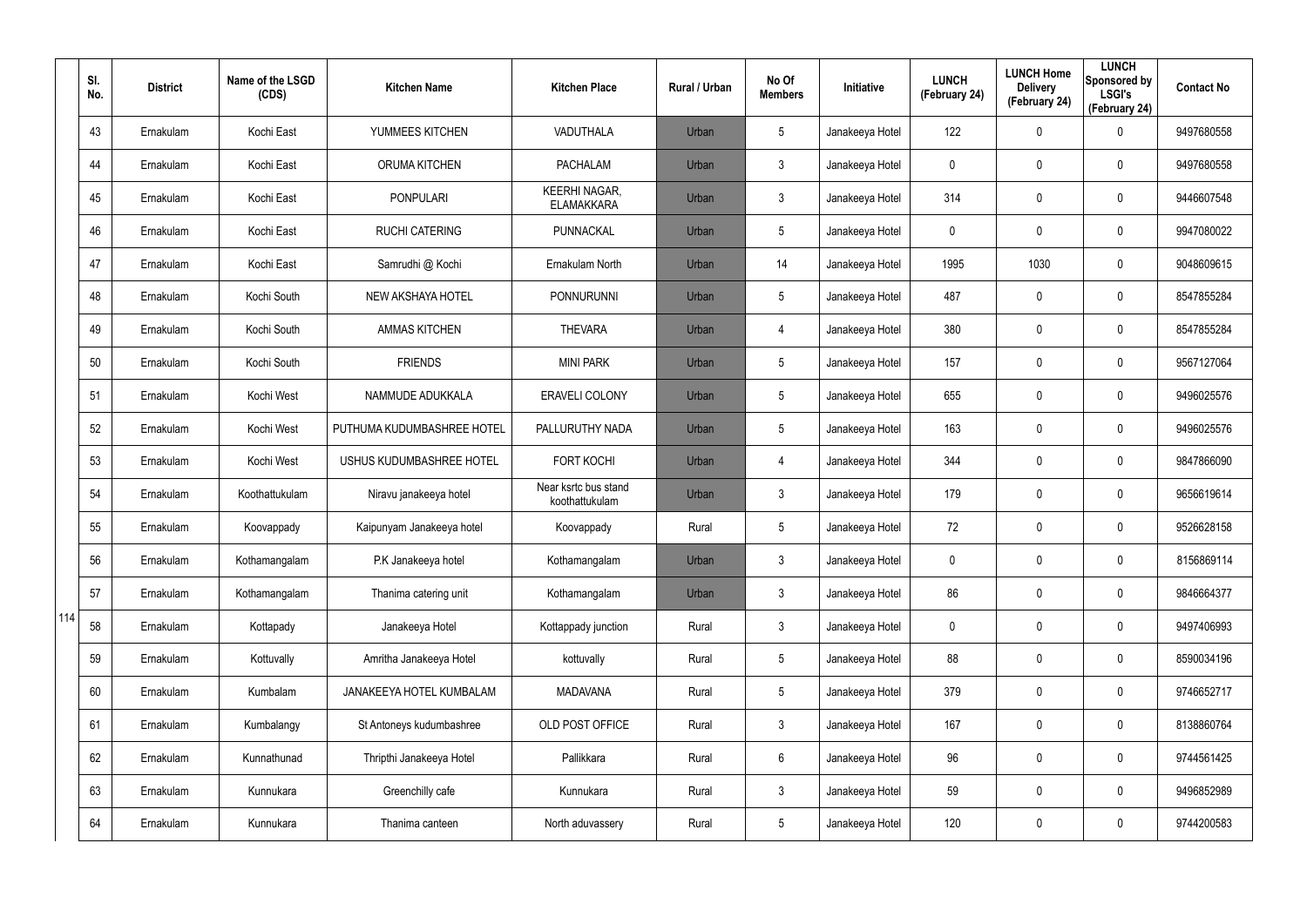| SI.<br>No. | <b>District</b> | Name of the LSGD<br>(CDS) | <b>Kitchen Name</b>              | <b>Kitchen Place</b>      | Rural / Urban | No Of<br><b>Members</b> | Initiative      | <b>LUNCH</b><br>(February 24) | <b>LUNCH Home</b><br><b>Delivery</b><br>(February 24) | <b>LUNCH</b><br>Sponsored by<br><b>LSGI's</b><br>(February 24) | <b>Contact No</b> |
|------------|-----------------|---------------------------|----------------------------------|---------------------------|---------------|-------------------------|-----------------|-------------------------------|-------------------------------------------------------|----------------------------------------------------------------|-------------------|
| 65         | Ernakulam       | Kuttampuzha               | Nila kudumbashree janakiya hotel | Mini stadium, vadattupara | Rural         | 6                       | Janakeeya Hotel | 57                            | $\mathbf 0$                                           | 0                                                              | 9496754018        |
| 66         | Ernakulam       | Kuzhippilly               | Janakeeya hotel                  | Kuzhupilli                | Rural         | $\mathbf 0$             | Janakeeya Hotel | 122                           | $\mathbf 0$                                           | 0                                                              | 9744631998        |
| 67         | Ernakulam       | Malayattoor               | Whats app Janakeeya Hotel        | Thottuva                  | Rural         | $\mathbf{3}$            | Janakeeya Hotel | 312                           | $\mathbf 0$                                           | 0                                                              | $9.19E+11$        |
| 68         | Ernakulam       | Malayattoor               | Natturuchi Janakeeya Hotel       | Ettakkadavu               | Rural         | $\mathbf{3}$            | Janakeeya Hotel | 312                           | $\mathbf 0$                                           | 0                                                              | 9745470234        |
| 69         | Ernakulam       | Maneed                    | Coral Island                     | Maneed                    | Rural         | 4                       | Janakeeya Hotel | 138                           | $\mathbf 0$                                           | 0                                                              | 7012652495        |
| 70         | Ernakulam       | Manjalloor                | Thanima Kudumbashree hotel       | Vazhakkulam               | Rural         | $5\overline{)}$         | Janakeeya Hotel | 318                           | $\mathbf 0$                                           | 0                                                              | 7306907918        |
| 71         | Ernakulam       | Manjapra                  | Sara's Kitchen                   | Puthenpalli               | Rural         | $\mathbf{3}$            | Janakeeya Hotel | 256                           | $\mathbf 0$                                           | 0                                                              | 8547392730        |
| 72         | Ernakulam       | Maradu                    | <b>VANITHA HOTEL</b>             | <b>KUNDANNOR JN</b>       | Urban         | 4                       | Janakeeya Hotel | 0                             | $\mathbf 0$                                           | 0                                                              | 9349505008        |
| 73         | Ernakulam       | Marady                    | Janakeeya hotel, Marady          | Unnakkuppa                | Rural         | $\overline{4}$          | Janakeeya Hotel | 35                            | $\mathbf 0$                                           | 0                                                              | 9947943177        |
| 74         | Ernakulam       | Mazhuvannoor              | Sruthi Janakeeya Hotel           | Valayanchirangara         | Rural         | $\mathbf{3}$            | Janakeeya Hotel | 203                           | $\mathbf 0$                                           | 0                                                              | 9747924485        |
| 75         | Ernakulam       | Mookkannoor               | Mammaks Kitchen                  | Mookkannoor               | Rural         | $\mathbf{3}$            | Janakeeya Hotel | 198                           | $\mathbf 0$                                           | 0                                                              | $9.19E+11$        |
| 76         | Ernakulam       | Mudakkuzha                | Janakeeya Hotel                  | Mudakkuzha                | Rural         | $\mathbf{3}$            | Janakeeya Hotel | 0                             | $\mathbf 0$                                           | 0                                                              | $9.19E + 11$      |
| 77         | Ernakulam       | Mulanthuruthy             | Sulabha                          | karikode, mulanthuruthy   | Rural         | $\mathbf 0$             | Janakeeya Hotel | 190                           | $\mathbf 0$                                           | 0                                                              | 9633427553        |
| 78         | Ernakulam       | Mulavukad                 | Kudumbashree Veetile bakshanam   | Mulavukad                 | Rural         | $5\phantom{.0}$         | Janakeeya Hotel | 109                           | 34                                                    | 0                                                              | 9061339557        |
| 79         | Ernakulam       | Muvattupuzha              | Oottupura                        | Muvattupuzha              | Urban         | $\mathbf{3}$            | Janakeeya Hotel | 293                           | $\mathbf 0$                                           | 0                                                              |                   |
| 80         | Ernakulam       | Nayarambalam              | Four star cafe                   | Nayarambalam              | Rural         | $\mathbf{3}$            | Janakeeya Hotel | 60                            | $\mathbf 0$                                           | 0                                                              | 8891755948        |
| 81         | Ernakulam       | Nedumbassery              | Thani Nadan                      | Athani                    | Rural         | $5\phantom{.0}$         | Janakeeya Hotel | 224                           | $\overline{0}$                                        | 0                                                              | 8138917514        |
| 82         | Ernakulam       | Nellikuzhy                | Janakeeya Hotel                  | Nellikkuzhi               | Rural         | $\mathfrak{Z}$          | Janakeeya Hotel | 321                           | $\overline{0}$                                        | 0                                                              | 9562713076        |
| 83         | Ernakulam       | Njarakkal                 | Kripa Catering Unit              | Njarakkal                 | Rural         | $\mathfrak{Z}$          | Janakeeya Hotel | 49                            | $\boldsymbol{0}$                                      | 0                                                              | 9567534006        |
| 84         | Ernakulam       | Okkal                     | Manna Janakeeya Hotel            | Edavoor                   | Rural         | $\overline{4}$          | Janakeeya Hotel | 88                            | $\mathbf 0$                                           | 0                                                              | 9539507674        |
| 85         | Ernakulam       | Paingottoor               | Janakeeya hotel                  | Paingottoor               | Rural         | $\overline{7}$          | Janakeeya Hotel | 70                            | $\boldsymbol{0}$                                      | 0                                                              | 9656855730        |
| 86         | Ernakulam       | Paipra                    | Nanma Janakeeya Hotel            | Pezhakkappilly            | Rural         | $\mathfrak{Z}$          | Janakeeya Hotel | 186                           | $\boldsymbol{0}$                                      | 0                                                              | 9567747725        |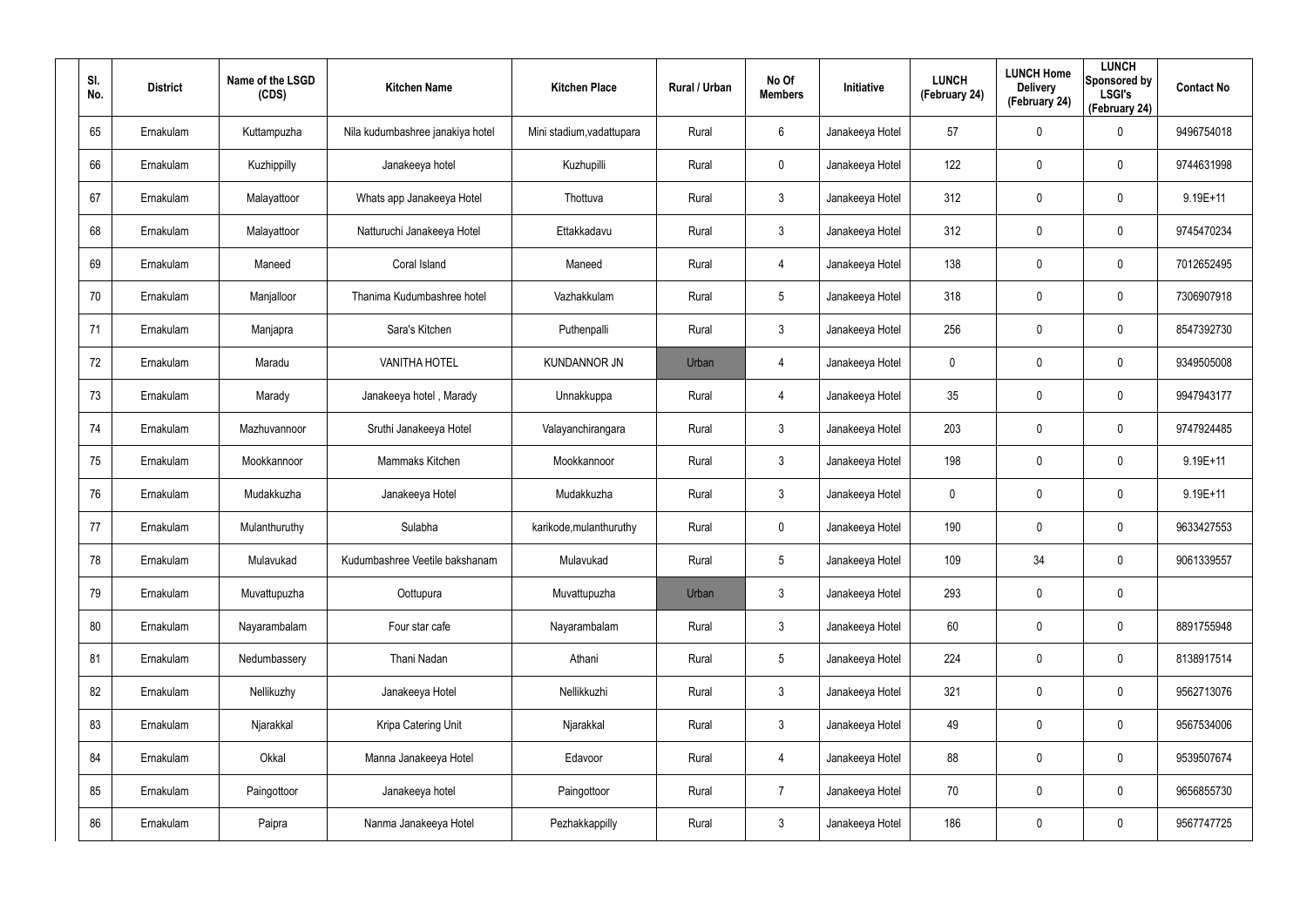| SI.<br>No. | <b>District</b> | Name of the LSGD<br>(CDS) | <b>Kitchen Name</b>                                      | <b>Kitchen Place</b>                        | Rural / Urban | No Of<br><b>Members</b> | Initiative      | <b>LUNCH</b><br>(February 24) | <b>LUNCH Home</b><br><b>Delivery</b><br>(February 24) | <b>LUNCH</b><br>Sponsored by<br><b>LSGI's</b><br>(February 24) | <b>Contact No</b> |
|------------|-----------------|---------------------------|----------------------------------------------------------|---------------------------------------------|---------------|-------------------------|-----------------|-------------------------------|-------------------------------------------------------|----------------------------------------------------------------|-------------------|
| 87         | Ernakulam       | Pallarimangalam           | Janakeeya Hotel                                          | Janakeeya Hotel, Koovalloor                 | Rural         | 4                       | Janakeeya Hotel | 117                           | $\mathbf 0$                                           | $\mathbf 0$                                                    | 7025992310        |
| 88         | Ernakulam       | Pallipuram                | SANTHWANAM Janakeeyahotel                                | Pothen valav                                | Rural         | $5\overline{)}$         | Janakeeya Hotel | 226                           | $\mathbf 0$                                           | $\mathbf 0$                                                    | 9747525176        |
| 89         | Ernakulam       | Pambakkuda                | viswastha catering unit                                  | pambakkuda block punjayathu<br>building     | Rural         | $\overline{4}$          | Janakeeya Hotel | 40                            | $\mathbf 0$                                           | $\mathbf 0$                                                    | 9946404045        |
| 90         | Ernakulam       | Parakkadave               | Thejus catering unit                                     | Moozhikkulam                                | Rural         | 10                      | Janakeeya Hotel | 88                            | $\mathbf 0$                                           | $\mathbf 0$                                                    | 9847936303        |
| 91         | Ernakulam       | Paravoor                  | sree vigneswara sc cafe                                  | Govt.boys' HSS, N.Paravur                   | Urban         | 4                       | Janakeeya Hotel | 90                            | $\mathsf{0}$                                          | $\mathbf 0$                                                    |                   |
| 92         | Ernakulam       | Perumbavoor               | JANAKEEYA HOTEL MINI CIVIL<br><b>STATION PERUMBAVOOR</b> | <b>CIVIL STATION</b>                        | Urban         | $\mathbf{3}$            | Janakeeya Hotel | 448                           | $\mathbf 0$                                           | $\mathbf 0$                                                    | 9847008734        |
| 93         | Ernakulam       | Perumbavoor               | Swath kudumbashree canteen                               | Perumbavoor                                 | Urban         | $\mathbf{3}$            | Janakeeya Hotel | 269                           | $\mathbf 0$                                           | $\mathbf 0$                                                    | 9847015470        |
| 94         | Ernakulam       | Perumbavoor               | Janakeeya Hotel                                          | Kanjirakkad pallippady                      | Urban         | $\mathbf{3}$            | Janakeeya Hotel | 348                           | $\mathbf 0$                                           | $\mathbf 0$                                                    | 9847015470        |
| 95         | Ernakulam       | Pindimana                 | Janakeeya hotel                                          | Muthamkuzhi                                 | Rural         | $\overline{4}$          | Janakeeya Hotel | 85                            | $\mathbf 0$                                           | $\mathbf 0$                                                    | 9656297799        |
| 96         | Ernakulam       | Piravam                   | sneha canteen                                            | municipality building base floor<br>piravom | Urban         | 4                       | Janakeeya Hotel | 230                           | $\mathbf 0$                                           | $\mathbf 0$                                                    | 8075376906        |
| 97         | Ernakulam       | Pootrikka                 | <b>GRANDMA JANAKEEYA HOTEL</b>                           | <b>CHOONDI</b>                              | Rural         | 3                       | Janakeeya Hotel | 0                             | $\mathbf 0$                                           | $\mathbf 0$                                                    | 9400550287        |
| 98         | Ernakulam       | Pothanikkad               | Taj hotel                                                | Pothanikkad                                 | Rural         | 3                       | Janakeeya Hotel | 128                           | 0                                                     | $\mathbf 0$                                                    | 9645079573        |
| 99         | Ernakulam       | Puthanvelikkara           | Panjami cafe kudumbashree                                | Near panjayath office                       | Rural         | 5                       | Janakeeya Hotel | 105                           | $\mathbf 0$                                           | $\mathbf 0$                                                    | 9645530669        |
| 100        | Ernakulam       | Ramamangalam              | Kalavara janakeeya hotel                                 | ramamngalam                                 | Rural         | $\overline{4}$          | Janakeeya Hotel | 200                           | $\mathbf 0$                                           | $\mathbf 0$                                                    | 9961344346        |
| 101        | Ernakulam       | Rayamangalam              | Arya canteen                                             | Kuruppampady                                | Rural         | $\mathbf{3}$            | Janakeeya Hotel | 147                           | $\mathbf 0$                                           | $\pmb{0}$                                                      | 8281825730        |
| 102        | Ernakulam       | Thirumarady               | janakiya hotel thirumarady                               | edappara jn.                                | Rural         | $\mathfrak{Z}$          | Janakeeya Hotel | 0                             | $\mathbf 0$                                           | $\pmb{0}$                                                      | 7594811868        |
| 103        | Ernakulam       | Thiruvaniyoor             | Thanima                                                  | Thiruvaniyoor                               | Rural         | $\mathbf 0$             | Janakeeya Hotel | 93                            | $\mathbf 0$                                           | $\pmb{0}$                                                      | 9061239698        |
| 104        | Ernakulam       | Thrikkakkara East         | Thanima Janakeeya Hotel                                  | Kakkanad                                    | Urban         | 8                       | Janakeeya Hotel | 0                             | $\mathbf 0$                                           | $\pmb{0}$                                                      | 9207134763        |
| 105        | Ernakulam       | Thrikkakkara west         | Janakeeya hotel                                          | Chembumukku                                 | Urban         | 5                       | Janakeeya Hotel | 92                            | $\mathbf 0$                                           | $\pmb{0}$                                                      | 9496530576        |
| 106        | Ernakulam       | Thuravoor                 | e-grill Janakeeya Hotel                                  | Yudapuram                                   | Rural         | 4                       | Janakeeya Hotel | 589                           | $\mathbf 0$                                           | $\pmb{0}$                                                      | 9526845935        |
| 107        | Ernakulam       | Tripunithura              | Janakeeya Hotel Tripunithura                             | Eroor                                       | Urban         | $\mathbf{3}$            | Janakeeya Hotel | 126                           | $\mathbf 0$                                           | $\pmb{0}$                                                      | 8137977644        |
| 108        | Ernakulam       | Vadakkekkara              | vadakkekkara kudumbasree janakeeya<br>hotel              | Madaplathuruth                              | Rural         | 4                       | Janakeeya Hotel | 161                           | $\mathbf 0$                                           | $\pmb{0}$                                                      | 8301806778        |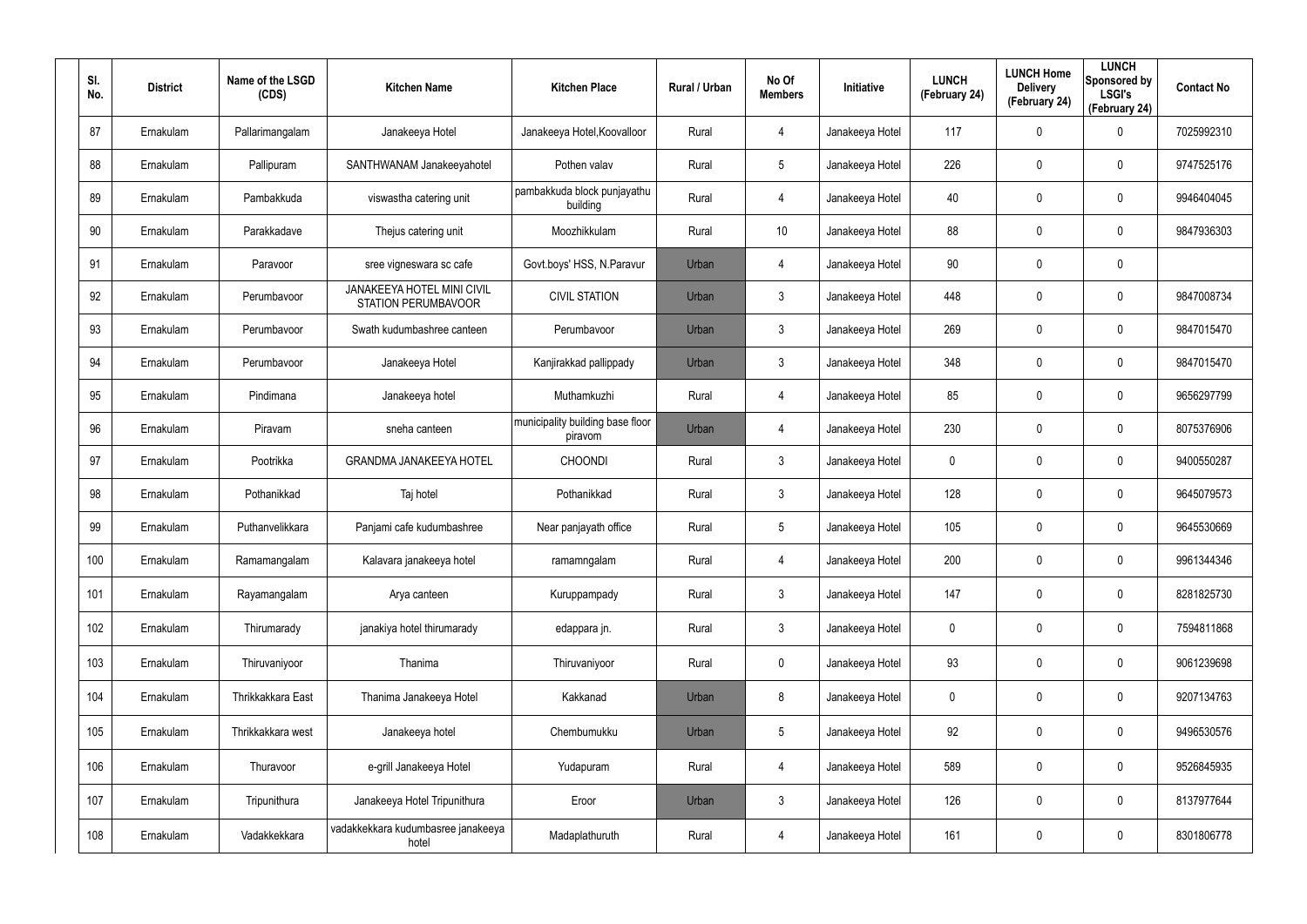|     | SI.<br>No.      | <b>District</b> | Name of the LSGD<br>(CDS) | <b>Kitchen Name</b>          | <b>Kitchen Place</b>                              | Rural / Urban | No Of<br><b>Members</b> | <b>Initiative</b> | <b>LUNCH</b><br>(February 24) | <b>LUNCH Home</b><br><b>Delivery</b><br>(February 24) | <b>LUNCH</b><br>Sponsored by<br><b>LSGI's</b><br>(February 24) | <b>Contact No</b> |
|-----|-----------------|-----------------|---------------------------|------------------------------|---------------------------------------------------|---------------|-------------------------|-------------------|-------------------------------|-------------------------------------------------------|----------------------------------------------------------------|-------------------|
|     | 109             | Ernakulam       | Vadavukode<br>Puthancruz  | <b>JANAKEEYA HOTEL</b>       | Puthencruz                                        | Rural         | $\mathbf{3}$            | Janakeeya Hotel   | 120                           | $\mathbf 0$                                           | $\mathbf 0$                                                    | $9.19E + 11$      |
|     | 110             | Ernakulam       | Valakom                   | Ruchi                        | Valakom                                           | Rural         | $5\phantom{.0}$         | Janakeeya Hotel   | 0                             | 0                                                     | $\pmb{0}$                                                      | 9074232700        |
|     | 111             | Ernakulam       | Varapuzha                 | <b>DURGA ACTIVITY</b>        | CHETTIBHAGAM                                      | Rural         | 8                       | Janakeeya Hotel   | 135                           | 0                                                     | $\mathfrak{Z}$                                                 | 9496160074        |
|     | 112             | Ernakulam       | Vazhakulam                | Three Star Hotel             | Marampally                                        | Rural         | $\mathfrak{Z}$          | Janakeeya Hotel   | 296                           | 0                                                     | $\mathbf 0$                                                    | 6282644893        |
|     | 113             | Ernakulam       | Vengola                   | Janakeeya Hotel              | Pathipalam                                        | Rural         | $5\phantom{.0}$         | Janakeeya Hotel   | 102                           | 0                                                     | $\pmb{0}$                                                      | 8137887455        |
|     | 114             | Ernakulam       | Vengoor                   | <b>JANAKEEYA HOTEL</b>       | Choorathod                                        | Rural         | 4                       | Janakeeya Hotel   | 130                           | $\mathbf 0$                                           | $\mathbf 0$                                                    | 9656904682        |
| 114 |                 |                 |                           |                              |                                                   |               | 449                     |                   | 20318                         | 1064                                                  | 3                                                              |                   |
|     | -1              | Idukki          | Adimaly                   | Friends Janakeeya Hotel      | Adimaly                                           | Rural         | 4                       | Janakeeya Hotel   | 142                           | 0                                                     | $\mathbf 0$                                                    | 9961635779        |
|     | $\overline{2}$  | Idukki          | Alackode                  | Five Star Canteen            | Elamdesham Block<br>Panchayath Building, Alakode  | Rural         | $5\phantom{.0}$         | Janakeeya Hotel   | 30 <sup>°</sup>               | 0                                                     | $\mathbf 0$                                                    | 9961482164        |
|     | 3               | Idukki          | Arakkulam                 | Sabhalyam                    | Moolamattom                                       | Rural         | 4                       | Janakeeya Hotel   | 236                           | $\mathbf 0$                                           | $\mathbf 0$                                                    | 8848124921        |
|     | 4               | Idukki          | Ayyappancovil             | Maria Janakeeya Hotel        | Parappu                                           | Rural         | $\mathbf{3}$            | Janakeeya Hotel   | 106                           | 0                                                     | $\mathbf 0$                                                    | 9544622096        |
|     | $5\phantom{.0}$ | Idukki          | Bysonvalley               | Famous Janakiya Hotel        | Pottankad                                         | Rural         | 4                       | Janakeeya Hotel   | 94                            | 0                                                     | $\mathbf 0$                                                    | 9744566398        |
|     | 6               | Idukki          | Chakkupallam              | Vanithasree Janakeeya Hotel  | Anakkara                                          | Rural         | $\mathbf{3}$            | Janakeeya Hotel   | 229                           | $\mathbf 0$                                           | $\mathbf 0$                                                    | 8075143547        |
|     | 7               | Idukki          | Devikulam                 | Kudumbashree Janakeeya Hotel | Echo point                                        | Rural         | $\mathbf{3}$            | Janakeeya Hotel   | 72                            | 0                                                     | $\mathbf 0$                                                    | 8281640208        |
|     | 8               | Idukki          | Edavetty                  | Kudumbashree Janakeeya Hotel | Edavetty                                          | Rural         | $\mathbf{3}$            | Janakeeya Hotel   | 0                             | 0                                                     | $\mathbf 0$                                                    | 6238694173        |
|     | 9               | Idukki          | Erattayar                 | Vanitha Janakeeya Hotel      | Erattayar                                         | Rural         | 4                       | Janakeeya Hotel   | 117                           | 0                                                     | $\mathbf 0$                                                    | 9188166929        |
|     | 10 <sup>°</sup> | Idukki          | Kamakshi                  | Kripa Catering               | Thankamani                                        | Rural         | $5\phantom{.0}$         | Janakeeya Hotel   | 280                           | 0                                                     | $\mathbf 0$                                                    | 9544021398        |
|     | 11              | Idukki          | Kanchiyar                 | Swadh Janakeeya Hotel        | Kanchiyar                                         | Rural         | $5\phantom{.0}$         | Janakeeya Hotel   | 175                           | 0                                                     | $\mathsf{0}$                                                   | 8606856496        |
|     | 12              | Idukki          | Kanjikkuzhi               | Samarppanam                  | Kanjikkuzhi                                       | Rural         | 4                       | Janakeeya Hotel   | 163                           | 0                                                     | $\overline{\mathbf{1}}$                                        | 9447169262        |
|     | 13              | Idukki          | Kanthaloor                | Morningstar Janakeeya Hotel  | Sahayagiri complex, near<br>Kanthalloor Bus stand | Rural         | 4                       | Janakeeya Hotel   | 164                           | 0                                                     | $\mathsf{0}$                                                   | 9447941632        |
|     | 14              | Idukki          | Karimannoor               | Rujiya Catering Unit         | Karimannoor                                       | Rural         | $\overline{5}$          | Janakeeya Hotel   | 0                             | 0                                                     | $\mathsf{0}$                                                   | 9497454952        |
|     | 15              | Idukki          | Karunapuram               | Karuna Hotel                 | Panchayathu complex                               | Rural         | $\overline{4}$          | Janakeeya Hotel   | 228                           | 0                                                     | $\pmb{0}$                                                      | 9961152820        |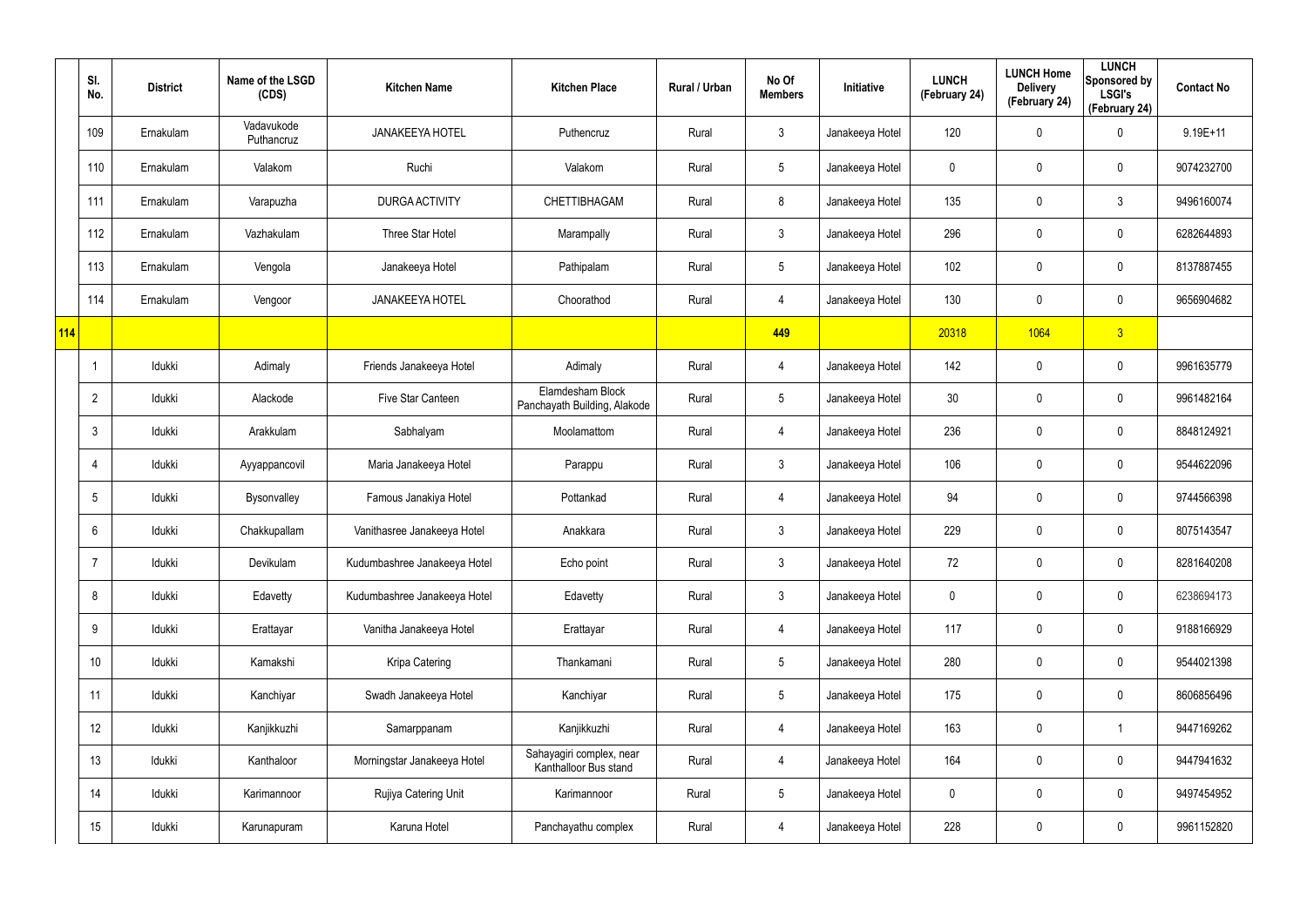|    | SI.<br>No. | <b>District</b> | Name of the LSGD<br>(CDS) | <b>Kitchen Name</b>                | <b>Kitchen Place</b>          | Rural / Urban | No Of<br><b>Members</b> | Initiative      | <b>LUNCH</b><br>(February 24) | <b>LUNCH Home</b><br><b>Delivery</b><br>(February 24) | <b>LUNCH</b><br>Sponsored by<br><b>LSGI's</b><br>(February 24) | <b>Contact No</b> |
|----|------------|-----------------|---------------------------|------------------------------------|-------------------------------|---------------|-------------------------|-----------------|-------------------------------|-------------------------------------------------------|----------------------------------------------------------------|-------------------|
|    | 16         | Idukki          | Kattappana                | Karunya Janakeeya Hotel            | Kattappana                    | Urban         | $5\phantom{.0}$         | Janakeeya Hotel | 253                           | 0                                                     | $\mathbf 0$                                                    | 9497684477        |
|    | 17         | Idukki          | Kodikkulam                | Kulirma Janakiya Hotel             | Kodikkulam                    | Rural         | 6                       | Janakeeya Hotel | 53                            | 0                                                     | $\pmb{0}$                                                      | 9605111852        |
|    | 18         | Idukki          | Kokkayar                  | Sevana Janakeeya hotel             | 35th Mile                     | Rural         | $\mathbf{3}$            | Janakeeya Hotel | 19                            | $\mathbf 0$                                           | $\pmb{0}$                                                      | 9562067674        |
|    | 19         | Idukki          | Konnathadi                | Friends Janakeeya Hotel            | Panickankudi                  | Rural         | 6                       | Janakeeya Hotel | 58                            | 0                                                     | $\pmb{0}$                                                      | 9544048878        |
|    | 20         | Idukki          | Konnathadi                | Janapriya Janakeeya Hotel          | Konnathadi                    | Rural         | $\mathbf{3}$            | Janakeeya Hotel | 200                           | $\mathbf 0$                                           | $\pmb{0}$                                                      | 9895147074        |
|    | 21         | Idukki          | Kudayathoor               | Kudumbashree Janakeeya Hotel       | Kanjar                        | Rural         | $\mathbf{3}$            | Janakeeya Hotel | 77                            | 0                                                     | $\pmb{0}$                                                      | 9526762560        |
|    | 22         | Idukki          | Kumaramangalam            | Kumaramangalam Janakeeya Hotel     | Kumaramangalam                | Rural         | 4                       | Janakeeya Hotel | 140                           | 0                                                     | $\mathbf 0$                                                    | 9745633509        |
|    | 23         | Idukki          | Kumili                    | Ruchi Hotel                        | Kumili                        | Rural         | 4                       | Janakeeya Hotel | 146                           | 0                                                     | $\mathbf 0$                                                    | 9447980637        |
|    | 24         | Idukki          | Manakkadu                 | Vanitha Hotel                      | Chittoor                      | Rural         | $\mathbf{3}$            | Janakeeya Hotel | 46                            | 0                                                     | $\mathbf 0$                                                    | 8330097933        |
|    | 25         | Idukki          | Mankulam                  | Jeevanam Catering Janakeeya Hotel  | Panchayathu Building          | Rural         | 4                       | Janakeeya Hotel | 0                             | 0                                                     | $\mathbf 0$                                                    | 9495060505        |
| 51 | 26         | Idukki          | Mankulam                  | Happy Janakéeya Hotel              | Aanakkulam                    | Rural         | $\mathbf{3}$            | Janakeeya Hotel | 50                            | 0                                                     | $\mathbf 0$                                                    | 9496251027        |
|    | 27         | Idukki          | Marayoor                  | Malabar food court Janakeeya Hotel | Marayoor Near IDCB bank       | Rural         | 4                       | Janakeeya Hotel | 158                           | 0                                                     | $\mathbf 0$                                                    | 9446925610        |
|    | 28         | Idukki          | Mariyapuram               | Anaswara Hotel & Catering          | Idukki                        | Rural         | 4                       | Janakeeya Hotel | 170                           | 0                                                     | $\mathbf 0$                                                    | 9526329438        |
|    | 29         | Idukki          | Munnar                    | Annapoorna catering                | Lorry stand, old munnar       | Rural         | $5\phantom{.0}$         | Janakeeya Hotel | 195                           | $\mathbf 0$                                           | $\pmb{0}$                                                      | 8281009478        |
|    | 30         | Idukki          | Muttom                    | Nila Janakeeya Hotel               | Muttom                        | Rural         | $\mathfrak{Z}$          | Janakeeya hotel | 285                           | $\mathbf 0$                                           | $\mathbf 0$                                                    | 9961104818        |
|    | 31         | Idukki          | Nedumkandam               | Annus catering                     | Nedumkandam<br>Kizhakkekavala | Rural         | 4                       | Janakeeya Hotel | 214                           | $\mathbf 0$                                           | $\mathbf 0$                                                    | 9747458576        |
|    | 32         | Idukki          | Pallivasal                | <b>Blessing Janakeeya Hotel</b>    | Pallivasal                    | Rural         | 4                       | Janakeeya Hotel | 80                            | $\mathbf 0$                                           | $\mathbf 0$                                                    | 9947981574        |
|    | 33         | ldukki          | Pampadumpara              | Thripthy Janakeeya Hotel           | Pampadumpara                  | Rural         | $\mathbf{3}$            | Janakeeya Hotel | 210                           | 0                                                     | $\mathsf{0}$                                                   | 9207150558        |
|    | 34         | Idukki          | Peermedu                  | Thripthy Janakeeya Hotel           | Peermedu                      | Rural         | $\mathfrak{Z}$          | Janakeeya Hotel | 116                           | $\pmb{0}$                                             | $\mathbf 0$                                                    | 9633311267        |
|    | 35         | ldukki          | Peruvanthanam             | Janakeeya Hotel                    | Peruvanthanam                 | Rural         | $\overline{5}$          | Janakeeya Hotel | 56                            | 0                                                     | $\mathsf{0}$                                                   | 9562274720        |
|    | 36         | Idukki          | Purappuzha                | Ammas Janakeeya Hotel              | Purappuzha                    | Rural         | $\mathfrak{Z}$          | Janakeeya Hotel | 90                            | $\mathbf 0$                                           | $\mathbf 0$                                                    | 9744954032        |
|    | 37         | Idukki          | Rajakkadu                 | Janakeeya Hotel                    | Rajakkadu Town                | Rural         | $\mathfrak{Z}$          | Janakeeya Hotel | 446                           | 0                                                     | $\pmb{0}$                                                      | 9446766999        |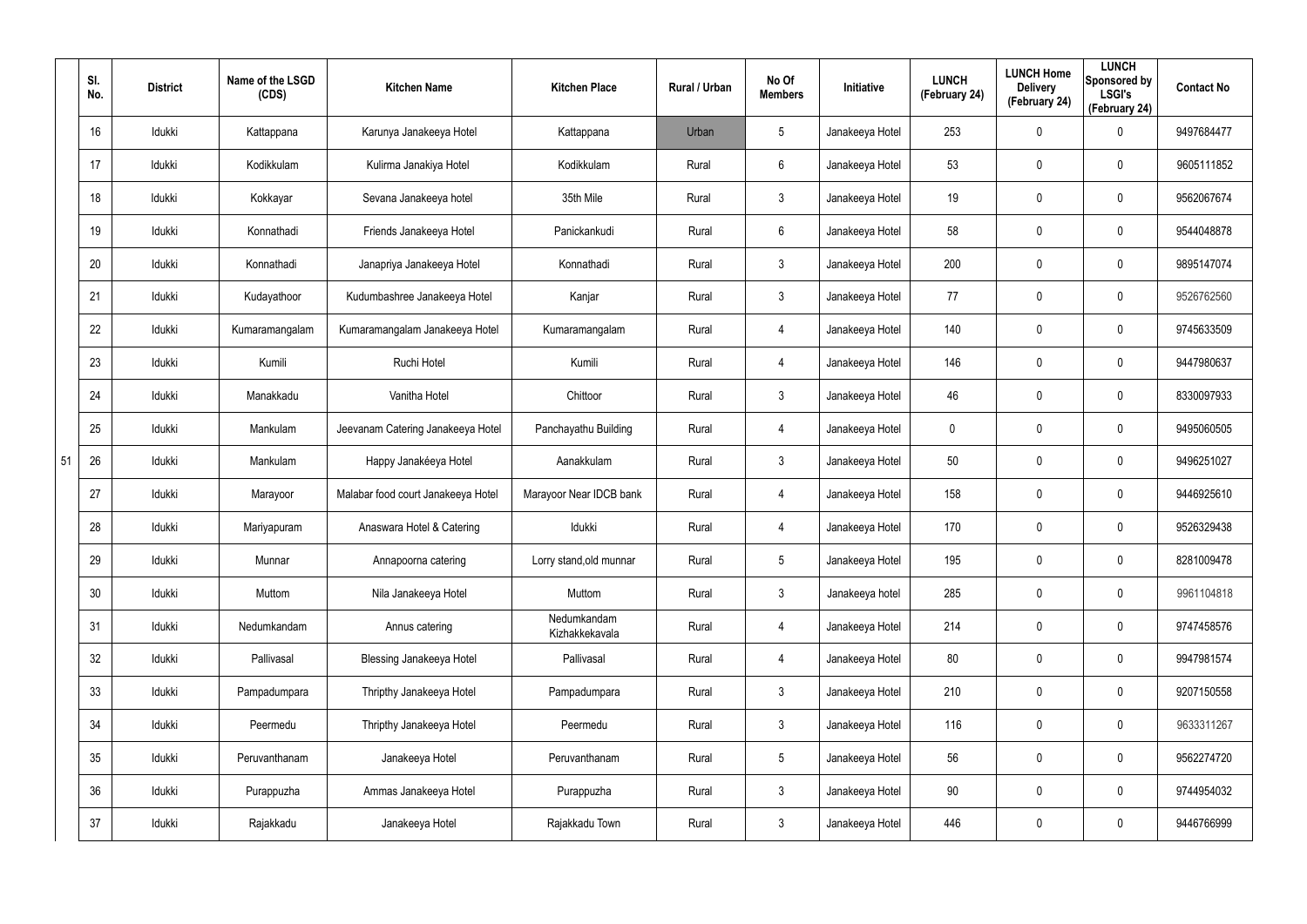|    | SI.<br>No.      | <b>District</b> | Name of the LSGD<br>(CDS) | <b>Kitchen Name</b>                       | <b>Kitchen Place</b>                      | Rural / Urban | No Of<br><b>Members</b> | Initiative      | <b>LUNCH</b><br>(February 24) | <b>LUNCH Home</b><br><b>Delivery</b><br>(February 24) | <b>LUNCH</b><br>Sponsored by<br><b>LSGI's</b><br>(February 24) | <b>Contact No</b> |
|----|-----------------|-----------------|---------------------------|-------------------------------------------|-------------------------------------------|---------------|-------------------------|-----------------|-------------------------------|-------------------------------------------------------|----------------------------------------------------------------|-------------------|
|    | 38              | Idukki          | Rajakumari                | Aiswarya Vanitha Restaurent               | Rajakumari South                          | Rural         | $\overline{4}$          | Janakeeya Hotel | 370                           | 0                                                     | 0                                                              | 9526570410        |
|    | 39              | Idukki          | Santhanpara               | Janakeeya Hotel                           | Santhanpara                               | Rural         | 4                       | Janakeeya Hotel | 194                           | 0                                                     | $\mathbf 0$                                                    | 9526174553        |
|    | 40              | Idukki          | Senapathy                 | Ammoose Hotel                             | Mangathotty                               | Rural         | $\mathbf{3}$            | Janakeeya Hotel | $\mathbf 0$                   | 0                                                     | $\mathbf 0$                                                    | 9539396626        |
|    | 41              | Idukki          | Udumbannoor               | Kudumbashree Janakeeya Hotel              | Udumbannor                                | Rural         | $\mathbf{3}$            | Janakeeya Hotel | 268                           | 0                                                     | $\mathbf 0$                                                    | 9633678438        |
|    | 42              | Idukki          | Upputhara                 | Samarppitha Janakeeya hotel               | Upputhara                                 | Rural         | $5\overline{)}$         | Janakeeya Hotel | 111                           | 0                                                     | $\mathbf 0$                                                    | 9526590710        |
|    | 43              | Idukki          | Vandanmedu                | Dharshana Janakeeya Hotel                 | Vandanmedu                                | Rural         | $\overline{4}$          | Janakeeya Hotel | 149                           | 0                                                     | $\mathbf 0$                                                    | 9744038737        |
|    | 44              | Idukki          | Vandiperiyar              | Vandiperiyar Janakeeya Hotel              | Vandiperiyar                              | Rural         | $5\overline{)}$         | Janakeeya Hotel | 263                           | 0                                                     | $\mathbf 0$                                                    | 8086863254        |
|    | 45              | Idukki          | Vannappuram               | Souhrudham Janakeeya Hotel                | Vannappuram                               | Rural         | $5\overline{)}$         | Janakeeya Hotel | 45                            | 0                                                     | $\mathbf 0$                                                    | 8113054492        |
|    | 46              | Idukki          | Vathikudy                 | Karthika                                  | Thopramkudi                               | Rural         | $\overline{4}$          | Janakeeya Hotel | $\mathbf 0$                   | 0                                                     | $\mathbf 0$                                                    | 9947636989        |
|    | 47              | Idukki          | Vathikudy                 | Mahima                                    | Murickassery                              | Rural         | $\mathbf{3}$            | Janakeeya Hotel | 174                           | 0                                                     | $\overline{2}$                                                 | 8289945652        |
|    | 48              | Idukki          | Vattavada                 | Vattavada Kudumbashree Janakeeya<br>Hotel | Keekkara, Kovilur                         | Rural         | $\overline{4}$          | Janakeeya Hotel | 180                           | 0                                                     | $\mathbf 0$                                                    | 9497790469        |
|    | 49              | Idukki          | Vazhathoppu               | Grahalakshmi Hotel & Catering             | Cheruthoni                                | Rural         | 4                       | Janakeeya Hotel | 170                           | 0                                                     | $\mathbf 0$                                                    | 9496178884        |
|    | 50              | Idukki          | Vellathooval              | Flowers Janakeeya Hotel                   | Vellathooval                              | Rural         | 4                       | Janakeeya Hotel | 52                            | 0                                                     | $\mathbf 0$                                                    | 9961419892        |
|    | 51              | Idukki          | Velliyamattam             | Padhayam Kudumbashree Janakeeya<br>Hotel  | Velliyamattam                             | Rural         | 4                       | Janakeeya Hotel | 92                            | 0                                                     | $\pmb{0}$                                                      | 7902854627        |
| 51 |                 |                 |                           |                                           |                                           |               | 201                     |                 | 7166                          | $\bullet$                                             | 3                                                              |                   |
|    | -1              | Kannur          | Maloor                    | Maloor Janakeeya Hotel                    | Thrikandaripoyil, PO-<br>Thrikandaripoyil | Rural         | $\mathbf{3}$            | Janakeeya Hotel | 130                           | 0                                                     | $\pmb{0}$                                                      | 9656132294        |
|    | $\overline{2}$  | Kannur          | Kolachery                 | Janakeeya Hotel                           | Kolachery Paramba, PO-<br>Kolacheri       | Rural         | $5\overline{)}$         | Janakeeya Hotel | 272                           | $\mathbf 0$                                           | $3\phantom{.0}$                                                | 9895324699        |
|    | $\mathbf{3}$    | Kannur          | Pinarayi                  | Janakeeya hotel, Pinarayi                 | Pinarayi                                  | Rural         | $6\overline{6}$         | Janakeeya Hotel | 246                           | 0                                                     | $\mathbf 0$                                                    | 9447215211        |
|    | $\overline{4}$  | Kannur          | Muzhakunnu                | Thripthy Janakeeya Hotel                  | Kakkayangad, Muzhakkunnu                  | Rural         | $5\overline{)}$         | Janakeeya Hotel | 371                           | 0                                                     | $\overline{2}$                                                 | 9526047538        |
|    | $5\overline{)}$ | Kannur          | Chapparappadavu           | Kudumbasree janakeeya hotel               | Near village office,<br>Chapparappadav    | Rural         | 3 <sup>1</sup>          | Janakeeya Hotel | 202                           | 0                                                     | $\pmb{0}$                                                      | 9605413324        |
|    | 6               | Kannur          | Iritty                    | Roopasree Kudumbashree hotel              | Koolichembra                              | Urban         | 8                       | Janakeeya Hotel | 360                           | 0                                                     | $\mathbf 0$                                                    | 8589921533        |
|    |                 | Kannur          | Dharmadam                 | Dharmadam Janakeeya hotel                 | Near Andalloor kav,<br>Dharmadam          | Rural         | $\mathbf{3}$            | Janakeeya Hotel | 85                            | 0                                                     | $\pmb{0}$                                                      | 9526975778        |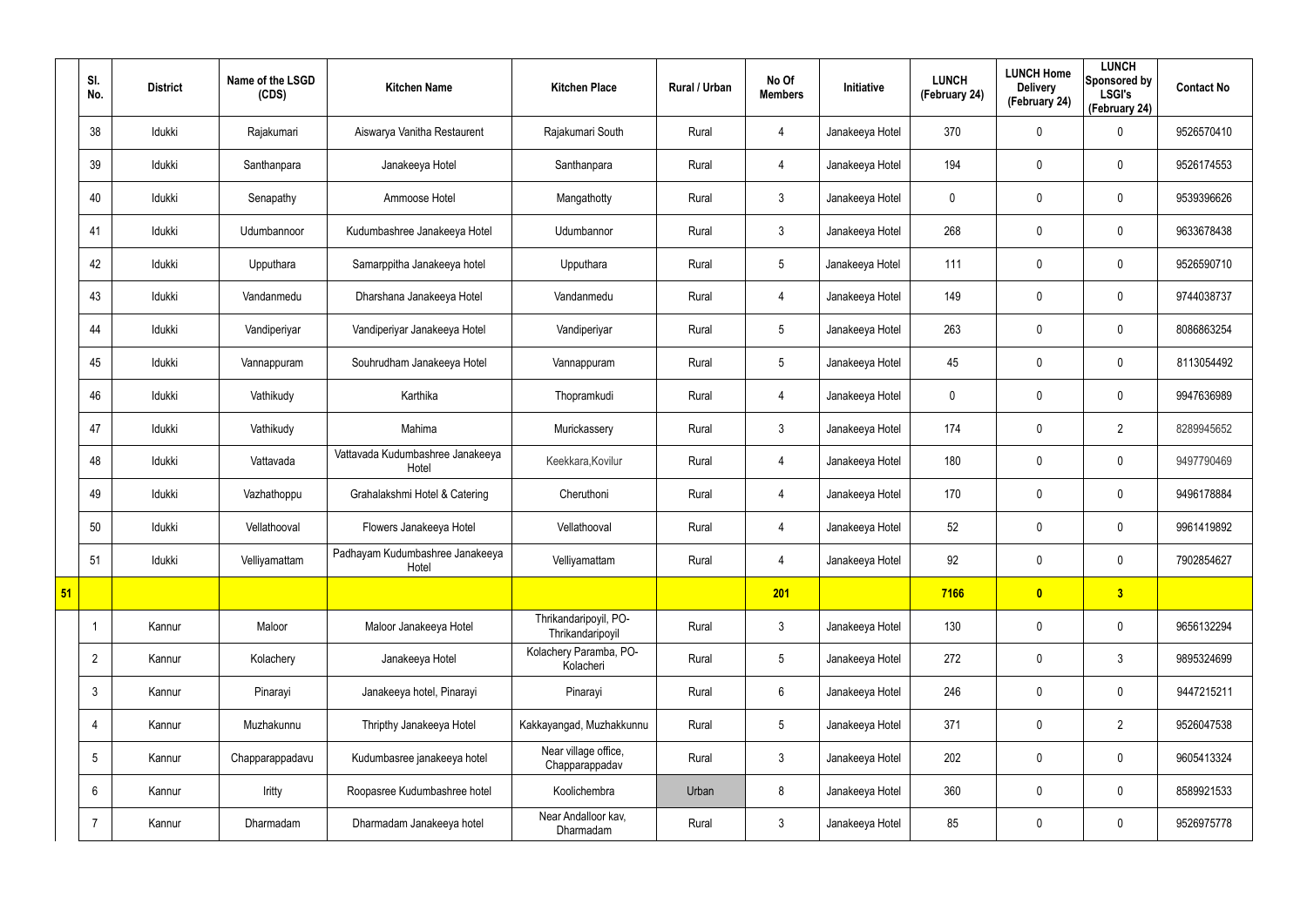| SI.<br>No.      | <b>District</b> | Name of the LSGD<br>(CDS)   | <b>Kitchen Name</b>                                | <b>Kitchen Place</b>                           | <b>Rural / Urban</b> | No Of<br><b>Members</b> | <b>Initiative</b> | <b>LUNCH</b><br>(February 24) | <b>LUNCH Home</b><br><b>Delivery</b><br>(February 24) | <b>LUNCH</b><br>Sponsored by<br><b>LSGI's</b><br>(February 24) | <b>Contact No</b> |
|-----------------|-----------------|-----------------------------|----------------------------------------------------|------------------------------------------------|----------------------|-------------------------|-------------------|-------------------------------|-------------------------------------------------------|----------------------------------------------------------------|-------------------|
| 8               | Kannur          | Peralassery                 | Janakeeya Hotel                                    | Peralassery Town, PO -<br>Mundallur            | Rural                | 9                       | Janakeeya Hotel   | 432                           | 0                                                     | $\mathbf 0$                                                    | 70256213909       |
| 9               | Kannur          | Kadannappalli<br>Panappuzha | Kudumbasree janakeeya hotel                        | Chanthappura                                   | Rural                | 4                       | Janakeeya Hotel   | 108                           | 0                                                     | $\pmb{0}$                                                      | 9961089935        |
| 10 <sup>°</sup> | Kannur          | Anthur                      | Janakeeya hotel                                    | Dharmasala                                     | Urban                | $5\phantom{.0}$         | Janakeeya Hotel   | 246                           | $\mathbf{0}$                                          | $\pmb{0}$                                                      | 9544138650        |
| 11              | Kannur          | Cheruthazham                | Janakeeya Hotel (Thripthi<br>Kudumbashree Canteen) | Pilathara                                      | Rural                | 3                       | Janakeeya Hotel   | 242                           | 0                                                     | $\pmb{0}$                                                      | 9947540361        |
| 12              | Kannur          | Peravoor                    | Kudumbashree Janakeeya Hotel                       | Peravoor Bus stand, Peravoor<br>P <sub>O</sub> | Rural                | $\mathbf{3}$            | Janakeeya Hotel   | 223                           | 0                                                     | $\pmb{0}$                                                      | 9947567857        |
| 13              | Kannur          | Kalliassery                 | Janakeeya Hotel                                    | Irinav Road, Payyattam, PO-<br>Irinav          | Rural                | 4                       | Janakeeya Hotel   | 292                           | 0                                                     | $\pmb{0}$                                                      | 8848330570        |
| 14              | Kannur          | Panniyannur                 | Janakeeya Hotel                                    | Panoor Block office compound                   | Rural                | 6                       | Janakeeya Hotel   | 366                           | $\mathbf 0$                                           | $\pmb{0}$                                                      | 9447449875        |
| 15              | Kannur          | Kannapuram                  | Janakeeya Hotel                                    | Chynaclay road, Kannapuram                     | Rural                | $5\phantom{.0}$         | Janakeeya Hotel   | 169                           | 0                                                     | 4                                                              | 8089127045        |
| 16              | Kannur          | Sreekandapuram              | Janakeeya Hotel                                    | Sreekandapuram, near bus<br>stand              | Urban                | $5\phantom{.0}$         | Janakeeya Hotel   | 347                           | 0                                                     | $\pmb{0}$                                                      | 7591948757        |
| 17              | Kannur          | Thalasseri                  | Janakeeya Hotel                                    | New bus stand, Thalasseri                      | Urban                | 6                       | Janakeeya Hotel   | 768                           | 0                                                     | $\mathbf 0$                                                    | 9446263864        |
| 18              | Kannur          | Chokli                      | Janakeeya Hotel                                    | Olavilam, Chokli                               | Rural                | $5\phantom{.0}$         | Janakeeya Hotel   | 198                           | 0                                                     | $\pmb{0}$                                                      | 9846892821        |
| 19              | Kannur          | Udayagiri                   | Janakeeya Hotel                                    | Karthikapuram                                  | Rural                | 4                       | Janakeeya Hotel   | 279                           | 0                                                     | $\mathbf 0$                                                    | 9562375342        |
| 20              | Kannur          | <b>Karivellur Peralam</b>   | Janakeeya Hotel                                    | Panchayah building,<br>Onakkunnu               | Rural                | 4                       | Janakeeya Hotel   | 268                           | 0                                                     | $\mathbf 0$                                                    | 7025519714        |
| 21              | Kannur          | Muzhappilangad              | Janakeeya Hotel                                    | Near FCI godown,<br>Muzhappilangad             | Rural                | $5\phantom{.0}$         | Janakeeya Hotel   | 207                           | 0                                                     | $\pmb{0}$                                                      | 7306005267        |
| 22              | Kannur          | Narath                      | Janakeeya Hotel                                    | Janakeeya Hotel, Kambil,<br>Narath             | Rural                | $\overline{7}$          | Janakeeya Hotel   | 172                           | 0                                                     | $\mathbf{1}$                                                   | 9747441162        |
| 23              | Kannur          | Payyannur                   | Janakeeya Hotel                                    | Municipality compoud,<br>Payyannur             | Urban                | $\mathbf{3}$            | Janakeeya Hotel   | 390                           | 0                                                     | $\mathbf 0$                                                    | 9526620805        |
| 24              | Kannur          | Kangol Alappadamba          | Janakeeya Hotel                                    | Mathil, Near Kangol<br>Alappadamba Panchayath  | Rural                | 4                       | Janakeeya Hotel   | 133                           | 0                                                     | $\mathbf 0$                                                    | 9495296142        |
| 25              | Kannur          | Naduvil                     | Janakeeya Hotel                                    | Panchayath compound,<br>Naduvil town           | Rural                | 4                       | Janakeeya Hotel   | $\mathbf 0$                   | 0                                                     | $\mathbf 0$                                                    | 7902902490        |
| 26              | Kannur          | Koothuparamba               | Janakeeya Hotel                                    | Manghad Vayal, Near HSS<br>Koothuparamba, PO-  | Urban                | 8                       | Janakeeya Hotel   | 480                           | 0                                                     | $\mathbf 0$                                                    | 9645608253        |
| 27              | Kannur          | Kuttiatoor                  | Janakeeya Hotel                                    | Near Panchayath office,<br>Chattukappara       | Rural                | $5\phantom{.0}$         | Janakeeya Hotel   | 113                           | 0                                                     | $\mathsf{0}$                                                   | 9544644195        |
| 28              | Kannur          | Kathirur                    | Janakeeya Hotel                                    | Panchayath office building,<br>Kathirur        | Rural                | $5\phantom{.0}$         | Janakeeya Hotel   | 0                             | 0                                                     | $\mathsf{0}$                                                   | 8129404833        |
| 29              | Kannur          | Panoor                      | Janakeeya Hotel                                    | Elangode, Panoor                               | Urban                | $5\phantom{.0}$         | Janakeeya Hotel   | 190                           | 0                                                     | $\pmb{0}$                                                      | 9605852157        |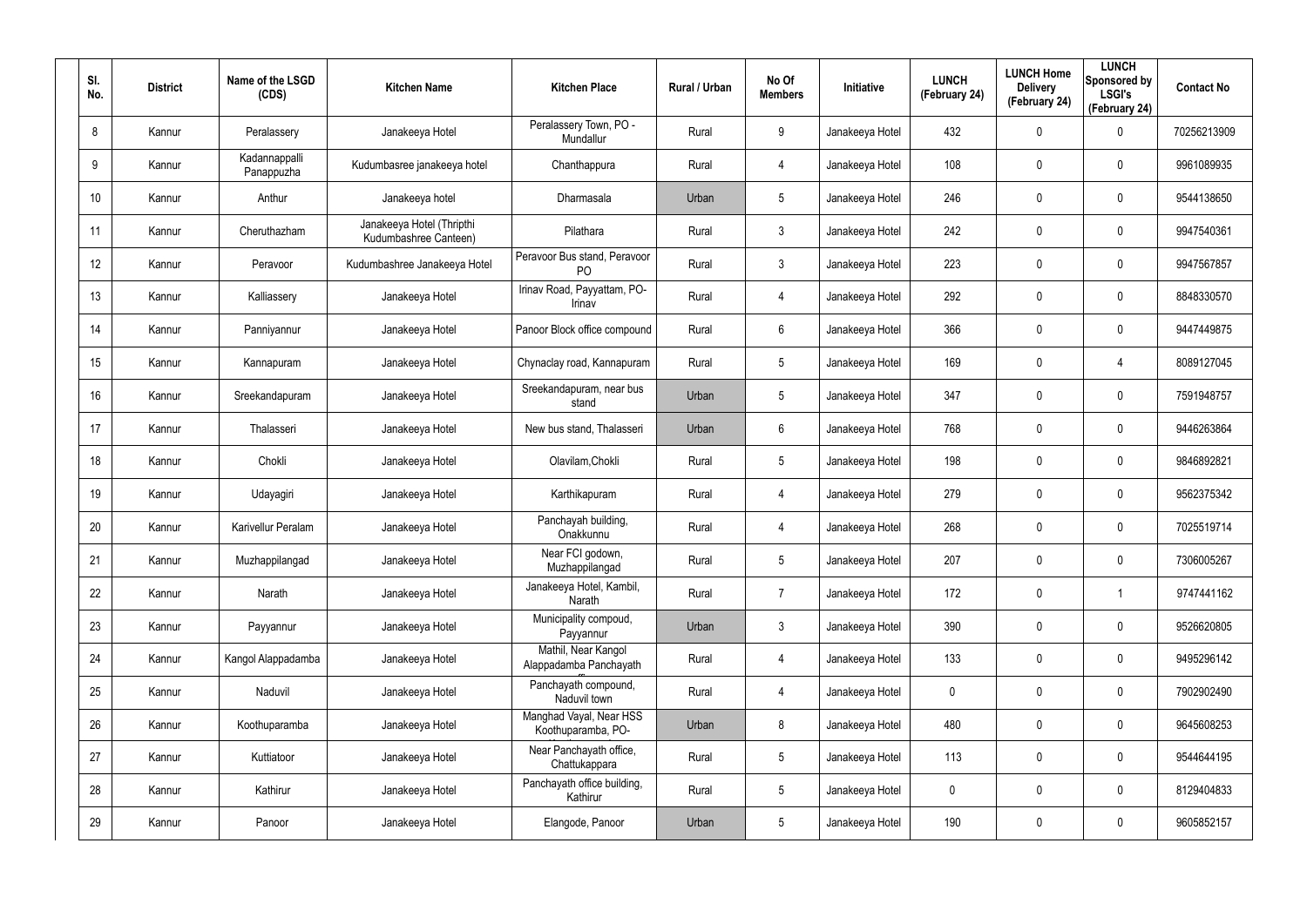|    | SI.<br>No. | <b>District</b> | Name of the LSGD<br>(CDS) | <b>Kitchen Name</b> | <b>Kitchen Place</b>                                           | Rural / Urban | No Of<br><b>Members</b> | Initiative      | <b>LUNCH</b><br>(February 24) | <b>LUNCH Home</b><br><b>Delivery</b><br>(February 24) | <b>LUNCH</b><br>Sponsored by<br><b>LSGI's</b><br>(February 24) | <b>Contact No</b> |
|----|------------|-----------------|---------------------------|---------------------|----------------------------------------------------------------|---------------|-------------------------|-----------------|-------------------------------|-------------------------------------------------------|----------------------------------------------------------------|-------------------|
|    | 30         | Kannur          | Chirakkal                 | Janakeeya Hotel     | Chirakkal weavers,<br>Puthiyatheru                             | Rural         | $5\phantom{.0}$         | Janakeeya Hotel | 261                           | 0                                                     | $\boldsymbol{0}$                                               | 9895854873        |
|    | 31         | Kannur          | Eranjoli                  | Janakeeya Hotel     | Near Thalassery RTO office,<br>Chungam                         | Rural         | $5\phantom{.0}$         | Janakeeya Hotel | 300                           | 0                                                     | $\pmb{0}$                                                      | 9656368808        |
|    | 32         | Kannur          | Payam                     | Janakeeya Hotel     | Near Panchayath office,<br>Madathil                            | Rural         | $\overline{4}$          | Janakeeya Hotel | 184                           | $\mathbf 0$                                           | $\pmb{0}$                                                      | 9496554678        |
|    | 33         | Kannur          | Eramam Kuttoor            | Janakeeya Hotel     | Mathamangalam, Near CDS<br>office                              | Rural         | $\overline{4}$          | Janakeeya Hotel | 161                           | 0                                                     | $\pmb{0}$                                                      | 9562473576        |
|    | 34         | Kannur          | Ramanthally               | Janakeeya hotel     | Ramanthally                                                    | Rural         | $\overline{4}$          | Janakeeya Hotel | 234                           | 0                                                     | $\pmb{0}$                                                      | 9496705429        |
|    | 35         | Kannur          | Thripangottur             | Janakeeya Hotel     | Kallikkandy, Thripangottur                                     | Rural         | $\mathbf{3}$            | Janakeeya Hotel | 274                           | 0                                                     | $\pmb{0}$                                                      | 9495191659        |
|    | 36         | Kannur          | Madayi                    | Janakeeya Hotel     | Eripuram, Near Vrindhavan<br>Residency, PO Pazhayangadi        | Rural         | $\mathbf{3}$            | Janakeeya Hotel | 123                           | 0                                                     | 1                                                              | 7561006271        |
|    | 37         | Kannur          | Kelakam                   | Janakeeya Hotel     | Kelakam PO                                                     | Rural         | $\mathbf{3}$            | Janakeeya Hotel | 180                           | $\mathbf 0$                                           | $\pmb{0}$                                                      | 8113866296        |
|    | 38         | Kannur          | Kurumathoor               | Janakeeya Hotel     | Near GVHSS, Kurumathoor                                        | Rural         | $\mathbf{3}$            | Janakeeya Hotel | 122                           | 0                                                     | $\pmb{0}$                                                      | 9633816470        |
|    | 39         | Kannur          | Peringome Vayakkara       | Janakeeya Hotel     | Peringome, Near Police station                                 | Rural         | $5\,$                   | Janakeeya Hotel | 115                           | $\mathbf 0$                                           | $\pmb{0}$                                                      | 9961413726        |
|    | 40         | Kannur          | Munderi                   | Janakeeya Hotel     | Kanjirode Karakkadu, Munderi                                   | Rural         | 4                       | Janakeeya Hotel | 366                           | 0                                                     | $\mathbf 0$                                                    | 8547609196        |
|    | 41         | Kannur          | Anjarakandy               | Janakeeya Hotel     | Panayatham Paramba,<br>Anjarankandy                            | Rural         | 4                       | Janakeeya Hotel | 180                           | $\mathbf 0$                                           | $\pmb{0}$                                                      | 9496900755        |
| 89 | 42         | Kannur          | Ayyankkunnu               | Janakeeya Hotel     | Ayyankunnu Panchayth<br>Anghadikkadavu                         | Rural         | 4                       | Janakeeya Hotel | 189                           | 0                                                     | $\pmb{0}$                                                      | 9946734976        |
|    | 43         | Kannur          | Padiyoor                  | Janakeeya Hotel     | Padiyoor PO                                                    | Rural         | $\overline{4}$          | Janakeeya Hotel | 58                            | 0                                                     | $\mathbf 0$                                                    | 9539028498        |
|    | 44         | Kannur          | Ezhome                    | Janakeeya Hotel     | Pazhayangadi bus stand,<br>Ezhom                               | Rural         | $5\phantom{.0}$         | Janakeeya Hotel | 279                           | 0                                                     | $\pmb{0}$                                                      | 8086910862        |
|    | 45         | Kannur          | Koodali                   | Janakeeya Hotel     | Near Koodali Panchayath<br>Office, Kololam, PO -<br>Edgygnnoor | Rural         | 4                       | Janakeeya Hotel | 185                           | 0                                                     | $\pmb{0}$                                                      | 9526524230        |
|    | 46         | Kannur          | Pappinisseri              | Janakeeya Hotel     | Near EMS Smaraka Govt.<br>Higher secondary school,             | Rural         | $\overline{4}$          | Janakeeya Hotel | 266                           | $\mathbf 0$                                           | $\mathbf 0$                                                    | 9605727307        |
|    | 47         | Kannur          | Mattannur                 | Janakeeya Hotel     | Near Municipality office,<br>Mattannur                         | Urban         | $5\phantom{.0}$         | Janakeeya Hotel | 417                           | 0                                                     | $\pmb{0}$                                                      | 7510706897        |
|    | 48         | Kannur          | Chenghalayi               | Janakeeya Hotel     | Valakai, Chenghalayi                                           | Rural         | $\mathbf{3}$            | Janakeeya Hotel | 140                           | $\mathbf 0$                                           | $\mathbf 0$                                                    | 8547696233        |
|    | 49         | Kannur          | Pattiam                   | Janakeeya Hotel     | Cheruvancheri PO,<br>Cheruvancheri                             | Rural         | $\overline{4}$          | Janakeeya Hotel | 228                           | 0                                                     | $\pmb{0}$                                                      | 7025025275        |
|    | 50         | Kannur          | Thaliparamba              | Janakeeya Hotel     | Municipality compoud,<br>Thaliparamba                          | Urban         | $\overline{4}$          | Janakeeya Hotel | 200                           | $\mathbf 0$                                           | $\mathbf 0$                                                    | 8547849019        |
|    | 51         | Kannur          | Payyavoor                 | Janakeeya Hotel     | Payyavoor - PO, Payyavoor                                      | Rural         | $5\overline{)}$         | Janakeeya Hotel | 492                           | 0                                                     | $\pmb{0}$                                                      | 9495311608        |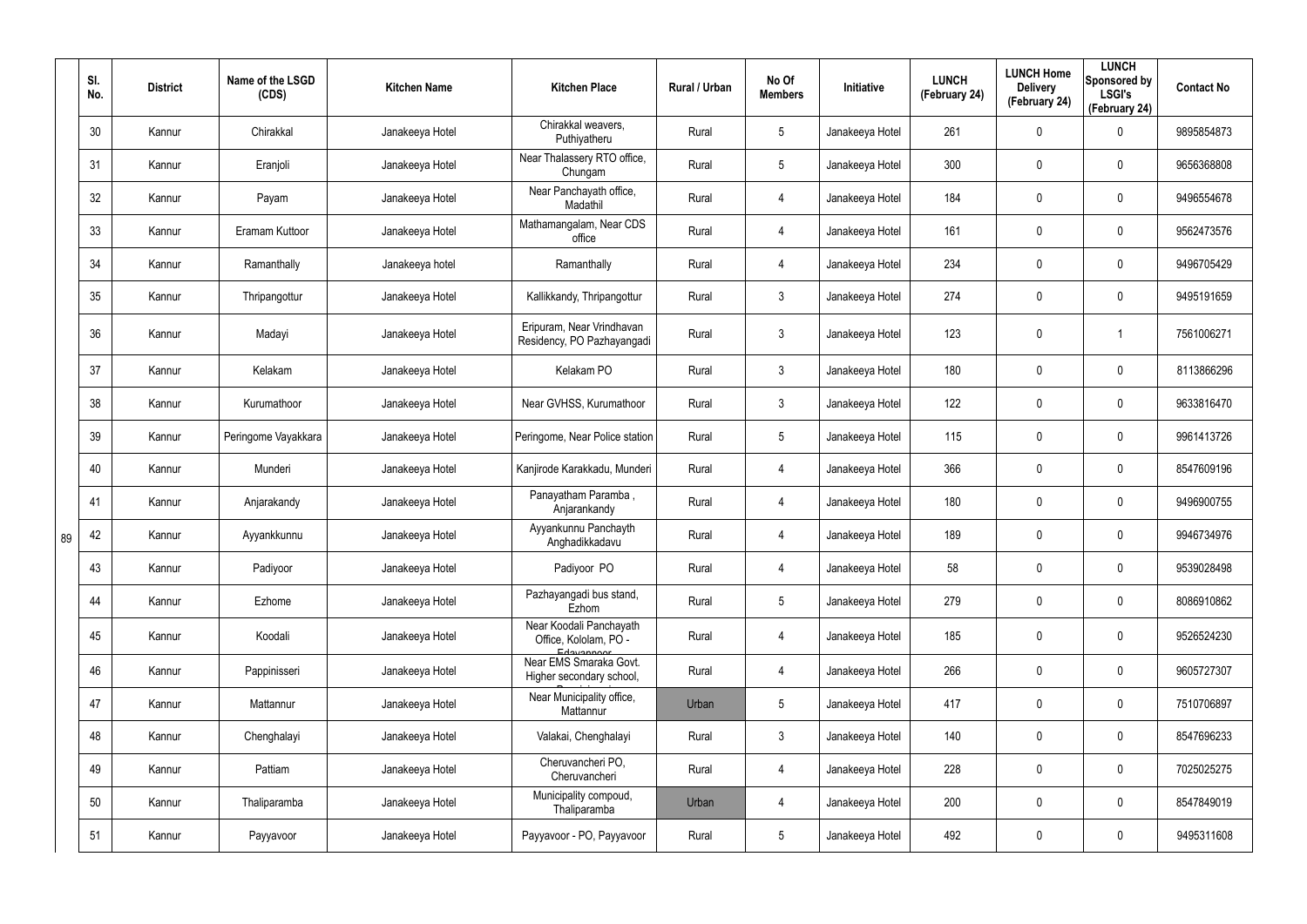| SI.<br>No. | <b>District</b> | Name of the LSGD<br>(CDS) | <b>Kitchen Name</b>                          | <b>Kitchen Place</b>                                    | Rural / Urban | No Of<br><b>Members</b> | Initiative      | <b>LUNCH</b><br>(February 24) | <b>LUNCH Home</b><br><b>Delivery</b><br>(February 24) | <b>LUNCH</b><br>Sponsored by<br><b>LSGI's</b><br>(February 24) | <b>Contact No</b> |
|------------|-----------------|---------------------------|----------------------------------------------|---------------------------------------------------------|---------------|-------------------------|-----------------|-------------------------------|-------------------------------------------------------|----------------------------------------------------------------|-------------------|
| 52         | Kannur          | Kottiyoor                 | Janakeeya Hotel                              | Neendunokki, Kottiyoor - PO                             | Rural         | 5                       | Janakeeya Hotel | 102                           | 0                                                     | 0                                                              | 6282565854        |
| 53         | Kannur          | Kunnothparamba            | Janakeeya Hotel                              | Kunnothparamba PO,<br>Kunnothparamba                    | Rural         | 3                       | Janakeeya Hotel | 235                           | 0                                                     | $\pmb{0}$                                                      | 8156840487        |
| 54         | Kannur          | Pariyaram                 | Janakeeya Hotel                              | Near Panchayath Office,<br>Chithappile poyil, Pariyaram | Rural         | 4                       | Janakeeya Hotel | 120                           | $\mathbf 0$                                           | $\pmb{0}$                                                      | 9744385083        |
| 55         | Kannur          | Kunjimangalam             | Janakeeya Hotel                              | Old Post office building,<br>Andamkovil, Kunjimangalam  | Rural         | 4                       | Janakeeya Hotel | 140                           | $\mathbf 0$                                           | $\pmb{0}$                                                      | 9526981326        |
| 56         | Kannur          | Thillenkeri               | Janakeeya Hotel                              | Thekkam poyil, Near Uliyil<br>Town                      | Rural         | 3                       | Janakeeya Hotel | 260                           | 0                                                     | $\pmb{0}$                                                      | 9745059451        |
| 57         | Kannur          | Chittariparamba           | Janakeeya Hotel                              | Poovathinkeezhil, PO-<br>Chittariparamba                | Rural         | 6                       | Janakeeya Hotel | 158                           | $\mathbf 0$                                           | $\pmb{0}$                                                      | 8943506825        |
| 58         | Kannur          | Mayyil                    | Janakeeya Hotel                              | Near Mayyil Panchayath office,<br>Mayyil                | Rural         | 4                       | Janakeeya Hotel | 140                           | 0                                                     | $\mathbf 0$                                                    | 9526072638        |
| 59         | Kannur          | Cherukunnu                | Janakeeya Hotel                              | Pallichal, PO - Cherukunnu,<br>Pin-670301               | Rural         | 4                       | Janakeeya Hotel | 194                           | 0                                                     | $\pmb{0}$                                                      | 8547361298        |
| 60         | Kannur          | Aaralam                   | Janakeeya Hotel                              | Athikkal, PO - Keezhpally                               | Rural         | 5                       | Janakeeya Hotel | 225                           | 0                                                     | $\mathbf 0$                                                    | 9961285762        |
| 61         | Kannur          | Alakkode                  | Janakeeya Hotel                              | Therthally, Therthally PO,<br>Alakkode                  | Rural         | $5\phantom{.0}$         | Janakeeya Hotel | 231                           | 0                                                     | $\pmb{0}$                                                      | 8547045070        |
| 62         | Kannur          | Malappattam               | Janakeeya Hotel                              | Near Malappattam<br>panchayath, Malappattam             | Rural         | 3                       | Janakeeya Hotel | 153                           | 0                                                     | $\pmb{0}$                                                      | 9400571842        |
| 63         | Kannur          | Kanichar                  | Janakeeya Hotel                              | Kanichar PO, Kanichar                                   | Rural         | 3                       | Janakeeya Hotel | 154                           | 0                                                     | $\pmb{0}$                                                      | 9526167667        |
| 64         | Kannur          | Mokeri                    | Kudumbashree Janakeeya Hotel,<br>Mokeri      | Vallangad, Mokeri                                       | Rural         | 5                       | Janakeeya Hotel | 218                           | 0                                                     | $\mathbf 0$                                                    | 9947037223        |
| 65         | Kannur          | Anjarakandy 2             | Kudumbashree Janakeeya Hotel,<br>Anjarakandy | Kavinmoola, Anjarakandy                                 | Rural         | $\overline{5}$          | Janakeeya Hotel | 239                           | $\mathbf 0$                                           | $\pmb{0}$                                                      | 9446657510        |
| 66         | Kannur          | Newmahi                   | Kudumbashree Janakeeya Hotel                 | Newmahi bridge, Newmahi                                 | Rural         | $\mathbf{3}$            | Janakeeya Hotel | 199\$                         | 0\$                                                   | 0\$                                                            | 9946056862        |
| 67         | Kannur          | Keezhallur                | Janakeeya Hotel                              | Kummanam, Elambara                                      | Rural         | $\mathfrak{Z}$          | Janakeeya Hotel | 209                           | $\mathbf 0$                                           | $\pmb{0}$                                                      | 9947648580        |
| 68         | Kannur          | Chembilode                | Janakeeya hotel                              | Chakkarakal bus stand,<br>mowanchery                    | Rural         | $5\phantom{.0}$         | Janakeeya Hotel | 575                           | $\pmb{0}$                                             | $\pmb{0}$                                                      | 9847951631        |
| 69         | Kannur          | vengad                    | Janakeeya hotel                              | mambaram                                                | Rural         | $6\,$                   | Janakeeya Hotel | 175                           | 0                                                     | $\pmb{0}$                                                      | 7902970902        |
| 70         | Kannur          | Azhikode                  | Janakeeya hotel                              | vankulathvayayal                                        | Rural         | 4                       | Janakeeya Hotel | 163                           | $\mathbf 0$                                           | $\mathbf 0$                                                    | 9895910633        |
| 71         | Kannur          | Kolayad                   | Janakeeya hotel                              | kolayad                                                 | rural         | $\mathfrak{Z}$          | janakeeya hotel | 145                           | 0                                                     | $\pmb{0}$                                                      | 8592065431        |
| 72         | Kannur          | valapattanam              | janakeeya hotel                              | mill road, valapattanam                                 | rural         | $\mathfrak{Z}$          | janakeeya hotel | 0                             | $\mathbf 0$                                           | $\mathbf 0$                                                    | 9061345312        |
| 73         | Kannur          | Anthur 2                  | annapoorna janakeeya hotel                   | paliyath valapp, po morazha                             | urban         | 3                       | janakeeya hotel | 147                           | 0                                                     | $\pmb{0}$                                                      | 9526183004        |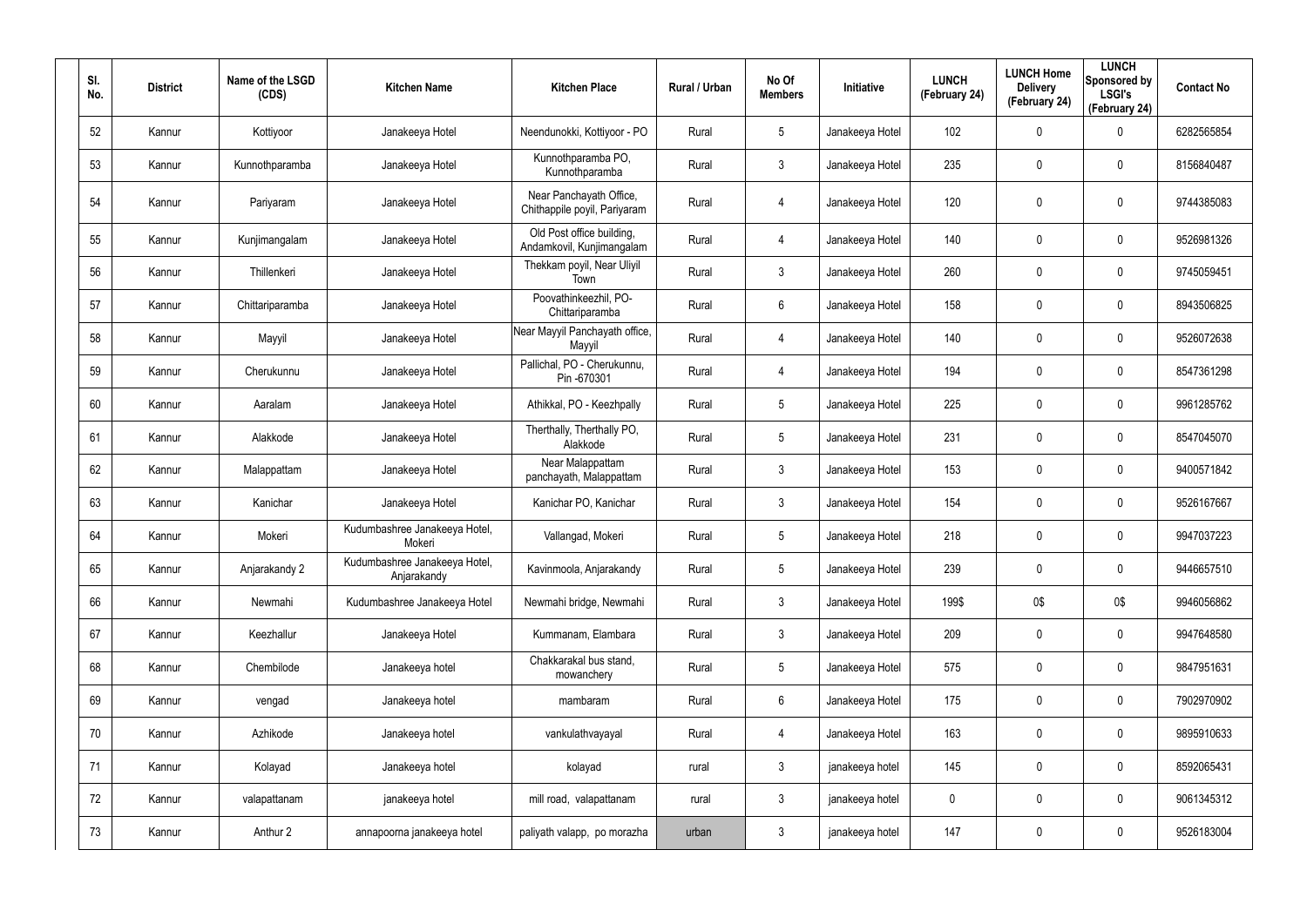|    | SI.<br>No.      | <b>District</b> | Name of the LSGD<br>(CDS) | <b>Kitchen Name</b>             | <b>Kitchen Place</b>                                        | Rural / Urban | No Of<br><b>Members</b> | Initiative      | <b>LUNCH</b><br>(February 24) | <b>LUNCH Home</b><br><b>Delivery</b><br>(February 24) | <b>LUNCH</b><br>Sponsored by<br><b>LSGI's</b><br>(February 24) | <b>Contact No</b> |
|----|-----------------|-----------------|---------------------------|---------------------------------|-------------------------------------------------------------|---------------|-------------------------|-----------------|-------------------------------|-------------------------------------------------------|----------------------------------------------------------------|-------------------|
|    | 74              | Kannur          | payyannur 2               | janakeeya hotel                 | kaniyeri, po vellur                                         | urban         | $\mathbf{3}$            | janakeeya hotel | 40                            | $\mathbf 0$                                           | 0                                                              | 8301817232        |
|    | 75              | Kannur          | cherupuzha                | janakeeya hotel                 | near panjayath office,<br>cherupuzha, 670511                | rural         | $\overline{4}$          | janakeeya hotel | 367                           | 0                                                     | $\boldsymbol{0}$                                               | 8547114024        |
|    | 76              | Kannur          | Eruvessy                  | Janakeeya hotel                 | Panchayath office road,<br>Chemberi                         | Rural         | 4                       | Janakeeya hotel | 242                           | $\mathbf 0$                                           | 0                                                              | 9544893463        |
|    | 77              | Kannur          | Pattuvam                  | Janakeeya Hotel                 | Near Pattuvam panchayath<br>office, Pattuvam                | Rural         | $5\overline{)}$         | Janakeeya hotel | 145                           | 0                                                     | $\mathbf 0$                                                    | 9539731430        |
|    | 78              | Kannur          | Mangattidom               | Janakeeya Hotel                 | Kaitheri idam, Nirmalagiri PO,<br>Mangattidom               | Rural         | $\overline{7}$          | Janakeeya hotel | 224                           | 0                                                     | $\mathbf 0$                                                    | 9207253934        |
|    | 79              | Kannur          | Panoor                    | Janakeeya Hotel                 | Thundayi peedika, Pukkom,<br>Panoor PO                      | Urban         | 5                       | Janakeeya hotel | 198                           | $\boldsymbol{0}$                                      | $\mathbf 0$                                                    | 9605852157        |
|    | 80              | Kannur          | Kottayam                  | Janakeeya hotel                 | Kottayam malabar, Kottayam<br>panchayath building, Kottayam | Rural         | $5\phantom{.0}$         | Janakeeya hotel | 167                           | $\boldsymbol{0}$                                      | $\mathbf 0$                                                    | 9656672187        |
|    | 81              | Kannur          | Ulikkal                   | Janakeeya hotel                 | Vattiyam thodu (po) Mattara,<br><b>Ulikkal, 670705</b>      | Rural         | $5\overline{)}$         | Janakeeya hotel | 98                            | 0                                                     | $\mathbf 0$                                                    | 8086777517        |
|    | 82              | Kannur          | Kadambur                  | Janakeeya hotel                 | Kadachira, Kadambur                                         | Rural         | $5\phantom{.0}$         | Janakeeya hotel | 123                           | $\boldsymbol{0}$                                      | $\mathbf 0$                                                    | 9847178332        |
|    | 83              | Kannur          | Irikkoor                  | Janakeeya hotel                 | Peruvalathuparambu, PO -<br>Irikkoor                        | Rural         | $\overline{4}$          | Janakeeya hotel | 195                           | 0                                                     | $\boldsymbol{0}$                                               | 9746864255        |
|    | 84              | Kannur          | Mattool                   | Janakeeya hotel                 | Mattool central, Mattool                                    | Rural         | $5\overline{)}$         | Janakeeya hotel | $\mathbf 0$                   | 0                                                     | $\boldsymbol{0}$                                               | 9895321842        |
|    | 85              | Kannur          | Thalasseri -2             | Janakeeya hotel                 | Thalayi harbour, Thalasseri                                 | Urban         | $5\overline{)}$         | Janakeeya hotel | $\mathbf 0$                   | 0                                                     | $\boldsymbol{0}$                                               | 9605745402        |
|    | 86              | Kannur          | Kannur                    | Janakeeya hotel                 | Pallipoyil division, Kannur<br>corporation                  | Urban         | $\mathbf{3}$            | Janakeeya hotel | 128                           | $\mathbf 0$                                           | $\boldsymbol{0}$                                               | 9745243643        |
|    | 87              | Kannur          | Ulikkal                   | Janakeeya hotel                 | Manikkadavu PO,<br>Manikkadadavu - 670705                   | Rural         | $5\phantom{.0}$         | Janakeeya hotel | 169                           | $\pmb{0}$                                             | $\pmb{0}$                                                      | 8547972988        |
|    | 88              | Kannur          | payam                     | Janakeeya hotel                 | vallithod, Kiliyanthara po<br>670706                        | Rural         | 5 <sub>5</sub>          | Janakeeya Hotel | 308                           | 0                                                     | $\mathbf 0$                                                    | 8848760234        |
|    | 89              | Kannur          | Naduvil                   | Janakeeya Hotel                 | karuvanchal                                                 | Rural         | $6\overline{6}$         | janakeeya hotel | 285                           | $\pmb{0}$                                             | $\mathbf 0$                                                    | 9495191934        |
| 89 |                 |                 |                           |                                 |                                                             |               | 396                     |                 | 19114                         | $\boldsymbol{0}$                                      | 11                                                             |                   |
|    | $\overline{1}$  | kasaragod       | kayyur cheemeni           | janakeeya hotel cheemeni        | cheemeni                                                    | Rural         | $\overline{4}$          | janakeeya hotel | 199                           |                                                       |                                                                |                   |
|    | $\overline{2}$  | Kasaragod       | Pilicode                  | Janakeeya Hotel, Pilicode       | Kalikkadavu                                                 | Rural         | $\overline{4}$          | Janakeeya Hotel | 246                           | 0                                                     | $\mathbf 0$                                                    | 9944087661        |
|    | $\mathbf{3}$    | Kasaragod       | Kodom belur               | janakeeya hotel kalichanadukkam | Kalichanadukkam                                             | Rural         | $\overline{4}$          | Janakeeya Hotel | 120                           | 0                                                     | $\pmb{0}$                                                      | 9562820280        |
|    | 4               | Kasaragod       | Chemnad                   | Oruma janakeeya hotel           | Koliyadkam                                                  | Rural         | 5 <sup>5</sup>          | Janakeeya Hotel | 295                           | 0                                                     | $\mathbf 0$                                                    | 9567660603        |
|    | $5\phantom{.0}$ | Kasaragod       | Trikarpur                 | Janakeeya Hotel                 | Trikaripur                                                  | Rural         | 5 <sub>5</sub>          | Janakeeya Hotel | 236                           | 0                                                     | $\boldsymbol{0}$                                               | 8086392698        |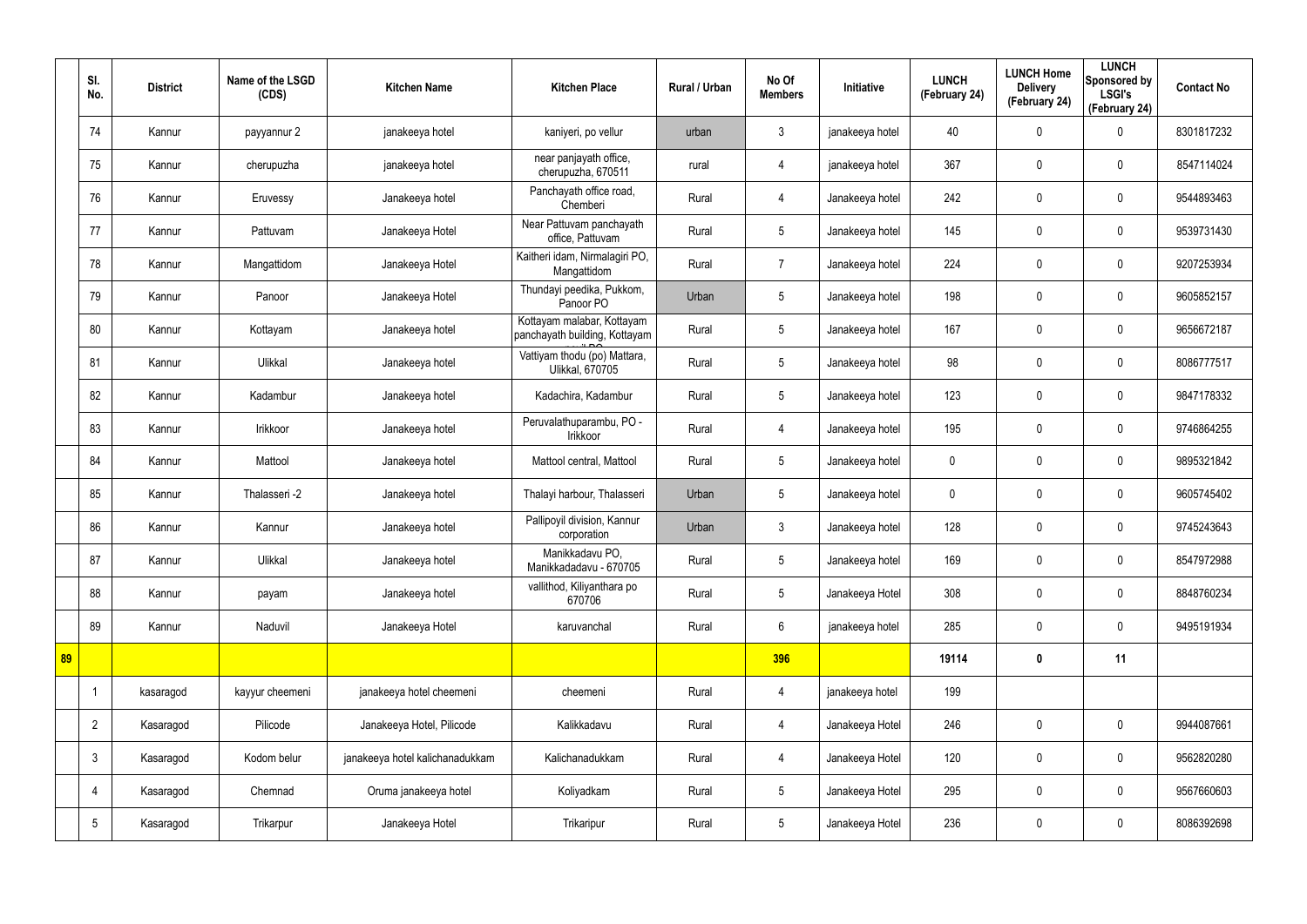| SI.<br>No.       | <b>District</b> | Name of the LSGD<br>(CDS) | <b>Kitchen Name</b>      | <b>Kitchen Place</b>  | Rural / Urban | No Of<br><b>Members</b> | Initiative      | <b>LUNCH</b><br>(February 24) | <b>LUNCH Home</b><br><b>Delivery</b><br>(February 24) | <b>LUNCH</b><br>Sponsored by<br><b>LSGI's</b><br>(February 24) | <b>Contact No</b> |
|------------------|-----------------|---------------------------|--------------------------|-----------------------|---------------|-------------------------|-----------------|-------------------------------|-------------------------------------------------------|----------------------------------------------------------------|-------------------|
| 6                | Kasaragod       | Panathady                 | janakeeya hotel panthoor | Panathoor             | Rural         | 4                       | Janakeeya Hotel | 95                            | 0                                                     | $\boldsymbol{0}$                                               | 8943109804        |
| $\overline{7}$   | Kasaragod       | West eleri                | Thripthi Janakeeya hotel | Bheemanadi            | Rural         | 4                       | Janakeeya Hotel | 257                           | 0                                                     | $\mathbf 0$                                                    | 9497847040        |
| 8                | Kasaragod       | Madikai                   | Salkara Janakeeya hotel  | Madikai               | Rural         | $\mathbf{3}$            | Janakeeya Hotel | 135                           | 0                                                     | $\boldsymbol{0}$                                               | 8281850733        |
| 9                | Kasaragod       | Valiyaparamba             | Janakeeya hotel          | Valiyaparamba         | Rural         | $\mathbf{3}$            | Janakeeya Hotel | 120                           | $\mathbf 0$                                           | $\mathbf 0$                                                    | 9745962447        |
| 10 <sup>°</sup>  | Kasaragod       | Ajanur                    | Janakeeya hotel          | Vellikkoth            | Rural         | $\mathbf{3}$            | Janakeeya Hotel | $\mathbf 0$                   | $\mathbf 0$                                           | $\mathbf 0$                                                    | 7558068272        |
| 11               | Kasaragod       | Badiadka                  | Janakeeya hotel          | Badiadka              | Rural         | 4                       | Janakeeya Hotel | $\mathbf 0$                   | $\mathbf 0$                                           | $\mathbf 0$                                                    | 9539359291        |
| 12 <sup>°</sup>  | Kasaragod       | Kuttikkol                 | Janakeeya hotel          | Kuttikkol             | Rural         | $\overline{4}$          | Janakeeya Hotel | 96                            | $\mathbf 0$                                           | $\mathbf 0$                                                    | 8547062480        |
| 13               | Kasaragod       | Delampadi                 | Janakeeya hotel          | Delampadi             | Rural         | $\overline{4}$          | Janakeeya hotel | 112                           | $\mathbf 0$                                           | $\mathbf 0$                                                    | 9496702505        |
| 14               | Kasaragod       | Meenja                    | Janakeeya hotel          | Miyapadav             | Rural         | $\overline{4}$          | Janakeeya Hotel | 126                           | 0                                                     | $\mathbf 0$                                                    | 9497161960        |
| 15 <sub>15</sub> | Kasaragod       | Puthige                   | Janakeeya hotel          | Puthige               | Rural         | $\mathbf{3}$            | Janakeeya hotel | $\mathbf 0$                   | 0                                                     | $\mathbf 0$                                                    | 8592071686        |
| 16               | Kasaragod       | Bedaduka                  | Janakeeya hotel          | Kundamkuzhi           | Rural         | $\mathbf{3}$            | Janakeeya hotel | 201                           | 0                                                     | $\mathbf 0$                                                    | 8281092860        |
| 17               | Kasaragod       | muliyar                   | Janakeeya Hotel          | Bovikanam             | Rural         | 9                       | Janakeeya Hotel | 305                           | 0                                                     | $\mathbf 0$                                                    | 7034632654        |
| 18               | Kasaragod       | Pallikara                 | Janakeeya Hotel          | Pallikara             | Rural         | $\overline{4}$          | Janakeeya Hotel | 198                           | 0                                                     | $\mathbf 0$                                                    | 7034016505        |
| 19               | Kasaragod       | Kinanoor karinthalam      | Janakeeya Hotel          | Parappa               | Rural         | $5\phantom{.0}$         | Janakeeya hotel | 201                           | $\pmb{0}$                                             | $\mathbf 0$                                                    | 9526063885        |
| 20               | Kasaragod       | Nileswaram                | Janakeeya Hotel          | Nileswaram market     | Urban         | $5\overline{)}$         | Janakeeya hotel | 256                           | 0                                                     | $\mathbf 0$                                                    | 6235177323        |
| 21               | Kasaragod       | Kanhangad 1               | Janakeeya hotel          | Kanhangad town        | Urban         | $5\overline{)}$         | Janakeeya hotel | \$409                         | 0                                                     | $\mathbf 0$                                                    | 8111858204        |
| 22               | Kasaragod       | Kanhangad 1               | Janakeeya hotel          | Nr.Mini civil station | Urban         | $\mathbf{3}$            | Janakeeya hotel | $\pmb{0}$                     | 125                                                   | $\mathbf 0$                                                    | 9495561250        |
| 23               | Kasaragod       | Paivalige                 | Janakeeya hotel          | Paivalige             | Rural         | $\overline{4}$          | Janakeeya hotel | 150                           | 0                                                     | $\mathbf 0$                                                    | 7356491447        |
| 24               | Kasaragod       | Manjeswaram               | Janakeeya Hotel          | Manjeswaram           | Rural         | $\overline{4}$          | Janakeeya Hotel | $\pmb{0}$                     | 0                                                     | $\mathbf 0$                                                    | 9562867549        |
| 25               | Kasaragod       | Kanhangad 2               | Janakeeya Hotel          | Kottrachal            | Urban         | $\mathbf{3}$            | Janakeeya Hotel | 153                           | $\pmb{0}$                                             | $\mathbf 0$                                                    | 7025961094        |
| 26               | Kasaragod       | Cheruvathur               | Janakeeya hotel          | Kavumchira            | Rural         | $5\overline{)}$         | Janakeeya Hotel | 226                           | 0                                                     | $\mathbf 0$                                                    | 9562358039        |
| 27               | Kasaragod       | Padne                     | Janakeeya Hotel          | Nadakkavu             | Rural         | $\mathbf{3}$            | Janakeeya Hotel | 248                           | $\pmb{0}$                                             | $\boldsymbol{0}$                                               | 9744087661        |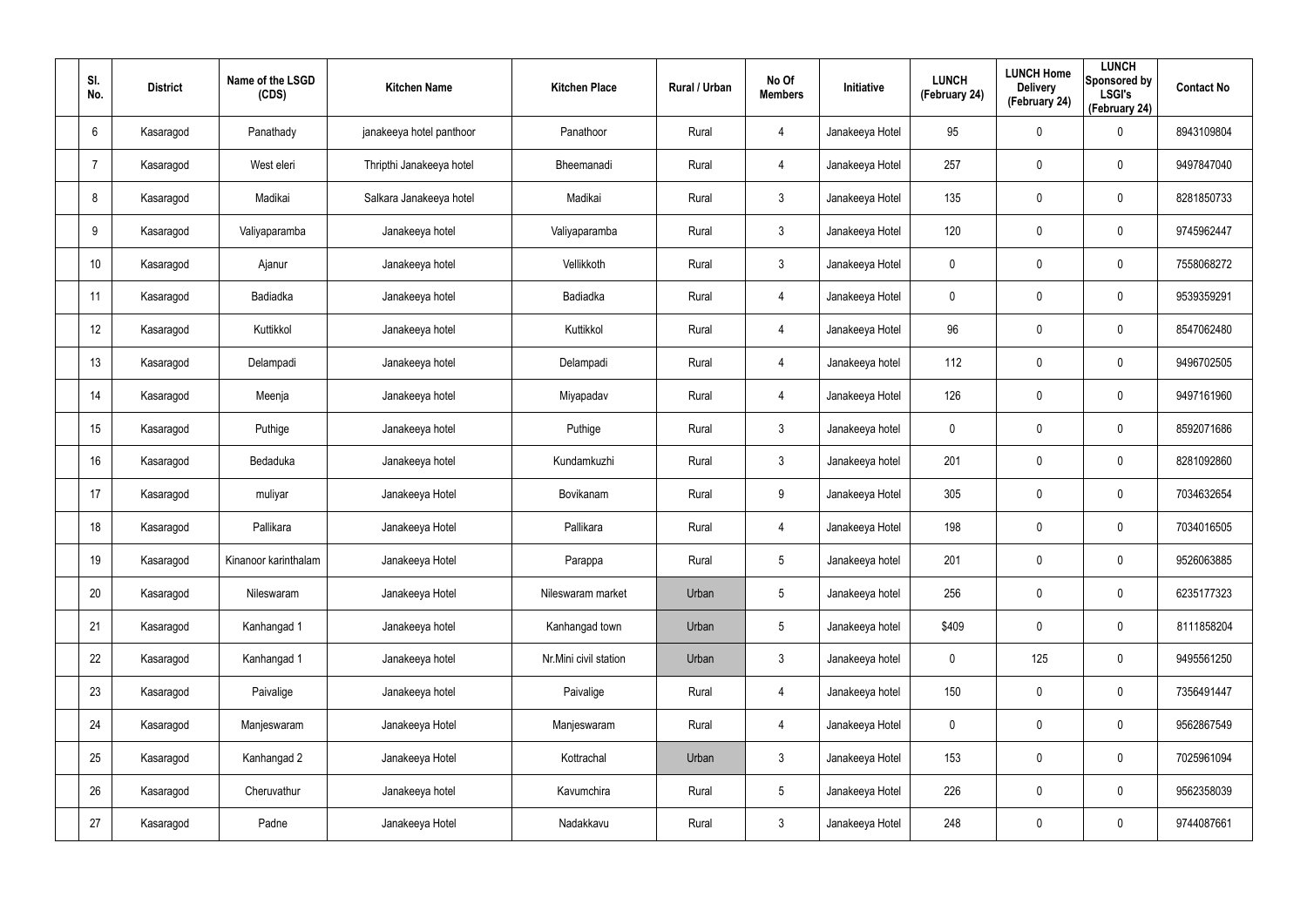|    | SI.<br>No.     | <b>District</b> | Name of the LSGD<br>(CDS) | <b>Kitchen Name</b>          | <b>Kitchen Place</b>                 | Rural / Urban | No Of<br><b>Members</b> | Initiative      | <b>LUNCH</b><br>(February 24) | <b>LUNCH Home</b><br><b>Delivery</b><br>(February 24) | <b>LUNCH</b><br>Sponsored by<br><b>LSGI's</b><br>(February 24) | <b>Contact No</b> |
|----|----------------|-----------------|---------------------------|------------------------------|--------------------------------------|---------------|-------------------------|-----------------|-------------------------------|-------------------------------------------------------|----------------------------------------------------------------|-------------------|
|    | 28             | Kasaragod       | Kasaragod                 | Janakeeya Hotel              | Kasaragod                            | Urban         | 4                       | Janakeeya Hotel | 250                           | 0                                                     | $\pmb{0}$                                                      | 9633400269        |
|    | 29             | Kasarkode       | Pallikkara                | Janakeeya Hotel              | Perladukkam                          | Rural         | 4                       | Janakeeya Hotel | 276                           | 0                                                     | $\mathbf 0$                                                    | 9544582935        |
|    | 30             | Kasargode       | Kumbala                   | Janakeeya Hotel              | Kumbala                              | Rural         | $\mathbf{3}$            | Janakeeya Hotel | $\mathbf 0$                   | 0                                                     | $\pmb{0}$                                                      | 7012142329        |
|    | 31             | Kasargode       | Karadka                   | Janakeeya Hotel              | Mulleria                             | Rural         | $\overline{7}$          | Janakeeya Hotel | 120                           | $\mathbf 0$                                           | $\mathbf 0$                                                    | 8281395910        |
|    | 32             | Kasaragode      | Vorkady                   | Janakeeya Hotel              | Vorkady                              | Rural         | $\mathbf{3}$            | Janakeeya Hotel | $\mathbf 0$                   | $\mathbf 0$                                           | $\pmb{0}$                                                      | 8547223339        |
|    | 33             | Kasaragode      | Balal                     | Janakeeya hotel              | Balal                                | Rural         | $\mathbf{3}$            | Janakeeya hotel | 96                            | 0                                                     | $\mathbf 0$                                                    | 7510839676        |
|    | 34             | Kasaragod       | Nileswaram                | mahima janakeeya hotel       | kanichira                            | urban         | $\overline{4}$          | janakeeya hotel | 162                           | 0                                                     | $\mathbf 0$                                                    | 8590121681        |
|    | 35             | Kasaragode      | Kallar                    | janakeeya hotel              | kallar                               | rural         | 4                       | janakeeya hotel | 150                           | 0                                                     | $\mathbf 0$                                                    | 9562820280        |
|    | 36             | Kasaragode      | Mangalpady                | janakeeya hotel              | mangalpady                           | rural         | $\overline{4}$          | janakeeya hotel | $\mathbf 0$                   | 0                                                     | $\mathbf 0$                                                    | 9633488309        |
|    | 37             | kasaragod       | Uduma                     | granma janakeeya hotel       | palakkunnu                           | Rural         | 4                       | janakeeya hotel | 334                           | 0                                                     | $\mathbf 0$                                                    | 8129957159        |
|    | 38             | Kasaragod       | pullur periya             | Salkara Janakeeya hotel      | periya                               | Rural         | $5\overline{)}$         | janakeeya hotel | 590                           | 0                                                     | $\mathbf 0$                                                    | 8547309266        |
|    | 39             | kasaragod       | kumbadaje                 | janakeeya hotel              | kumbadaje                            | Rural         | $\mathbf{3}$            | janakeeya hotel | 75                            | 0                                                     | $\mathbf 0$                                                    | 8593848698        |
|    | 40             | Kasaragod       | Chengala                  | Janakeeya Hotel              | Cherkkala                            | Rural         | $\mathbf{3}$            | Janakeeya Hotel | $\pmb{0}$                     | 0                                                     | $\pmb{0}$                                                      |                   |
|    | 41             | kasaragod       | East eleri                | janakeeya hotel              | east eleri                           | Rural         | $\mathbf{3}$            | janakeeya hotel | 152                           | 0                                                     | $\pmb{0}$                                                      |                   |
|    | 42             | kasaragod       | karadka                   | janakeeya hotel              | karmam thody                         | Rural         | 10 <sup>°</sup>         | janakeeya hotel | 80                            | 0                                                     | $\mathbf 0$                                                    |                   |
|    | 43             | kasargod        | madhur                    | janakeeya hotel              | madhur                               | Rural         |                         | janakeeya hotel | 220                           |                                                       |                                                                |                   |
| 43 |                |                 |                           |                              |                                      |               | 175                     |                 | 6889                          | $\boldsymbol{0}$                                      | $\mathbf 0$                                                    |                   |
|    |                | Kollam          | Chathannur                | Memsahib                     | Sheemaaty junction                   | Rural         | $5\overline{)}$         | Janakeeya Hotel | 298                           | 0                                                     | $\mathbf 0$                                                    | 9446246685        |
|    | $\overline{2}$ | Kollam          | Melila                    | Atham Unit                   | Melila                               | Rural         | $\overline{7}$          | Janakeeya Hotel | 186                           | 0                                                     | $\mathbf 0$                                                    | 9961178040        |
|    | $\mathbf{3}$   | Kollam          | Kulakkada                 | Ruchi Snacks & Catering Unit | Poovattoor                           | Rural         | $\overline{4}$          | Janakeeya Hotel | 175                           | $\pmb{0}$                                             | $\pmb{0}$                                                      | 7907941183        |
|    | 4              | Kollam          | Ittiva                    | Nanma Janakeeya hotel        | Kattampally                          | Rural         | $5\phantom{.0}$         | Janakeeya Hotel | $\mathbf 0$                   | 0                                                     | $\mathbf 0$                                                    | 9809171887        |
|    | $\sqrt{5}$     | Kollam          | Sooranad North            | Nanma catering unit          | Sooranadu higher secondary<br>school | Rural         | $5\phantom{.0}$         | Janakeeya Hotel | 189                           | $\pmb{0}$                                             | $\pmb{0}$                                                      | 9846082469        |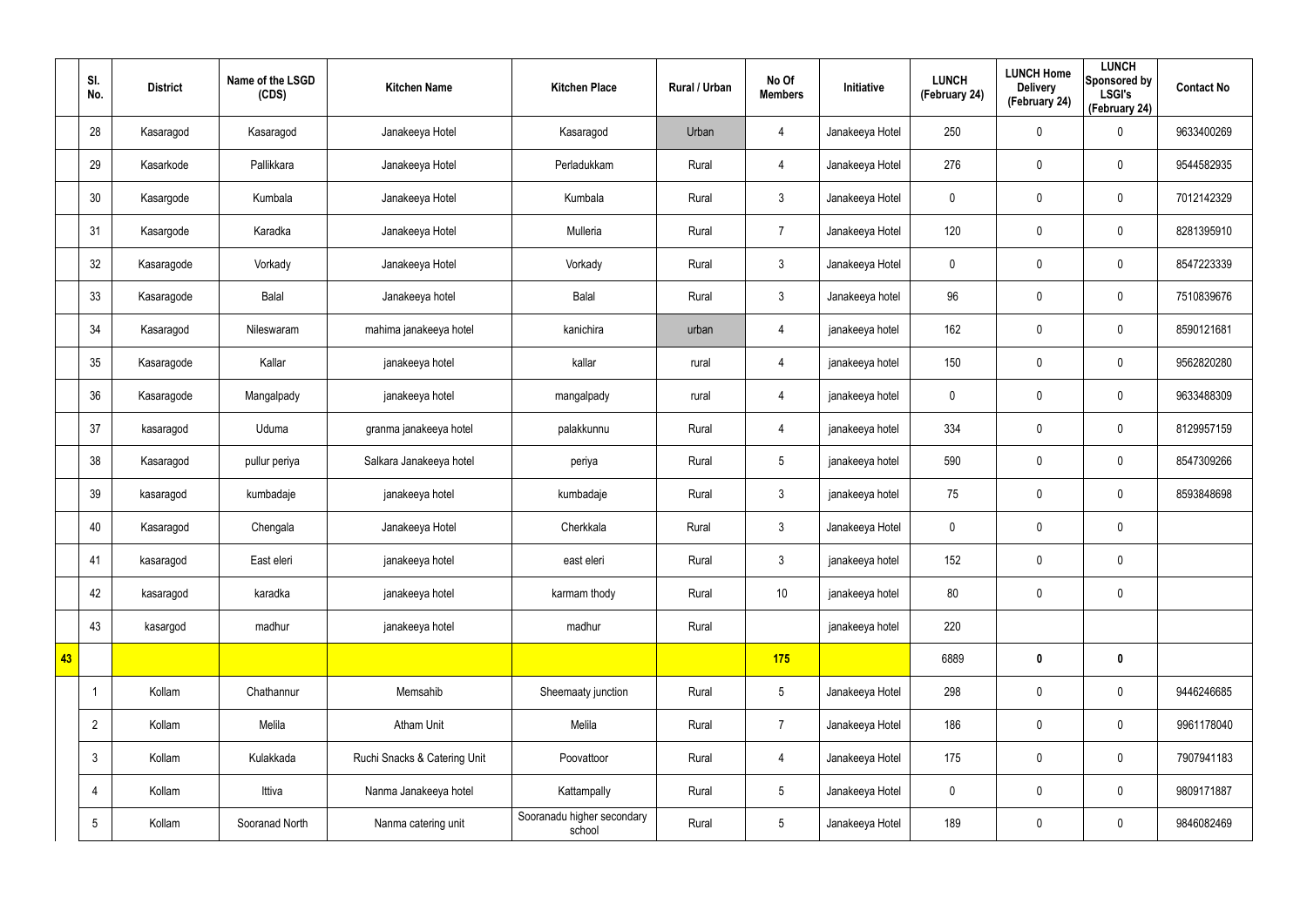| SI.<br>No.      | <b>District</b> | Name of the LSGD<br>(CDS) | <b>Kitchen Name</b>              | <b>Kitchen Place</b>         | <b>Rural / Urban</b> | No Of<br><b>Members</b> | Initiative      | <b>LUNCH</b><br>(February 24) | <b>LUNCH Home</b><br><b>Delivery</b><br>(February 24) | <b>LUNCH</b><br>Sponsored by<br><b>LSGI's</b><br>(February 24) | <b>Contact No</b> |
|-----------------|-----------------|---------------------------|----------------------------------|------------------------------|----------------------|-------------------------|-----------------|-------------------------------|-------------------------------------------------------|----------------------------------------------------------------|-------------------|
| 6               | Kollam          | Clappana                  | Bismi catering                   | Palakulangara                | Rural                | 5                       | Janakeeya Hotel | 86                            | 0                                                     | $\mathbf 0$                                                    | 9847901413        |
| $\overline{7}$  | Kollam          | Mayyanad                  | Krishnas Janakeeya hotel         | Eravipuram                   | Rural                | $\mathbf{3}$            | Janakeeya Hotel | 210                           | 0                                                     | $\boldsymbol{0}$                                               | 9656477455        |
| 8               | Kollam          | Mayyanad                  | Souhridha Janakeeya hotel        | Pattarumukku,                | Rural                | 9                       | Janakeeya Hotel | 153                           | 0                                                     | $\pmb{0}$                                                      | 7902645448        |
| 9               | Kollam          | Kulasekharapuram          | adi sakthi                       | Puthentheruvu.               | Rural                | $5\phantom{.0}$         | Janakeeya Hotel | 212                           | 0                                                     | $\boldsymbol{0}$                                               | 9656890790        |
| 10 <sup>°</sup> | Kollam          | Thekkumbhagam             | Krishna hotel                    | Nadakavu junction            | Rural                | 4                       | Janakeeya Hotel | $\boldsymbol{0}$              | 0                                                     | $\boldsymbol{0}$                                               | 9961070031        |
| 11              | Kollam          | Oachira                   | Parabhramam catering             | near oachira , ITI canteen,  | Rural                | 4                       | Janakeeya Hotel | 0                             | 0                                                     | $\mathbf 0$                                                    | 9562283927        |
| 12 <sup>°</sup> | Kollam          | Thodiyoor                 | Samridhi activity group          | Lpschool thodiyoor           | Rural                | $5\phantom{.0}$         | Janakeeya Hotel | 203                           | 0                                                     | $\pmb{0}$                                                      | 9895703572        |
| 13              | Kollam          | Thrikkovilvattom          | Murari catering, janakeeya hotel | Mukhathala                   | Rural                | 4                       | Janakeeya Hotel | 68                            | 0                                                     | $\mathbf 0$                                                    | 9847072544        |
| 14              | Kollam          | Sasthamcotta              | Sreedurgha catering              | Jemini hotel sasthamcotta    | Rural                | $\overline{7}$          | Janakeeya Hotel | 271                           | 0                                                     | $\mathbf 0$                                                    | 9744368496        |
| 15              | Kollam          | Kollam                    | Athulya catering                 | Thirumullavaram              | Urban                | 4                       | Janakeeya Hotel | 0                             | 0                                                     | $\mathbf 0$                                                    | 9048646080        |
| 16              | Kollam          | West Kallada              | Keerthi catering                 | Karalimukku                  | Rural                | $5\phantom{.0}$         | Janakeeya Hotel | 194                           | 0                                                     | $\mathbf 0$                                                    | 9605206907        |
| 17              | Kollam          | Thazhava                  | Pavizham                         | Karutheri junction           | Rural                | $5\phantom{.0}$         | Janakeeya Hotel | 194                           | 0                                                     | $\mathbf 0$                                                    | 8086704216        |
| 18              | Kollam          | Kollam                    | Niravu catering                  | Chinnakkada                  | Urban                | $5\phantom{.0}$         | Janakeeya Hotel | 249                           | 0                                                     | $\mathbf 0$                                                    | 9633073613        |
| 19              | Kollam          | Kundara                   | Ammu Catering unit               | Mulavana LP school           | Rural                | 4                       | Janakeeya Hotel | 153                           | 0                                                     | $\pmb{0}$                                                      | 9633518572        |
| 20              | Kollam          | Neduvathur                | Pooja hotel                      | Thevalappuram                | Rural                | $\mathbf{3}$            | Janakeeya Hotel | 37                            | 0                                                     | $\mathbf 0$                                                    | 9745376675        |
| 21              | Kollam          | Punalur                   | Jyothi Catering                  | Punalur                      | Urban                | 4                       | Janakeeya Hotel | 228                           | 0                                                     | $\mathbf 0$                                                    | 9961249345        |
| 22              | Kollam          | Punalur                   | Mahima Catering                  | Punalur                      | Urban                | $5\phantom{.0}$         | Janakeeya Hotel | 267                           | 0                                                     | $\mathbf 0$                                                    | 9496112957        |
| 23              | Kollam          | Punalur                   | Safalyam Catering                | Punalur                      | Urban                | $5\phantom{.0}$         | Janakeeya Hotel | 341                           | 0                                                     | $\mathbf 0$                                                    | 9495476197        |
| 24              | Kollam          | Thrikkaruva               | Janakeeya Bhakshanashala         | Thinavila Junction Kanjaveli | Rural                | 4                       | Janakeeya Hotel | $\mathbf 0$                   | 0                                                     | $\mathbf 0$                                                    | 9645069880        |
| 25              | Kollam          | Chithara                  | AKG Janakeeya Hotel              | Kizhakkumbagom               | Rural                | $5\phantom{.0}$         | Janakeeya Hotel | 125                           | 0                                                     | $\mathbf 0$                                                    | 9495701987        |
| 26              | Kollam          | South Paravur             | Kshree janakeeya hotel           | Busstand , paravur           | Urban                | $5\phantom{.0}$         | Janakeeya Hotel | 225                           | 0                                                     | $5\phantom{.0}$                                                | 8606179380        |
| 27              | Kollam          | Mynagappally              | Anugraha hotel                   | Kadappa                      | Rural                | $5\phantom{.0}$         | Janakeeya Hotel | 186                           | 0                                                     | $\mathsf{0}$                                                   | 9995085705        |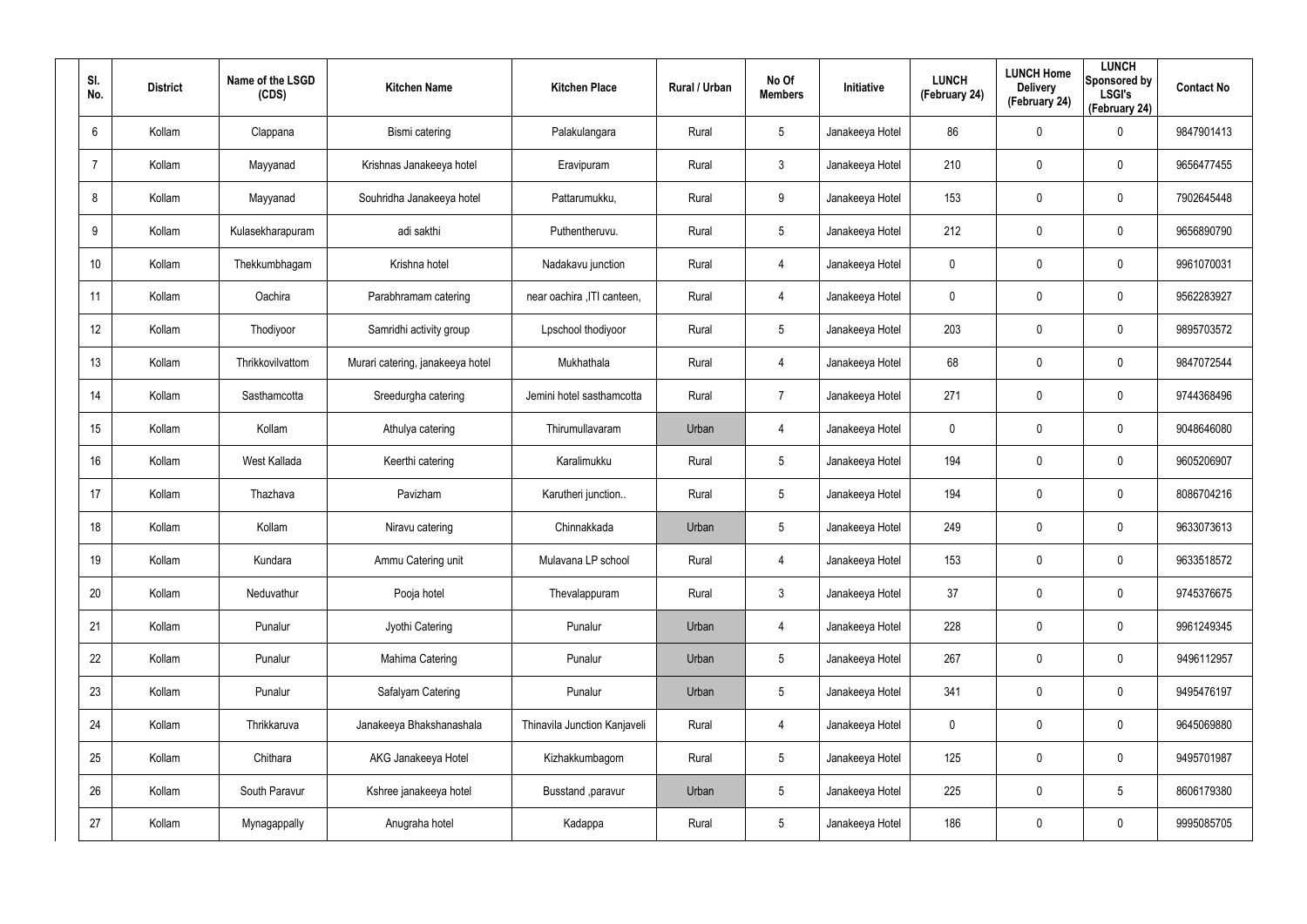|    | SI.<br>No. | <b>District</b> | Name of the LSGD<br>(CDS) | <b>Kitchen Name</b>         | <b>Kitchen Place</b>              | Rural / Urban | No Of<br><b>Members</b> | Initiative      | <b>LUNCH</b><br>(February 24) | <b>LUNCH Home</b><br><b>Delivery</b><br>(February 24) | <b>LUNCH</b><br>Sponsored by<br><b>LSGI's</b><br>(February 24) | <b>Contact No</b> |
|----|------------|-----------------|---------------------------|-----------------------------|-----------------------------------|---------------|-------------------------|-----------------|-------------------------------|-------------------------------------------------------|----------------------------------------------------------------|-------------------|
|    | 28         | Kollam          | Mandrothuruthu            | Janakeeya Bhakshanashala    | Thoombummukham                    | 121           | 4                       | Janakeeya Hotel | 81                            | $\mathbf 0$                                           | $\mathbf 0$                                                    | 9526648057        |
|    | 29         | Kollam          | Karungappally             | Bagya catering              | Muncipality                       | Urban         | 4                       | Janakeeya Hotel | 0                             | 0                                                     | $\pmb{0}$                                                      | 9947702130        |
|    | 30         | Kollam          | Kollam East               | Bharathlekshmi              | Vadakkevila                       | Urban         | $\mathfrak{Z}$          | Janakeeya Hotel | 315                           | $\mathbf 0$                                           | $\pmb{0}$                                                      | 9744300901        |
|    | 31         | Kollam          | Chavara                   | Harisree janakeya hotel     | Panchayath                        | Rural         | $\mathfrak{Z}$          | Janakeeya Hotel | 63                            | 0                                                     | $\pmb{0}$                                                      | 9995166343        |
|    | 32         | Kollam          | Pavithreswaram            | Kairali                     | Pavithreswaram                    | Rural         | 4                       | Janakeeya Hotel | 198                           | $\mathbf 0$                                           | $\pmb{0}$                                                      | 9605836414        |
|    | 33         | Kollam          | Veliyam                   | Kantharees                  | Panchayathu building              | Rural         | $5\phantom{.0}$         | Janakeeya Hotel | 145                           | 0                                                     | $\pmb{0}$                                                      | 9562111715        |
|    | 34         | Kollam          | Velinalloor               | Quality Janakeeya hotel     | Alummod, Velinalloor              | Rural         | 4                       | Janakeeya Hotel | 111                           | $\mathbf 0$                                           | $\pmb{0}$                                                      | 9605896303        |
|    | 35         | Kollam          | Elamadu                   | Swaruma janakeeya hotel     | Near cooperative bank,<br>Elamadu | Rural         | $\mathbf{3}$            | Janakeeya Hotel | 151                           | 0                                                     | $\pmb{0}$                                                      | 8129611321        |
|    | 36         | Kollam          | Kadakkal                  | Nanma janakeeya hotel       | Kadakkal                          | Rural         | 4                       | Janakeeya Hotel | 300                           | $\mathbf 0$                                           | $\pmb{0}$                                                      | 9847936390        |
|    | 37         | Kollam          | Perayam                   | Janakeeya hotel             | Onambalam                         | Rural         | 4                       | Janakeeya Hotel | 0                             | 0                                                     | $\pmb{0}$                                                      | 9446855866        |
|    | 38         | Kollam          | Ezhukone                  | Ezhukone janakeeya hotel    | Near panchayathu office           | Rural         | $5\phantom{.0}$         | Janakeeya Hotel | 215                           | $\mathbf 0$                                           | $\pmb{0}$                                                      | 8086757275        |
| 80 | 39         | Kollam          | Adichanalloor             | Ruchikkoottu                | Mylakkaadu                        | Rural         | 4                       | Janakeeya Hotel | 74                            | 0                                                     | $\pmb{0}$                                                      | 8136954461        |
|    | 40         | Kollam          | Poruvazhi                 | Amma janakeeya hotel        | Poruvaxhy                         | Rural         | $5\phantom{.0}$         | Janakeeya Hotel | 146                           | 0                                                     | $\mathbf 0$                                                    | 9656421272        |
|    | 41         | Kollam          | Nilamel                   | Vanitha Janakeeya Hotel     | Nilamel                           | Rural         | 4                       | Janakeeya Hotel | 97                            | $\pmb{0}$                                             | $\pmb{0}$                                                      | 9447407264        |
|    | 42         | Kollam          | Panmana                   | SV janakeeya hotel          | Kollaka CN junction               | Rural         | $\mathbf{3}$            | Janakeeya Hotel | $\mathbf 0$                   | $\mathbf 0$                                           | $\mathbf 0$                                                    | 8113020216        |
|    | 43         | Kollam          | Ummannoor                 | Thanal                      | Nellikunnam                       | Rural         | 4                       | Janakeeya Hotel | 173                           | $\mathbf 0$                                           | $\mathbf 0$                                                    | 9656194614        |
|    | 44         | Kollam          | Kulathupuzha              | Karunya Janakeeya Hotel     | Thinkal karikkam                  | Rural         | 4                       | Janakeeya Hotel | 177                           | $\mathbf 0$                                           | $\mathbf 0$                                                    | 9048034267        |
|    | 45         | Kollam          | Kareepra                  | Kareepra janakeeya hotel    | Panchayathu office junction       | Rural         | $5\phantom{.0}$         | Janakeeya Hotel | $\mathbf 0$                   | $\mathbf 0$                                           | $\mathbf 0$                                                    | 9656783244        |
|    | 46         | Kollam          | Piravanthur               | Thanima catering unit       | Piravanthoor                      | Rural         | $5\phantom{.0}$         | Janakeeya Hotel | 159                           | $\mathbf 0$                                           | $\mathbf 0$                                                    | 9207907284        |
|    | 47         | Kollam          | Karavaloor                | Sreelekshmi Janakeeya Hotel | Karavalur                         | Rural         | $5\phantom{.0}$         | Janakeeya Hotel | 153                           | $\mathbf 0$                                           | $\mathbf 0$                                                    | 9745719860        |
|    | 48         | Kollam          | Kunnathur                 | Sneha janakeeya hotel       | Bhoothakuzhi                      | Rural         | $\mathfrak{Z}$          | Janakeeya Hotel | 145                           | 0                                                     | $\mathbf 0$                                                    | 9061504141        |
|    | 49         | Kollam          | Alayaman                  | Sreelakam Janakeeya Hotel   | Karukone                          | Rural         | 4                       | Janakeeya Hotel | 167                           | 0                                                     | $\mathsf{0}$                                                   | 8592858448        |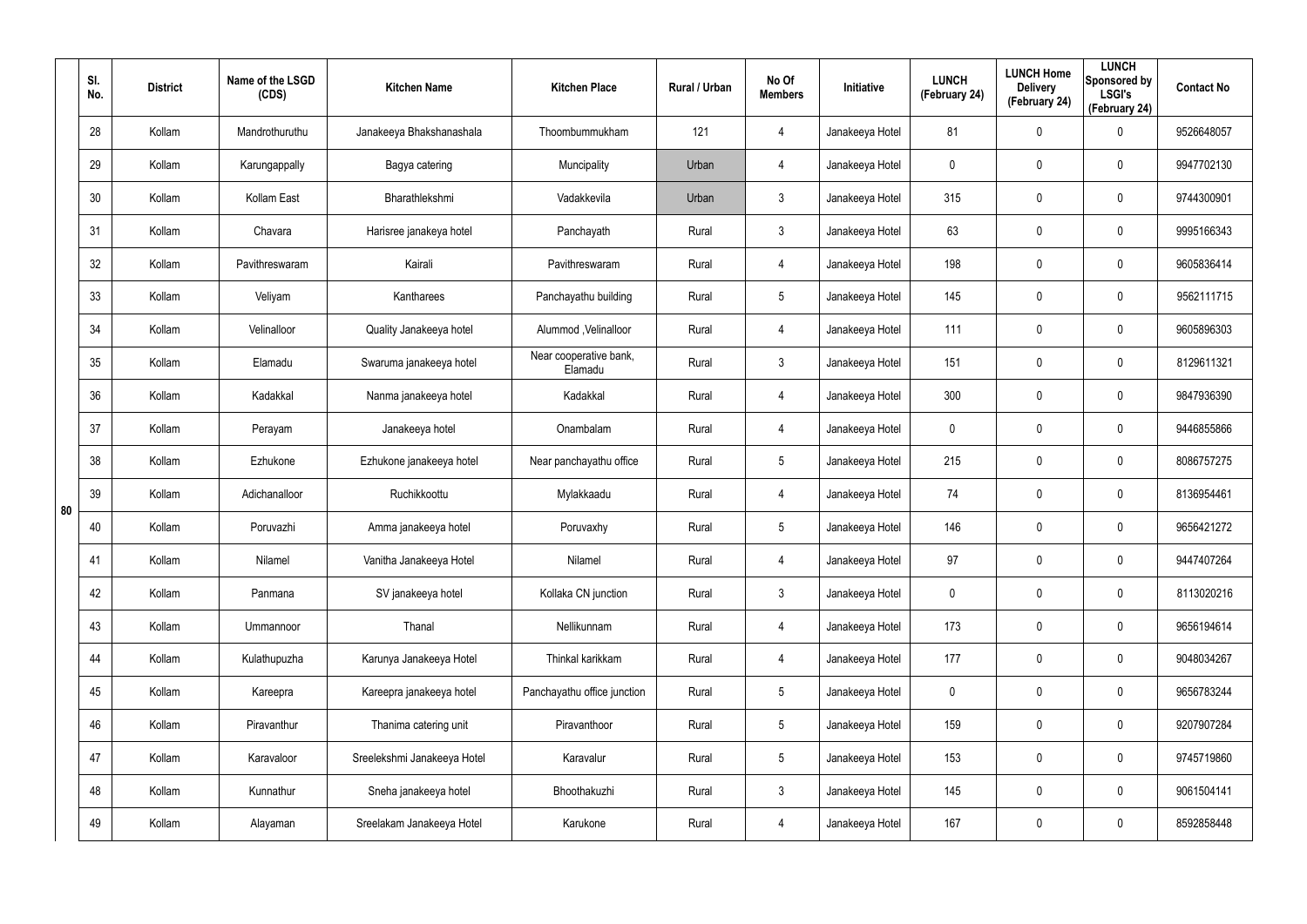| SI.<br>No. | <b>District</b> | Name of the LSGD<br>(CDS) | <b>Kitchen Name</b>                              | <b>Kitchen Place</b>                                 | Rural / Urban | No Of<br><b>Members</b> | <b>Initiative</b> | <b>LUNCH</b><br>(February 24) | <b>LUNCH Home</b><br><b>Delivery</b><br>(February 24) | <b>LUNCH</b><br>Sponsored by<br><b>LSGI's</b><br>(February 24) | <b>Contact No</b> |
|------------|-----------------|---------------------------|--------------------------------------------------|------------------------------------------------------|---------------|-------------------------|-------------------|-------------------------------|-------------------------------------------------------|----------------------------------------------------------------|-------------------|
| 50         | Kollam          | Kottarakkara              | Ruchi                                            | Kottarakkara christuraj hospital<br>hospital canteen | Urban         | $5\phantom{.0}$         | Janakeeya Hotel   | 196                           | 0                                                     | $\boldsymbol{0}$                                               | 9447997809        |
| 51         | Kollam          | Chirakkara                | Bhoomika Jh                                      | Bhajanamadam mukku                                   | Rural         | $5\phantom{.0}$         | Janakeeya Hotel   | 110                           | 0                                                     | $\boldsymbol{0}$                                               | 9567024263        |
| 52         | Kollam          | Kalluvathukkal            | Deepam Jh                                        | Parippally                                           | Rural         | 4                       | Janakeeya Hotel   | 0                             | 0                                                     | $\boldsymbol{0}$                                               | 8593984144        |
| 53         | Kollam          | Chirakkara                | Niram Jh                                         | Vadakkemukku ,chirakkara                             | Rural         | 4                       | Janakeeya Hotel   | 186                           | 0                                                     | $\pmb{0}$                                                      | 9847286593        |
| 54         | Kollam          | Velinalloor               | Mathrika janakeeya hotel                         | Govt PHC canteen                                     | Rural         | 4                       | Janakeeya Hotel   | 0                             | 0                                                     | $\pmb{0}$                                                      | 7592859804        |
| 55         | Kollam          | East Kallada              | kudumbashree janakeeya hotel                     | marthandapuram                                       | Rural         | $5\phantom{.0}$         | Janakeeya Hotel   | 0                             | 0                                                     | $\boldsymbol{0}$                                               | 9746964557        |
| 56         | Kollam          | Anchal                    | Malu janakeeya hotel                             | Anchal, Town ward                                    | Rural         | $\mathbf{3}$            | Janakeeya Hotel   | 245                           | 0                                                     | $\pmb{0}$                                                      | 9656920091        |
| 57         | Kollam          | Kummil                    | Sreebhadra janakeeya hotel                       | Thachonam                                            | Rural         | $\mathbf{3}$            | Janakeeya Hotel   | 0                             | 0                                                     | $\mathbf 0$                                                    | 9846327312        |
| 58         | Kollam          | Yeroor                    | Oottupura janakeeya hotel                        | yeroor                                               | Rural         | 6                       | Janakeeya Hotel   | 165                           | 0                                                     | $\boldsymbol{0}$                                               | 9526031467        |
| 59         | Kollam          | Nedumpana                 | Samthripthy janakeeya hotel                      | Pallimon                                             | Rural         | 4                       | Janakeeya Hotel   | 70                            | 0                                                     | $\mathbf 0$                                                    | 9539780119        |
| 60         | Kollam          | Kollam                    | Ishwarya janakeeya hotel                         | Near collectorate, Thevally<br>division              | Urban         | $\mathbf{3}$            | Janakeeya Hotel   | 286                           | 0                                                     | $\boldsymbol{0}$                                               | 8848893882        |
| 61         | Kollam          | Edamulakkal               | Sahya janakeeya hotel                            | Edamulackal                                          | Rural         | 4                       | Janakeeya Hotel   | 168                           | 0                                                     | $\mathbf 0$                                                    | 7025532998        |
| 62         | Kollam          | Mylom                     | Amrutha                                          | Inchakkadu                                           | Rural         | $5\overline{)}$         | Janakeeya Hotel   | 156                           | 0                                                     | $\mathbf 0$                                                    | 9539780965        |
| 63         | Kollam          | Thevalakkara              | Kerala Janakeeya Hotel                           | Thevalakkara                                         | Rural         | $\mathbf{3}$            | Janakeeya Hotel   | 97                            | $\mathbf 0$                                           | $\pmb{0}$                                                      | 9847291089        |
| 64         | Kollam          | Thalavoor                 | Kudumbasheree Nadan<br>Bhakshanashala            | Pidavoor                                             | Rural         | 4                       | Janakeeya Hotel   | 148                           | 0                                                     | $\mathbf 0$                                                    | 9747324839        |
| 65         | Kollam          | Vilakkudy                 | vadhanam                                         | <b>KUNNICODU</b>                                     | Rural         | $5\phantom{.0}$         | Janakeeya Hotel   | 175                           | 0                                                     | $\mathbf 0$                                                    | 9526354689        |
| 66         | Kollam          | Poothakkulam              | Avani catering                                   | Poothakkulam gp                                      | Rural         | 4                       | Janakeeya Hotel   | 85                            | 0                                                     | $\mathbf 0$                                                    | 9562782082        |
| 67         | Kollam          | Pathanapuram              | Pathanapuram Grama Panchayath<br>Janakeeya Hotel | Pathanapuram                                         | Rural         | 4                       | Janakeeya Hotel   | 115                           | 0                                                     | $\mathbf 0$                                                    | 9061291033        |
| 68         | Kollam          | Chadayamangalam           | Real janakeeya hotel                             | Chadayamangalam                                      | Rural         | $\mathbf{3}$            | Janakeeya Hotel   | 60                            | 0                                                     | $\mathbf 0$                                                    | 9562123039        |
| 69         | Kollam          | Elampalloor               | Kalavara janakeeya hotel                         | Ashupathri mukku, Kundara                            | Rural         | $5\phantom{.0}$         | Janakeeya Hotel   | 312                           | 0                                                     | $\mathbf 0$                                                    | 8943182967        |
| 70         | Kollam          | Kottamkara                | Ishwarya janakeeya hotel                         | Keralapuram                                          | Rural         | $5\phantom{.0}$         | Janakeeya Hotel   | 0                             | 0                                                     | $\mathbf 0$                                                    | 9747765979        |
| 71         | Kollam          | Vettikavala               | Nanma                                            | Vettikkavala                                         | Rural         | $\mathfrak{Z}$          | Janakeeya Hotel   | 188                           | 0                                                     | $\mathbf 0$                                                    | 9645070430        |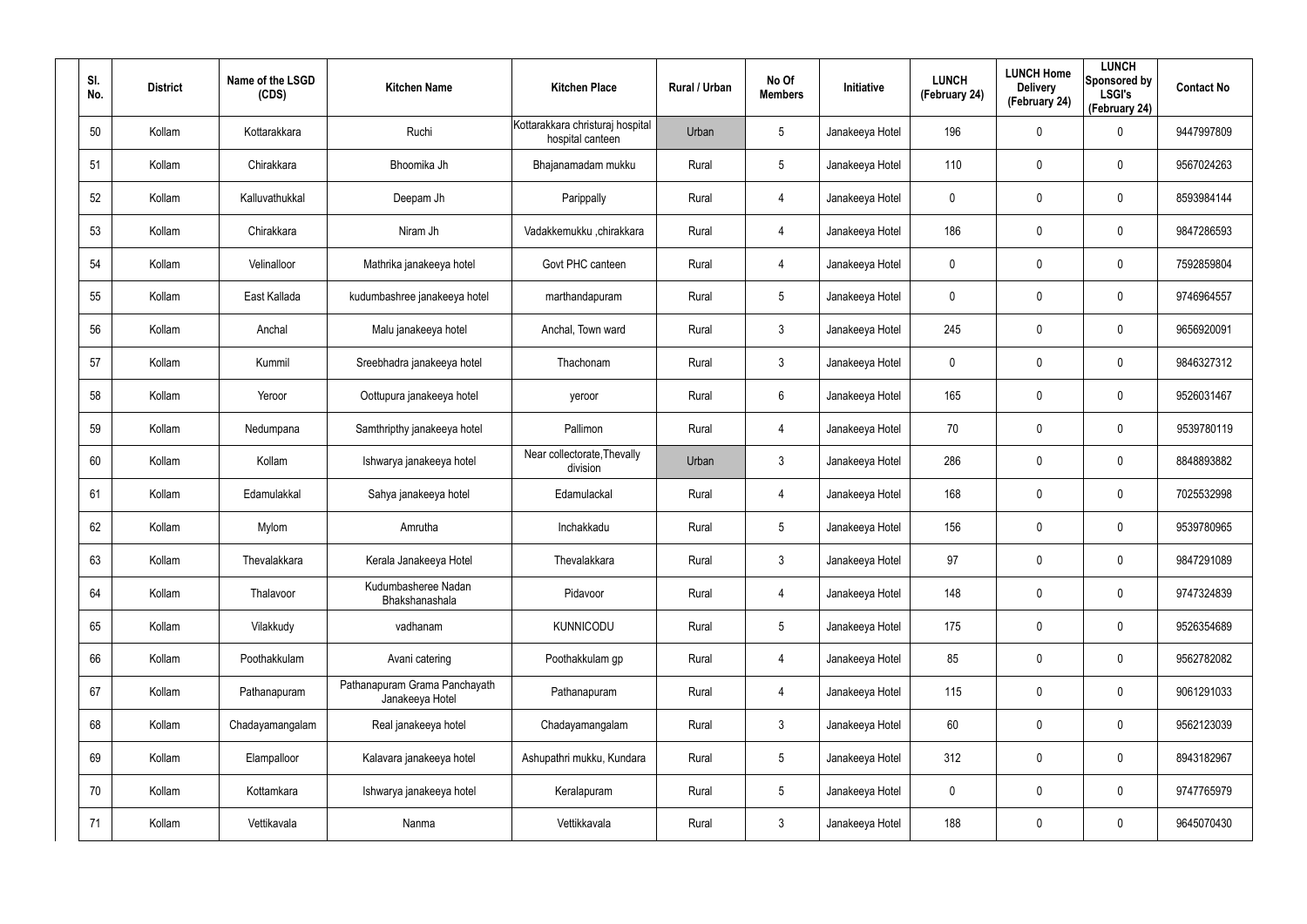|    | SI.<br>No.      | <b>District</b> | Name of the LSGD<br>(CDS) | <b>Kitchen Name</b>             | <b>Kitchen Place</b>                   | Rural / Urban | No Of<br><b>Members</b> | Initiative      | <b>LUNCH</b><br>(February 24) | <b>LUNCH Home</b><br><b>Delivery</b><br>(February 24) | <b>LUNCH</b><br>Sponsored by<br><b>LSGI's</b><br>(February 24) | <b>Contact No</b> |
|----|-----------------|-----------------|---------------------------|---------------------------------|----------------------------------------|---------------|-------------------------|-----------------|-------------------------------|-------------------------------------------------------|----------------------------------------------------------------|-------------------|
|    | 72              | Kollam          | Pooyappally               | Anaswara janakeeya hotel        | Maruthamanpally                        | Rural         | $5\phantom{.0}$         | Janakeeya Hotel | 0                             | 0                                                     | $\boldsymbol{0}$                                               | 9947289476        |
|    | 73              | Kollam          | Thenmala                  | Nanma janakeeya hotel           | Thennala                               | Rural         | $\overline{4}$          | Janakeeya Hotel | 275                           | 0                                                     | $\pmb{0}$                                                      | 9446274943        |
|    | 74              | Kollam          | Pattazhi                  | Suprabhatham Catering Unit      | pattazhy                               | Rural         | 4                       | Janakeeya Hotel | 0                             | $\mathbf 0$                                           | $\pmb{0}$                                                      | 9495195796        |
|    | 75              | Kollam          | Neendakara                | Darshana Janakeeya Hotel        | Puthenthura Junction                   | Rural         | $\mathbf{3}$            | Janakeeya Hotel | 216                           | 0                                                     | $\pmb{0}$                                                      | 9633106463        |
|    | 76              | Kollam          | Panayam                   | snehadeepam activity group      | Thanikkamukku                          | Rural         | $\overline{4}$          | Janakeeya Hotel | 0                             | 0                                                     | $\pmb{0}$                                                      | 8606117577        |
|    | 77              | Kollam          | Clappana                  | Vijayasree                      | Near alumpeedika junction              | Rural         | $5\phantom{.0}$         | Janakeeya Hotel | 123                           | 0                                                     | $\mathbf 0$                                                    | 9567797660        |
|    | 78              | Kollam          | Sooranad South            | Akshaya janakeeya hotel         | Patharam                               | Rural         | 4                       | Janakeeya Hotel | 285                           | 0                                                     | $\pmb{0}$                                                      | 9746919825        |
|    | 79              | Kollam          | Edamulakkal               | Deepam janakeeya hotel          | Edamulackal                            | Rural         | $\mathbf{3}$            | Janakeeya Hotel | 300                           | 0                                                     | $\mathbf 0$                                                    | 9400684494        |
|    | 80              | Kollam          | Aryankavu                 | Sevana janakeeya hotel          | Kazhuthurutty                          | Rural         | $\mathbf{3}$            | Janakeeya Hotel | 159                           | 0                                                     | $\pmb{0}$                                                      | 8921381398        |
|    | 81              | Kollam          | Pattazhi Vadakkekara      | Annapoorna                      | Kaduvathode                            | Rural         | 4                       | Janakeeya Hotel | 113                           | 0                                                     | $\mathbf 0$                                                    | 7561013776        |
|    | 82              | Kollam          | Kulasekharapuram          | Vinayaka                        | Puthiykavu                             | Rural         | 4                       | Janakeeya Hotel | 248                           | 0                                                     | $\pmb{0}$                                                      | 9947499053        |
| 82 |                 |                 |                           |                                 |                                        |               | 354                     |                 | 11601                         | $\overline{\mathbf{0}}$                               | $5\overline{)}$                                                |                   |
|    |                 | Kottayam        | Akalakkunnam              | Navaruchi                       | Chengalam                              | Rural         | $\sqrt{5}$              | Janakeeya Hotel | 135                           | 0                                                     | $\boldsymbol{0}$                                               | 9188362235        |
|    | $\overline{2}$  | Kottayam        | Arpookkara                | Niravu                          | <b>Medical College</b>                 | Rural         | 8                       | Janakeeya Hotel | 113                           | 0                                                     | $\mathbf 0$                                                    | 9744719092        |
|    | $\mathbf{3}$    | Kottayam        | Arpookkara                | Ruchi Janakeeya Hotel           | Kaippuzha mutt                         | Rural         | $\overline{4}$          | Janakeeya Hotel | 122                           | 0                                                     | $\mathbf 0$                                                    | 9847147156        |
|    | $\overline{4}$  | Kottayam        | Athirampuzha              | Hannas                          | Mannanam                               | Rural         | $\overline{4}$          | Janakeeya Hotel | 68                            | 0                                                     | $\mathbf 0$                                                    | 9496136682        |
|    | $5\overline{)}$ | Kottayam        | Ayarkunnam                | Panchami Unit                   | Near PHC Ayarkunnam                    | Rural         | $5\phantom{.0}$         | Janakeeya Hotel | 0                             | 0                                                     | $\mathbf 0$                                                    | 9744560994        |
|    | $6\overline{6}$ | Kottayam        | Aymanam                   | Bisiya                          | Aymanam panchayath hall                | Rural         | $\mathbf{3}$            | Janakeeya Hotel | 0                             | 0                                                     | $\pmb{0}$                                                      | 9544560606        |
|    | $\overline{7}$  | Kottayam        | Bharananganam             | Kudumbshree nadan bhakshanasala | Bharananganam                          | Rural         | $\mathbf{3}$            | Janakeeya Hotel | 246                           | $\pmb{0}$                                             | $\mathbf 0$                                                    | 8113827680        |
|    | 8               | Kottayam        | Changanassery             | Janakeeya Hotel                 | Near Railway station                   | Urban         | $\mathbf{3}$            | Janakeeya Hotel | 225                           | 0                                                     | $\pmb{0}$                                                      | 7560866821        |
|    | 9               | Kottayam        | Chemp                     | Thanima                         | Chemp                                  | Rural         | 4                       | Janakeeya Hotel | 0                             | 0                                                     | $\mathbf 0$                                                    | 9809940907        |
|    | 10 <sup>°</sup> | Kottayam        | Chirakkadav               | Udaya Catering Unit             | Mahatma Gandhi Town Hall,<br>Ponkunnam | Rural         | $5\,$                   | Janakeeya Hotel | 124                           | 0                                                     | $\pmb{0}$                                                      | 6282479410        |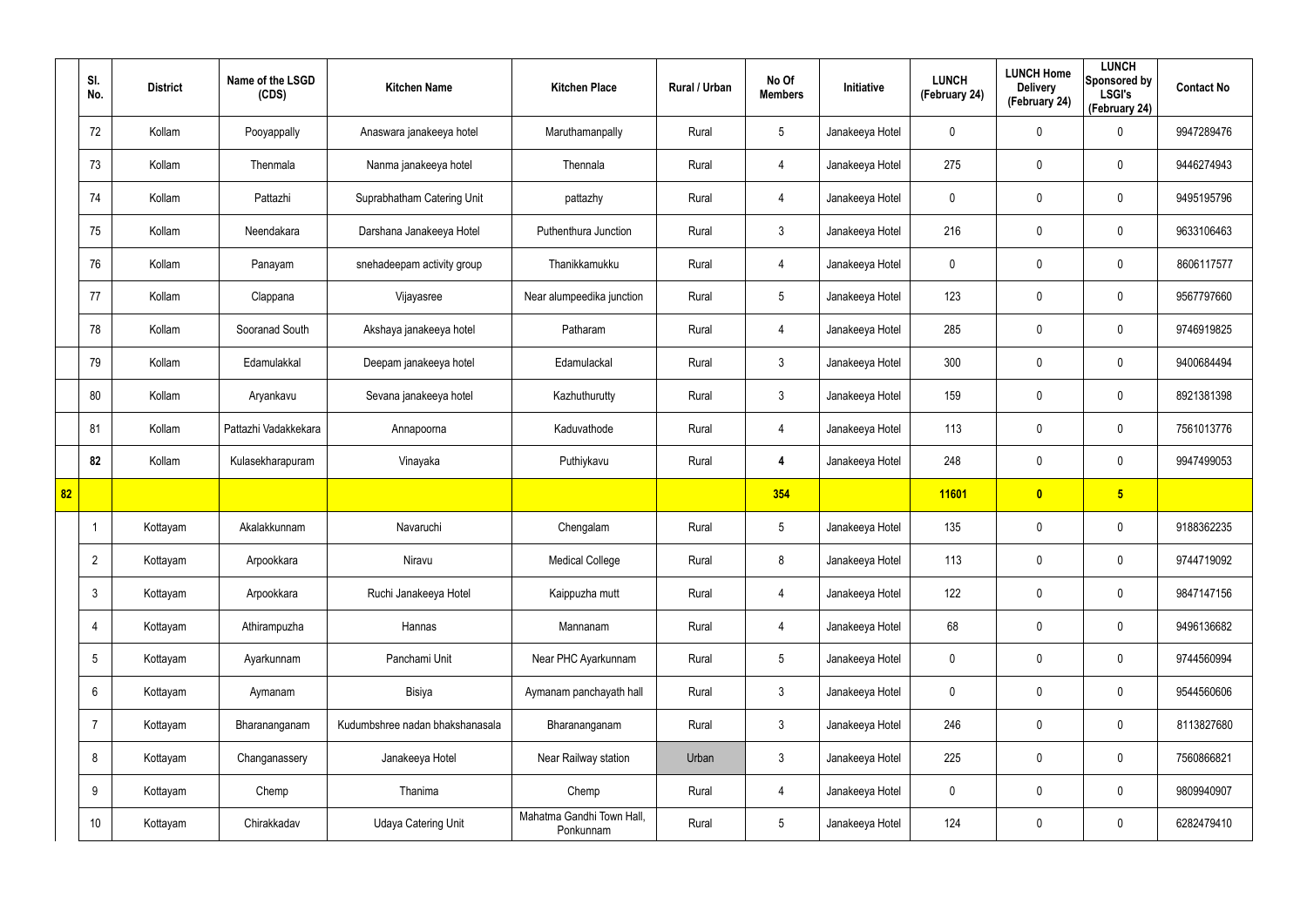| SI.<br>No.      | <b>District</b> | Name of the LSGD<br>(CDS) | <b>Kitchen Name</b>            | <b>Kitchen Place</b>               | Rural / Urban | No Of<br><b>Members</b> | Initiative      | <b>LUNCH</b><br>(February 24) | <b>LUNCH Home</b><br><b>Delivery</b><br>(February 24) | <b>LUNCH</b><br>Sponsored by<br><b>LSGI's</b><br>(February 24) | <b>Contact No</b> |
|-----------------|-----------------|---------------------------|--------------------------------|------------------------------------|---------------|-------------------------|-----------------|-------------------------------|-------------------------------------------------------|----------------------------------------------------------------|-------------------|
| 11              | Kottayam        | Chirakkadav               | Sargam                         | Thekkethu Kavala                   | Rural         | $\mathbf{3}$            | Janakeeya Hotel | 58                            | 0                                                     | $\mathbf 0$                                                    | 9656087110        |
| 12              | Kottayam        | Elikulam                  | Janakeeya Hotel Elikkulam      | Manchakuzhy                        | Rural         | $\mathbf{3}$            | Janakeeya Hotel | 103                           | 0                                                     | $\mathbf 0$                                                    | 9074768314        |
| 13              | Kottayam        | Erumeli                   | Janakeeya Hotel Erumeli        | Erumeli                            | Rural         | $\overline{4}$          | Janakeeya Hotel | 66                            | 0                                                     | $\pmb{0}$                                                      | 8078201554        |
| 14              | Kottayam        | Ettumanoor                | Gramashree cafe kudumbasree    | Nandanam auditorium,<br>Ettumanoor | Urban         | 5                       | Janakeeya Hotel | 152                           | 0                                                     | $\mathbf 0$                                                    | 9847334071        |
| 15              | Kottayam        | Kadanad                   | Thanal catering                | Kadanad                            | Rural         | 5                       | Janakeeya Hotel | 168                           | $\mathbf 0$                                           | $\mathbf 0$                                                    | 9048099040        |
| 16              | Kottayam        | Kadaplamattam             | Salt &pepper                   | Near Kadaplamattom CDS             | Rural         | $\overline{4}$          | Janakeeya Hotel | 49                            | 27                                                    | $\pmb{0}$                                                      | 9645400860        |
| 17              | Kottayam        | Kadaplamattam             | Kadaplamattam Janakeeya Hotel  | Vayala                             | Rural         | $\overline{4}$          | Janakeeya Hotel | 88                            | 44                                                    | $\pmb{0}$                                                      | 9446804954        |
| 18              | Kottayam        | Kaduthuruthy              | Janakeeya Hotel                | Panchayath premise                 | Rural         | 6                       | Janakeeya Hotel | 153                           | 0                                                     | $\mathbf 0$                                                    | 9847166464        |
| 19              | Kottayam        | Kallara                   | Vasuki Janakeeya hotel         | Kallara                            | Rural         | $\mathbf{3}$            | Janakeeya Hotel | 120                           | $\mathbf 0$                                           | $\mathbf 0$                                                    | 9846103478        |
| 20              | Kottayam        | Kanakkari                 | Jesus                          | Pattithanam                        | Rural         | $5\phantom{.0}$         | Janakeeya Hotel | 152                           | $\mathbf 0$                                           | $\mathbf 0$                                                    | 9447192439        |
| 21              | Kottayam        | Kangazha                  | Sulabha                        | Pathanadu                          | Rural         | $5\phantom{.0}$         | Janakeeya Hotel | 115                           | $\mathbf 0$                                           | $\mathbf 0$                                                    | 9847438293        |
| 22              | Kottayam        | Kanjirapally              | Vanitha canteen                | Panchayath premise                 | Rural         | $\mathbf{3}$            | Janakeeya Hotel | 145                           | $\mathbf 0$                                           | $\mathbf 0$                                                    | 9605391868        |
| 23              | Kottayam        | Karoor                    | Unarvu janakeeya hotel         | Valavoor                           | Rural         | $5\phantom{.0}$         | Janakeeya Hotel | 123                           | $\mathbf 0$                                           | $\mathbf 0$                                                    | 8304903250        |
| 24              | Kottayam        | Karukachal                | <b>Sukrutham Catering Unit</b> | Karukachal                         | Rural         | 5                       | Janakeeya Hotel | 50                            | $\mathbf 0$                                           | $\pmb{0}$                                                      | 9847766843        |
| 25              | Kottayam        | Kidangoor                 | Janakeeya hotel                | Kidangoor Panchayath               | Rural         | $\mathbf{3}$            | Janakeeya Hotel | 160                           | $\mathbf 0$                                           | $\mathbf 0$                                                    | 9048080292        |
| 26              | Kottayam        | Kooroppada                | Achus Janakeeya Hotel          | Panchayath                         | Rural         | $\mathbf{3}$            | Janakeeya Hotel | 68                            | $\mathbf 0$                                           | $\pmb{0}$                                                      | 9778121989        |
| 27              | Kottayam        | Koottickal                | Janakeeya hotel                | Koottickal                         | Rural         | $5\phantom{.0}$         | Janakeeya Hotel | 99                            | $\mathbf 0$                                           | $\mathbf 0$                                                    | 9645219929        |
| 28              | Kottayam        | Koruthodu                 | Koruthodu Janakeeya Hotel      | Koruthodu                          | Rural         | $6\phantom{.}6$         | Janakeeya Hotel | 66                            | $\mathbf 0$                                           | $\pmb{0}$                                                      | 7510770418        |
| 29              | Kottayam        | KottayamNorth             | Alfa Canteen                   | Municipality Kottayam              | Urban         | 5                       | Janakeeya Hotel | 145                           | $\mathbf 0$                                           | $\mathbf 0$                                                    | 9846571923        |
| 30 <sup>°</sup> | Kottayam        | KottayamNorth             | Kerala cafe janakeeya hotel    | Choottuveli                        | Urban         | $\mathbf{3}$            | Janakeeya Hotel | 387                           | $\mathbf 0$                                           | $\pmb{0}$                                                      | 8129337294        |
| 31              | Kottayam        | KottayamNorth             | Maria Janakeeya Hotel          | Chungam                            | Urban         | 5                       | Janakeeya Hotel | 284                           | $\mathbf 0$                                           | $\mathbf 0$                                                    | 9744843928        |
| 32              | Kottayam        | Kuravilangadu             | kudumbashree janakeeya hotel   | kuravilangady by pass junction     | Rural         | $5\phantom{.0}$         | Janakeeya Hotel | 170                           | $\mathbf 0$                                           | $\pmb{0}$                                                      | 7559022364        |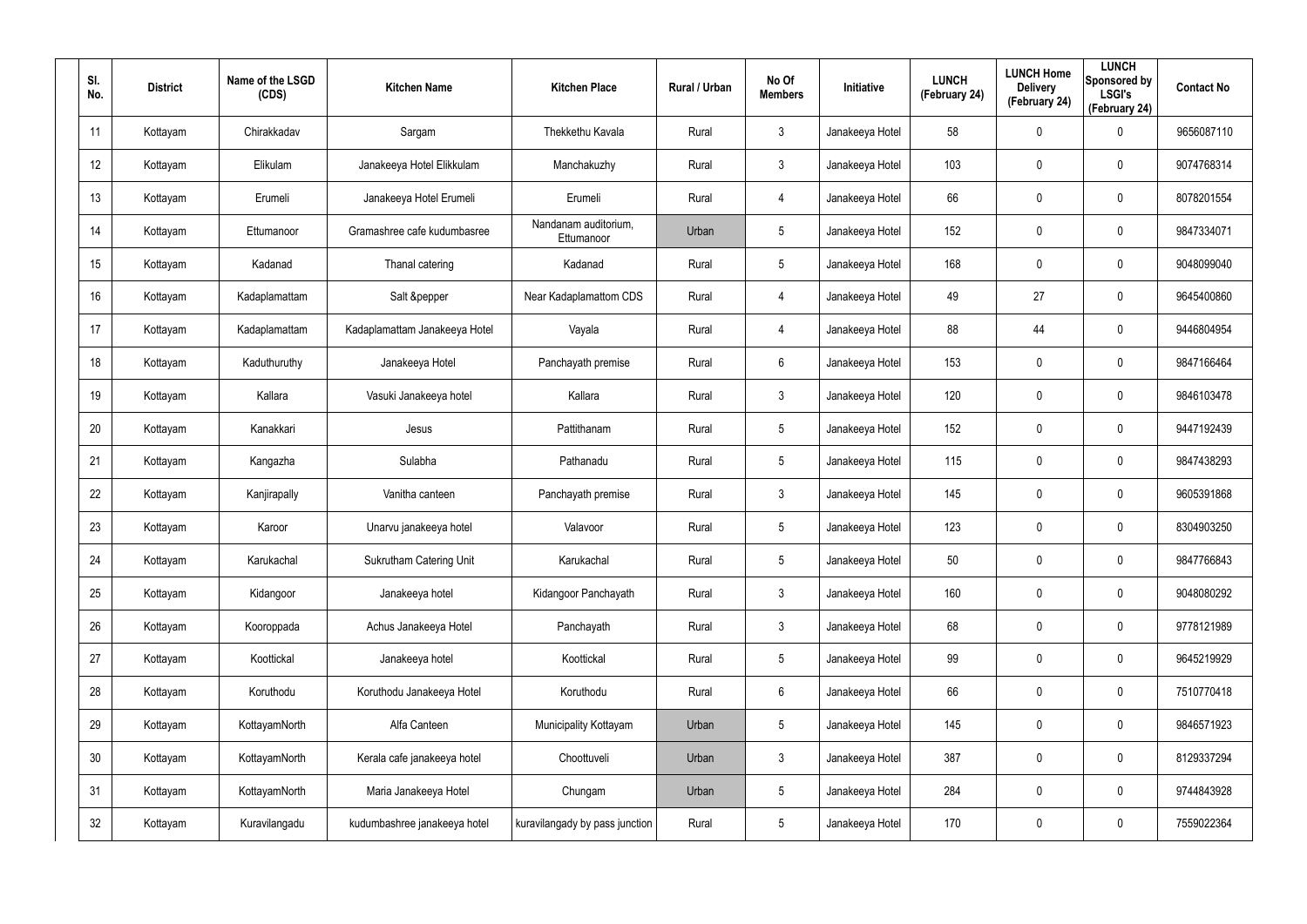|    | SI.<br>No. | <b>District</b> | Name of the LSGD<br>(CDS) | <b>Kitchen Name</b>             | <b>Kitchen Place</b>    | Rural / Urban | No Of<br><b>Members</b> | <b>Initiative</b> | <b>LUNCH</b><br>(February 24) | <b>LUNCH Home</b><br><b>Delivery</b><br>(February 24) | <b>LUNCH</b><br>Sponsored by<br><b>LSGI's</b><br>(February 24) | <b>Contact No</b> |
|----|------------|-----------------|---------------------------|---------------------------------|-------------------------|---------------|-------------------------|-------------------|-------------------------------|-------------------------------------------------------|----------------------------------------------------------------|-------------------|
|    | 33         | Kottayam        | Kurichi                   | Swad Catering                   | Cheruvelippadi          | Rural         | 4                       | Janakeeya Hotel   | 304                           | 0                                                     | $\mathbf 0$                                                    | 9847891917        |
|    | 34         | Kottayam        | Madappally                | SR catering                     | Mammoodu                | Rural         | 3                       | Janakeeya Hotel   | 0                             | 0                                                     | $\mathbf 0$                                                    | 9747702203        |
|    | 35         | Kottayam        | Manimala                  | Vanitha canteen                 | Manimala                | Rural         | 3                       | Janakeeya Hotel   | 145                           | 0                                                     | $\mathbf 0$                                                    | 9946318069        |
|    | 36         | Kottayam        | Manjoor                   | Oruma catering unit             | Kuruppanthara           | Rural         | $5\overline{)}$         | Janakeeya Hotel   | 72                            | 0                                                     | $\mathbf 0$                                                    | 9349189590        |
|    | 37         | Kottayam        | Marangattupilly           | Marangattupilly Janakeeya Hotel | Marangattupilly         | Rural         | 4                       | Janakeeya Hotel   | 198                           | 0                                                     | $\mathbf 0$                                                    | 9544416772        |
|    | 38         | Kottayam        | Maravanthuruth            | Changathi                       | Maravanthuruth          | Rural         | 4                       | Janakeeya Hotel   | 72                            | 0                                                     | $\mathbf 0$                                                    | 9744598169        |
|    | 39         | Kottayam        | Meenachil                 | Akshaya Janakeeya hotel         | Idamattam               | Rural         | 4                       | Janakeeya Hotel   | 114                           | 0                                                     | $\mathbf 0$                                                    | 9747190979        |
|    | 40         | Kottayam        | Meenachil                 | Archana janakeeya Hotel         | Paika                   | Rural         | $5\overline{)}$         | Janakeeya Hotel   | 189                           | 0                                                     | $\mathbf 0$                                                    | 9048759539        |
| 82 | 41         | Kottayam        | Meenadom                  | <b>Nainus</b>                   | Meenadom                | Rural         | 3                       | Janakeeya Hotel   | 77                            | 0                                                     | $\mathbf 0$                                                    | 9539752801        |
|    | 42         | Kottayam        | Melukavu                  | Seenayi Cafe centre             | Melukavumattam          | Rural         | $5\overline{)}$         | Janakeeya Hotel   | 0                             | 0                                                     | $\mathbf 0$                                                    | 9744546703        |
|    | 43         | Kottayam        | Moonnilav                 | Aiswarya                        | Moonnilav               | Rural         | 3                       | Janakeeya Hotel   | 194                           | 0                                                     | $\mathbf 0$                                                    | 8281227689        |
|    | 44         | Kottayam        | Mulakkulam                | Janakeeya Hotel                 | Moorkkattilpadi         | Rural         | 4                       | Janakeeya Hotel   | 64                            | 0                                                     | $\mathbf 0$                                                    | 9747856382        |
|    | 45         | Kottayam        | Mundakkayam               | Janakeeya Hotel Mundakkayam     | Mundakkayam             | Rural         | 6                       | Janakeeya Hotel   | 136                           | 0                                                     | 0                                                              | 9495314979        |
|    | 46         | Kottayam        | Nedumkunnam               | Nanma Kudumbashree Unit         | Nedumkunnam             | Rural         | $\overline{5}$          | Janakeeya Hotel   | 57                            | $\pmb{0}$                                             | $\overline{2}$                                                 | 7306791612        |
|    | 47         | Kottayam        | Neendoor                  | Gruhasree ME Unit               | Panchayath              | Rural         | $\mathbf{3}$            | Janakeeya Hotel   | 61                            | $\mathbf 0$                                           | $\mathsf{0}$                                                   | 9847756958        |
|    | 48         | Kottayam        | Njeezhoor                 | Annapoorna Janakeeya Hotel      | Panchayath              | Rural         | 4                       | Janakeeya Hotel   | 92                            | $\mathbf 0$                                           | $\pmb{0}$                                                      | 9745246839        |
|    | 49         | Kottayam        | Pala                      | Angel Janakeeya Hotel           | Pala Municipality       | Urban         | $\overline{4}$          | Janakeeya Hotel   | 248                           | $\mathbf 0$                                           | $\mathsf{0}$                                                   | 9745963125        |
|    | 50         | Kottayam        | Pala                      | Harithasree catering            | Chethimattam            | Urban         | $5\phantom{.0}$         | Janakeeya Hotel   | 253                           | 0                                                     | $\mathsf{0}$                                                   | 9895154240        |
|    | 51         | Kottayam        | Pallickathodu             | Sangeetha                       | Pallickathodu Bus stand | Rural         | $\mathbf{3}$            | Janakeeya Hotel   | 90                            | $\mathbf 0$                                           | $\mathbf 0$                                                    | 9633814381        |
|    | 52         | Kottayam        | Pampady                   | Thrupthi                        | Pampady Town            | Rural         | $5\phantom{.0}$         | Janakeeya Hotel   | $\mathbf 0$                   | $\mathbf 0$                                           | $\mathsf{0}$                                                   | 9633013622        |
|    | 53         | Kottayam        | Panachikkadu              | Ruchi Canteen                   | Paruthumpara            | Rural         | $5\phantom{.0}$         | Janakeeya Hotel   | 104                           | $\mathbf 0$                                           | $\mathbf 0$                                                    | 9656411494        |
|    | 54         | Kottayam        | Parathodu                 | Janakeeya Hotel Parathodu       | Panchayath              | Rural         | 4                       | Janakeeya Hotel   | 88                            | $\pmb{0}$                                             | $\pmb{0}$                                                      | 7907455541        |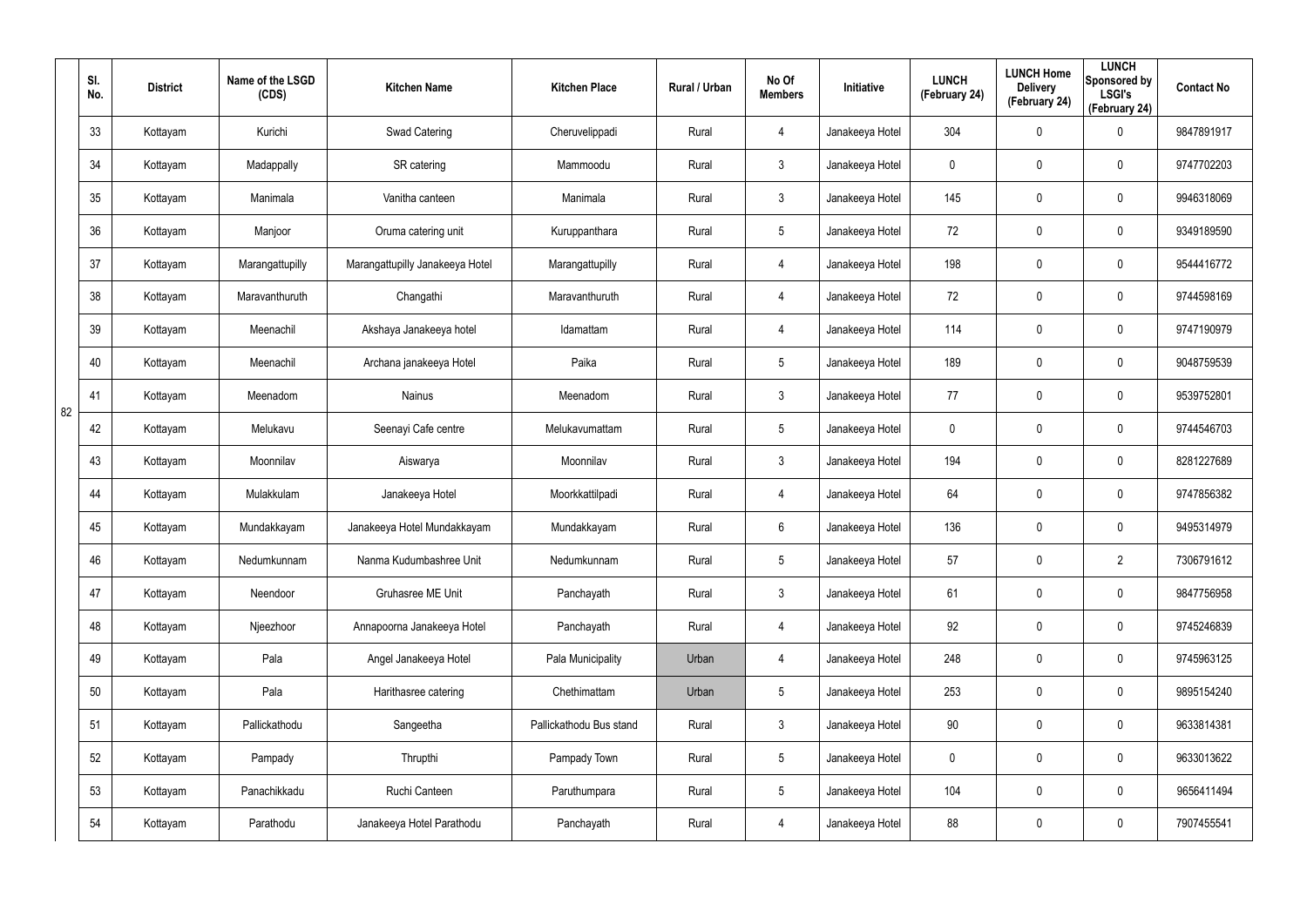| SI.<br>No. | <b>District</b> | Name of the LSGD<br>(CDS) | <b>Kitchen Name</b>                                      | <b>Kitchen Place</b>                        | Rural / Urban | No Of<br><b>Members</b> | Initiative      | <b>LUNCH</b><br>(February 24) | <b>LUNCH Home</b><br><b>Delivery</b><br>(February 24) | <b>LUNCH</b><br>Sponsored by<br><b>LSGI's</b><br>(February 24) | <b>Contact No</b> |
|------------|-----------------|---------------------------|----------------------------------------------------------|---------------------------------------------|---------------|-------------------------|-----------------|-------------------------------|-------------------------------------------------------|----------------------------------------------------------------|-------------------|
| 55         | Kottayam        | Paippadu                  | Thejus                                                   | Paippadu                                    | Rural         | $5\phantom{.0}$         | Janakeeya Hotel | 239                           | $\mathbf 0$                                           | $\mathbf 0$                                                    | 7034621426        |
| 56         | Kottayam        | Poonjar                   | Haritham                                                 | Poonjar                                     | Rural         | $5\phantom{.0}$         | Janakeeya Hotel | 44                            | 0                                                     | $\pmb{0}$                                                      | 9495235348        |
| 57         | Kottayam        | poonjar south             | Sowbhagya Janakeeya Hotel                                | poonjar south                               | Rural         | 4                       | Janakeeya Hotel | 96                            | 0                                                     | $\pmb{0}$                                                      | 9495151799        |
| 58         | Kottayam        | Puthuppalli               | Ammaveedu                                                | Puthuppally bus stand                       | Rural         | $5\phantom{.0}$         | Janakeeya Hotel | 127                           | 0                                                     | $\mathbf 0$                                                    | 9947156548        |
| 59         | Kottayam        | Ramapuram                 | Ruchi                                                    | Ramapuram                                   | Rural         | 4                       | Janakeeya Hotel | 210                           | 40                                                    | $\pmb{0}$                                                      | 9495107277        |
| 60         | Kottayam        | T.V.Puram                 | Vijaya Janakeeya Hotel                                   | TV Puram                                    | Rural         | $\mathbf{3}$            | Janakeeya Hotel | 0                             | 0                                                     | $\mathbf 0$                                                    | 9847614136        |
| 61         | Kottayam        | Teekkoy                   | Kairali                                                  | Vagamattom, Kallambhagam                    | Rural         | $\mathbf{3}$            | Janakeeya Hotel | 126                           | 0                                                     | $\pmb{0}$                                                      | 7025702768        |
| 62         | Kottayam        | Thalanad                  | Nanma                                                    | Muttambhagam Kavala                         | Rural         | $\mathbf{3}$            | Janakeeya Hotel | 30 <sup>°</sup>               | 0                                                     | $\mathbf 0$                                                    | 9961289547        |
| 63         | Kottayam        | Thalappalam               | Ameya                                                    | Thalappalam                                 | Rural         | $\overline{4}$          | Janakeeya Hotel | 166                           | 0                                                     | $\pmb{0}$                                                      | 7025932626        |
| 64         | Kottayam        | Thalayolaparambu          | kudumbashree janakeeya hotel                             | Thalayolaparambu                            | Rural         | $\mathbf{3}$            | Janakeeya Hotel | 96                            | $\mathbf 0$                                           | $\mathbf 0$                                                    | 7994830570        |
| 65         | Kottayam        | Thidanadu                 | Janani                                                   | Chemmlamattam                               | Rural         | 6                       | Janakeeya Hotel | 101                           | $\mathbf 0$                                           | 0\$                                                            | 9562695545        |
| 66         | Kottayam        | Thidanadu                 | Krishna                                                  | Near Panchayath                             | Rural         | 4                       | Janakeeya Hotel | 167                           | $\mathbf 0$                                           | $\mathbf 0$                                                    | 9605565960        |
| 67         | Kottayam        | Thiruvarppu               | Sreeparvathy food products                               | Illickal                                    | Rural         | $\mathbf{3}$            | Janakeeya Hotel | 168                           | $\mathbf 0$                                           | $\mathbf 0$                                                    | 9747289846        |
| 68         | Kottayam        | Thrikkodithanam           | Swanthanam                                               | Thrikkodithanam                             | Rural         | $5\phantom{.0}$         | Janakeeya Hotel | 62                            | 0                                                     | $\pmb{0}$                                                      | 7902729237        |
| 69         | Kottayam        | Udayanapuram              | Uppum Mulakum                                            | Nerekadavu                                  | Rural         | $\mathbf{3}$            | Janakeeya Hotel | 46                            | 0                                                     | $\mathbf 0$                                                    | 8111850728        |
| 70         | Kottayam        | Udayanapuram              | Aiswarya Activity Group                                  | Vaikom Block Panchayath                     | Rural         | $5\phantom{.0}$         | Janakeeya Hotel | 118                           | $\mathbf 0$                                           | $\mathbf 0$                                                    | 9847437286        |
| 71         | Kottayam        | Uzhavoor                  | Uzhavoor Janakeeya Hotel                                 | Uzhavoor Town                               | Rural         | 8                       | Janakeeya Hotel | 295                           | 0                                                     | $\mathbf 0$                                                    | 9746074266        |
| 72         | Kottayam        | Vaikom                    | <b>Chanees Eats</b>                                      | Chalapparambu                               | Urban         | $\overline{4}$          | Janakeeya Hotel | 86                            | $\mathbf 0$                                           | $\mathsf{0}$                                                   | 9446467389        |
| 73         | Kottayam        | Vakathanam                | Padheyam                                                 | Njaliakuzhi                                 | Rural         | $6\,$                   | Janakeeya Hotel | 178                           | 0                                                     | $\mathbf 0$                                                    | 9495010073        |
| 74         | Kottayam        | Vazhappally               | Udayam                                                   | Vazhappally                                 | Rural         | $\overline{4}$          | Janakeeya Hotel | 243                           | $\mathbf 0$                                           | $\mathsf{0}$                                                   | 9562267564        |
| 75         | Kottayam        | Vazhoor                   | Kudumbashree Canteen Unit At<br>Vazhoor Grama Panchayath | Vazhoor Grama Panchayath<br><b>Building</b> | Rural         | $5\phantom{.0}$         | Janakeeya Hotel | 0                             | 0                                                     | $\mathsf{0}$                                                   | 9544717796        |
| 76         | Kottayam        | Vazhoor                   | New India                                                | Nedumavu                                    | Rural         | $\mathfrak{Z}$          | Janakeeya Hotel | 22                            | 0                                                     | $\pmb{0}$                                                      | 9744581242        |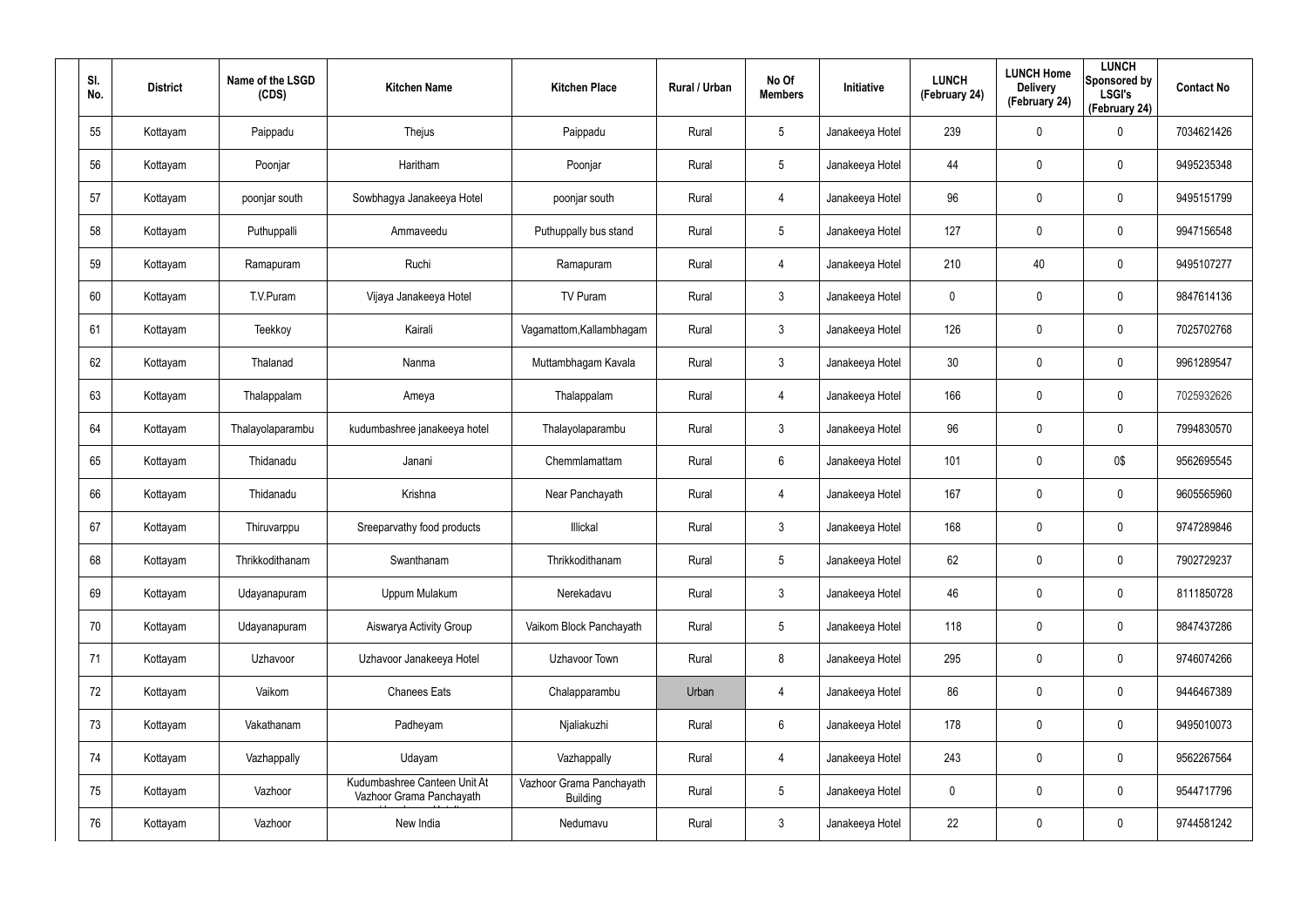|    | SI.<br>No.      | <b>District</b> | Name of the LSGD<br>(CDS) | <b>Kitchen Name</b>            | <b>Kitchen Place</b>                  | Rural / Urban | No Of<br><b>Members</b> | Initiative      | <b>LUNCH</b><br>(February 24) | <b>LUNCH Home</b><br><b>Delivery</b><br>(February 24) | <b>LUNCH</b><br>Sponsored by<br><b>LSGI's</b><br>(February 24) | <b>Contact No</b> |
|----|-----------------|-----------------|---------------------------|--------------------------------|---------------------------------------|---------------|-------------------------|-----------------|-------------------------------|-------------------------------------------------------|----------------------------------------------------------------|-------------------|
|    | 77              | Kottayam        | Vechoor                   | Treeland Annapoorna            | <b>Bund Road</b>                      | Rural         | $\mathbf{3}$            | Janakeeya Hotel | 85                            | 0                                                     | $\mathbf 0$                                                    | 8606814487        |
|    | 78              | Kottayam        | Veliyannoor               | Thanima foods                  | Veliyannoor                           | Rural         | $\mathbf{3}$            | Janakeeya Hotel | 133                           | 0                                                     | $\pmb{0}$                                                      | 9744392147        |
|    | 79              | Kottayam        | Vellavoor                 | Uppum Mulakum Janakeeya Hotel  | Panchayath premise                    | Rural         | $5\phantom{.0}$         | Janakeeya Hotel | 106                           | $\mathbf 0$                                           | $\pmb{0}$                                                      | 9188317288        |
|    | 80              | Kottayam        | Velloor                   | Puzhayoram catering            | Near Velloor cds office               | Rural         | $\overline{4}$          | Janakeeya Hotel | 106                           | 0                                                     | $\mathbf 0$                                                    | 9895522286        |
|    | 81              | Kottayam        | Vijayapuram               | Niravu                         | Iranjal                               | Rural         | $\mathbf{3}$            | Janakeeya Hotel | 237                           | $\mathbf 0$                                           | $\pmb{0}$                                                      | 9495245895        |
|    | 82              | Kottayam        | Vijayapuram               | Renown Janakeeya Hotel         | Vadavathoor                           | Rural         | $5\phantom{.0}$         | Janakeeya Hotel | 311                           | 0                                                     | $\mathbf 0$                                                    | 8606536302        |
| 82 |                 |                 |                           |                                |                                       |               | 336                     |                 | 10110                         | <b>111</b>                                            | 2                                                              |                   |
|    |                 | Kozhikode       | Balussery                 | Unarvu Janakeeya Hotel         | Balussery                             | Rural         | $5\phantom{.0}$         | Janakeeya Hotel | 174                           | 0                                                     | $\mathbf 0$                                                    | 95440 03929       |
|    | $\overline{2}$  | Kozhikode       | Panangad                  | Kairali Janakeeya Hotel        | Balussery mukku at KK<br>hospital     | Rural         | $\mathbf{3}$            | Janakeeya Hotel | 368                           | 0                                                     | $\pmb{0}$                                                      | 97450 85782       |
|    | $\mathbf{3}$    | Kozhikode       | Koorachundu               | Koorachundu Janakeeya hotel    | Koorachundu                           | Rural         | 4                       | Janakeeya Hotel | 268                           | 0                                                     | $\mathbf 0$                                                    | 94967 07886       |
|    | $\overline{4}$  | Kozhikode       | Koorachundu               | Koottayma Janakeeya Hotel      | Kallanode                             | Rural         | $5\phantom{.0}$         | Janakeeya Hotel | 320                           | 0                                                     | $\pmb{0}$                                                      | 94967 26850       |
|    | $5\phantom{.0}$ | Kozhikode       | Kottur                    | Sneha Janakeeya Hotel          | Kottur                                | Rural         | $5\overline{)}$         | Janakeeya Hotel | 142                           | 0                                                     | $\mathbf 0$                                                    | 97456 72101       |
|    | $6^{\circ}$     | Kozhikode       | Naduvannur                | Naduvannur Janakeeya Hotel     | Naduvannur                            | Rural         | $\overline{7}$          | Janakeeya Hotel | 322                           | 0                                                     | $\mathbf 0$                                                    | 8592-031802       |
|    | $\overline{7}$  | Kozhikode       | Naduvannur                | Kudumbashree Janakeeya Hotel   | Anjolimukku                           | Rural         | $\mathbf{3}$            | Janakeeya Hotel | 331                           | 0                                                     | $\mathbf 0$                                                    | 9995947043        |
|    | 8               | Kozhikode       | Ulliyeri                  | Ulliyeri Janakeeya Hotel       | Ulliyeri                              | Rural         | $\overline{4}$          | Janakeeya Hotel | 373                           | 0                                                     | $\mathbf 0$                                                    | 89434 06681       |
|    | 9               | Kozhikode       | Unnikulam                 | Swad Janakeeya Hotel           | Ekarool Kaappil Road                  | Rural         | $\mathbf{3}$            | Janakeeya Hotel | 691                           | 0                                                     | $\mathbf 0$                                                    | 85475 75474       |
|    | 10              | Kozhikode       | Unnikulam                 | Chaithanya Janakeeya Hotel     | Opposite unnikulam<br>gramapanchayath | Rural         | $\mathbf{3}$            | Janakeeya Hotel | 644                           | 0                                                     | $\mathbf 0$                                                    | 87141 31460       |
|    | 11              | Kozhikode       | Nanminda                  | Akshaya vanitha hotel          | Nanminda panchayath building          | Rural         | $\mathbf{3}$            | Janakeeya Hotel | 161                           | 0                                                     | $\pmb{0}$                                                      | 9961184212        |
|    | 12              | Kozhikode       | Thalakkulathur            | Thalakkulathur Janakeeya Hotel | Parambath                             | Rural         | $\overline{4}$          | Janakeeya Hotel | 0                             | 0                                                     | $\pmb{0}$                                                      | 7593067511        |
|    | 13              | Kozhikode       | Kakkodi                   | Kakkodi Janakeeya Hotel        | Kakkodi Bazar                         | Rural         | $\overline{7}$          | Janakeeya Hotel | 317                           | 0                                                     | $\pmb{0}$                                                      | 8943123615        |
|    | 14              | Kozhikode       | Chelannur                 | Oottupura Janakeeya Hotel      | Ambalathukulangara                    | Rural         | $\overline{7}$          | Janakeeya Hotel | 159                           | 0                                                     | $\overline{2}$                                                 | 9846010528        |
|    | 15              | Kozhikode       | Narikkuni                 | Amma Janakeeya Hotel           | Narikkuni                             | Rural         | $\mathfrak{Z}$          | Janakeeya Hotel | 157                           | 0                                                     | $\boldsymbol{0}$                                               | 9645606562        |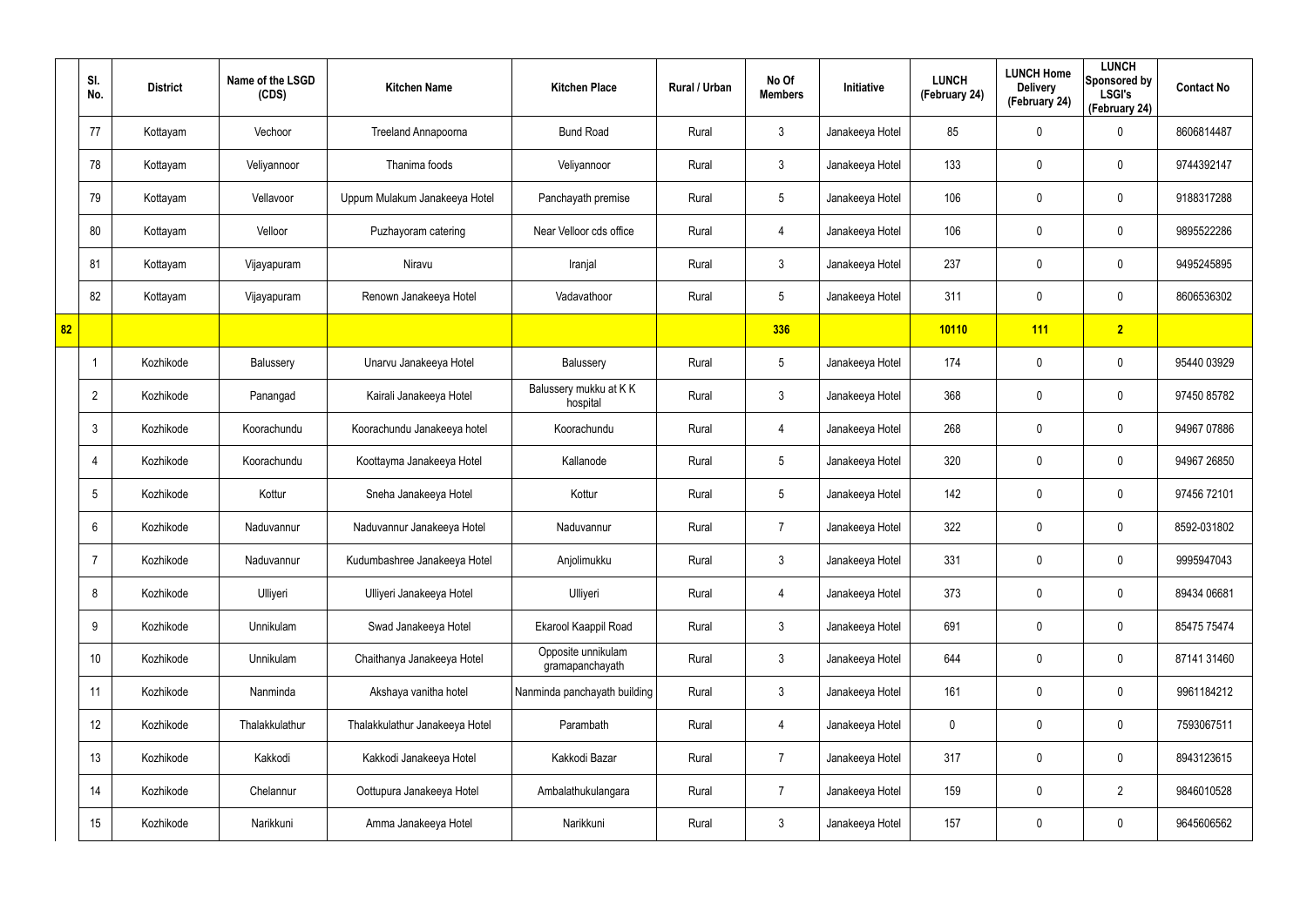| SI.<br>No. | <b>District</b> | Name of the LSGD<br>(CDS) | <b>Kitchen Name</b>                      | <b>Kitchen Place</b>      | Rural / Urban | No Of<br><b>Members</b> | Initiative      | <b>LUNCH</b><br>(February 24) | <b>LUNCH Home</b><br><b>Delivery</b><br>(February 24) | <b>LUNCH</b><br>Sponsored by<br><b>LSGI's</b><br>(February 24) | <b>Contact No</b> |
|------------|-----------------|---------------------------|------------------------------------------|---------------------------|---------------|-------------------------|-----------------|-------------------------------|-------------------------------------------------------|----------------------------------------------------------------|-------------------|
| 16         | Kozhikode       | Kakkoor                   | Janakeeya Hotel Kakkoor                  | Kakkoor                   | Rural         | $5\phantom{.0}$         | Janakeeya Hotel | 146                           | $\mathbf 0$                                           | 10                                                             | 8592050112        |
| 17         | Kozhikode       | Koduvally                 | Sadhya Janakeeya Hotel                   | G M L P School, Koduvally | Urban         | $5\phantom{.0}$         | Janakeeya Hotel | 525                           | 0                                                     | $\mathbf 0$                                                    | 8593898831        |
| 18         | Kozhikode       | Koduvally                 | KKN Janakeeya Hotel Koduvally            | Nellamkandi               | Urban         | $\mathfrak{Z}$          | Janakeeya Hotel | 178                           | 0                                                     | $\mathbf 0$                                                    | 9847650894        |
| 19         | Kozhikode       | Koduvally                 | Swad Janakeeya Hotel                     | Manipuram                 | Urban         | $5\phantom{.0}$         | Janakeeya Hotel | 254                           | 0                                                     | $\mathbf 0$                                                    | 9946991995        |
| 20         | Kozhikode       | Madavoor                  | Madavoor Janakeeya Hotel                 | Near madavoor panchayath  | Rural         | $5\overline{)}$         | Janakeeya Hotel | 194                           | 0                                                     | $\mathbf 0$                                                    | 8547590842        |
| 21         | Kozhikode       | Omasseri                  | Annapoornna Janakeeya Hotel              | Omasseri                  | Rural         | $\overline{4}$          | Janakeeya Hotel | 269                           | 0                                                     | $\mathbf 0$                                                    | 9605102599        |
| 22         | Kozhikode       | Puthuppadi                | Ruchi Janakeeya Hotel                    | Puthupadi                 | Rural         | $5\overline{)}$         | Janakeeya Hotel | 312                           | $\mathbf 0$                                           | 0                                                              | 7909113114        |
| 23         | Kozhikode       | Kizhakkoth                | Swad Janakeeya Hotel                     | Mariveettilthazham        | Rural         | $\overline{4}$          | Janakeeya Hotel | 122                           | 0                                                     | 0                                                              | 9847086665        |
| 24         | Kozhikode       | Thamarassery              | Pavithram Janakeeya hotel                | Thamarassery old stand    | Rural         | 6                       | Janakeeya Hotel | 294                           | 0                                                     | 0                                                              | 9048389661        |
| 25         | Kozhikode       | Kodenchery                | Kairali Janakeeya Hotel                  | Kodenchery                | Rural         | $\overline{4}$          | Janakeeya Hotel | 115                           | 0                                                     | 0                                                              | 9446037829        |
| 26         | Kozhikode       | Koodaranji                | Ruchikkoot Janakeeya Hotel               | Koodaranji                | Rural         | 6                       | Janakeeya Hotel | 286                           | 0                                                     | 0                                                              | 9496439278        |
| 27         | Kozhikode       | Thiruvambadi              | Pulari Janakeeya Hotel                   | Thondimmal                | Rural         | $5\overline{)}$         | Janakeeya Hotel | 131                           | 0                                                     | 0                                                              | 7034264232        |
| 28         | Kozhikode       | Kattippara                | Ruchi Janakeeya Hotel                    | Chamal                    | Rural         | 6                       | Janakeeya Hotel | 195                           | $\boldsymbol{0}$                                      | 0                                                              | 7591974045        |
| 29         | Kozhikode       | Koyilandy North           | Naveena canteen                          | Near new bus stand        | Urban         | $\overline{7}$          | Janakeeya Hotel | 658                           | $\pmb{0}$                                             | $\mathfrak{Z}$                                                 | 9544185262        |
| 30         | Kozhikode       | Koyilandy North           | Koyilandi Nagarasabha Janakeeya<br>Hotel | Near Kollamchira          | Urban         | 10                      | Janakeeya Hotel | 429                           | $\boldsymbol{0}$                                      | $\overline{2}$                                                 | 8943191728        |
| 31         | Kozhikode       | Koyilandi South           | Snehadeepam Janakeeya Hotel              | Muthambi                  | Urban         | $6\phantom{.0}$         | Janakeeya Hotel | $\mathbf 0$                   | $\pmb{0}$                                             | $\pmb{0}$                                                      | 9188198658        |
| 32         | Kozhikode       | Koyilandi South           | Kudumbashree Janakeeya Hotel             | Koyilandi Market          | Urban         | $\mathbf{3}$            | Janakeeya Hotel | 303                           | $\boldsymbol{0}$                                      | $\pmb{0}$                                                      | 9544185262        |
| 33         | Kozhikode       | Chengottukavu             | Amma Janakeeya Hotel                     | Edakkulam                 | Rural         | $5\phantom{.0}$         | Janakeeya Hotel | 257                           | $\pmb{0}$                                             | 0                                                              | 9048235785        |
| 34         | Kozhikode       | Atholi                    | Atholi Janakeeya Hotel                   | Kodassery                 | Rural         | $\overline{4}$          | Janakeeya Hotel | 125                           | $\pmb{0}$                                             | 0                                                              | 9072499251        |
| 35         | Kozhikode       | Moodadi                   | Ruchi Janakeeya Hotel                    | Moodadi                   | Rural         | $5\phantom{.0}$         | Janakeeya Hotel | 360                           | $\pmb{0}$                                             | 0                                                              | 8281226403        |
| 36         | Kozhikode       | Chemancheri               | Annapoornna Janakeeya Hotel              | Pookkad                   | Rural         | $5\phantom{.0}$         | Janakeeya Hotel | 220                           | $\pmb{0}$                                             | 0                                                              | 9048235785        |
| 37         | Kozhikode       | Arikkulam                 | Thanima Janakeeya Hotel                  | Kurudimukku               | Rural         | 4                       | Janakeeya Hotel | 164                           | $\pmb{0}$                                             |                                                                | 9645137125        |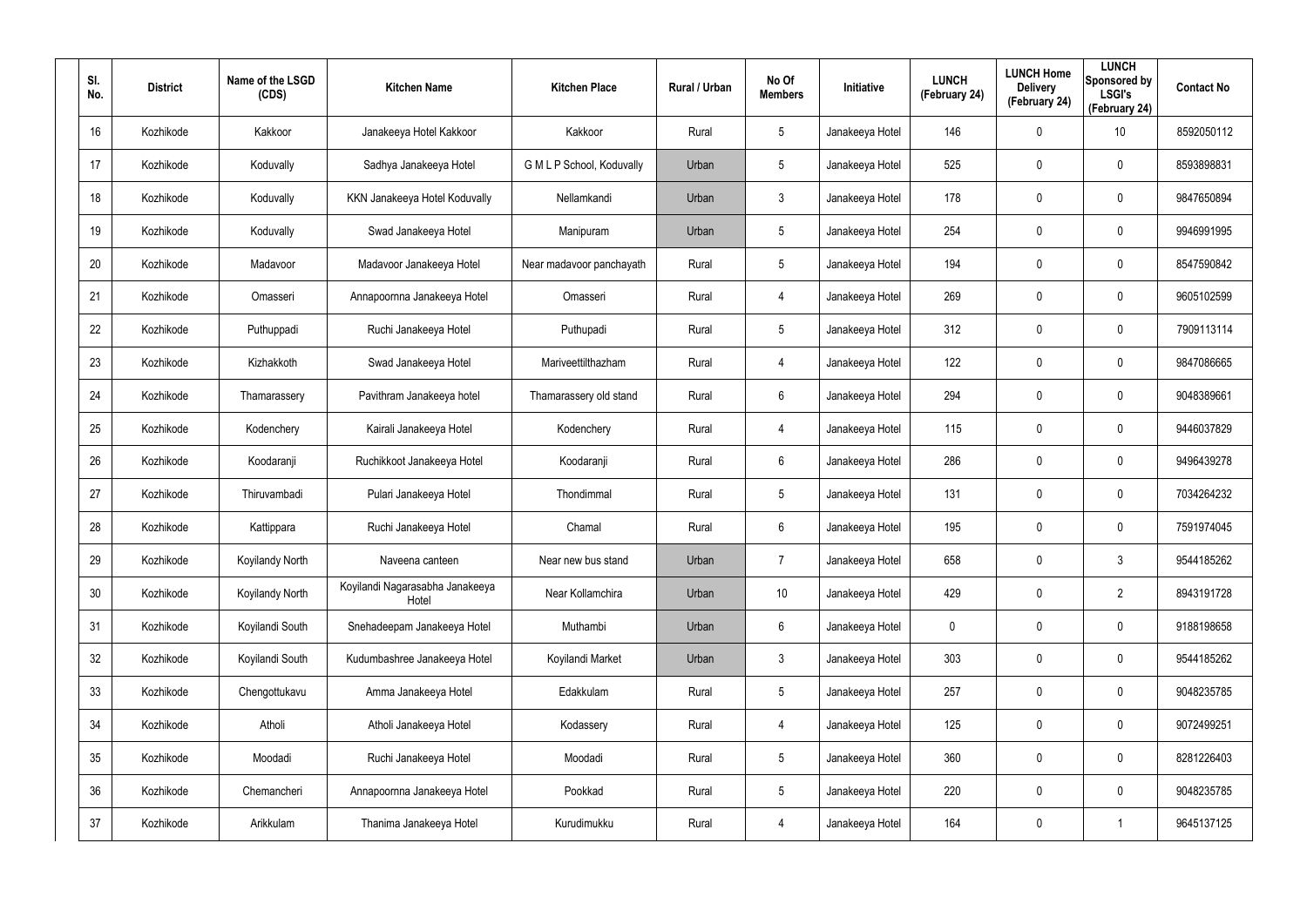|     | SI.<br>No. | <b>District</b> | Name of the LSGD<br>(CDS) | <b>Kitchen Name</b>        | <b>Kitchen Place</b>                        | <b>Rural / Urban</b> | No Of<br><b>Members</b> | Initiative      | <b>LUNCH</b><br>(February 24) | <b>LUNCH Home</b><br><b>Delivery</b><br>(February 24) | <b>LUNCH</b><br>Sponsored by<br><b>LSGI's</b><br>(February 24) | <b>Contact No</b> |
|-----|------------|-----------------|---------------------------|----------------------------|---------------------------------------------|----------------------|-------------------------|-----------------|-------------------------------|-------------------------------------------------------|----------------------------------------------------------------|-------------------|
|     | 38         | Kozhikode       | Arikkulam                 | Ruchiyidam Janakeeya Hotel | Arikkulam                                   | Rural                | $\overline{4}$          | Janakeeya Hotel | 65                            | 0                                                     | $\mathbf 0$                                                    | 9048410803        |
|     | 39         | Kozhikode       | Kozhikode Central.        | Ruchikkoott                | <b>District Veterinary Hospital</b>         | Urban                | $\mathbf{3}$            | Janakeeya Hotel | 976                           | 205                                                   | $\mathbf 0$                                                    | 7025774213        |
|     | 40         | Kozhikode       | Kozhikode Central         | Sneha Ruchikkoott          | Mankavu                                     | Urban                | $\overline{4}$          | Janakeeya Hotel | 316                           | 46                                                    | $\mathbf 0$                                                    | 8921995031        |
|     | 41         | Kozhikode       | Kozhikode Central         | Tripthi Janakeeya Hotel    | Near AMLP School,<br>Moozhikkal             | Urban                | $\mathbf{3}$            | Janakeeya Hotel | 1072                          | 120                                                   | $\mathbf 0$                                                    | 8129200288        |
|     | 42         | Kozhikode       | Kozhikode Central         | New Ganesh                 | Kovoor, near library                        | Urban                | $5\phantom{.0}$         | Janakeeya Hotel | 980                           | 120                                                   | $\mathbf 0$                                                    | 9349123701        |
|     | 43         | Kozhikode       | Kozhikode Central         | Ruchippura Janakeeya Hotel | Near Focus mall, New bus<br>stand Kozhikode | Urban                | $\mathbf{3}$            | Janakeeya Hotel | 1177                          | 0                                                     | $\mathbf 0$                                                    | 9605602806        |
|     | 44         | Kozhikode       | Kozhikode Central         | Souparnika Janakeeya Hotel | Medical college near chest<br>hospital      | Urban                | 6                       | Janakeeya Hotel | 942                           | 0                                                     | $\mathbf 0$                                                    | 8281709784        |
|     | 45         | Kozhikode       | Kozhikode North           | Udayam kudumbasree canteen | Thadambattuthazham                          | Urban                | $5\phantom{.0}$         | Janakeeya Hotel | 600                           | 73                                                    | $\mathbf 0$                                                    | 7736850096        |
|     | 46         | Kozhikode       | Kozhikode North           | Ruchi                      | Elathoor, Chettikulam                       | Urban                | $\overline{4}$          | Janakeeya Hotel | 325                           | 0                                                     | $\mathbf 0$                                                    | 9947743713        |
|     | 47         | Kozhikode       | Kozhikode North           | Tasty Janakeeya Hotel      | <b>Butt road</b>                            | Urban                | $5\overline{)}$         | Janakeeya Hotel | 616                           | 70                                                    | $\mathbf 0$                                                    | 9074462795        |
|     | 48         | Kozhikode       | Kozhikode North           | Oruma                      | Eranjikkal                                  | Urban                | $\overline{4}$          | Janakeeya Hotel | 0                             | 0                                                     | $\mathbf 0$                                                    |                   |
|     | 49         | Kozhikode       | Feroke                    | Ruchi vanitha mess         | <b>Feroke Muncipality</b>                   | Urban                | 7                       | Janakeeya Hotel | 203                           | 0                                                     | $\mathbf 0$                                                    | 9544468026        |
|     | 50         | Kozhikode       | Feroke                    | Mithra Janakeeya Hotel     | Ambalangadi                                 | Urban                | $5\phantom{.0}$         | Janakeeya Hotel | 370                           | 0                                                     | $\mathbf 0$                                                    | 9847657229        |
|     | 51         | Kozhikode       | Feroke                    | Chemmeen Janakeeya Hotel   | Karuvanthuruthi                             | Urban                | 4                       | Janakeeya Hotel | 286                           | $\mathbf 0$                                           | $\pmb{0}$                                                      | 9747265293        |
|     | 52         | Kozhikode       | Ramanattukara             | Tasty catering unit        | Ramanattukara                               | Urban                | $6\phantom{.}$          | Janakeeya Hotel | 434                           | $\mathbf 0$                                           | $\mathbf 0$                                                    | 9961004004        |
| 105 | 53         | Kozhikode       | KozhikodeSouth            | Ushass cattering           | Meenchantha school                          | Urban                | $5\phantom{.0}$         | Janakeeya Hotel | 559                           | $\mathbf 0$                                           | $\mathbf 0$                                                    | 9645629224        |
|     | 54         | Kozhikode       | Kozhikode South           | Oruma                      | Naduvattam                                  | Urban                | $\overline{4}$          | Janakeeya Hotel | 314                           | $\mathbf 0$                                           | $\mathbf 0$                                                    | 9747405960        |
|     | 55         | Kozhikode       | Kozhikode South           | Ruchi Janakeeya Hotel      | Kundayithode                                | Urban                | $5\phantom{.0}$         | Janakeeya Hotel | 546                           | 0                                                     | $\mathbf 0$                                                    | 9526521036        |
|     | 56         | Kozhikode       | Kozhikode South           | Five star                  | Palayam                                     | Urban                | 4                       | Janakeeya Hotel | 382                           | 0                                                     | $\mathbf 0$                                                    | 9744307041        |
|     | 57         | Kozhikode       | Olavanna                  | Kailamadam Janakeeya Hotel | Pantheerankavu bypass                       | Rural                | $6\phantom{.0}$         | Janakeeya Hotel | 326                           | 84                                                    | $\mathbf 0$                                                    | 9526123535        |
|     | 58         | Kozhikode       | Olavanna                  | Snehitha Janakeeya Hotel   | Kunnathupalam                               | Rural                | $6\phantom{.0}$         | Janakeeya Hotel | 309                           | 172                                                   | $\pmb{0}$                                                      | 9072771905        |
|     | 59         | Kozhikode       | Kadalundi                 | Kadambhari Janakeeya Hotel | Mannoor valavil                             | Rural                | $6\phantom{.0}$         | Janakeeya Hotel | 0                             | 0                                                     | $\bf{0}$                                                       | 9349923675        |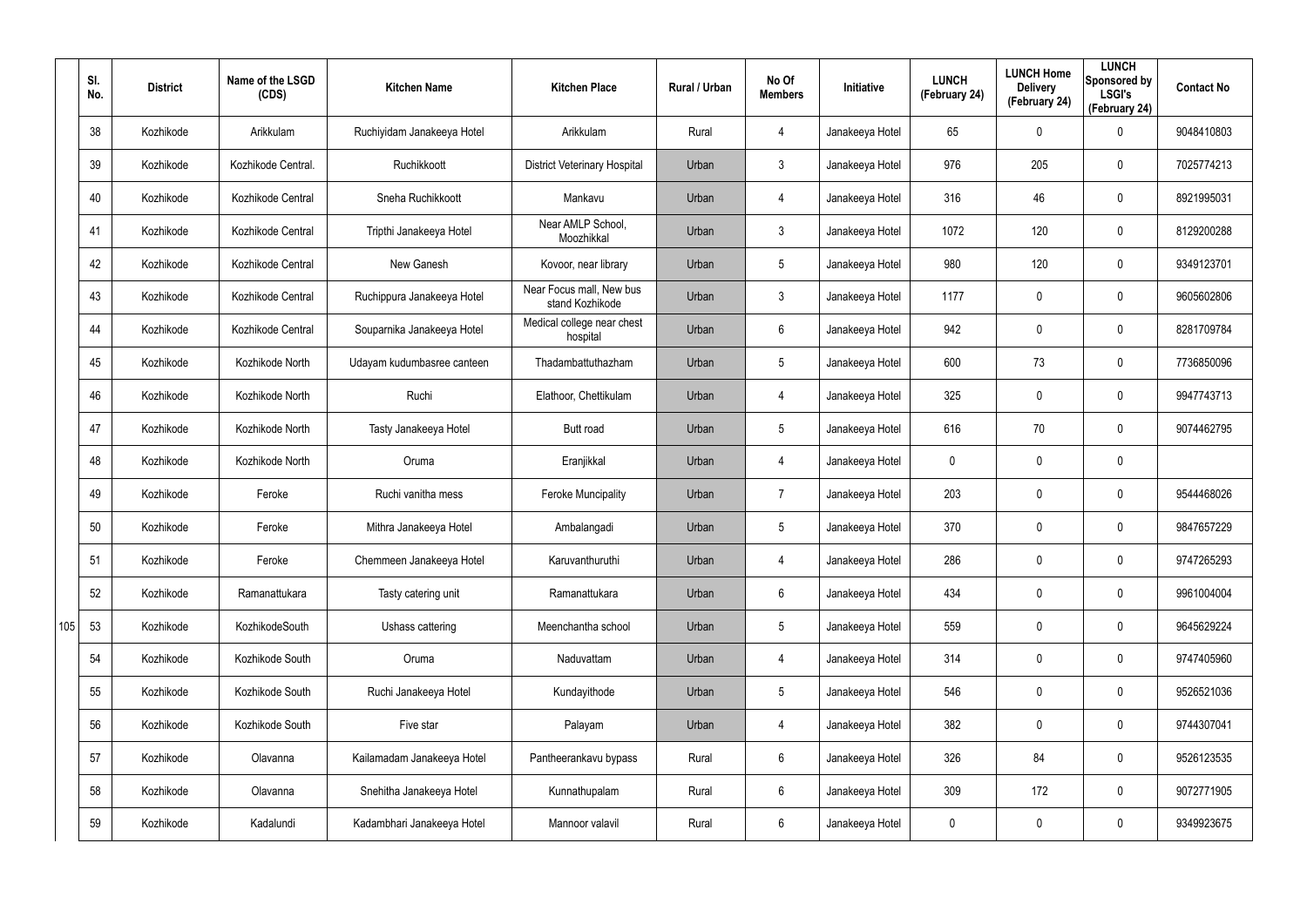| SI.<br>No. | <b>District</b> | Name of the LSGD<br>(CDS) | <b>Kitchen Name</b>                       | <b>Kitchen Place</b>               | Rural / Urban | No Of<br><b>Members</b> | <b>Initiative</b> | <b>LUNCH</b><br>(February 24) | <b>LUNCH Home</b><br><b>Delivery</b><br>(February 24) | <b>LUNCH</b><br>Sponsored by<br><b>LSGI's</b><br>(February 24) | <b>Contact No</b> |
|------------|-----------------|---------------------------|-------------------------------------------|------------------------------------|---------------|-------------------------|-------------------|-------------------------------|-------------------------------------------------------|----------------------------------------------------------------|-------------------|
| 60         | Kozhikode       | Mukkam                    | Mukkam Friends Janakeeya hotel            | Mukkam                             | Urban         | 4                       | Janakeeya Hotel   | 470                           | 0                                                     | $\mathbf 0$                                                    | 9497215604        |
| 61         | Kozhikode       | Mukkam                    | Oottupura Janakeeya Hotel                 | Manassery                          | Urban         | 4                       | Janakeeya Hotel   | 512                           | 0                                                     | $\mathbf 0$                                                    | 9645563417        |
| 62         | Kozhikode       | Chathamangalam            | Prakruthi                                 | Chathamangalam vipanana<br>kendram | Rural         | $5\phantom{.0}$         | Janakeeya Hotel   | 80                            | 0                                                     | $\mathbf 0$                                                    | 9745828787        |
| 63         | Kozhikode       | Chathamangalam            | Oruma                                     | Milk society                       | Rural         | $5\phantom{.0}$         | Janakeeya Hotel   | 98                            | 0                                                     | $\mathbf 0$                                                    | 9847872378        |
| 64         | Kozhikode       | Perumanna                 | Thushara Janakeeya Hotel                  | Vallikkunnu                        | Rural         | $5\phantom{.0}$         | Janakeeya Hotel   | 181                           | 0                                                     | $\mathbf 0$                                                    | 8113873612        |
| 65         | Kozhikode       | Kodiyathur                | Kanivu                                    | Eranjimavu                         | Rural         | 4                       | Janakeeya Hotel   | 172                           | 0                                                     | $\mathbf 0$                                                    | 9048094053        |
| 66         | Kozhikode       | Karassery                 | Karassery CDS Janakeeya Hotel             | Near karassery panchayath          | Rural         | 4                       | Janakeeya Hotel   | 220                           | 0                                                     | $\mathbf 0$                                                    | 9645120636        |
| 67         | Kozhikode       | Kuruvattoor               | Nanma Janakeeya Hotel                     | Payambra                           | Rural         | 4                       | Janakeeya Hotel   | 126                           | 0                                                     | $\mathbf 0$                                                    | 8547413299        |
| 68         | Kozhikode       | Mavoor                    | Koottayma Janakeeya Hotel                 | Mavoor                             | Rural         | 4                       | Janakeeya Hotel   | 338                           | 0                                                     | $\mathbf 0$                                                    | 9961856227        |
| 69         | Kozhikode       | Peruvayal                 | Tripthi Janakeeya Hotel                   | Velliparambu                       | Rural         | $5\overline{)}$         | Janakeeya Hotel   | 130                           | 0                                                     | $\mathbf 0$                                                    | 6238723687        |
| 70         | Kozhikode       | Kuttiadi                  | Janakeeya Hotel                           | Kuttiadi Town                      | Rural         | 9                       | Janakeeya Hotel   | 291                           | 0                                                     | $\mathbf 0$                                                    | 8606099575        |
| 71         | Kozhikode       | Kavilumpara               | Kavilumpara panchayath Janakeeya<br>Hotel | Thottilpalam                       | Rural         | 4                       | Janakeeya Hotel   | 304                           | 0                                                     | $\mathbf 0$                                                    | 8157900256        |
| 72         | Kozhikode       | Maruthonkara              | Thanima Janakeeya Hotel                   | Adukkath                           | Rural         | $5\overline{)}$         | Janakeeya Hotel   | 286                           | $\mathbf 0$                                           | $\mathbf 0$                                                    | 9846974198        |
| 73         | Kozhikode       | Velom                     | Samridhi                                  | Kallumpuram - Theekkuni            | Rural         | $5\phantom{.0}$         | Janakeeya Hotel   | 229                           | $\mathbf 0$                                           | $\pmb{0}$                                                      | 9846813401        |
| 74         | Kozhikode       | Kunnummal                 | Ruchi Janakeeya Hotel                     | Kakkattil                          | Rural         | $5\phantom{.0}$         | Janakeeya Hotel   | 303                           | 0                                                     | $\mathbf 0$                                                    | 9605800608        |
| 75         | Kozhikode       | Naripatta                 | Sthree sakthi Janakeeya Hotel             | Kaiveli                            | Rural         | $5\phantom{.0}$         | Janakeeya Hotel   | 134                           | 0                                                     | $\mathbf 0$                                                    | 9645339232        |
| 76         | Kozhikode       | Kayakkodi                 | Samridhi Janakeeya Hotel                  | Kayakkodi                          | Rural         | $5\phantom{.0}$         | Janakeeya Hotel   | 210                           | 0                                                     | $\mathbf 0$                                                    | 9495587551        |
| 77         | Kozhikode       | Thurayur                  | Cds coffee house                          | Thurayur                           | Rural         | $5\phantom{.0}$         | Janakeeya Hotel   | 208                           | 0                                                     | $\mathbf 0$                                                    | 9048028293        |
| 78         | Kozhikode       | Payyoli                   | Mithra                                    | Payyoli Municipality               | Urban         | $5\phantom{.0}$         | Janakeeya Hotel   | 110                           | 0                                                     | $\mathbf 0$                                                    | 8606505900        |
| 79         | Kozhikode       | Meppayur                  | Ruchi canteen                             | Meppayur                           | Rural         | $5\phantom{.0}$         | Janakeeya Hotel   | 296                           | 0                                                     | $\mathbf 0$                                                    | 9447469729        |
| 80         | Kozhikode       | Thikkodi                  | Kaippunnyam Janakeeya Hotel               | Thikkodi                           | Rural         | $5\phantom{.0}$         | Janakeeya Hotel   | 220                           | 0                                                     | $\mathbf 0$                                                    | 9526071250        |
| 81         | Kozhikode       | Keezhariyur               | Tripthi Janakeeya Hotel                   | Arayanattu para                    | Rural         | 8                       | Janakeeya Hotel   | 284                           | 0                                                     | $\mathbf 0$                                                    | 8592834034        |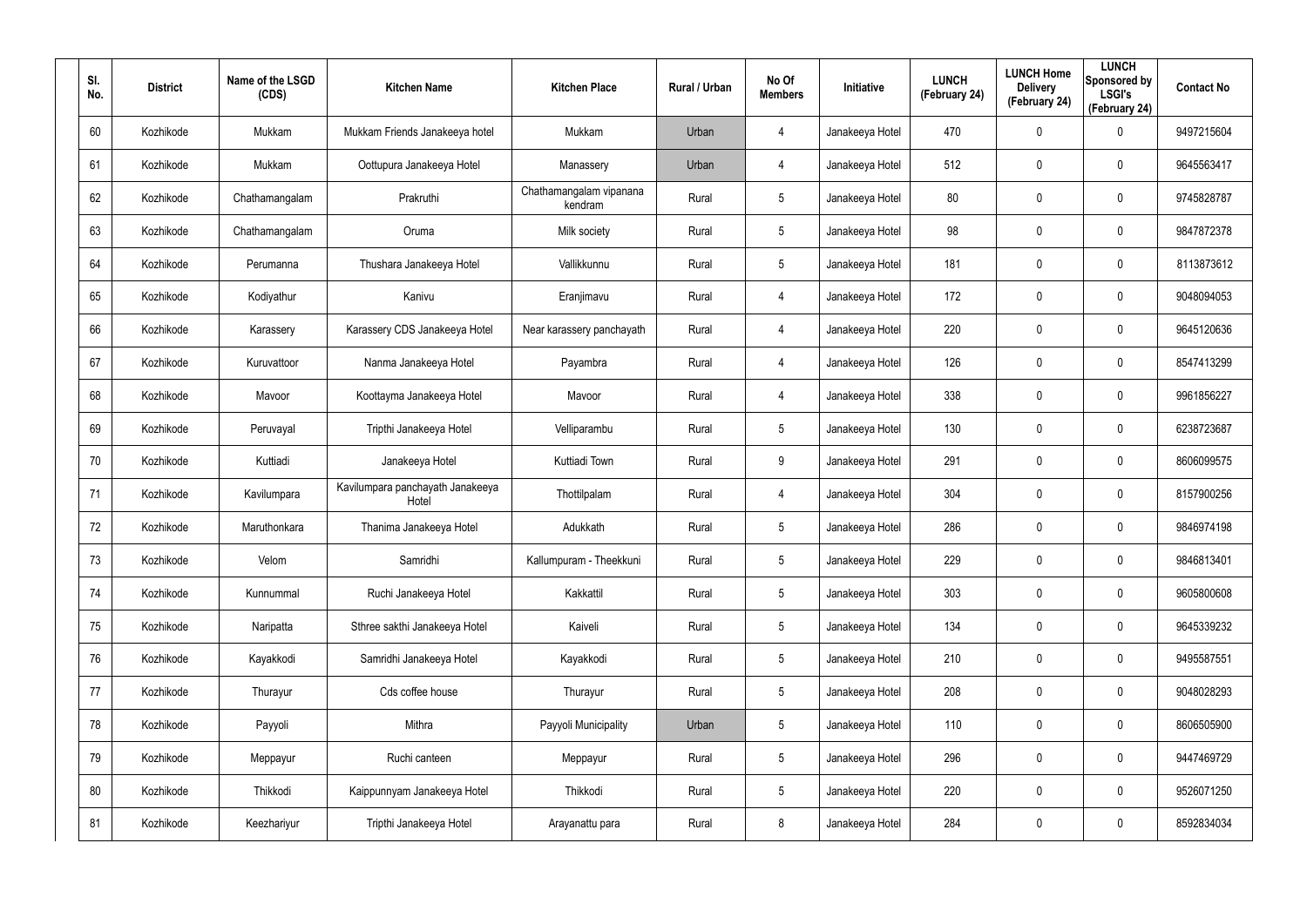| SI.<br>No. | <b>District</b> | Name of the LSGD<br>(CDS) | <b>Kitchen Name</b>                                  | <b>Kitchen Place</b>                               | Rural / Urban | No Of<br><b>Members</b> | <b>Initiative</b> | <b>LUNCH</b><br>(February 24) | <b>LUNCH Home</b><br><b>Delivery</b><br>(February 24) | <b>LUNCH</b><br>Sponsored by<br><b>LSGI's</b><br>(February 24) | <b>Contact No</b> |
|------------|-----------------|---------------------------|------------------------------------------------------|----------------------------------------------------|---------------|-------------------------|-------------------|-------------------------------|-------------------------------------------------------|----------------------------------------------------------------|-------------------|
| 82         | Kozhikode       | Chakkittappara            | Chakkittapara cds Hotel                              | Chakkittapara CDS                                  | Rural         | 3                       | Janakeeya Hotel   | 237                           | $\mathbf 0$                                           | $\mathbf 0$                                                    | 9526881089        |
| 83         | Kozhikode       | Cheruvannur               | Vanitha canteen                                      | near cheruvannur panchayath<br>office, Cheruvannur | Rural         | $5\phantom{.0}$         | Janakeeya Hotel   | 168                           | 0                                                     | $\mathbf 0$                                                    | 9400676505        |
| 84         | Kozhikode       | Koothali                  | Salkara stationary cum Coffee house<br>and photostat | Near Koothali panchayath<br>office                 | Rural         | 6                       | Janakeeya Hotel   | 180                           | 0                                                     | $\mathbf 0$                                                    | 9847642496        |
| 85         | Kozhikode       | Changaroth                | Changorath Janakeeya Hotel                           | Near Vadakkumbad HSS                               | Rural         | $5\phantom{.0}$         | Janakeeya Hotel   | 221                           | 0                                                     | $\mathbf 0$                                                    | 9747353283        |
| 86         | Kozhikode       | Perambra                  | Perambra Janakeeya Hotel                             | Perambra                                           | Rural         | 4                       | Janakeeya Hotel   | 312                           | 0                                                     | $\mathbf 0$                                                    | 6238677483        |
| 87         | Kozhikode       | Kayanna                   | Kudumbashree Janakeeya Hotel<br>Kayanna              | Kayanna Bazar                                      | Rural         | $\mathbf{3}$            | Janakeeya Hotel   | 70                            | 0                                                     | $\mathbf 0$                                                    | 9496130121        |
| 88         | Kozhikode       | Nochad                    | Kudumbashree Janakeeya Hotel                         | Muliyangal                                         | Rural         | $5\phantom{.0}$         | Janakeeya Hotel   | 178                           | 0                                                     | $\mathbf 0$                                                    | 7034944936        |
| 89         | Kozhikode       | Ayenchery                 | Janakeeya Hotel Ayanchery                            | Ayanchery                                          | Rural         | 4                       | Janakeeya Hotel   | 223                           | 0                                                     | $\mathbf 0$                                                    | 8078369520        |
| 90         | Kozhikode       | Maniyur                   | Ruchikoott Vanitha Hotel                             | Near maniyur panchayath<br>office, Navodaya stop   | Rural         | 4                       | Janakeeya Hotel   | 125                           | 0                                                     | $\mathbf 0$                                                    | 9400097895        |
| 91         | Kozhikode       | Villiappally              | Janakeeya Hotel Villiappally                         | Keezhal Mukku                                      | Rural         | 4                       | Janakeeya Hotel   | 210                           | 0                                                     | $\mathbf 0$                                                    | 8086472039        |
| 92         | Kozhikode       | Thiruvallur               | Ruchi Janakeeya Hotel                                | Thiruvallur                                        | Rural         | $5\phantom{.0}$         | Janakeeya Hotel   | 249                           | 0                                                     | $\mathbf 0$                                                    | 9400723619        |
| 93         | Kozhikode       | Edachery                  | Kudumbasree cafe and helpdesk                        | Edachery                                           | Rural         | 4                       | Janakeeya Hotel   | 283                           | 0                                                     | $\mathbf 0$                                                    | 7736287974        |
| 94         | Kozhikode       | Nadapuram                 | Uttupura canteen and catering                        | Kallachi                                           | Rural         | 6                       | Janakeeya Hotel   | 440                           | $\mathbf 0$                                           | $\mathbf 0$                                                    | 9946448011        |
| 95         | Kozhikode       | Chekkyad                  | Ruchi vanitha hotel                                  | Puliyav                                            | Rural         | 4                       | Janakeeya Hotel   | 244                           | $\mathbf 0$                                           | $\pmb{0}$                                                      | 9048541152        |
| 96         | Kozhikode       | Valayam                   | Nanma Janakeeya Hotel                                | Valayam                                            | Rural         | $5\phantom{.0}$         | Janakeeya Hotel   | 140                           | 0                                                     | $\mathbf 0$                                                    | 9207821783        |
| 97         | Kozhikode       | Purameri                  | Nanma Janakeeya Hotel                                | Purameri                                           | Rural         | $6\phantom{.}$          | Janakeeya Hotel   | 282                           | 0                                                     | $\mathbf 0$                                                    | 9745393164        |
| 98         | Kozhikode       | Vanimel                   | Vanimel Janakeeya Hotel                              | Bhoomivathukkal                                    | Rural         | $5\phantom{.0}$         | Janakeeya Hotel   | 127                           | 0                                                     | $\mathbf 0$                                                    | 9048163049        |
| 99         | Kozhikode       | Tuneri                    | Menma Oottupura Janakeeya Hotel                      | Tuneri                                             | Rural         | $\mathbf{3}$            | Janakeeya Hotel   | 195                           | 0                                                     | $\mathbf 0$                                                    | 9745251928        |
| 100        | Kozhikode       | Onchiyam                  | Adukkala                                             | Kannookkara                                        | Rural         | $\mathbf{3}$            | Janakeeya Hotel   | 154                           | 0                                                     | $\mathbf 0$                                                    | 8606115054        |
| 101        | Kozhikode       | Chorode                   | Janani Hotel and Catering Unit                       | Chorode                                            | Rural         | 4                       | Janakeeya Hotel   | 258                           | 0                                                     | $\mathbf 0$                                                    | 9645426343        |
| 102        | Kozhikode       | Eramala                   | Janakeeya Hotel - Eramala                            | Orkkatteri                                         | Rural         | 8                       | Janakeeya Hotel   | 126                           | 0                                                     | $\mathbf 0$                                                    | 9645239675        |
| 103        | Kozhikode       | Vadakara West             | Chithra Janakeeya Hotel                              | Vadakara New bus stand                             | Urban         | $\mathfrak{Z}$          | Janakeeya Hotel   | 354                           | 0                                                     | $\pmb{0}$                                                      | 9387762939        |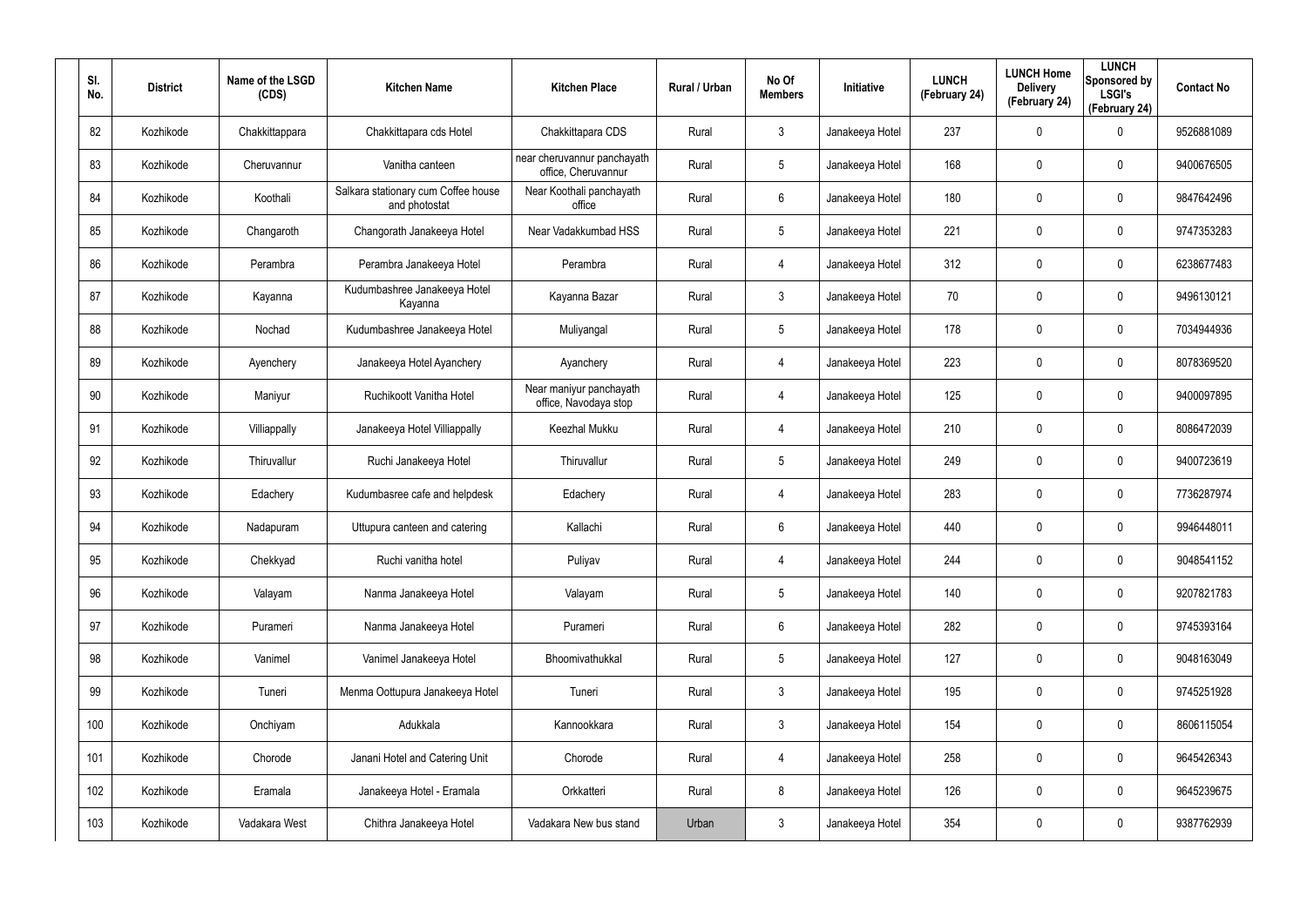|     | SI.<br>No.      | <b>District</b> | Name of the LSGD<br>(CDS) | <b>Kitchen Name</b>                   | <b>Kitchen Place</b>                     | Rural / Urban | No Of<br><b>Members</b> | Initiative      | <b>LUNCH</b><br>(February 24) | <b>LUNCH Home</b><br><b>Delivery</b><br>(February 24) | <b>LUNCH</b><br>Sponsored by<br><b>LSGI's</b><br>(February 24) | <b>Contact No</b> |
|-----|-----------------|-----------------|---------------------------|---------------------------------------|------------------------------------------|---------------|-------------------------|-----------------|-------------------------------|-------------------------------------------------------|----------------------------------------------------------------|-------------------|
|     | 104             | Kozhikode       | Vadakara East             | Janakeeya Hotel Vadakara Municipality | Edodi                                    | Urban         | $6\overline{6}$         | Janakeeya Hotel | 412                           | 0                                                     | $\boldsymbol{0}$                                               | 9207604876        |
|     | 105             | Kozhikode       | Azhiyoor                  | Janakeeya Hotel Azhiyoor              | Chombala near Block Office               | Rural         | $\mathbf{3}$            | Janakeeya Hotel | 0                             | 0                                                     | $\pmb{0}$                                                      | 8086159250        |
| 105 |                 |                 |                           |                                       |                                          |               | 500                     |                 | 31152                         | 890                                                   | 18                                                             |                   |
|     |                 | Malappuram      | Triprangode               | Vishista Vanitha Canteen              | Ottumpuram                               | Rural         | $\sqrt{5}$              | Janakeeya Hotel | 205                           | 20                                                    | $\pmb{0}$                                                      | 9526951352        |
|     | $\overline{2}$  | Malappuram      | Kondotty-2                | Amrutham Janakeeya Hotel              | Kondotty busstand                        | Urban         | 4                       | Janakeeya Hotel | 591                           | $\mathbf 0$                                           | 4                                                              | 7356582539        |
|     | $\mathbf{3}$    | Malappuram      | Ponmundam                 | Janakeeya hotel                       | Athanikkal                               | Rural         | 4                       | Janakeeya Hotel | 180                           | 0                                                     | $\mathbf 0$                                                    |                   |
|     | 4               | Malappuram      | Ponnani-1                 | Samridhi                              | Ponnani                                  | Urban         | $\sqrt{5}$              | Janakeeya Hotel | 86                            | 0                                                     | $\pmb{0}$                                                      |                   |
|     | $5\overline{)}$ | Malappuram      | Parappanangadi            | Thathoos janakeeya hotel              | Parappanangadi                           | Urban         | $\mathbf{3}$            | Janakeeya Hotel | 182                           | 161                                                   | $\mathbf 0$                                                    |                   |
|     | 6               | Malappuram      | Edayur                    | mathuraka vanita hotel                | vattaparamb                              | Rural         | $\mathbf{3}$            | Janakeeya Hotel | 182                           | 0                                                     | $\pmb{0}$                                                      |                   |
|     |                 | Malappuram      | Kaladi                    | Thripthi Janakeeya Hotel              | Naripparamb                              | Rural         | 4                       | Janakeeya Hotel | 139                           | 0                                                     | $\mathbf 0$                                                    |                   |
|     | 8               | Malappuram      | Tavanur                   | Snehitha                              | Ayankalam                                | Rural         | $5\phantom{.0}$         | Janakeeya Hotel | 43                            | 0                                                     | $\pmb{0}$                                                      |                   |
|     | 9               | Malappuram      | Karulai                   | Janakeeya Hotel                       | Karulayi Town                            | Rural         | 4                       | Janakeeya Hotel | 110                           | 15                                                    | $\mathbf 0$                                                    | 9388070564        |
|     | 10              | Malappuram      | Melattur                  | Melattur Janakeeya Hotel              | Melattur                                 | Rural         | $5\phantom{.0}$         | Janakeeya Hotel | 256                           | 0                                                     | $\mathbf 0$                                                    | 9497644650        |
|     | 11              | Malappuram      | Vallikkunnu               | Ruchikootu                            | Anangadi                                 | Rural         | 4                       | Janakeeya Hotel | 193                           | 77                                                    | $\mathbf 0$                                                    | 9846828029        |
|     | 12              | Malappuram      | Parappanangadi            | Sobhika Janakeeya hotel               | Parappanangadi                           | Urban         | $5\overline{)}$         | Janakeeya Hotel | 459                           | 155                                                   | $\mathbf 0$                                                    | 9048220552        |
|     | 13              | Malappuram      | Vazhakkad                 | Ruchi hotel vazhakkad                 | Gup school vazhakkad                     | Rural         | $5\overline{)}$         | Janakeeya Hotel | 332                           | 240                                                   | $\mathbf 0$                                                    | 9656316072        |
|     | 14              | Malappuram      | Amarambalam               | Janakeeya Hotel                       | Opposite Federal Bank<br>Pookkottumpadam | Rural         | 4                       | Janakeeya Hotel | 92                            | 10                                                    | $3\phantom{.0}$                                                | 8157060589        |
|     | 15              | Malappuram      | Marakkara                 | Famous Hotel                          | marakkara                                | Rural         | $\mathbf{3}$            | Janakeeya Hotel | 118                           | 0                                                     | $\pmb{0}$                                                      | 6238909658        |
|     | 16              | Malappuram      | Ozhur                     | Archana Vanitha Canteen               | Pulparambu                               | Rural         | $\overline{2}$          | Janakeeya Hotel | 190                           | 0                                                     | $\mathbf 0$                                                    | 9645906084        |
|     | 17              | Malappuram      | Keezhuparambu             | Sisiram hotel keezhuparambu           | New bazar kuniyil                        | Rural         | $5\phantom{.0}$         | Janakeeya Hotel | 135                           | 65                                                    | $\pmb{0}$                                                      | 8086830582        |
|     | 18              | Malappuram      | Irimbiliyam               | nandanam vanita hotel                 | kotappuram                               | Rural         | $5\phantom{.0}$         | janakeeya Hotel | 111                           | 0                                                     | $\pmb{0}$                                                      | 7306302029        |
|     | 19              | Malappuram      | Porur                     | Kudumbasree vanitha canteen           | Cherukod                                 | Rural         | 4                       | Janakeeya Hotel | 219                           | 0                                                     | $\pmb{0}$                                                      | 9745425647        |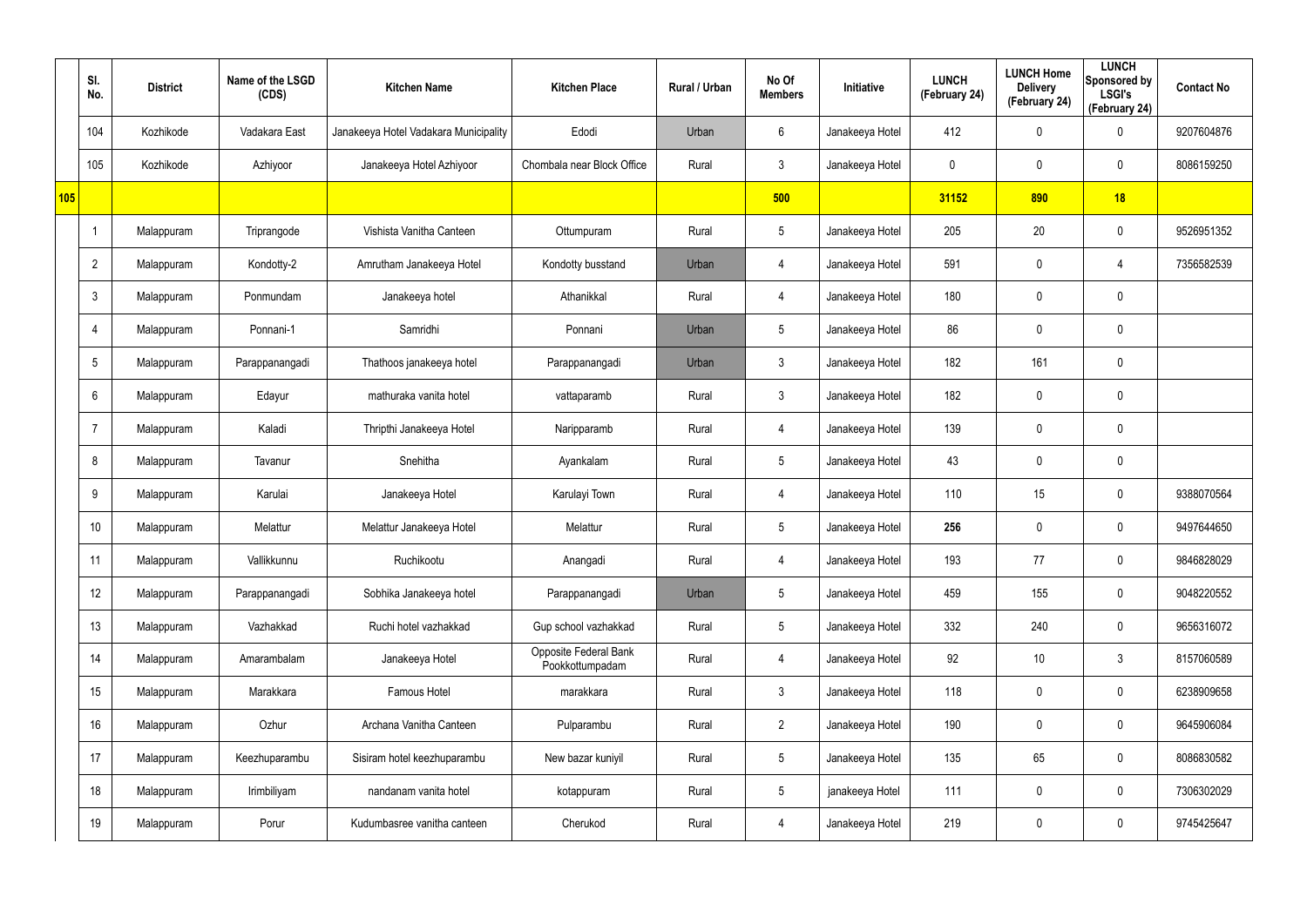| SI.<br>No. | <b>District</b> | Name of the LSGD<br>(CDS) | <b>Kitchen Name</b>        | <b>Kitchen Place</b> | Rural / Urban | No Of<br><b>Members</b> | Initiative      | <b>LUNCH</b><br>(February 24) | <b>LUNCH Home</b><br><b>Delivery</b><br>(February 24) | <b>LUNCH</b><br>Sponsored by<br><b>LSGI's</b><br>(February 24) | <b>Contact No</b> |
|------------|-----------------|---------------------------|----------------------------|----------------------|---------------|-------------------------|-----------------|-------------------------------|-------------------------------------------------------|----------------------------------------------------------------|-------------------|
| 20         | Malappuram      | Tirunavaya                | Vibhava Cafesree           | Karathoor            | Rural         | 4                       | Janakeeya Hotel | 90                            | 25                                                    | $\mathbf 0$                                                    | 9645414837        |
| 21         | Malappuram      | Moothedam                 | Moothedam janakeeya hotel  | Karappuram           | Rural         | $\mathbf{3}$            | Janakeeya Hotel | 244                           | 0                                                     | $\mathbf 0$                                                    | 9447630154        |
| 22         | Malappuram      | Vazhayur                  | Three Star Janakeeya Hotel | Karad                | Rural         | 4                       | Janakeeya Hotel | 259                           | 92                                                    | $\mathbf 0$                                                    | 9744305921        |
| 23         | Malappuram      | urngattiri                | Oottupura                  | Therattummal         | Rural         | $5\overline{)}$         | Janakeeya Hotel | 119                           | 99                                                    | $\mathbf 0$                                                    | 9562851125        |
| 24         | Malappuram      | Maranchery                | Janakeeya Hotel maranchey  | Panambad             | Rural         | $5\phantom{.0}$         | Janakeeya Hotel | 86                            | 63                                                    | $\mathbf 0$                                                    | 9048081621        |
| 25         | Malappuram      | Athavanad                 | Janakeeya Bhakshanasala    | Vettichira           | Rural         | $5\overline{)}$         | Janakeeya Hotel | 0                             | 0                                                     | $\mathbf 0$                                                    | 9495291580        |
| 26         | Malappuram      | Pothukal                  | Vanitha Canteen            | Nettikulam           | Rural         | 6                       | Janakeeya Hotel | 80                            | $\mathbf 0$                                           | $\mathbf 0$                                                    | 9048501397        |
| 27         | Malappuram      | Mampad                    | <b>Bismi Cafe</b>          | Mampad               | Rural         | $\mathbf{3}$            | Janakeeya Hotel | 132                           | 0                                                     | $\mathbf 0$                                                    | 9961170251        |
| 28         | Malappuram      | Marakkara                 | Ruchikoottu                | <b>AC Nirappu</b>    | Rural         | 5                       | Janakeeya Hotel | 60                            | $\mathbf 0$                                           | $\mathbf 0$                                                    | 9745625415        |
| 29         | Malappuram      | Alipparambu               | Oottupura                  | Alipparambu          | Rural         | 5                       | Janakeeya Hotel | 171                           | 0                                                     | $\mathbf 0$                                                    | 9847690941        |
| 30         | Malappuram      | Valanchery                | Janakkeeya Hotel           | Valanchery           | Urban         | 5                       | Janakeeya Hotel | 178                           | $\mathbf 0$                                           | $\mathbf 0$                                                    | 8593812408        |
| 31         | Malappuram      | Chaliyar                  | Chaliyar Janakeeya Hotel   | Akambaadam           | Rural         | $\mathbf{3}$            | Janakeeya Hotel | 151                           | 43                                                    | $\mathbf 0$                                                    | 9605274841        |
| 32         | Malappuram      | Kalikavu                  | Friends Janakeeya Hotel    | Kalikavu             | Rural         | 4                       | Janakeeya Hotel | 121                           | 20                                                    | $\mathbf 0$                                                    | 9745751684        |
| 33         | Malappuram      | Angadipuram               | Janakeeya Hotel            | Angadipuram          | Rural         | $\overline{4}$          | Janakeeya Hotel | 196                           | $\mathbf 0$                                           | $\pmb{0}$                                                      | 7902314724        |
| 34         | Malappuram      | Puzhakkattri              | Jasmin                     | Puzhakkattiri        | Rural         | $5\phantom{.0}$         | Janakeeya Hotel | 159                           | 114                                                   |                                                                | 9495497872        |
| 35         | Malappuram      | Nannamukku                | Tanima                     | Nannamukku           | Rural         | 5                       | Janakeeya Hotel | 191                           | 139                                                   | $\mathbf 0$                                                    | 8943417885        |
| 36         | Malappuram      | Moorkkanad                | Oruma Janakeeya Hotel      | Moorkkanad           | Rural         | $5\phantom{.0}$         | Janakeeya Hotel | 88                            | 58                                                    |                                                                | 9605728248        |
| 37         | Malappuram      | Edavanna                  | Souhrtham Janakeeya Hotel  | Edavanna             | Rural         | $5\phantom{.0}$         | Janakeeya Hotel | 482                           | 158                                                   | $\mathsf{0}$                                                   | 9746986110        |
| 38         | Malappuram      | Tirur                     | Ruchi Janakeeya Hotel      | Tirur                | Urban         | $\overline{4}$          | Janakeeya Hotel | 470                           | 40                                                    | $\mathsf{0}$                                                   | 9895409528        |
| 39         | Malappuram      | Tirur                     | Amrutham Janakeeya Hotel   | Tirur                | Urban         | $\overline{4}$          | Janakeeya Hotel | 299                           | $\mathbf 0$                                           | $\mathsf{0}$                                                   | 9745074259        |
| 40         | Malappuram      | Edappal                   | Daya Cafesree              | Edappal              | Rural         | $5\phantom{.0}$         | Janakeeya Hotel | 153                           | $\mathbf 0$                                           | $\mathsf{0}$                                                   | 9895439056        |
| 41         | Malappuram      | Koottilangadi             | Janakeeya Hotel            | Koottilangadi        | Rural         | $\overline{4}$          | Janakeeya Hotel | 99                            | 81                                                    | $\overline{2}$                                                 | 9539471939        |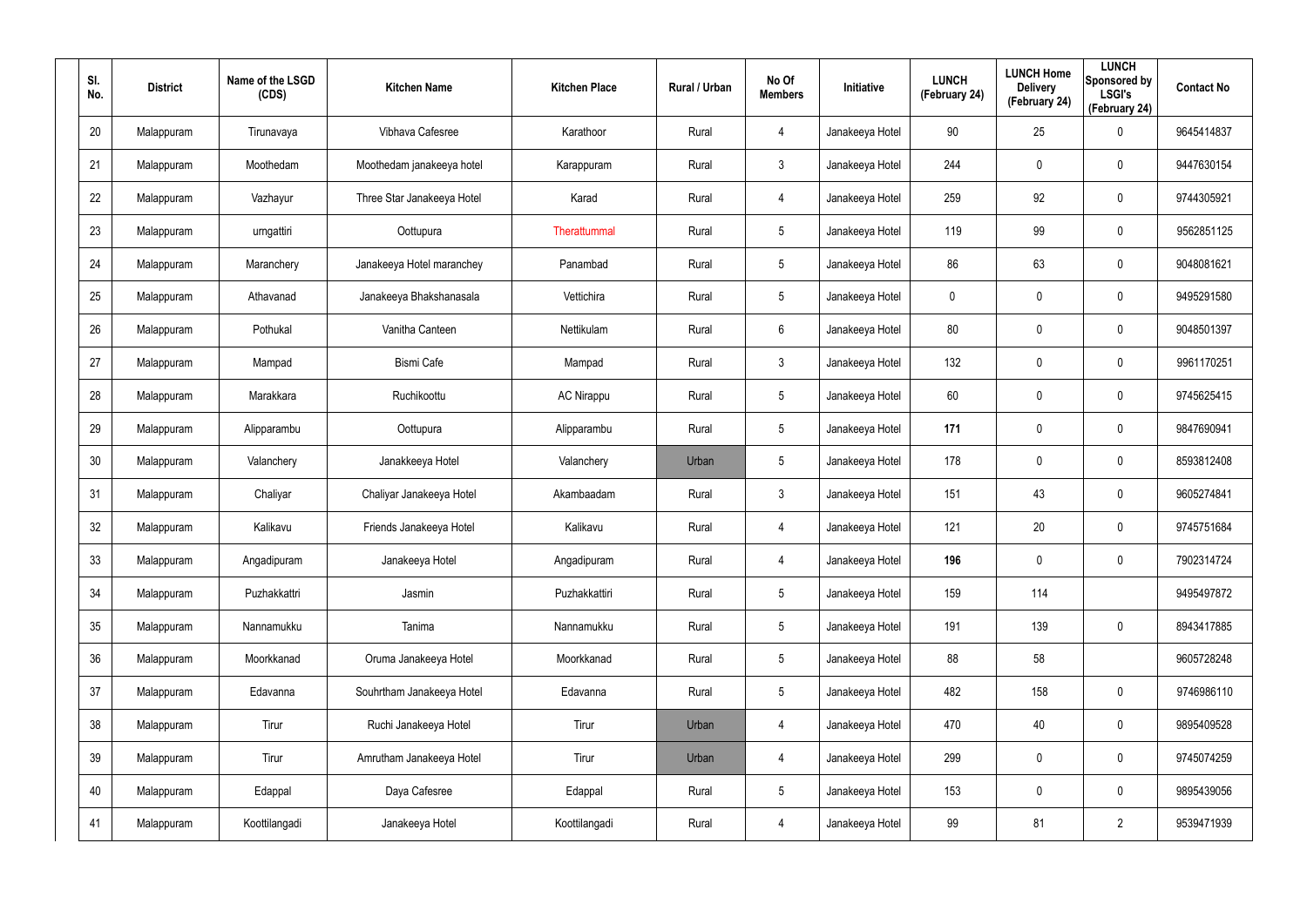| SI.<br>No. | <b>District</b> | Name of the LSGD<br>(CDS) | <b>Kitchen Name</b>                               | <b>Kitchen Place</b>   | Rural / Urban | No Of<br><b>Members</b> | Initiative      | <b>LUNCH</b><br>(February 24) | <b>LUNCH Home</b><br><b>Delivery</b><br>(February 24) | <b>LUNCH</b><br>Sponsored by<br><b>LSGI's</b><br>(February 24) | <b>Contact No</b> |
|------------|-----------------|---------------------------|---------------------------------------------------|------------------------|---------------|-------------------------|-----------------|-------------------------------|-------------------------------------------------------|----------------------------------------------------------------|-------------------|
| 42         | Malappuram      | Vattamkulam               | Vibhava Janakeeya Hotel                           | Edappal                | Rural         | 4                       | Janakeeya Hotel | 138                           | $\mathbf 0$                                           | $\mathbf 0$                                                    | 9744844512        |
| 43         | Malappuram      | Nilambur                  | Annapporna Janakeeya Hotel                        | Nilambur               | Urban         | 8                       | Janakeeya Hotel | 364                           | 112                                                   | $\mathbf 0$                                                    | 8547795364        |
| 44         | Malappuram      | Puzhakkattri              | PT Group                                          | Ramapuram              | Rural         | 4                       | Janakeeya Hotel | 132                           | 48                                                    |                                                                | 9745108676        |
| 45         | Malappuram      | Vazhikkadavu              | Vanitha Janakeeya Hotel                           | Manimooli              | Rural         | 4                       | Janakeeya Hotel | 184                           | 49                                                    | $\mathbf 0$                                                    | 8943046755        |
| 46         | Malappuram      | Chungathara               | Chungathara Annapoorna Vanitha<br>Janakeeya Hotel | Chalikkulam            | Rural         | $\mathbf{3}$            | Janakeeya Hotel | 52                            | 0                                                     | $\mathbf 0$                                                    | 9745674102        |
| 47         | Malappuram      | Vallikunnu                | Punathil Janakeeya Hotel                          | Vallikunnu             | Rural         | 4                       | Janakeeya Hotel | 96                            | 195                                                   | $\mathbf 0$                                                    | 9946051042        |
| 48         | Malappuram      | Tirurangadi               | Nirmalyam Janakeeya Hotel                         | Chanthappadi           | Urban         | $5\phantom{.0}$         | Janakeeya Hotel | 219                           | 175                                                   | $\mathbf 0$                                                    | 9895168511        |
| 49         | Malappuram      | Purathur                  | Purathur Janakeeya Hotel                          | Kavilakkad             | Rural         | $\mathbf{3}$            | Janakeeya Hotel | 147                           | 54                                                    | $\mathbf 0$                                                    | 9645170119        |
| 50         | Malappuram      | Kuruva                    | Swad                                              | Ambalaparamb           | Rural         | 4                       | Janakeeya Hotel | 99                            | 74                                                    |                                                                | 9495993543        |
| 51         | Malappuram      | Perumanna Klari           | Perumanna Klari Janakeeya Hotel                   | Near Panjayathu office | Rural         | $\mathbf{3}$            | Janakeeya Hotel | 115                           | $\mathbf 0$                                           | $\mathbf 0$                                                    | 7306197556        |
| 52         | Malappuram      | Kuttippuram               | Janakeeya Hotel Kuttippurram                      | Kuttipuram             | Rural         | $5\phantom{.0}$         | Janakeeya Hotel | 239                           | 0                                                     | $\mathbf 0$                                                    | 8921459017        |
| 53         | Malappuram      | Niramaruthur              | Annapporna Janakeeya Hotel                        | Mangad                 | Rural         | $\mathbf{3}$            | Janakeeya Hotel | 145                           | $\mathbf 0$                                           | $\mathbf 0$                                                    | 9746334349        |
| 54         | Malappuram      | Veliyancode               | Cafe Kudumbashree                                 | Eramangalam            | Rural         | $\mathbf{3}$            | Janakeeya Hotel | 65                            | 80                                                    | $\mathbf 0$                                                    | 9567575145        |
| 55         | Malappuram      | Pulilkal                  | Ruchi Koottu Janakeeya Hotel                      | Pulikkal               | Rural         | 4                       | Janakeeya Hotel | 185                           | 38                                                    | $\pmb{0}$                                                      | 9947039208        |
| 56         | Malappuram      | Karuvarakund              | Janakeeya Hotel                                   | Karuvarakund           | Rural         | 4                       | Janakeeya Hotel | 211                           | 17                                                    | $\mathbf 0$                                                    | 9562233316        |
| 57         | Malappuram      | Thuvvur                   | Janakeeya Hotel                                   | Thuvvur                | Rural         | $5\phantom{.0}$         | Janakeeya Hotel | 186                           | 38                                                    | $\mathbf 0$                                                    | 8075365565        |
| 58         | Malappuram      | Kottakkal                 | Kottakkal Janakeeya Hotel                         | Kottakkal              | Urban         | $\mathbf{3}$            | Janakeeya Hotel | 356                           | 0                                                     | $\mathbf 0$                                                    | 9946216609        |
| 59         | Malappuram      | Kuzhimanna                | Mythri Janakkeeya Hotel                           | Cheruparamb            | Rural         | $\overline{4}$          | Janakeeya Hotel | 177                           | 140                                                   | $\mathsf{0}$                                                   | 9961738543        |
| 60         | Malappuram      | Talakkad                  | Talakkad Janakeeya Hotel                          | <b>BP</b> Angadi       | Rural         | 4                       | Janakeeya Hotel | 115                           | 35                                                    | $\mathsf{0}$                                                   | 9447824517        |
| 61         | Malappuram      | Areecode                  | Haritha sree Janakeeya Hotel                      | Pookottuchola          | Rural         | $\overline{4}$          | Janakeeya Hotel | $\mathbf 0$                   | $\mathbf 0$                                           | $\mathsf{0}$                                                   | 7025072558        |
| 62         | Malappuram      | Cherukkavu                | Kitchen Hut Janakeeya Hotel                       | Chevayoor              | Rural         | 4                       | Janakeeya Hoel  | 124                           | 58                                                    | $\mathsf{0}$                                                   | 9895195887        |
| 63         | Malappuram      | Thiruvali                 | Janakeeya hotel                                   | Thiruvali              | Rural         | $5\phantom{.0}$         | Janakeeya Hotel | 97                            | 0                                                     | $\pmb{0}$                                                      | 9746385945        |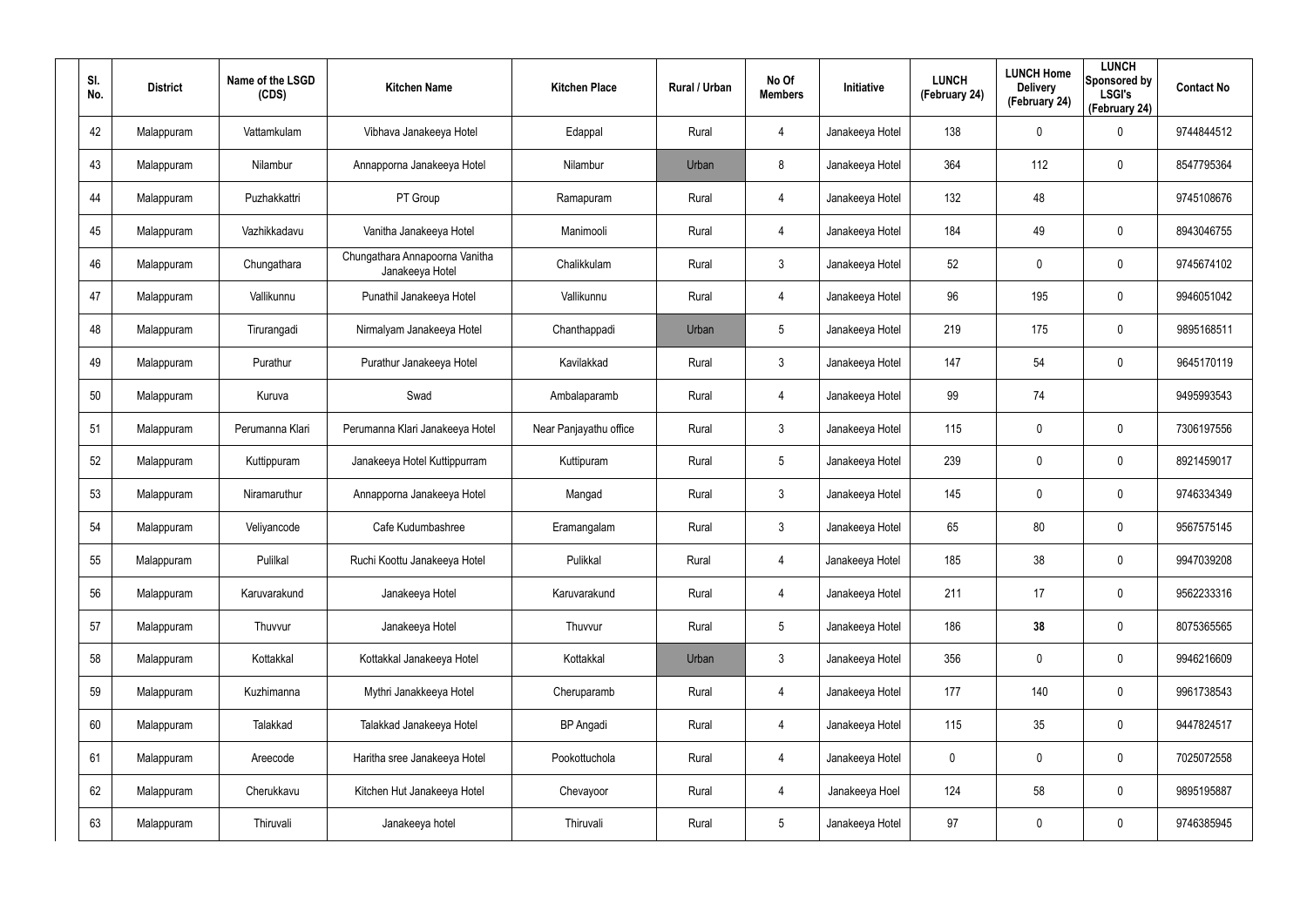|     | SI.<br>No. | <b>District</b> | Name of the LSGD<br>(CDS) | <b>Kitchen Name</b>        | <b>Kitchen Place</b> | Rural / Urban | No Of<br><b>Members</b> | Initiative      | <b>LUNCH</b><br>(February 24) | <b>LUNCH Home</b><br><b>Delivery</b><br>(February 24) | <b>LUNCH</b><br>Sponsored by<br><b>LSGI's</b><br>(February 24) | <b>Contact No</b> |
|-----|------------|-----------------|---------------------------|----------------------------|----------------------|---------------|-------------------------|-----------------|-------------------------------|-------------------------------------------------------|----------------------------------------------------------------|-------------------|
| 128 | 64         | Malappuram      | Alamcode                  | Janakeeya hotel            | Alamcode             | Rural         | $5\phantom{.0}$         | Janakeeya Hotel | 285                           | 98                                                    | $\mathbf 0$                                                    | 8129368109        |
|     | 65         | Malappuram      | Manjeri 1                 | Cafe Janakeeya hotel       | Manjeri              | Urban         | 6                       | Janakeeya Hotel | 255                           | 20                                                    | -1                                                             | 7336671011        |
|     | 66         | Malappuram      | kalpakanchery             | Janakeeya HOTEL            | Kalpakanchery        | Rural         | 4                       | Janakeeya Hotel | 115                           | $\mathbf 0$                                           | $\mathbf 0$                                                    | 9048929947        |
|     | 67         | Malappuram      | Kodur                     | Janakeeya hotel            | vadakkemanna         | Rural         | $3\phantom{a}$          | Janakeeya hotel | 172                           | 0                                                     | $\mathbf 0$                                                    | 9605430938        |
|     | 68         | Malappuram      | Anakayam                  | janakeeya hotel            | Anakayam             | Rural         | $5\phantom{.0}$         | Janakeeya hotel | 278                           | $\mathbf 0$                                           | $\mathbf 0$                                                    | 7025840671        |
|     | 69         | Malappuram      | Malappuram                | Janakeeya Hotel            | Malappuram           | Urban         | $\mathbf{3}$            | Janakeeya Hotel | 243                           | 0                                                     | $\mathbf 0$                                                    | 8281125864        |
|     | 70         | Malappuram      | Tanur                     | Azhimukham Janakeeya hotel | tanur                | Urban         | $3\phantom{a}$          | Janakeeya Hotel | 264                           | $\mathbf 0$                                           | $\mathbf 0$                                                    | 7594914843        |
|     | 71         | Malappuram      | Elamkulam                 | Janapriya                  | Kunnakav             | Rural         | 4                       | Janakeeya Hotel | 186                           | 0                                                     | $\mathbf 0$                                                    | 9496725446        |
|     | 72         | Malappuram      | Wandoor                   | Janakeeya Hotel            | wandoor              | Rural         | 4                       | Janakeeya Hotel | 195                           | $\mathbf 0$                                           | $\mathbf 0$                                                    | 8086064498        |
|     | 73         | Malappuram      | Perinthalmanna            | samrthi janakeeya hotei    | Perinthalmanna       | Urban         | $5\phantom{.0}$         | Janakeeya hotel | 142                           | $\mathbf 0$                                           | $\mathbf 0$                                                    | 7994259773        |
|     | 74         | Malappuram      | Munniyur                  | Oottupura                  | Munniyur             | Rural         | $5\phantom{.0}$         | Janakeeya Hotel | 212                           | 274                                                   | $\pmb{0}$                                                      |                   |
|     | 75         | Malappuram      | AR Nagar                  | Aiswarya                   | AR Nagar             | Rural         | $\mathbf{3}$            | Janakeeya Hotel | 329                           | $\mathbf 0$                                           | $\mathbf 0$                                                    |                   |
|     | 76         | Malappuram      | Thenjippalam              | Nanma                      | Thenjippalam         | Rural         | 4                       | Janakeeya Hotel | 312                           | 95                                                    | $\mathbf 0$                                                    |                   |
|     | 77         | Malappuram      | Peruvallur                | Anugraha                   | Super bazar          | Rural         | $5\phantom{.0}$         | Jankeeya Hotel  | 142                           | 113                                                   | $\overline{2}$                                                 | 9747037665        |
|     | 78         | Malappuram      | Muthuvallur               | Nanma janakeeya hotel      | Muthuparambu         | Rural         | $\mathbf{3}$            | Janakeeya hotel | 519                           | $\mathbf 0$                                           | $\mathbf 0$                                                    | 9744406501        |
|     | 79         | Malappuram      | mankada                   | janakeeya hatel            | Aryiranazhipadi      | Rural         | $3\phantom{a}$          | janakeeya hotel | 143                           | 98                                                    |                                                                | 9539855520        |
|     | 80         | Malappuram      | Vengara                   | Ponnoos hotel              | Vengara              | Rural         | 4                       | Janakeeya hotel | 260                           | $\mathbf 0$                                           | $\mathbf 0$                                                    | 9947424618        |
|     | 81         | Malappuram      | Pulpatta                  | Santhwanam Janakeeya hotel | Padikkal parambil    | Rural         | $5\phantom{.0}$         | Janakeeya hotel | 402                           | 177                                                   | $\pmb{0}$                                                      | 9526367569        |
|     | 82         | Malappuram      | Keezhattur                | Keezhattur Janakeeya hotel | Keezhattur           | Rural         | 4                       | Janakeeya hotel | 80                            | 0                                                     | $\pmb{0}$                                                      | 9539209640        |
|     | 83         | Malappuram      | Cheriyamundam             | Nanma janakeeya hotel      | Manchingapara        | Rural         | 4                       | Janakeeya hotel | 122                           | $\mathbf 0$                                           | $\pmb{0}$                                                      | 9496048689        |
|     | 84         | Malappuram      | Chelambre                 | Soorya Janakeeya hotel     | Pulluparamb          | Rural         | $\mathbf{3}$            | Janakeeya hotel | 109                           | 92                                                    | $\mathbf 0$                                                    | 7994179285        |
|     | 85         | Malappuram      | Ponmala                   | Janakeeya hotel            | Chappangadi          | Rural         | 4                       | Janakeeya hotel | 216                           | $\mathbf 0$                                           | $\pmb{0}$                                                      | 9605811748        |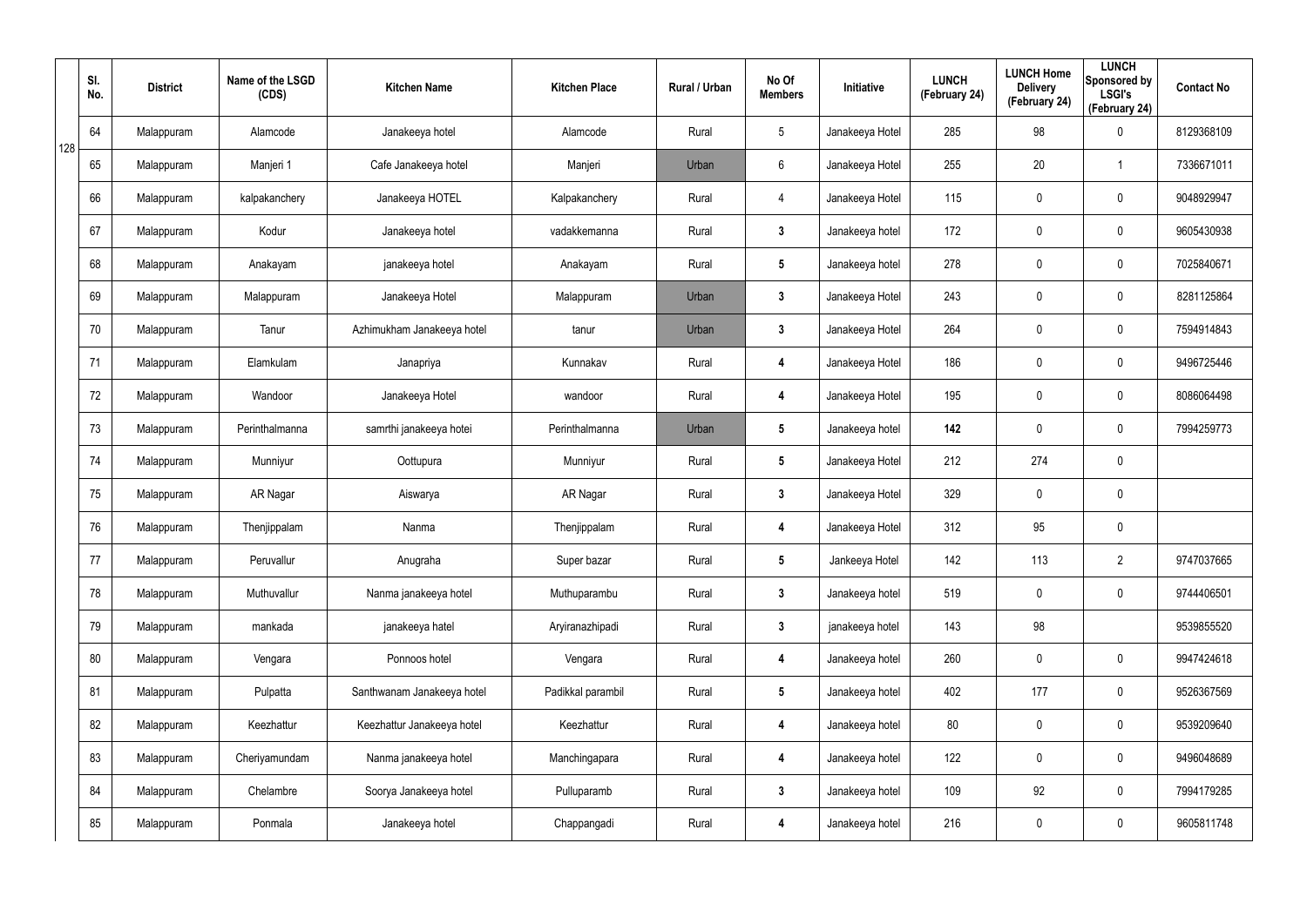| SI.<br>No. | <b>District</b> | Name of the LSGD<br>(CDS) | <b>Kitchen Name</b>      | <b>Kitchen Place</b> | <b>Rural / Urban</b> | No Of<br><b>Members</b> | Initiative      | <b>LUNCH</b><br>(February 24) | <b>LUNCH Home</b><br><b>Delivery</b><br>(February 24) | <b>LUNCH</b><br>Sponsored by<br><b>LSGI's</b><br>(February 24) | <b>Contact No</b> |
|------------|-----------------|---------------------------|--------------------------|----------------------|----------------------|-------------------------|-----------------|-------------------------------|-------------------------------------------------------|----------------------------------------------------------------|-------------------|
| 86         | Malappuram      | Thennala                  | <b>Bismi Hotel</b>       | Pookkiparamb         | Rural                | 4                       | Jankeeya Hotel  | 225                           | 0                                                     | $\boldsymbol{0}$                                               | 9995757092        |
| 87         | Malappuram      | Tanalur                   | Janakeeya Hotel          | Tanalur              | Rural                | $\mathbf{3}$            | Jankeeya Hotel  | 446                           | $\mathbf 0$                                           | $\pmb{0}$                                                      |                   |
| 88         | Malappuram      | Parappur                  | Janakeeya Hotel          | chullipparambu       | Rural                | $5\phantom{.0}$         | Janakeeya Hotel | 328                           | $\mathbf 0$                                           | $\pmb{0}$                                                      | 9961091317        |
| 89         | Malappuram      | Edarikkode                | Janakeeya Hotel          | Edarikkod            | Rural                | $\mathbf{3}$            | Janakeeya Hotel | 0                             | 0                                                     | $\mathbf 0$                                                    | 8089003770        |
| 90         | Malappuram      | Oorakam                   | Ammoos                   | Panchayath padi      | Rural                | $\mathbf{3}$            | Janakeeya Hotel | 312                           | $\mathbf 0$                                           | $\pmb{0}$                                                      | 9526449294        |
| 91         | Malappuram      | Nannambra                 | Veeturuchi               | Kundoor Athani       | Rural                | 4                       | Janakeeya Hotel | 29                            | 219                                                   | $\mathbf 0$                                                    | 9400618659        |
| 92         | Malappuram      | Pandikkad                 | Janakeeya Hotel          | Pandikkad            | Rural                | 4                       | Janakeeya Hotel | 240                           | 0                                                     | $\pmb{0}$                                                      | 9995504081        |
| 93         | Malappuram      | Chokkad                   | Natturuchi               | Chokkad              | Rural                | $5\phantom{.0}$         | Janakeeya Hotel | 80                            | 69                                                    | $\mathbf 0$                                                    |                   |
| 94         | Malappuram      | Cheekode                  | Cheekode Janakeeya Hotel | Cheekode             | Rural                | 4                       | Janakeeya Hotel | 129                           | 52                                                    | $\pmb{0}$                                                      |                   |
| 95         | Malappuram      | Makkarapparamb            | Subiksha                 | Makkarapparamb       | Rural                | $\mathbf{3}$            | Janakeeya Hotel | 83                            | 35                                                    |                                                                | 8089003770        |
| 96         | Malappuram      | Ponnani-1                 | Devi Janakeeya Hotel     | Ponnani              | Urban                | $5\phantom{.0}$         | Janakeeya Hotel | $\mathbf 0$                   | 0                                                     | $\boldsymbol{0}$                                               | 9961919097        |
| 97         | malappuram      | mangalam                  | Soubagya                 | mangalam             | Rural                | $5\phantom{.0}$         | janakeeya hotel | 90                            | 53                                                    | $\mathbf 0$                                                    |                   |
| 98         | Malappuram      | Trikkalangode             | janakeeya hotel          | karakkunnu           | Rural                | $6\phantom{.}6$         | Janakeeya Hotel | 306                           | 0                                                     | $\pmb{0}$                                                      |                   |
| 99         | Malppuram       | Morayoor                  | Janakeeya hotel          | Valanchery           | Rural                | $\mathbf{3}$            | Janakeeya hotel | 115                           | $\pmb{0}$                                             | $\pmb{0}$                                                      |                   |
| 100        | Malappuram      | Perumbadapp               | Janakeeya hotel          | Perumbadapp          | Rural                | 4                       | Janakeeya hotel | 125                           | 120                                                   | $\mathbf 0$                                                    |                   |
| 101        | Malappuram      | Tirur                     | Samruthi Janakeeya Hotel | Vettom               | <b>RURAL</b>         | $5\phantom{.0}$         | Janakeeya hotel | 152                           | 133                                                   | $\pmb{0}$                                                      |                   |
| 102        | Malappuram      | Kondotty                  | Janakeeya hotel          | vazhakad             | <b>RURAL</b>         | 4                       | janakeeya hotel | 336                           | 241                                                   | $\mathbf 0$                                                    |                   |
| 103        | Malappuram      | Pulamanthol               | Janakeeya hotel          | pulamanthole         | <b>RURAL</b>         | 4                       | Janakeeya hotel | 238                           | $\pmb{0}$                                             | $\pmb{0}$                                                      |                   |
| 104        | Malappuram      | Valavannur                | Jankeeya hotel           | Valavannur           | <b>RURAL</b>         | $5\phantom{.0}$         | Janakeeya hotel | 255                           | $\pmb{0}$                                             | $\mathbf 0$                                                    |                   |
| 105        | Malappuram      | kottakkal                 | Janakeeya hotel          | kotakkal             | <b>URBAN</b>         | 4                       | Janakeeya hotel | 316                           | $\pmb{0}$                                             | $\pmb{0}$                                                      |                   |
| 106        | Malappuram      | Vettom                    | Thripthi Janakeeya Hotel | vettom               | <b>RURAL</b>         | 4                       | Janakeeya hotel | 195                           | 22                                                    | $\mathbf 0$                                                    |                   |
| 107        | Malappuram      | Nilambur                  | Janakeeya hotel          | nilambur             | <b>URBAN</b>         | $5\phantom{.0}$         | Janakeeya hotel | 305                           | 46                                                    | $\pmb{0}$                                                      |                   |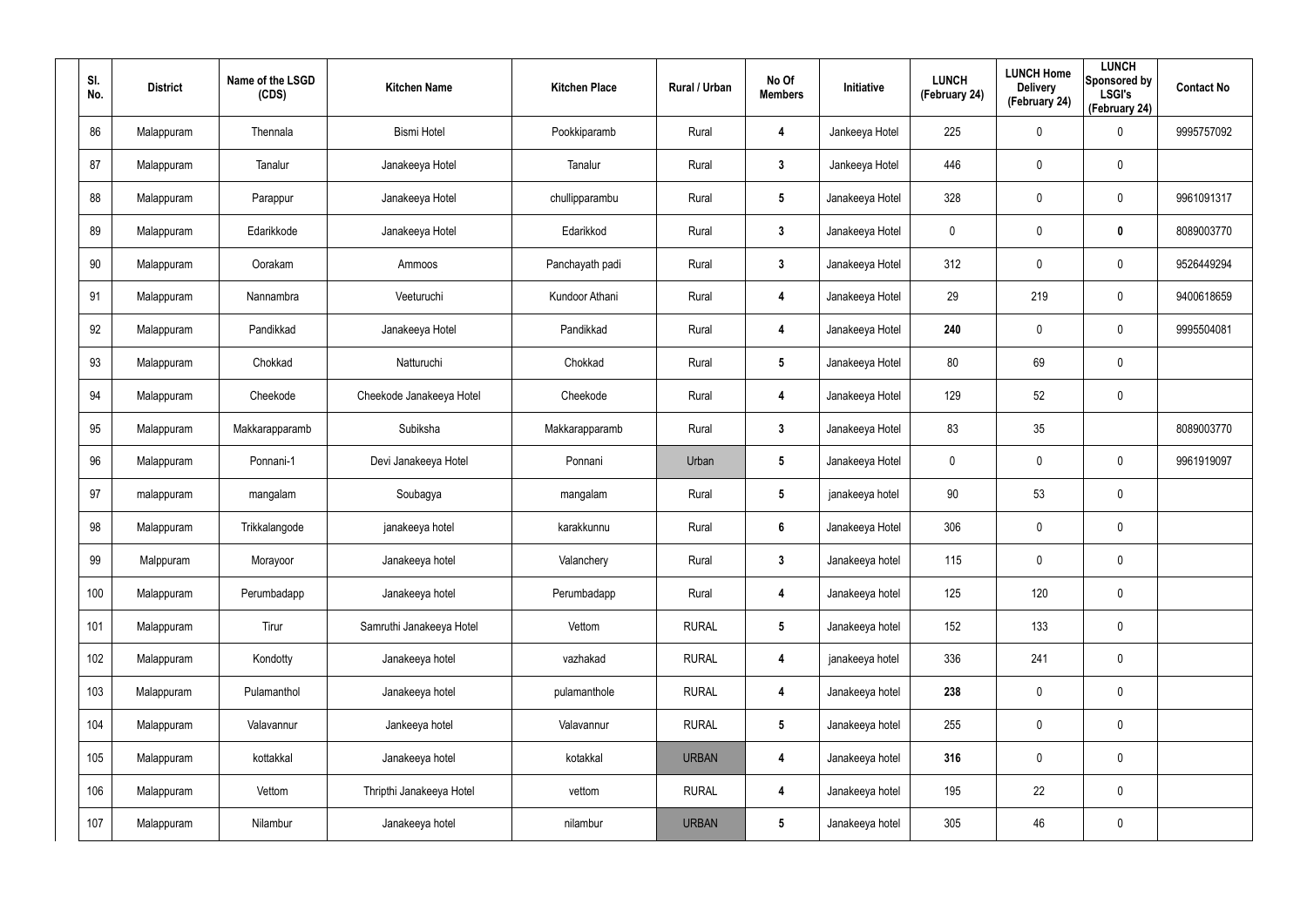|     | SI.<br>No. | <b>District</b> | Name of the LSGD<br>(CDS) | <b>Kitchen Name</b>        | <b>Kitchen Place</b> | Rural / Urban | No Of<br><b>Members</b> | Initiative      | <b>LUNCH</b><br>(February 24) | <b>LUNCH Home</b><br><b>Delivery</b><br>(February 24) | <b>LUNCH</b><br>Sponsored by<br><b>LSGI's</b><br>(February 24) | <b>Contact No</b> |
|-----|------------|-----------------|---------------------------|----------------------------|----------------------|---------------|-------------------------|-----------------|-------------------------------|-------------------------------------------------------|----------------------------------------------------------------|-------------------|
|     | 108        | Malappuram      | Nilambur                  | Janakeeya hotel            | nilambur             | <b>URBAN</b>  | 4                       | Janakeeya hotel | 343                           | 0                                                     | $\mathbf 0$                                                    |                   |
|     | 109        | Malappuram      | Vallikkunn                | Rasakkut                   | Vallikunnu           | Rural         | 4                       | janakeeyahotel  | 152                           | 134                                                   | $\mathbf 0$                                                    |                   |
|     | 110        | Malappuram      | kuruva                    | Ruchi                      | Kurava               | Rural         | $5\overline{)}$         | Janakeeyahotel  | 188                           | 28                                                    |                                                                | 9745414800        |
|     | 111        | Malappuram      | Kannamangalam             | Ruchikoott                 | Kannamangalam        | Rural         | $3\phantom{a}$          | Janakeeya Hotel | 396                           | 0                                                     | $\mathbf 0$                                                    |                   |
|     | 112        | Malappuram      | Othungal                  | janakeeya hotel            | Othukkungal          | Rural         | $5\phantom{.0}$         | Janakeeya Hotel | 357                           | 0                                                     | $\mathbf 0$                                                    | 9656716066        |
|     | 113        | Malappuram      | Pookkottur                | janakeeya hotel            | valluvambram         | Rural         | 4                       | Janakeeya Hotel | 211                           | $\boldsymbol{0}$                                      | $\mathbf 0$                                                    | 9447334084        |
|     | 114        | Malappuram      | Edakkara                  | Edakkara janakeeya hotel   | Edakkara             | Rural         | 4                       | janakeeya hotel | 194                           | 0                                                     |                                                                |                   |
|     | 115        | Malappuram      | porur                     | Thanima Janakeeya Hotel    | Porur                | Rural         | $3\phantom{a}$          | janakeeya hotel | 127                           | $\mathbf 0$                                           | $\mathbf 0$                                                    | 9539928567        |
|     | 116        | Malappuram      | Pulikkal                  | Janakeeya Hotel            | pulikkal             | Rural         | 4                       | Janakeeya Hotel | 186                           | 28                                                    | $\mathbf 0$                                                    |                   |
|     | 117        | malappuram      | Tanur                     | amma janakeeyahottel       | Tanur                | <b>URBAN</b>  | $5\overline{)}$         | janakeeyahottel | 371                           | 0                                                     | $\mathbf 0$                                                    |                   |
|     | 118        | malappuram      | Pallikkal                 | padheyam janakeeyahottel   | Pallikkal            | Rural         | $5\phantom{.0}$         | janakeeyahotel  | 78                            | 71                                                    | $\mathbf 0$                                                    |                   |
|     | 119        | Malappuram      | Chelembra                 | janakeeyahotel2            | Chelembra            | Rural         | 4                       | janakeeyahotel  | 174                           | 76                                                    | $\mathbf 0$                                                    |                   |
|     | 120        | Malappuram      | Purathur                  | Safa Janakeeya Hotel       | Paravanna            | Rural         | 4                       | Janakeeya Hotel | 89                            | 25                                                    | $\mathbf 0$                                                    |                   |
|     | 121        | malappuram      | vazhayur                  | puthuma janakeeyahotel     | Vazhayur             | Rural         | 4                       | janakeeyahotel  | 175                           | 40                                                    | $\pmb{0}$                                                      |                   |
|     | 122        | malappuram      | mangalam                  | Swathistam                 | Vadikkal             | Rural         | $\overline{\mathbf{4}}$ | janakeeyahotel  | 532                           | 164                                                   | $\mathbf 0$                                                    |                   |
|     | 123        | malappuram      | kuttippuram               | nilayoram janakeeya hotel  | Kuttipuram           | Rural         | $\overline{\mathbf{4}}$ | janakeeyahotel  | 153                           | $\pmb{0}$                                             |                                                                |                   |
|     | 124        | malapluram      | thazhekode                | Thazhekode Janakeeya Hotel | Thazhekode           | Rural         | $\overline{\mathbf{4}}$ | Janakeeya Hotel | 508                           | $\pmb{0}$                                             | $\mathbf 0$                                                    |                   |
|     | 125        | malappuram      | munniyur                  | my kitchen                 | Alinchuvad           | Rural         | $5\overline{)}$         | janakeeya hotel | 158                           | 217                                                   | $\mathbf 1$                                                    | 8589809765        |
|     | 126        | Malappuram      | Mangalam                  | Ruchikkoottu               | Mangalam             | Rural         | $\overline{\mathbf{4}}$ | Janakeeya hotel | 147                           | 54                                                    | $\mathbf 0$                                                    |                   |
|     | 127        | Malappuram      | Ponnani                   | Thripthi                   | Ponnani              | Urban         | 5 <sub>5</sub>          | Janakeeya Hotel | 171                           | $\pmb{0}$                                             | $\mathbf 0$                                                    |                   |
|     | 128        | Malappuram      | Tanur                     | Krishna                    | Tanur                | Urban         | $5\phantom{.0}$         | janakeeya hotel | 246                           | $\pmb{0}$                                             | $\mathbf 0$                                                    |                   |
| 128 |            |                 |                           |                            |                      |               | 537                     |                 | 25339                         | 5582                                                  | 13                                                             |                   |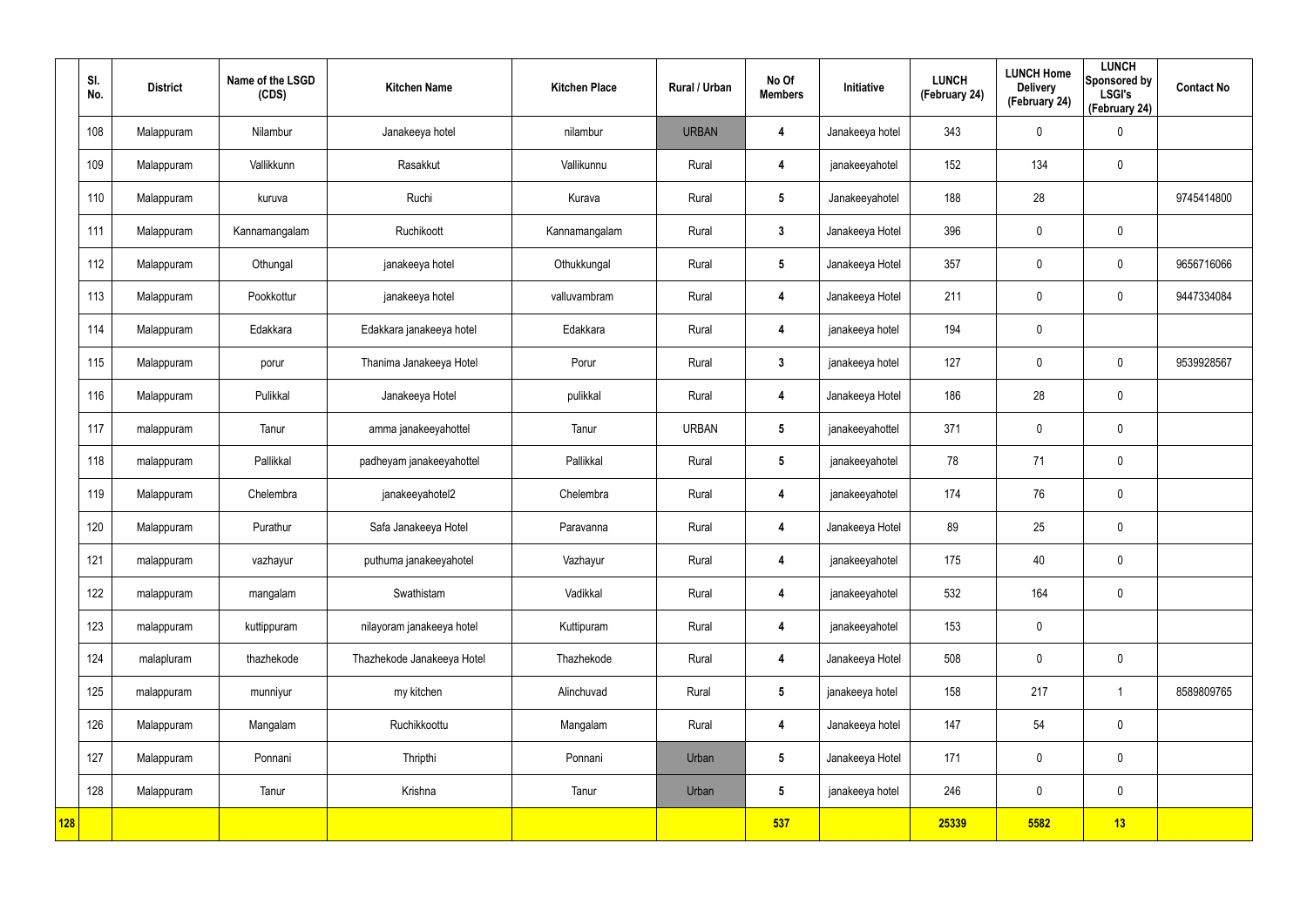| SI.<br>No.      | <b>District</b> | Name of the LSGD<br>(CDS) | <b>Kitchen Name</b>             | <b>Kitchen Place</b>                      | <b>Rural / Urban</b> | No Of<br><b>Members</b> | <b>Initiative</b> | <b>LUNCH</b><br>(February 24) | <b>LUNCH Home</b><br><b>Delivery</b><br>(February 24) | <b>LUNCH</b><br>Sponsored by<br><b>LSGI's</b><br>(February 24) | <b>Contact No</b> |
|-----------------|-----------------|---------------------------|---------------------------------|-------------------------------------------|----------------------|-------------------------|-------------------|-------------------------------|-------------------------------------------------------|----------------------------------------------------------------|-------------------|
| 1               | Palakkad        | Elapully                  | Nakshathra Vanitha canteen      | Canteen                                   | Rural                | 4                       | Janakeeya Hotel   | 181                           | 0                                                     | $\mathbf 0$                                                    | 25339             |
| $\overline{2}$  | Palakkad        | Nalleppilly               | Vanitha Canteen                 | Canteen                                   | Rural                | 4                       | Janakeeya Hotel   | 175                           | 0                                                     | $\mathbf 0$                                                    | 9656232569        |
| $\mathbf{3}$    | Palakkad        | Chittur                   | Thanal vanitha Canteen          | Thathamangalam, Mettuvalavu               | Urban                | 3                       | Janakeeya Hotel   | 359                           | 0                                                     | $\mathbf 0$                                                    | 9447105400        |
| $\overline{4}$  | Palakkad        | chittur                   | urapp janakeeya hotel           | Anicode junction                          | urban                | 5                       | Janakeeya hotel   | 157                           | 0                                                     | $\mathbf 0$                                                    | 9349930549        |
| $5\phantom{.0}$ | Palakkad        | polpully                  | subiksha janakeeya hotel        | kallootiyal                               | Rural                | 5                       | Janakeeya hotel   | 168                           | 0                                                     | $\mathbf 0$                                                    | 9495197498        |
| 6               | Palakkad        | Eruthenpathy              | Nila janakeeya hotel            | Mooniilmada muniyappan<br>kshethram near  | Rural                | 5                       | Janakeeya hotel   | 138                           | 0                                                     | $\mathbf 0$                                                    | 9037290925        |
| $\overline{7}$  | Palakkad        | Perumatty                 | Nanam Janakeeya hotel           | kannimari                                 | Rural                | $\mathbf{3}$            | Janakeeya hotel   | 102                           | 0                                                     | $\mathbf 0$                                                    | 9605529657        |
| 8               | Palakkad        | Vadakarapathy             | soubhagya janakeeya hotel       | vadakarapathy panchayath                  | Rural                | 5                       | Janakeeya hotel   | 152                           | 0                                                     | $\mathbf 0$                                                    | 9633578756        |
| 9               | Palakkad        | Kozhinjampara             | Sreesakthi Janakeeya hotel      | Kozhinjampara<br>gramapanchayth, near bus | Rural                | $\overline{\mathbf{5}}$ | Janakeeya hotel   | 160                           | 0                                                     | $\mathbf 0$                                                    | 9847121105        |
| 10 <sup>°</sup> | Palakkad        | Vadakkenchery             | Oottupura Vanitha Canteen       | Panchayath building,<br>Vadakkenchery     | Rural                | 4                       | Janakeeya Hotel   | 261                           | 0                                                     | $\mathbf 0$                                                    | 9656360141        |
| 11              | Palakkad        | PKD North                 | Cafesree                        | opp. ksrtc bus stand,<br>Manjakulam road  | Urban                | $5\phantom{.0}$         | Janakeeya Hotel   | 0                             | 0                                                     | $\mathbf 0$                                                    | 9037332005        |
| 12              | Palakkad        | Ongallur                  | Amma canteen                    | Ongallur vipanana kendram                 | Rural                | 4                       | Janakeeya Hotel   | 104                           | 0                                                     | $\mathbf 0$                                                    | 7560924507        |
| 13              | Palakkad        | Muthuthala                | Sreelakshmi vanitha canteen     | Muthuthala panchayath                     | Rural                | 4                       | Janakeeya Hotel   | 86                            | 0                                                     | $\mathbf 0$                                                    | 7558865485        |
| 14              | Palakkad        | Koppam                    | Natturuchi kudumbashree cafe    | Near koppam village                       | Rural                | 5                       | Janakeeya Hotel   | 125                           | 0                                                     | $\mathbf 0$                                                    | 8075779172        |
| 15              | Palakkad        | Paruthur                  | Mamatty vanitha canteen         | Near panchayath                           | Rural                | $5\phantom{.0}$         | Janakeeya Hotel   | 80                            | 0                                                     | $\mathbf 0$                                                    | 9544847874        |
| 16              | Palakkad        | Vilayur                   | Souhritha caffesree (Ruchipura) | Near Vilayur Panchayath                   | Rural                | $6\phantom{.}6$         | Janakeeya Hotel   | 103                           | 0                                                     | $\mathbf 0$                                                    | 9747342046        |
| 17              | palakkad        | Kulukkallur               | Snehitha Janakeeya hotel        | Kulukkallur panchayath                    | Rural                | $5\phantom{.0}$         | Janakeeya hotel   | 67                            | 0                                                     | $\mathbf 0$                                                    | 9746701454        |
| 18              | Palakkad        | Pattambi                  | Janakeeya hotel                 | near Govt samskritha college,<br>Pattambi | Urban                | 4                       | Janakeeya hotel   | 0                             | 0                                                     | $\pmb{0}$                                                      | 9562043428        |
| 19              | Palakkad        | Erimayur                  | Thanima Vanitha Canteen         | Panchayath building, Erimayur             | Rural                | $5\phantom{.0}$         | Janakeeya Hotel   | 61                            | 0                                                     | $\overline{2}$                                                 | 9746440633        |
| 20              | Palakkad        | Kizhekkencheri            | Vanitha Canteen                 | Panchayath Building,<br>Kizhakkenchery    | Rural                | 4                       | Janakeeya Hotel   | 80                            | 0                                                     | $\mathbf 0$                                                    | 9747923418        |
| 21              | Palakkad        | Peringottukkurrissi       | Aiswarya Vanitha canteen        | Panchayth building                        | Rural                | $\mathbf{3}$            | Janakeeya Hotel   | 75                            | 0                                                     | $\mathbf 0$                                                    | 9048665884        |
| 22              | Palakkad        | Mundoor                   | Bharath vanitha canteen         | Panchayath building                       | Rural                | $\mathfrak{Z}$          | Janakeeya Hotel   | 143                           | 0                                                     | $\pmb{0}$                                                      | 8592830607        |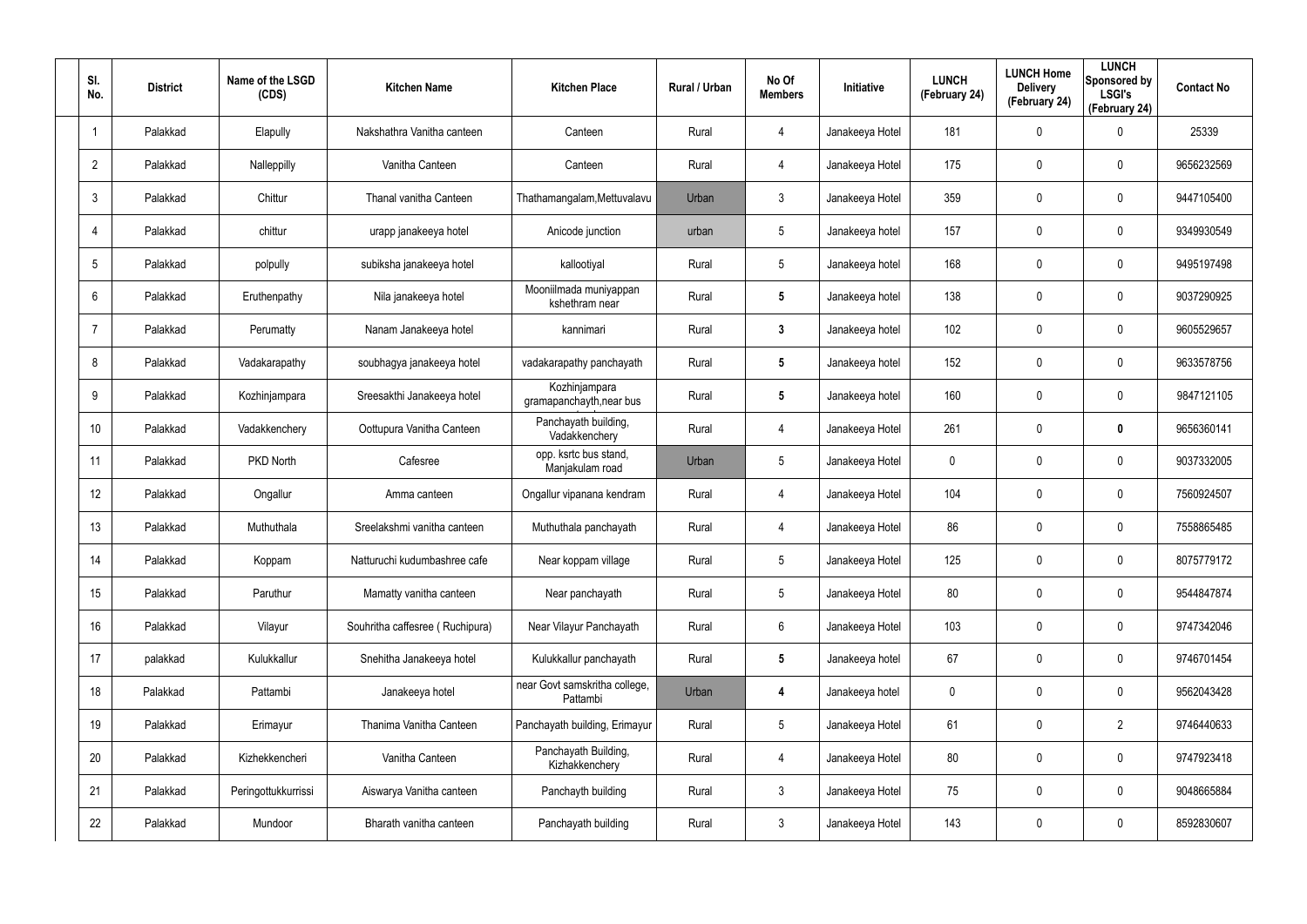| SI.<br>No. | <b>District</b> | Name of the LSGD<br>(CDS) | <b>Kitchen Name</b>                      | <b>Kitchen Place</b>                            | Rural / Urban | No Of<br><b>Members</b> | Initiative       | <b>LUNCH</b><br>(February 24) | <b>LUNCH Home</b><br><b>Delivery</b><br>(February 24) | <b>LUNCH</b><br>Sponsored by<br><b>LSGI's</b><br>(February 24) | <b>Contact No</b> |
|------------|-----------------|---------------------------|------------------------------------------|-------------------------------------------------|---------------|-------------------------|------------------|-------------------------------|-------------------------------------------------------|----------------------------------------------------------------|-------------------|
| 23         | Palakkad        | Kodumbu                   | kripa                                    | kodumb panchayath                               | Rural         | 4                       | Janakeeya HoteL  | 63                            | 0                                                     | $\mathbf 0$                                                    | 9048682860        |
| 24         | Palakkad        | Thirumittakode            | Thirumuttam Janakeeya Hotel              | Karukaputhur                                    | Rural         | 6                       | Janakeeya Hotel  | 110                           | 0                                                     | $\boldsymbol{0}$                                               | 9072841599        |
| 25         | Palakkad        | Akathethara               | Nanma canteen                            | kalyanamandapam                                 | Rural         | $\mathbf{3}$            | Janakeeya Hotel  | 45                            | 0                                                     | $\boldsymbol{0}$                                               | 7025563510        |
| 26         | Palakkad        | Marutharoad               | flavours cantteen                        | panchayath                                      | Rural         | 5                       | Janakeeya Hotela | 122                           | 0                                                     | $\boldsymbol{0}$                                               | 9746227966        |
| 27         | Palakkad        | Trithala                  | Kairali Vanitha Hotel                    | Thirthala                                       | Rural         | 5                       | Janakeeya Hotel  | 91                            | 0                                                     | $\mathbf 0$                                                    | 9048710155        |
| 28         | Palakkad        | Kongad                    | Annapoorna vanitha canteen               | Near Kongad village office                      | Rural         | $5\overline{)}$         | Janakeeya Hotel  | 135                           | 0                                                     | $\mathbf 0$                                                    | 9645425774        |
| 29         | Palakkad        | Sreekrishnapuram          | Subiksha canteen                         | Near panchayath office                          | Rural         | $\mathbf{3}$            | Janakeeya Hotel  | 106                           | 0                                                     | $\mathbf 0$                                                    | 8086697226        |
| 30         | Palakkad        | Pallassana                | dhanalakshmi vanitha canteen             | pallassana panchayath<br>building               | Rural         | $5\overline{)}$         | Janakeeya Hotel  | 146                           | 0                                                     | $\mathbf 0$                                                    | 8943225892        |
| 31         | Palakkad        | Nenmmara                  | Nemmara Janakeeya hotel                  | Nemmara junction                                | Rural         | 4                       | Janakeeya hotel  | 258                           | 0                                                     | $\mathbf 0$                                                    | 8157850935        |
| 32         | Palakkad        | Ayilur                    | Janakeeya hotel                          | Thalavettanpara, Ayilur                         | Rural         | $\mathbf{3}$            | Janakeeya hotel  | 118                           | 0                                                     | $\mathbf 0$                                                    | 9539517856        |
| 33         | Palakkad        | Melarkode                 | Janakeeya Hotel                          | near Melarkode panchayath                       | Rural         | 4                       | Janakeeya hotel  | 157                           | 0                                                     | $\mathbf 0$                                                    | 8606193918        |
| 34         | Palakkad        | Vandazhi                  | janakeeya hotel                          | Kaniyamangalam                                  | Rural         | $\mathbf{3}$            | Janakeeya hotel  | 53                            | 0                                                     | $\mathbf 0$                                                    | 9645919937        |
| 35         | Palakkad        | Nelliayampathy            | Janakeeya hotel                          | near Panchayat, kaikaty                         | Rural         | 4                       | Janakeeya hotel  | 0                             | 0                                                     | $\mathbf 0$                                                    | 9497123529        |
| 36         | Palakkad        | Elavanchery               | Snehatheeram                             | Near GUPS, Vattekkad                            | Rural         | 5                       | Janakeeya Hotel  | 227                           | 0                                                     | $\mathbf 0$                                                    | 9744195274        |
| 37         | Palakkad        | Kollemkode                | Priya Vanitha Canteen                    | Block Panchayath Office,<br>Kollengode          | Rural         | 4                       | Janakeeya Hotel  | 216                           | 0                                                     | $\mathbf 0$                                                    | 9745456764        |
| 38         | Palakkad        | Koduvayur                 | Samridhi Kudumbashree Vanitha<br>Canteen | Panchayath Building                             | Rural         | $5\phantom{.0}$         | Janakeeya Hotel  | 134                           | 0                                                     | $\mathbf 0$                                                    | 8086263595        |
| 39         | Palakkad        | Pattanchery               | Sreelakshmi vanitha canteen              | Panchayath Building                             | Rural         | 4                       | Janakeeya Hotel  | 160                           | 0                                                     | $\mathbf 0$                                                    | 8086916932        |
| 40         | Palakkad        | Pudunagaram               | Janakeeya Hotel                          | Near KSEB, Pudunagaram                          | Rural         | 4                       | Janakeeya hotel  | 168                           | 0                                                     | $\pmb{0}$                                                      | 9497241598        |
| 41         | Palakkad        | Vadavanoor                | Sree Muruka Janakeeya Hotel              | Vydhyasala, Vadavanoor                          | Rural         | $5\phantom{.0}$         | Janakeeya hotel  | 180                           | 0                                                     | $\pmb{0}$                                                      | 9567011729        |
| 42         | Palakkad        | Peruvemba                 | Samridi Janakeeya Hotel                  | Peruvemba Junction                              | Rural         | 4                       | Jankeeya hotel   | 176                           | 0                                                     | $\mathbf 0$                                                    | 918089611261      |
| 43         | Palakkad        | Muthalamada               | Janakeeya Hotel                          | Chulliyarmedu                                   | Rural         | 4                       | Jankeeya hotel   | 298                           | 0                                                     | $\pmb{0}$                                                      | 9633730067        |
| 44         | Palakkad        | Cherppalasseri            | Swad Janakiyahotel, CPY                  | Scheduled caste coperative<br>society hall, cpy | Urban         | $\sqrt{5}$              | Janakeeya Hotel  | 222                           | 0                                                     | $\pmb{0}$                                                      | 9447746082        |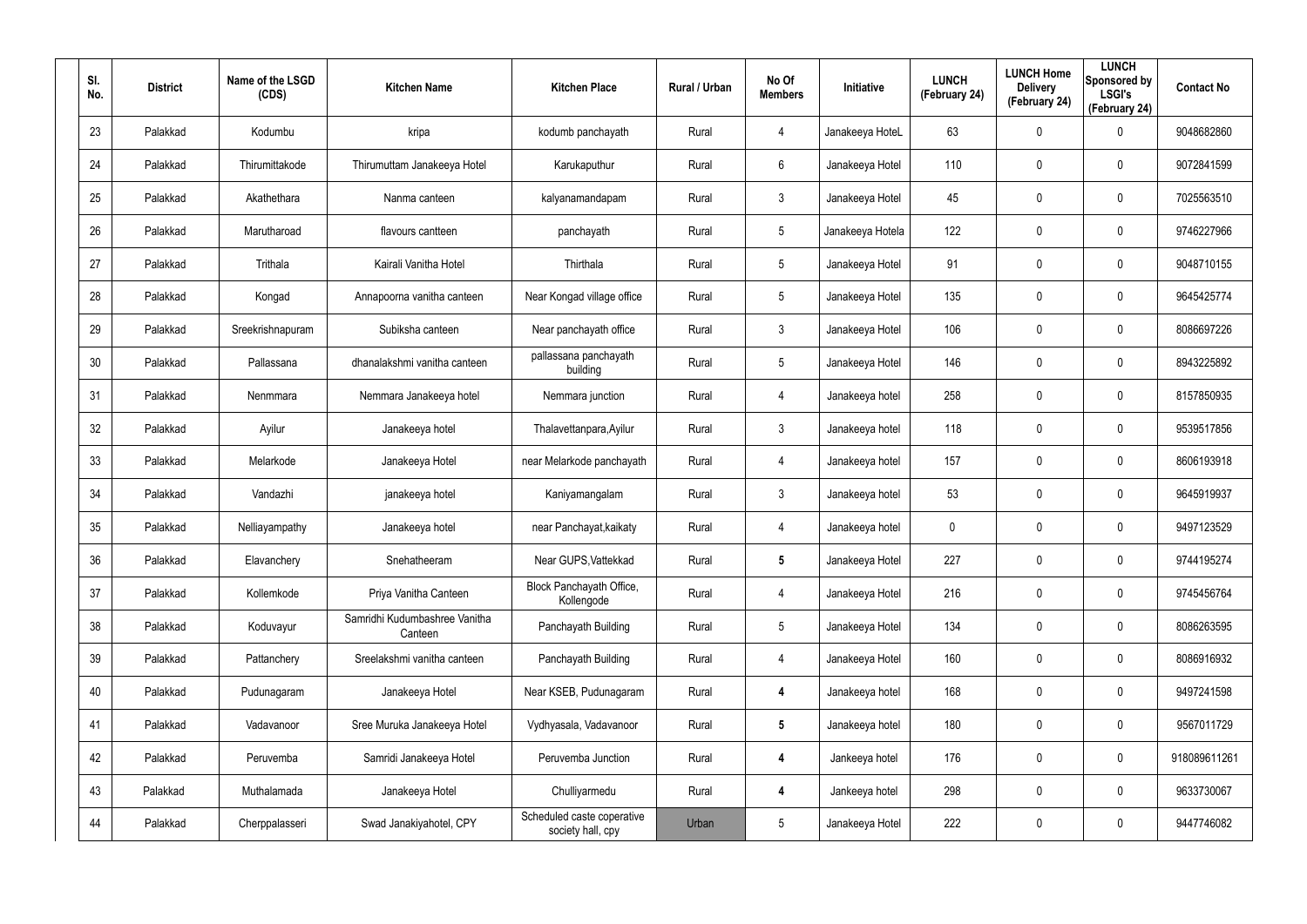|     | SI.<br>No. | <b>District</b> | Name of the LSGD<br>(CDS) | <b>Kitchen Name</b>                         | <b>Kitchen Place</b>                       | Rural / Urban | No Of<br><b>Members</b> | Initiative       | <b>LUNCH</b><br>(February 24) | <b>LUNCH Home</b><br><b>Delivery</b><br>(February 24) | <b>LUNCH</b><br>Sponsored by<br><b>LSGI's</b><br>(February 24) | <b>Contact No</b> |
|-----|------------|-----------------|---------------------------|---------------------------------------------|--------------------------------------------|---------------|-------------------------|------------------|-------------------------------|-------------------------------------------------------|----------------------------------------------------------------|-------------------|
|     | 45         | Palakkad        | Vellinezhi                | Aiswarya kudumbashree                       | Adakkaputhur                               | Rural         | 3                       | Janakeeya Hotel  | 97                            | 0                                                     | $\mathbf 0$                                                    | 9747730588        |
|     | 46         | Palakkad        | Keralasseri               | Bhagyasree janakeeya hotel                  | Near village office                        | Rural         | 3                       | Janakeeya Hotel  | 55                            | 0                                                     | $\mathbf 0$                                                    | 8606125128        |
|     | 47         | Palakkad        | Kottayi                   | Kudumbashree Vanitha canteen                | Near Kottayi Panchayath                    | Rural         | 4                       | Jankeeya hotel   | 100                           | 0                                                     | $\mathbf 0$                                                    | 9605699847        |
|     | 48         | Palakkad        | anakkara                  | udayasurya vanitha canteen                  | kumbidi                                    | rural         | 5                       | Janakeeya Hotel  | 165                           | 0                                                     | $\mathbf 0$                                                    | 9895947614        |
|     | 49         | Palakkad        | kappur                    | jeevanam hotel                              | kumaranellur                               | rural         | 6                       | Janakeeya Hotel  | 299                           | 0                                                     | $\mathbf 0$                                                    | 9605308385        |
| 102 | 50         | Palakkad        | Malampauzha               | Nandhanam canteen                           | near fantasy park                          | Rural         | 5                       | Janakeeya HotelT | 188                           | 0                                                     | $\mathbf 0$                                                    | 807587062         |
|     | 51         | Palakkad        | Puduppariyaram            | Anaswara Canteen                            | Panchayath                                 | Rural         | 4                       | Janakeeya Hotel  | 172                           | 0                                                     | $\mathbf 0$                                                    | 9526677781        |
|     | 52         | Palakkad        | kadambazhipuram           | Reshmi janakeeya hotel                      | 16 mail                                    | Rural         | 5                       | Janakeeya Hotel  | 95                            | 0                                                     | $\mathbf 0$                                                    | 9048375891        |
|     | 53         | Palakkad        | Kadambazhipuram           | Ardhram Janakeeya hotel                     | Pulapatta                                  | Rural         | 3                       | Janakeeya Hotel  | 72                            | $\mathbf 0$                                           | $\mathbf 0$                                                    | 9495775246        |
|     | 54         | Palakkad        | Kannambra                 | Sree kurumba canteen                        | kannambra                                  | Rural         | 4                       | Janakeeya Hotel  | 210                           | 0                                                     | $\mathbf 0$                                                    | 8157815819        |
|     | 55         | Palakkad        | karakkurissi              | Janakiya hotel                              | Near ammus auditorium,<br>Ayappankavu      | Rural         | 3                       | Janakeeya Hotel  | 181                           | 0                                                     | $\mathbf 0$                                                    | 6238788932        |
|     | 56         | Palakkad        | Thenkara                  | Subiksham janakeeya hotel                   | Ayurveda hospital compound<br>Then kara    | Rural         | 5                       | Janakeeya Hotel  | 87                            | 0                                                     | $\mathbf 0$                                                    | 9747557333        |
|     | 57         | Palakkad        | Alanallur                 | Keerthi vanitha canteen and catering        | Near panchayath Alanallur                  | Rural         | 5                       | Janakeeya hotel  | 153                           | 0                                                     | $\mathbf 0$                                                    | 9495447569        |
|     | 58         | Palakkad        | Pudur                     | Asil canteen                                | Pudur panchayath                           | Rural         | 4                       | Janakeeya hotel  | 63                            | $\mathbf 0$                                           | $\pmb{0}$                                                      | 8086968050        |
|     | 59         | Palakkad        | Parali                    | Annasree Janakeeya hotel                    | Near parali panchayath                     | Rural         | 4                       | Janakeeya hotel  | 215                           | $\mathbf 0$                                           | $\mathbf 0$                                                    | 8281829238        |
|     | 60         | Palakkad        | Mannur                    | Kudumbasree janakeeya hotel                 | Mannur panchayath                          | Rural         | $5\overline{)}$         | Janakeeya hotel  | 81                            | $\mathbf 0$                                           | $\mathbf 0$                                                    | 9495771095        |
|     | 61         | Palakkad        | Kuzhalmannam              | Janasree jankeeya hotel                     | Kuzhalmannam block<br>panchayth            | Rural         | $\mathfrak{Z}$          | Jankeeya hotel   | 190                           | $\mathbf 0$                                           | $\mathbf 0$                                                    | 9847364980        |
|     | 62         | Palakkad        | Kavassery                 | samridhi Janakeeya Hotel                    | Alathur road, kavasheery                   | Rural         | $6\overline{6}$         | Janakeeya hotel  | 100                           | $\mathbf 0$                                           | $\mathbf 0$                                                    | 9747570761        |
|     | 63         | palakkad        | chalissery                | Thanal janakeeya hotel                      | chalissery panchayath building             | Rural         | $\mathfrak{Z}$          | Janakeeya hotel  | 45                            | 0                                                     | $\pmb{0}$                                                      | 9562702284        |
|     | 64         | palakkad        | Kottopadam                | Iva canteen and catering janakeeya<br>hotel | Block building, Near<br>aryambavu junction | Rural         | 4                       | Janakeeya hotel  | 154                           | 0                                                     | $\mathbf 0$                                                    | 9074818126        |
|     | 65         | palakkad        | kumaramputhur             | Ruchi cafe janakeeya hotel                  | Panchayath kumaramputhur                   | Rural         | $3\phantom{a}$          | Janakeeya hotel  | 287                           | $\mathbf 0$                                           | $\mathsf{0}$                                                   | 8589968705        |
|     | 66         | palakkad        | Malampuzha                | Amma janakeeya hotel                        | kadukkamkunnu, Malampuzha                  | Rural         | $\mathbf{3}$            | Janakeeya hotel  | 390                           | 0                                                     | $\pmb{0}$                                                      | 9446521664        |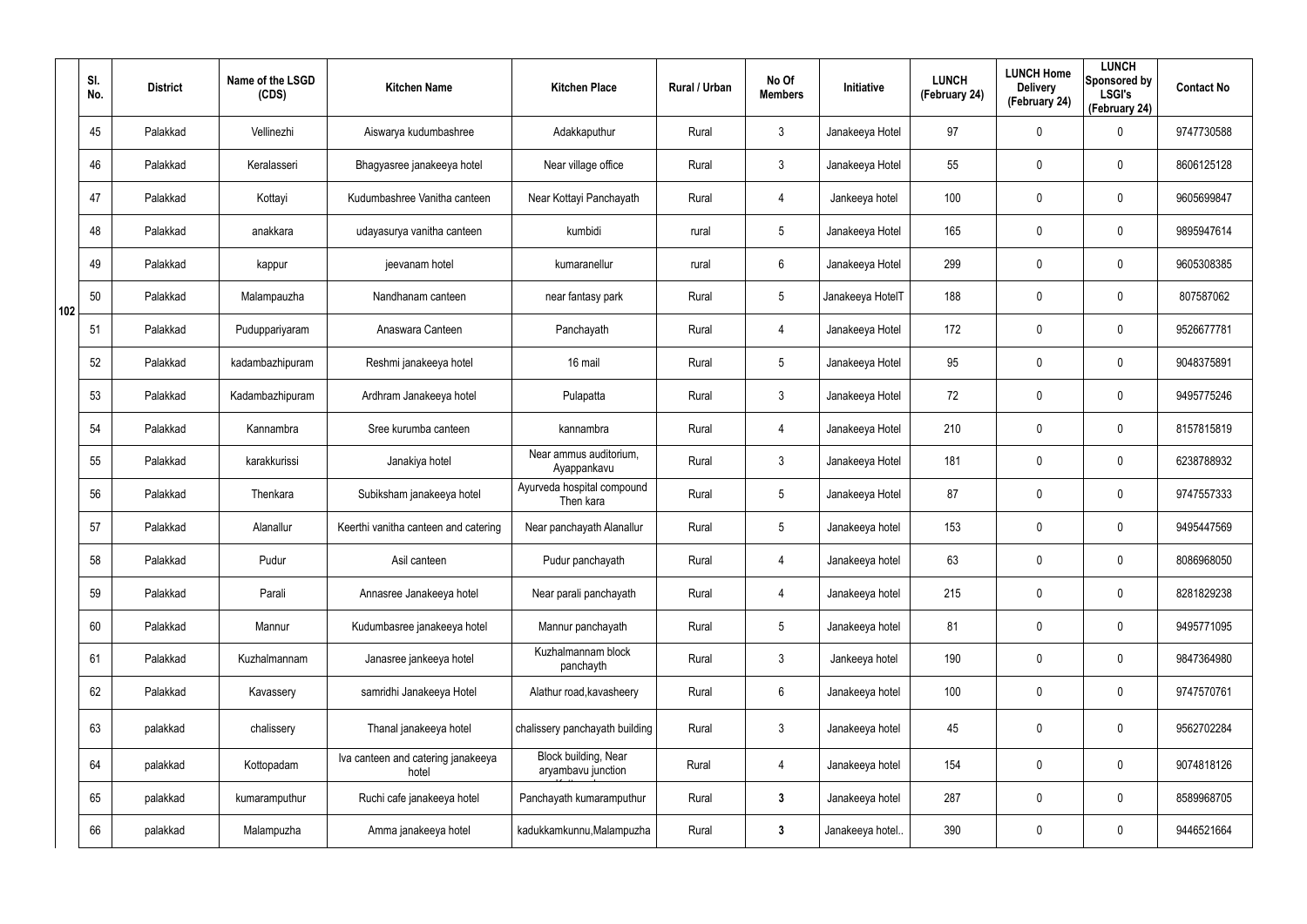| SI.<br>No. | <b>District</b> | Name of the LSGD<br>(CDS) | <b>Kitchen Name</b>         | <b>Kitchen Place</b>                | Rural / Urban | No Of<br><b>Members</b> | Initiative       | <b>LUNCH</b><br>(February 24) | <b>LUNCH Home</b><br><b>Delivery</b><br>(February 24) | <b>LUNCH</b><br>Sponsored by<br><b>LSGI's</b><br>(February 24) | <b>Contact No</b> |
|------------|-----------------|---------------------------|-----------------------------|-------------------------------------|---------------|-------------------------|------------------|-------------------------------|-------------------------------------------------------|----------------------------------------------------------------|-------------------|
| 67         | palakkad        | Alathur                   | Rich Janakeeya hotel        | Near bus stand, Alathur             | Rural         | 4                       | Janakeeya hotel  | 293                           | 0                                                     | 4                                                              | 9947030779        |
| 68         | palakkad        | Karimpuzha                | Janakeeya hotel             | Karimpuzha panchayath               | Rural         | 3                       | Janakeeya hotel  | 99                            | 0                                                     | $\boldsymbol{0}$                                               | 9961502739        |
| 69         | Palakkad        | Thenkurissi               | Eyeshee janakeeya hotel     | Panchayth building,<br>Thenkurissi  | Rural         | 4                       | Jankeeya hotel   | 123                           | 0                                                     | $\pmb{0}$                                                      | 9995662723        |
| 70         | Palakkad        | Agali                     | Janakeeya Hotel             | Block Panchayath building,<br>Agali | Rural         | 5                       | Jankeeya hotel   | 167                           | 0                                                     | $\boldsymbol{0}$                                               | 9037878897        |
| 71         | Palakkad        | Sholayur                  | Powrnami janakeeya hotel    | anakkatty bus stand                 | Rural         | 4                       | Jankeeya hotel   | 91                            | 0                                                     | $\boldsymbol{0}$                                               | 9159556404        |
| 72         | Palakkad        | Puthushery                | Janakeeya hotel             | Puthushery panchayath               | Rural         | $5\phantom{.0}$         | Janakeeya hotel. | 120                           | 0                                                     | $\boldsymbol{0}$                                               | 9562772723        |
| 73         | Palakkad        | Karimba                   | Janakeeya hotel             | Panchayath premise                  | Rural         | $3\phantom{a}$          | Janakeeya Hotel  | 129                           | 0                                                     | $\boldsymbol{0}$                                               | 9562163979        |
| 74         | Palakkad        | Nagalasseri               | Janakeeya hotel             | near koottanad bus stand            | Rural         | $\overline{\mathbf{5}}$ | Janakeeya hotel  | 210                           | 0                                                     | $\mathbf 0$                                                    | 8921928291        |
| 75         | Palakkad        | Mathur                    | Nila janakeeya Hotel        | Near Panchayth, Mathur              | Rural         | 4                       | Jankeeya hotel   | 132                           | 0                                                     | $\boldsymbol{0}$                                               | 9562356483        |
| 76         | Palakkad        | Chalavara                 | Janakeeya hotel             | Chalavara panchayath                | Rural         | $\overline{\mathbf{5}}$ | Janakeeya hotel  | 141                           | 0                                                     | $\mathbf 0$                                                    | 9544659942        |
| 77         | Palakkad        | Ananganadi                | vanitha cateen              | near Ananganadi panchayath          | Rural         | $\mathbf{3}$            | Janakeeya Hotel  | 76                            | 0                                                     | $\boldsymbol{0}$                                               | 8921410495        |
| 78         | Palakkad        | Lakkidiperur              | Janakeeya hotel             | Lekkidi perur panchayath            | Rural         | 5                       | Jankeeya hotel   | 120                           | 0                                                     | $\mathbf 0$                                                    | 6238921903        |
| 79         | Palakkad        | Nellaya                   | Janakeeya hotel             | Nellaya panchayath                  | Rural         | 4                       | Janakeeya hotel  | 72                            | 0                                                     | $\boldsymbol{0}$                                               | 9562432883        |
| 80         | Palakkad        | Shornur                   | Oottupura Janakeeya hotel   | near bus stand, Shoranur            | Urban         | $\overline{\mathbf{5}}$ | Janakeeya hotel  | 265                           | 0                                                     | $\pmb{0}$                                                      | 9747102377        |
| 81         | Palakkad        | Shornur                   | Snehadeepam Janakeeya hotel | Shoranur municipality               | Urban         | 4                       | Janakeeya hotel  | 148                           | 0                                                     | $\mathbf 0$                                                    | 6238755729        |
| 82         | Palakkad        | Thrikkadiri               | Janakeeya hotel             | Samskarika nilayam                  | Rural         | 4                       | Janakeeya hotel  | 60                            | 0                                                     | $\mathbf 0$                                                    | 9544806032        |
| 83         | palakkad        | Vaniyamkulam              | Janakeeya hotel             | near PK DAS hospital                | Rural         | $\mathbf{3}$            | Janakeeya hotel  | 288                           | 0                                                     | $\mathbf{3}$                                                   | 9947408415        |
| 84         | Palakkad        | Ambalappara               | Janakiya hotel              | ambalappara<br>kalyanamandapam      | Rural         | $5\phantom{.0}$         | Janakeeya Hotel  | 54                            | 0                                                     | $\mathbf 0$                                                    | 8129562289        |
| 85         | Palakkad        | Vallappuzha               | Janakeeya hotel             | Hayath Complex, Vallappuzha         | Rural         | $5\phantom{.0}$         | Janakeeya Hotel  | 218                           | 0                                                     | $\mathbf 0$                                                    | 8086406897        |
| 86         | Palakkad        | Shoranur                  | Ela janakeeya hotel         | Vpc market, kulappully              | Urban         | $\mathbf{3}$            | Janakeeya hotel  | 182                           | 0                                                     | $\mathbf 0$                                                    | 8129769113        |
| 87         | Palakkad        | Mankara                   | Subiksha Janakeeya hotel    | Near Mankara Panchayath             | Rural         | $5\phantom{.0}$         | Janakeeya hotel  | 200                           | 0                                                     | $\mathbf 0$                                                    | 8549045637        |
| 88         | Palakkad        | Kanjirapuzha              | Surya Janakeeya hotel       | Kanjirapuzha, panchayath            | Rural         | $5\phantom{.0}$         | Janakeeya hotel  | 136                           | 0                                                     | $\pmb{0}$                                                      | 9048698194        |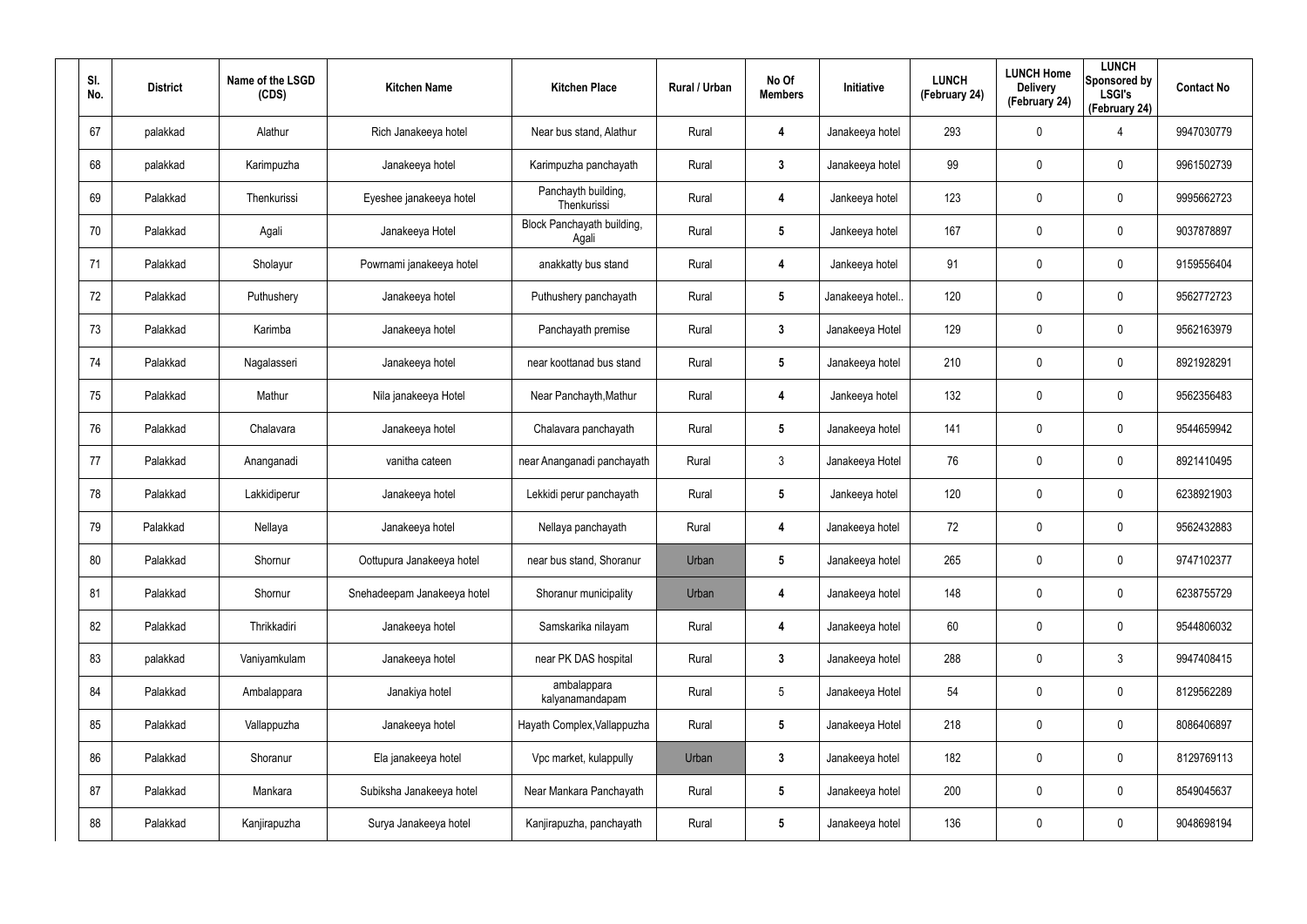|    | SI.<br>No.      | <b>District</b> | Name of the LSGD<br>(CDS) | <b>Kitchen Name</b>             | <b>Kitchen Place</b>                       | Rural / Urban | No Of<br><b>Members</b> | Initiative      | <b>LUNCH</b><br>(February 24) | <b>LUNCH Home</b><br><b>Delivery</b><br>(February 24) | <b>LUNCH</b><br>Sponsored by<br><b>LSGI's</b><br>(February 24) | <b>Contact No</b> |
|----|-----------------|-----------------|---------------------------|---------------------------------|--------------------------------------------|---------------|-------------------------|-----------------|-------------------------------|-------------------------------------------------------|----------------------------------------------------------------|-------------------|
|    | 89              | Palakkad        | Thachanattukara           | Haritham janakeeya hotel        | 53 mile, Thachanattukara                   | Rural         | $\mathbf{3}$            | Janakeeya hotel | 64                            | 0                                                     | $\boldsymbol{0}$                                               | 9605097810        |
|    | 90              | Palakkad        | Puthukode                 | Puthuma jankeeya hotel          | Thachanadi junction                        | Rural         | $6\phantom{1}$          | Janakeeya hotel | 262                           | 0                                                     | $\pmb{0}$                                                      | 9744459080        |
|    | 91              | Palakkad        | Tarur                     | Jankeeya Hotel                  | Infront of vilage office, Tarurk           | Rural         | 4                       | Janakeeya hotel | 87                            | 0                                                     | $\mathbf 0$                                                    | 8606780959        |
|    | 92              | Palakkad        | Pirayiri                  | Janakeeya hotel                 | Near Panchayath office                     | Rural         | $5\overline{)}$         | Janakeeya hotel | 111                           | 0                                                     | $\boldsymbol{0}$                                               | 9037495586        |
|    | 93              | Palakkad        | Palakkad ulb              | Ruchi                           | Near Balaji hospital, Fort<br>Maidan       | Urban         | 4                       | Janakeeya hotel | 272                           | 0                                                     | $\mathbf 0$                                                    | 7994185687        |
|    | 94              | Palakkad        | Pookkottukavu             | Punya                           | Pookkottukavu Centre                       | Rural         | 4                       | Janakeeya Hotel | 91                            | 0                                                     | $\boldsymbol{0}$                                               | 9745511432        |
|    | 95              | Palakkad        | Kuthanoor                 | Suryodayam jankeeya hotel       | Kalapara, kuthanoor                        | Rural         | $5\phantom{.0}$         | Jankeeya hotel  | 70                            | 0                                                     | $\mathbf 0$                                                    | 9995159738        |
|    | 96              | Palakkad        | Thiruvegappura            | Janakeeya Hotel                 | Kaippuram                                  | Rural         | $5\phantom{.0}$         | Jankeeya hotel  | 149                           | 0                                                     | $\boldsymbol{0}$                                               | 8921882903        |
|    | 97              | Palakkad        | Thachampara               | Vanitha canteen Janakeeya Hotel | Thachampara town                           | Rural         | 4                       | Jankeeya hotel  | 166                           | 0                                                     | $\mathbf 0$                                                    | 9497826216        |
|    | 98              | Palakkad        | Kannadi                   | Sweet jankeeya hotel            | Yakkara junction                           | Rural         | $\mathbf{3}$            | Jankeeya hotel  | 179                           | 0                                                     | $\pmb{0}$                                                      | 9846918028        |
|    | 99              | Palakkad        | Pattithara                | Bavana janakeeya hotel          | kottappadam                                | Rural         | $5\phantom{.0}$         | Janakeeya hotel | $\mathbf 0$                   | 0                                                     | $\mathbf 0$                                                    | 9074163402        |
|    | 100             | Palakkad        | Mannarkkad                | Janakeeya Hotel                 | muncipal building, busstand,<br>mannarkkad | Urban         | 4                       | Janakeeya hotel | 120                           | 0                                                     | $\pmb{0}$                                                      |                   |
|    | 101             | Palakkad        | Pirayiri                  | Kudumbashree janakeeya hotel    | Kallekkad Block Panchayath                 | Rural         | $5\phantom{.0}$         | janakeeya hotel | 110                           | 0                                                     | 0                                                              | 8137940343        |
|    | 102             | Palakkad        | Marutharoad               | Sreelakshmi janakeeya hotel     | Pirivusala                                 | Rural         | 4                       | janakeeya hotel | 218                           | 0                                                     | $\pmb{0}$                                                      | 9048636162        |
| 99 |                 |                 |                           |                                 |                                            |               | 434                     |                 | 14584                         | $\overline{0}$                                        | 9                                                              |                   |
|    | -1              | Pathanamthitta  | Anicadu                   | Janatha janakeeya hotel         | Nooromave                                  | Rural         | $\mathfrak{Z}$          | Janakeeya Hotel | 0                             | 124                                                   | $\pmb{0}$                                                      | 6282875679        |
|    | $\overline{2}$  | Pathanamthitta  | Kaviyoor                  | Janakeeya Hotel                 | Manakkachira                               | Rural         | $\overline{4}$          | Janakeeya Hotel | 0                             | 146                                                   | $\pmb{0}$                                                      | 9747886172        |
|    | $\mathfrak{Z}$  | Pathanamthitta  | Kottanadu                 | Janakeeya Hotel                 | Kottanadu                                  | Rural         | $\overline{4}$          | Janakeeya Hotel | $\pmb{0}$                     | $6\phantom{.}$                                        | $\pmb{0}$                                                      | 6282382608        |
|    | $\overline{4}$  | Pathanamthitta  | Kalloopara                | Janakeeya Hotel                 | Kalloopara                                 | Rural         | $5\phantom{.0}$         | Janakeeya Hotel | 0                             | 81                                                    | $\pmb{0}$                                                      | 9947471024        |
|    | $5\phantom{.0}$ | Pathanamthitta  | Kunnamthanam              | Thripthi Hotel                  | Kunnamthanam                               | Rural         | $\mathfrak{Z}$          | Janakeeya Hotel | 0                             | 66                                                    | $\pmb{0}$                                                      | 6235908328        |
|    | 6               | pathanamthitta  | mallappally               | janakeeya hotel                 | mallappally                                | Rural         | $\mathfrak{Z}$          | janakeeya hotel | 0                             | 136                                                   | $\pmb{0}$                                                      | 9744194830        |
|    | $\overline{7}$  | Pathanamthitta  | kottangal                 | janakeeya hotel                 | kottangal                                  | Rural         | $\mathfrak{Z}$          | Janakeeya Hotel | 0                             | 112                                                   | $\pmb{0}$                                                      | 9526690541        |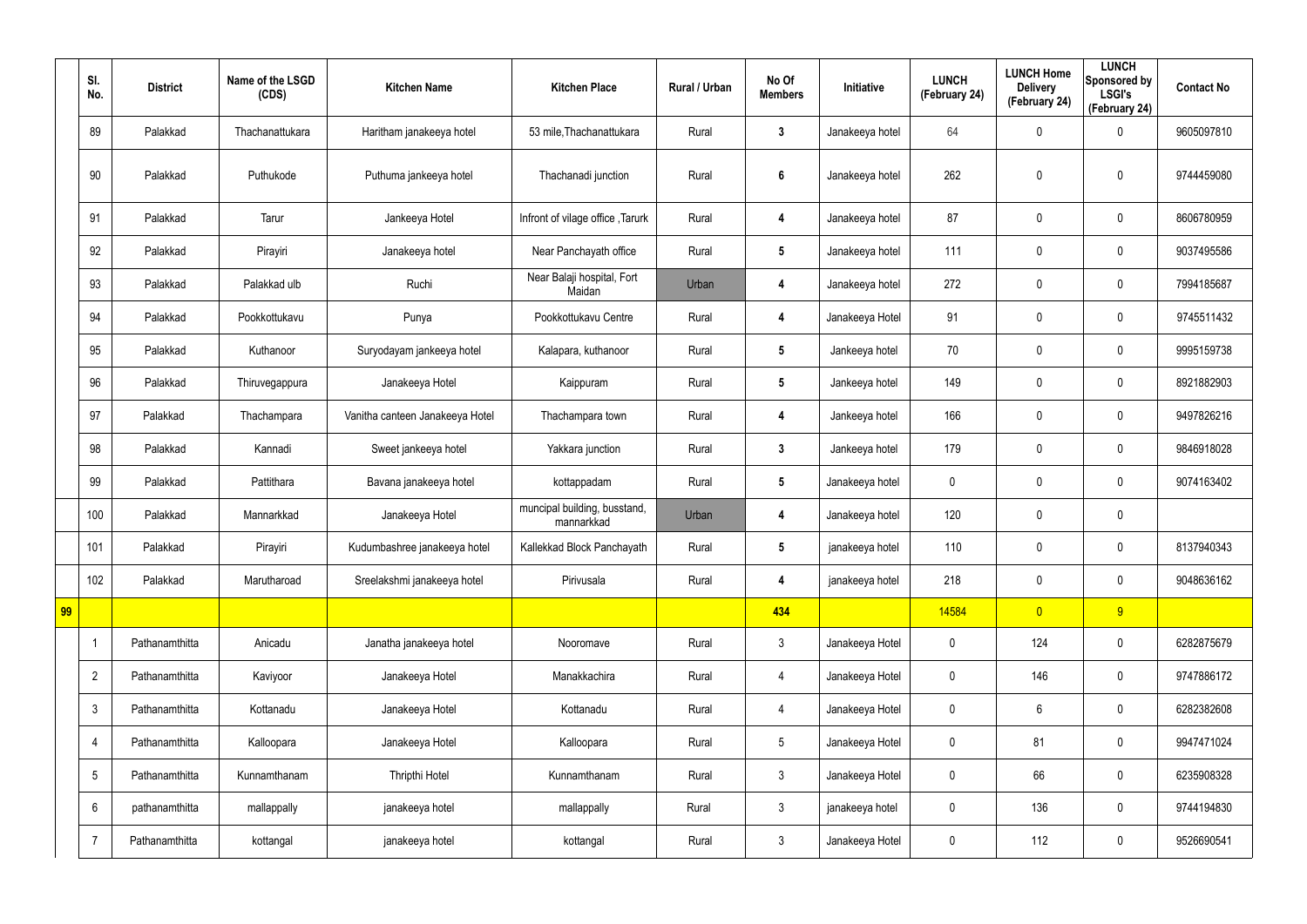| SI.<br>No. | <b>District</b> | Name of the LSGD<br>(CDS) | <b>Kitchen Name</b>             | <b>Kitchen Place</b>        | Rural / Urban | No Of<br><b>Members</b> | Initiative      | <b>LUNCH</b><br>(February 24) | <b>LUNCH Home</b><br><b>Delivery</b><br>(February 24) | <b>LUNCH</b><br>Sponsored by<br><b>LSGI's</b><br>(February 24) | <b>Contact No</b> |
|------------|-----------------|---------------------------|---------------------------------|-----------------------------|---------------|-------------------------|-----------------|-------------------------------|-------------------------------------------------------|----------------------------------------------------------------|-------------------|
| 8          | Pathanamthitta  | Nedumpuram                | Nedumpram Janakeeya Hotel       | Podiyadi                    | Rural         | 5                       | Janakeeya Hotel | 0                             | 0                                                     | $\mathbf 0$                                                    | 919188291409      |
| 9          | Pathanamthitta  | Niranam                   | Sakhi cafe                      | Niranam                     | Rural         | $\mathbf{3}$            | Janakeeya Hotel | 0                             | 61                                                    | $\mathbf 0$                                                    | 919526423710      |
| 10         | Pathanamthitta  | Peringara                 | Haritha samrudhi Catering       | <b>PMVHS Pringara</b>       | Rural         | $\overline{4}$          | Janakeeya Hotel | 0                             | 118                                                   | $\mathbf 0$                                                    | 919961219550      |
| 11         | Pathanamthitta  | Peringara                 | Pulari janakeeya Hotel          | swamipalam                  | Rural         | $\overline{4}$          | Janakeeya hotel | 0                             | 63                                                    | $\mathbf 0$                                                    | 919656132036      |
| 12         | Pathanamthitta  | Kuttor                    | Nanma Catering                  | <b>GHS Kuttoor</b>          | Rural         | $\mathbf{3}$            | Janakeeya Hotel | 0                             | 104                                                   | $\mathbf 0$                                                    | 919526323212      |
| 13         | Pathanamthitta  | Kadapra                   | Niradeepam janakeeya hotel      | Kadapra                     | Rural         | 4                       | Janakeeya Hotel | 0                             | 73                                                    | $\mathbf 0$                                                    | 9656512066        |
| 14         | Pathanamthitta  | Eraviperoor               | Avi cafe                        | Avi cafe                    | Rural         | $\mathbf{3}$            | Janakeeya Hotel | 0                             | 88                                                    | $\boldsymbol{0}$                                               | 6238013293        |
| 15         | Pathanamthitta  | Koipuram                  | Ammas kudumbashree cafe         | Muttamon                    | Rural         | $5\overline{)}$         | Janakeeya Hotel | 0                             | 86                                                    | $\mathbf 0$                                                    | 9961485931        |
| 16         | Pathanamthitta  | Thottappuzhassery         | Thottapuzhassery Jankeeya Hotel | Thottapuzhassery            | Rural         | 4                       | Janakeeya Hotel | 0                             | 0                                                     | $\mathbf 0$                                                    | 9656403054        |
| 17         | Pathanamthitta  | Puramattom                | Top N Taste                     | Puramattom                  | Rural         | $\mathbf{3}$            | Janakeeya Hotel | 0                             | 37                                                    | $\mathbf 0$                                                    | 9526728230        |
| 18         | Pathanamthitta  | Ayroor                    | Janakeeya Hotel                 | Ayroor                      | Rural         | 6                       | Janakeeya Hotel | 0                             | 30                                                    | $\mathbf 0$                                                    | 8086653951        |
| 19         | Pathanamthitta  | Ezhumattor                | Swad Hotel                      | Thadiyoor                   | Rural         | $\mathbf{3}$            | Janakeeya Hotel | 0                             | 72                                                    | $\mathbf 0$                                                    | 9526857335        |
| 20         | Pathanamthitta  | Kozhencherry              | Ruchi Janakeeya hotel           | Community hall, kozhenchery | Rural         | 4                       | Janakeeya Hotel | 0                             | 64                                                    | $\mathbf 0$                                                    | 9947387912        |
| 21         | Pathanamthitta  | Mallappuzhassery          | Snehadeepam                     | Paramootil                  | Rural         | 6                       | Janakeeya Hotel | 0                             | 58                                                    | $\pmb{0}$                                                      | 9847170052        |
| 22         | Pathanamthitta  | Chennerkara               | Thanal Kudumbasree Cafe         | Nallanikunnu                | Rural         | 5                       | Janakeeya Hotel | 0                             | $30\,$                                                | $\pmb{0}$                                                      | 9747469562        |
| 23         | Pathanamthitta  | Cherukole                 | Janakeeya Hotel                 | Cherukole                   | Rural         | 3 <sup>1</sup>          | Janakeeya Hotel | 0                             | 75                                                    | $\pmb{0}$                                                      | 7907811728        |
| 24         | Pathanamthitta  | Elanthoor                 | Janakeeya Hotel                 | Vary                        | Rural         | $\overline{4}$          | Janakeeya Hotel | 0                             | 56                                                    | $\mathbf 0$                                                    | 9946047385        |
| 25         | Pathanamthitta  | naranganam                | janakeeya hotel                 | kadammanitta                | Rural         | $\mathbf{3}$            | janakeeya hotel | $\mathbf 0$                   | 85                                                    | $\pmb{0}$                                                      | 9744478962        |
| 26         | Pathanamthitta  | Omalloor                  | Janakeeya Hotel                 | Omalloor                    | Rural         |                         | Janakeeya Hotel | 0                             | 80                                                    | $\pmb{0}$                                                      |                   |
| 27         | Pathanamthitta  | Chittar                   | Chittar janakiya hotel          | Koothattukulam              | Rural         | 3 <sup>1</sup>          | Janakeeya Hotel | $\mathbf 0$                   | 143                                                   | $\pmb{0}$                                                      | 9072374618        |
| 28         | Pathanamthitta  | Naranammoozhi             | Thanima                         | Arakkamon                   | Rural         | 3 <sup>1</sup>          | Janakeeya Hotel | 0                             | 0                                                     | $\mathbf 0$                                                    | 9605021278        |
| 29         | Pathanamthitta  | Perunadu                  | Perunadu Janakeeya Hotel        | Perunadu                    | Rural         | $5\phantom{.0}$         | Janakeeya Hotel | 0                             | 0                                                     | $\pmb{0}$                                                      |                   |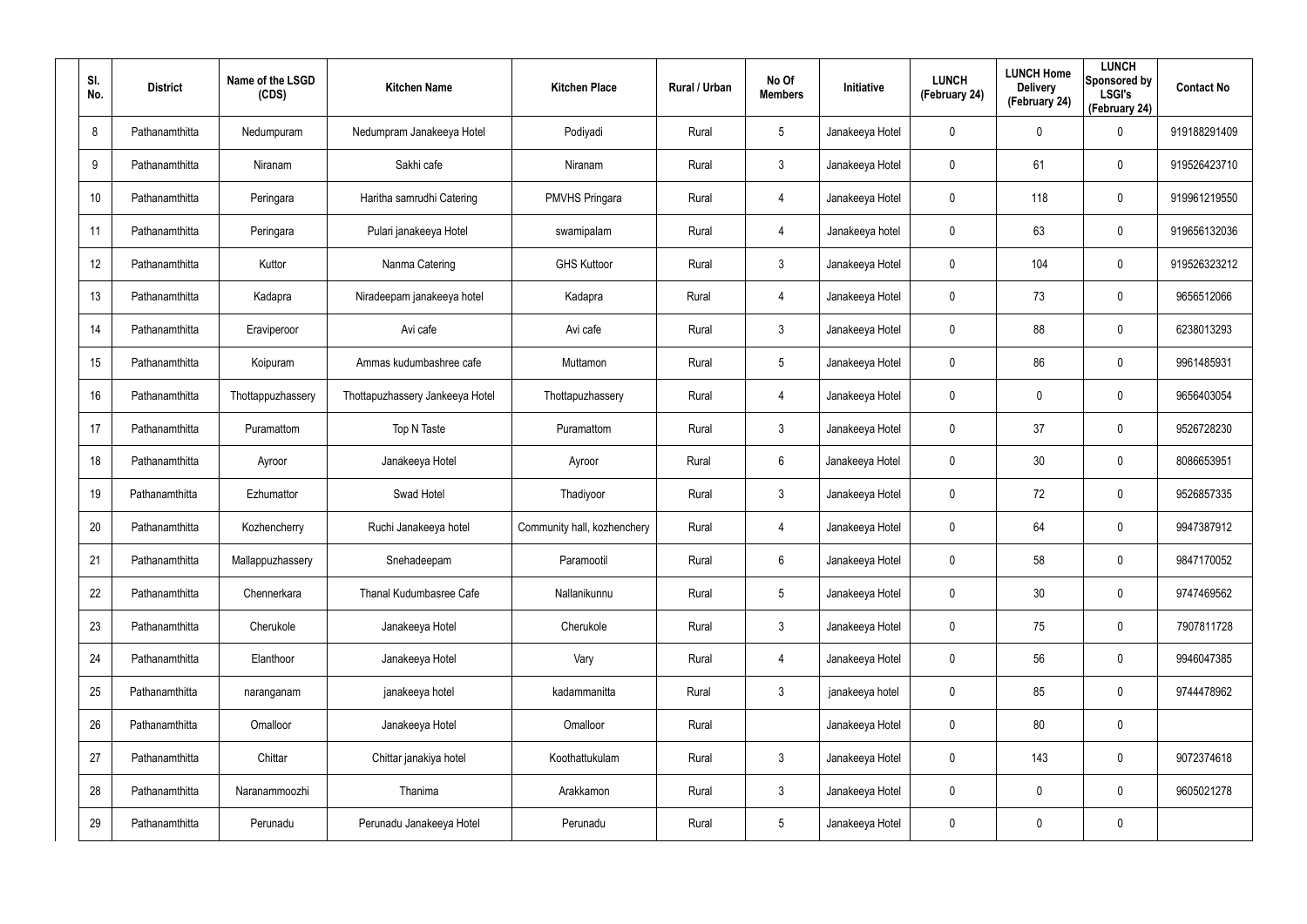|    | SI.<br>No. | <b>District</b> | Name of the LSGD<br>(CDS) | <b>Kitchen Name</b>        | <b>Kitchen Place</b>   | Rural / Urban | No Of<br><b>Members</b> | Initiative      | <b>LUNCH</b><br>(February 24) | <b>LUNCH Home</b><br><b>Delivery</b><br>(February 24) | <b>LUNCH</b><br>Sponsored by<br><b>LSGI's</b><br>(February 24) | <b>Contact No</b> |
|----|------------|-----------------|---------------------------|----------------------------|------------------------|---------------|-------------------------|-----------------|-------------------------------|-------------------------------------------------------|----------------------------------------------------------------|-------------------|
| 58 | 30         | Pathanamthitta  | Ranni-Angadi              | Angadi Janakeeya Hotel     | Thoodathil church hall | Rural         | $5\phantom{.0}$         | Janakeeya Hotel | 0                             | 75                                                    | $\mathbf 0$                                                    | 9961190622        |
|    | 31         | Pathanamthitta  | Ranni-Pazhavangadi        | Navami Hotel               | Makkappuzha            | Rural         | 4                       | Janakeeya Hotel | 0                             | 0                                                     | $\mathbf 0$                                                    | 9562135824        |
|    | 32         | Pathanamthitta  | Seethathodu               | Thanima catering unit      | Seethathodu            | Rural         | $5\phantom{.0}$         | Janakeeya Hotel | 0                             | 0                                                     | $\boldsymbol{0}$                                               | 9747622310        |
|    | 33         | Pathanamthitta  | Ranni                     | Janakeeya Hotel            | Ranni                  | Rural         | 4                       | Janakeeya Hotel | 0                             | 76                                                    | $\boldsymbol{0}$                                               | 99462338752       |
|    | 34         | Pathanamthitta  | Vechhoochira              | Annapoorneswary hotel      | Venkurinji             | Rural         | 4                       | Janakeeya Hotel | 0                             | 172                                                   | $\boldsymbol{0}$                                               | 8547264134        |
|    | 35         | Pathanamthitta  | Vadasserikara             | Thannal Janakeeya Hotel    | Vadasserikara          | Rural         | $5\overline{)}$         | Janakeeya Hotel | 0                             | 86                                                    | $\mathbf 0$                                                    | 8590107684        |
|    | 36         | Pathanamthitta  | Vallickodu                | Janakeeya Hotel            | Vallicodu              | Rural         | $5\phantom{.0}$         | Janakeeya Hotel | 0                             | 153                                                   | $\mathbf 0$                                                    | 8547121591        |
|    | 37         | Pathanamthitta  | Pramadom                  | Aishwarya Janakeeya Hotel  | Pramadom               | Rural         | $\mathbf{3}$            | Janakeeya Hotel | 0                             | 91                                                    | $\mathbf 0$                                                    | 9495312020        |
|    | 38         | Pathanamthitta  | Aruvappulam               | Janakeeya Hotel            | Kallely                | Rural         | $\mathbf{3}$            | Janakeeya Hotel | 0                             | 0                                                     | $\mathbf 0$                                                    | 9656700499        |
|    | 39         | Pathanamthitta  | mylapra                   | Manna janakeeya hotel      | mylapra                | Rural         | $\mathbf{3}$            | janakeeya hotel | 0                             | 0                                                     | $\mathbf 0$                                                    | 9961750470        |
|    | 40         | Pathanamthitta  | Thannithodu               | Flowers janakeeya hotel    | Thannithodu            | Rural         | $\mathbf{3}$            | Janakeeya hotel | 0                             | 128                                                   | $\mathbf 0$                                                    | 9061295035        |
|    | 40         | Pathanamthitta  | Malayappuzha              | Janakeeya Hotel            | Malayappuzha           | Rural         | $\mathbf{3}$            | Janakeeya Hotel | 0                             | 216                                                   | $\mathbf 0$                                                    |                   |
|    | 41         | Pathanamthitta  | Konni                     | Janakeeya Hotel            | Konni                  | Rural         | $\mathbf{3}$            | Janakeeya Hotel | 0                             | 0                                                     | $\mathbf 0$                                                    |                   |
|    | 43         | Pathanamthitta  | Kalanjoor                 | Kalanjoor janakeeya Hotel  | Kalanjoor              | Rural         | 4                       | Janakeeya Hotel | 0                             | 119                                                   | $\pmb{0}$                                                      | 6238045066        |
|    | 44         | Pathanamthitta  | Ezhamkulam                | Swad Catering Unit         | Enathu                 | Rural         | $5\phantom{.0}$         | Janakeeya Hotel | $\mathbf 0$                   | 265                                                   | $\mathbf 0$                                                    | 9747243317        |
|    | 45         | Pathanamthitta  | Kodumon                   | Ruchiyidam Janakeeya Hotel | Kodumon                | Rural         | $\overline{7}$          | Janakeeya Hotel | $\mathbf 0$                   | 40                                                    | $\mathbf 0$                                                    | 75611017112       |
|    | 46         | Pathanamthitta  | Erathu                    | Janakeeya Hotel            | Erathu                 | Rural         | 4                       | Janakeeya Hotel | 0                             | 120                                                   | $\mathbf 0$                                                    | 9645102262        |
|    | 47         | Pathanamthitta  | Enadimangalam             | Janakeeya Hotel            | Elamannoor             | Rural         | 4                       | Janakeeya Hotel | $\mathbf 0$                   | 119                                                   | $\pmb{0}$                                                      |                   |
|    | 48         | Pathanamthitta  | Kadampanadu               | Janakeeya Hotel            | Mannady                | Rural         | $\mathfrak{Z}$          | Janakeeya Hotel | 0                             | 76                                                    | $\pmb{0}$                                                      |                   |
|    | 49         | Pathanamthitta  | Pallickal                 |                            |                        | Rural         |                         | Janakeeya Hotel | $\mathbf 0$                   | 143                                                   | $\pmb{0}$                                                      |                   |
|    | 50         | Pathanamthitta  | Thumpamon                 | Ruchi Cafe                 | Mampilali              | Rural         | $5\phantom{.0}$         | Janakeeya Hotel | 0                             | 183                                                   | $\mathsf{0}$                                                   | 9188300026        |
|    | 51         | Pathanamthitta  | Kulanada                  | Bhagyalekshmi cafe unit    | Kaipuzha               | Rural         | $\mathfrak{Z}$          | Janakeeya Hotel | 0                             | 80                                                    | $\pmb{0}$                                                      |                   |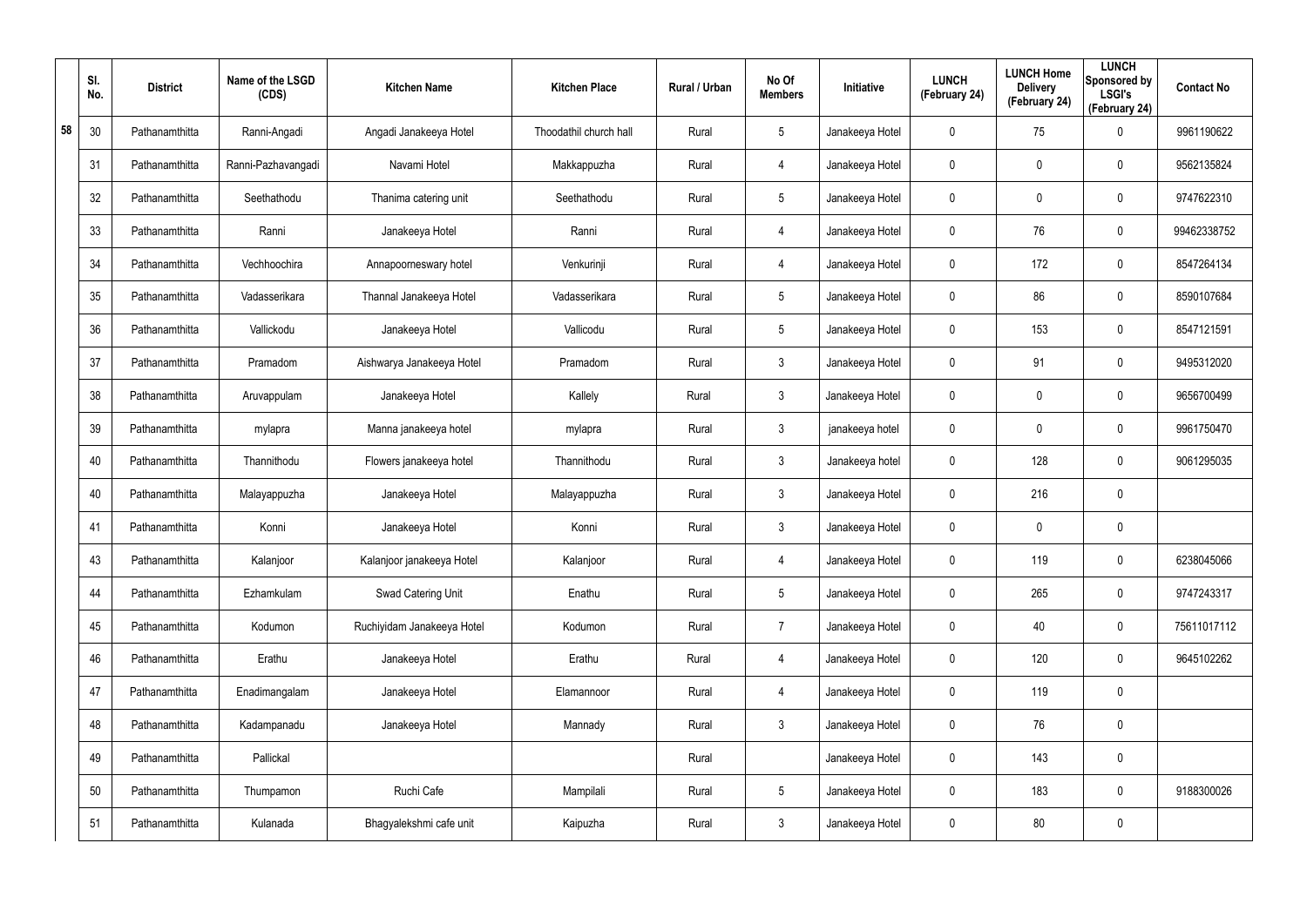|    | SI.<br>No.     | <b>District</b>    | Name of the LSGD<br>(CDS) | <b>Kitchen Name</b>                       | <b>Kitchen Place</b>                 | Rural / Urban | No Of<br><b>Members</b> | Initiative      | <b>LUNCH</b><br>(February 24) | <b>LUNCH Home</b><br><b>Delivery</b><br>(February 24) | <b>LUNCH</b><br>Sponsored by<br><b>LSGI's</b><br>(February 24) | <b>Contact No</b> |
|----|----------------|--------------------|---------------------------|-------------------------------------------|--------------------------------------|---------------|-------------------------|-----------------|-------------------------------|-------------------------------------------------------|----------------------------------------------------------------|-------------------|
|    | 52             | Pathanamthitta     | Pandalam Thekkekara       | Pandalam Thekkekara                       | Thatta                               | Rural         | $\mathfrak{Z}$          | Janakeeya Hotel | $\mathbf 0$                   | 133                                                   | 0                                                              | 9526224922        |
|    | 53             | Pathanamthitta     | Aranmula                  | Janakeeya Hotel                           | Aranmula                             | Rural         | $5\overline{)}$         | Janakeeya Hotel | 0                             | 23                                                    | $\boldsymbol{0}$                                               | 9656296503        |
|    | 54             | Pathanamthitta     | Mezhuveli                 | Thripthi Janakeeya Hotel                  | Mezhuveli                            | Rural         | $\mathbf{3}$            | Janakeeya Hotel | 0                             | 26                                                    | $\mathbf 0$                                                    | 9495265971        |
|    | 55             | Pathanamthitta     | Adoor                     | Amma Catering Unit                        | Adoor                                | Urban         | $5\overline{)}$         | Janakeeya Hotel | 0                             | 0                                                     | $\boldsymbol{0}$                                               | 8606887490        |
|    | 56             | Pathanamthitta     | Pandalam                  | Ruchi catering                            | Sivarenjini Auditorium               | Urban         | $5\phantom{.0}$         | Janakeeya Hotel | 0                             | 36                                                    | $\mathbf 0$                                                    | 9846212739        |
|    | 57             | Pathanamthitta     | <b>Thiruvalla East</b>    | janakeeya hotel                           | near private bus stand<br>thiruvalla | Urban         | $5\phantom{.0}$         | Janakeeya Hotel | 0                             | 0                                                     | $\boldsymbol{0}$                                               | 919847729416      |
|    | 58             | Pathanamthitta     | <b>Thiruvalla West</b>    | janakeeya hotel                           | kizhakkan muthoor                    | Urban         | $5\phantom{.0}$         | Janakeeya Hotel | 0                             | 119                                                   | $\mathbf 0$                                                    | 919656132036      |
|    | 59             | Pathanamthitta     | Pathanamthitta            | Janakeeya Hotel                           | Near Municipality Office             | Urban         | $\sqrt{5}$              | Janakeeya Hotel | 0                             | 56                                                    | $\pmb{0}$                                                      |                   |
| 58 |                |                    |                           |                                           |                                      |               | 229                     |                 | $\mathbf{0}$                  | 4529                                                  | $\bullet$                                                      |                   |
|    |                | Thiruvananthapuram | Parassala                 | Bhagyalekshmi janakeeya hotel             | Mundaplavila                         | Rural         | $\sqrt{5}$              | Janakeeya Hotel | 364                           | $\mathbf 0$                                           | $\mathbf 0$                                                    | 9895463718        |
|    | $\overline{2}$ | Thiruvananthapuram | Karode                    | Karode janakeeya hotel                    | Paavaara,<br>pazhaya uchakkada       | Rural         | $5\phantom{.0}$         | Janakeeya Hotel | 384                           | $\boldsymbol{0}$                                      | 0                                                              | 9605122139        |
|    | 3              | Thiruvananthapuram | Thirupuram                | Thirupuram janakeeya hotel                | Pazhayakada                          | Rural         | $\sqrt{5}$              | Janakeeya Hotel | 163                           | $\boldsymbol{0}$                                      | $\mathbf 0$                                                    | 7034723987        |
|    | $\overline{4}$ | Thiruvananthapuram | Chenkal                   | Karuna janakeeya hotel                    | Udiyankulangara                      | Rural         | $\sqrt{5}$              | Janakeeya Hotel | 250                           | $\boldsymbol{0}$                                      | $\boldsymbol{0}$                                               | 9746726109        |
|    | 5              | Thiruvananthapuram | Kulathoor                 | Nakshatra janakeeya hotel                 | Attapuram                            | Rural         | $5\phantom{.0}$         | Janakeeya Hotel | 298                           | $\boldsymbol{0}$                                      | $\mathbf 0$                                                    | 8301924221        |
|    | 6              | Thiruvananthapuram | Neyyattinkara 1           | Oottupura                                 | Neyyattinkara                        | Urban         | $5\phantom{.0}$         | Janakeeya Hotel | 380                           | 0                                                     | $\pmb{0}$                                                      | 8129192485        |
|    | $\overline{7}$ | Thiruvananthapuram | Neyyattinkara 1           | Cafesree Janakeeya Hotel                  | Vazhimukku                           | Urban         | $5\phantom{.0}$         | Janakeeya Hotel | 467                           | $\boldsymbol{0}$                                      | $\pmb{0}$                                                      | 9995604997        |
|    | 8              | Thiruvananthapuram | Neyyattinkara 1           | Thripthi janakeeya Hotel                  | perumpazhuthoor                      | urban         | $\overline{4}$          | janakeeya Hotel | 150                           | 0                                                     | $\pmb{0}$                                                      | 6282944199        |
|    | 9              | Thiruvananthapuram | Neyyattinkara 2           | Harsha catering unit                      | Neyyattinkara                        | Urban         | $5\phantom{.0}$         | Janakeeya Hotel | 408                           | $\boldsymbol{0}$                                      | $\pmb{0}$                                                      | 9048822770        |
|    | 10             | Thiruvananthapuram | Neyyattinkara 2           | Devarose Janakeeya Hotel                  | Amaravila                            | Urban         | $5\phantom{.0}$         | Janakeeya Hotel | 130                           | 0                                                     | $\pmb{0}$                                                      | 9995028659        |
|    | 11             | Thiruvananthapuram | Kollayil                  | ems janakeeya hotel                       | Dhanuvachapuram                      | Rural         | $5\phantom{.0}$         | Janakeeya Hotel | 478                           | $\boldsymbol{0}$                                      | $\pmb{0}$                                                      | 8157880624        |
|    | 12             | Thiruvananthapuram | Kunnathukal               | Aiswarya Janakeeya Hotel -<br>Kunnathukal | Kuruwad, paliyodu                    | Rural         | $\mathfrak{Z}$          | Janakeeya Hotel | 82                            | $\boldsymbol{0}$                                      | $\pmb{0}$                                                      | 9539549507        |
|    | 13             | Thiruvananthapuram | Vellarada                 | Eden Janakeeya Hotel                      | Panachamoodu, Vellarada              | Rural         | $\sqrt{5}$              | Janakeeya Hotel | 690                           | $\pmb{0}$                                             | $\pmb{0}$                                                      | 8547973305        |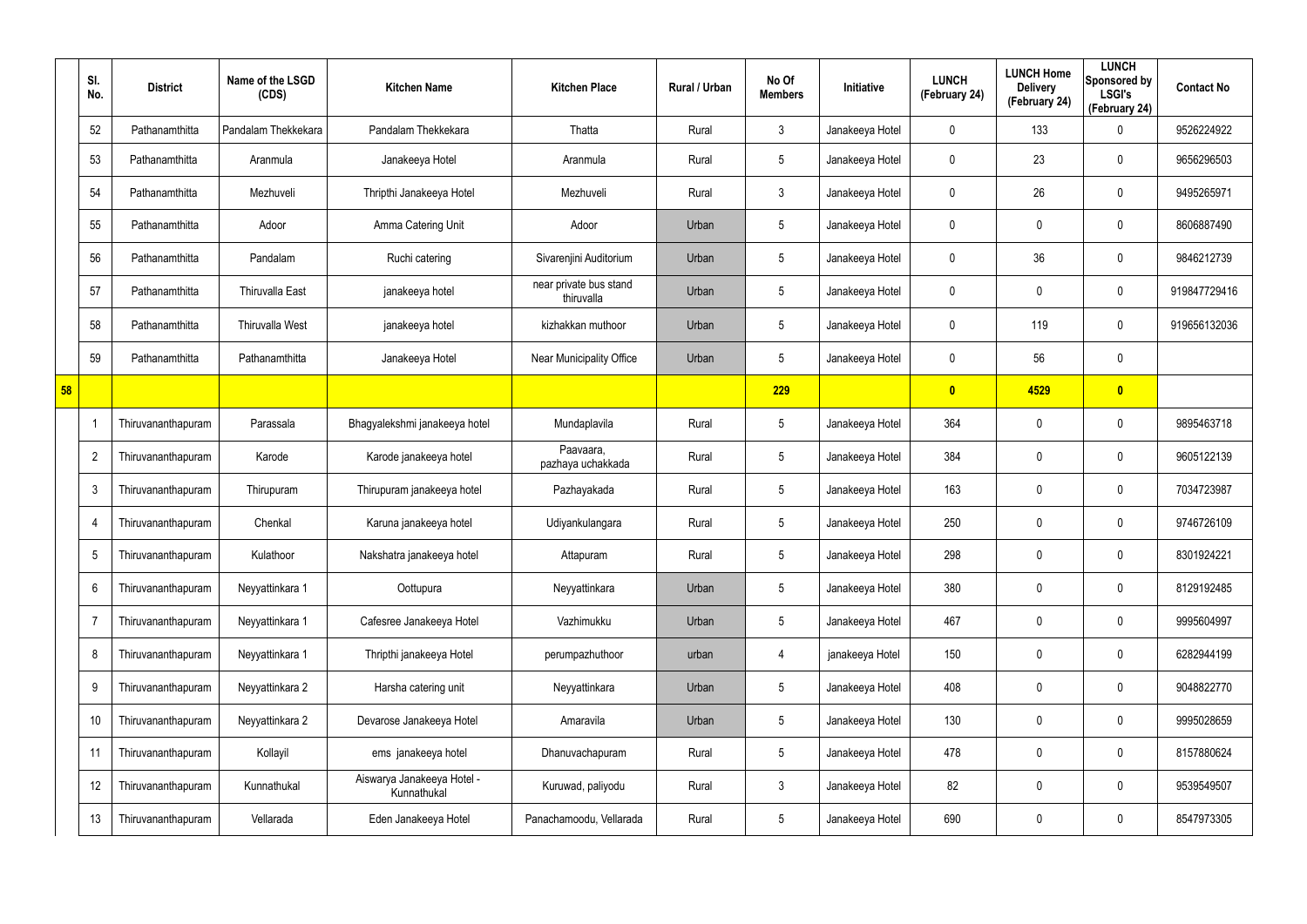| SI.<br>No. | <b>District</b>    | Name of the LSGD<br>(CDS) | <b>Kitchen Name</b>                   | <b>Kitchen Place</b>                       | Rural / Urban | No Of<br><b>Members</b> | Initiative      | <b>LUNCH</b><br>(February 24) | <b>LUNCH Home</b><br><b>Delivery</b><br>(February 24) | <b>LUNCH</b><br>Sponsored by<br><b>LSGI's</b><br>(February 24) | <b>Contact No</b> |
|------------|--------------------|---------------------------|---------------------------------------|--------------------------------------------|---------------|-------------------------|-----------------|-------------------------------|-------------------------------------------------------|----------------------------------------------------------------|-------------------|
| 14         | Thiruvananthapuram | Vellarada                 | Chandrika Janakeeya Hotel - Vellarada | Vellarada                                  | Rural         | 6                       | Janakeeya Hotel | 127                           | 0                                                     | $\mathbf 0$                                                    | 9539366295        |
| 15         | Thiruvananthapuram | Aryankode                 | Aryan Janakeeya Hotel - Aryankode     | Aryankode                                  | Rural         | 5                       | Janakeeya Hotel | 229                           | 0                                                     | $\bm{0}$                                                       | 9746905408        |
| 16         | Thiruvananthapuram | Aryankode                 | stree souhritha jh                    | chemboor                                   | Rural         | $5\phantom{.0}$         | Janakeeya Hotel | 157                           | 0                                                     | $\bm{0}$                                                       |                   |
| 17         | Thiruvananthapuram | Ottashekharamangala<br>m  | Minnaram Janakeeya Hotel              | Kuravara, Near<br>Ottashekharamangalam UPS | Rural         | 4                       | Janakeeya Hotel | 226                           | 0                                                     | $\mathbf 0$                                                    | 9567553161        |
| 18         | Thiruvananthapuram | Kollayil                  | Janakeeya Hotel                       | Mylakkara                                  | Rural         | $5\phantom{.0}$         | Janakeeya Hotel | 149                           | 0                                                     | $\mathbf 0$                                                    | 9605076268        |
| 19         | Thiruvananthapuram | perunkadavila             | shankholi janakeeya hotel             | perunkadavila                              | rural         | $\mathbf{3}$            | Janakeeya Hotel | 179                           | 0                                                     | $\mathbf 0$                                                    |                   |
| 20         | Thiruvananthapuram | Amboori                   | Janakeeya Hotel                       | Amboori                                    | Rural         | $5\phantom{.0}$         | Janakeeya Hotel | 99                            | 0                                                     | $\boldsymbol{0}$                                               | 9747169098        |
| 21         | Thiruvananthapuram | Athiyanoor                | Kudumbashree janakeeya hotel          | Venpakal                                   | Rural         | 4                       | Janakeeya Hotel | 355                           | 0                                                     | $\mathbf 0$                                                    | 919562752580      |
| 22         | Thiruvananthapuram | Kottukal                  | Vismaya janakeeya hotel               | Uchakkada                                  | Rural         | $5\phantom{.0}$         | Janakeeya Hotel | 465                           | 0                                                     | $\mathbf 0$                                                    | 6282447041        |
| 23         | Thiruvananthapuram | Kottukal                  | Udaya janakeeya Hotel                 | Punnakkulam                                | Rural         | 4                       | Janakeeya Hotel | 344                           | 0                                                     | $\mathbf 0$                                                    |                   |
| 24         | Thiruvananthapuram | Karumkulam                | Alil Janakeeya Hotel                  | Pallam                                     | Rural         | $5\phantom{.0}$         | Janakeeya Hotel | 223                           | 0                                                     | $\pmb{0}$                                                      | 917736513673      |
| 25         | Thiruvananthapuram | Venganoor                 | Venganoor Ruchi janakeeya hotel       | Peringamala                                | Rural         | 10                      | Janakeeya Hotel | 145                           | 0                                                     | $\bm{0}$                                                       | 9656309710        |
| 26         | Thiruvananthapuram | Vilavoorkkal              | Priyam Janakeeya Hotel                | Chanthamukku, Peyadu Jn                    | Rural         | $5\phantom{.0}$         | Janakeeya Hotel | 321                           | 0                                                     | $\boldsymbol{0}$                                               | 7902504494        |
| 27         | Thiruvananthapuram | Vilavoorkal               | Vilavoorkal janakeeya hotel           | Pottayil                                   | Rural         | 5                       | Janakeeya Hotel | 298                           | 0                                                     | $\pmb{0}$                                                      | 9497883130        |
| 28         | Thiruvananthapuram | Kalliyoor                 | Stree Shakthi Janakeeya Hotel         | Kalliyoor                                  | Rural         | $5\phantom{.0}$         | Janakeeya Hotel | $\mathbf 0$                   | 0                                                     | $\pmb{0}$                                                      | 9074998782        |
| 29         | Thiruvananthapuram | Maranalloor               | Mayooram Janakeeya Hotel              | Mannadikkonam                              | Rural         | 4                       | Janakeeya Hotel | 173                           | 0                                                     | $\pmb{0}$                                                      | 9847371025        |
| 30         | Thiruvananthapuram | Pallichal                 | Vandhanam Janakeeya hotel             | Naruvamoodu                                | Rural         | 4                       | Janakeeya Hotel | 231                           | 0                                                     | $\pmb{0}$                                                      | 9562636222        |
| 31         | Thiruvananthapuram | Vilappil                  | Sreebhadra janakeey a hotel           | peyad                                      | Rural         | $5\phantom{.0}$         | Janakeeya Hotel | 245                           | 0                                                     | $\pmb{0}$                                                      | 919496194745      |
| 32         | Thiruvananthapuram | Malayinkeezhu             | Thapasya janakeeya hotel              | Aruvacode                                  | Rural         | $5\phantom{.0}$         | Janakeeya Hotel | 169                           | 0                                                     | $\mathbf 0$                                                    | 9074329707        |
| 3,3        | Thiruvananthapuram | balaramapuram             | Karunya                               | balaramapuram                              | rural         | $5\phantom{.0}$         | Janakeeya Hotel | 123                           | 0                                                     | $\pmb{0}$                                                      |                   |
| 34         | Thiruvananthapuram | Andoorkonam               | Thiruvathira janakeeya hotel          | Kaniyapuram                                | Rural         | $\mathbf{3}$            | Janakeeya Hotel | 180                           | 0                                                     | $\pmb{0}$                                                      | 8921698989        |
| 35         | Thiruvananthapuram | Kadinamkulam              | Sabarmathi janakeeya hotel            | Chitattumukku                              | Rural         | 4                       | Janakeeya Hotel | 90                            | 0                                                     | $\pmb{0}$                                                      |                   |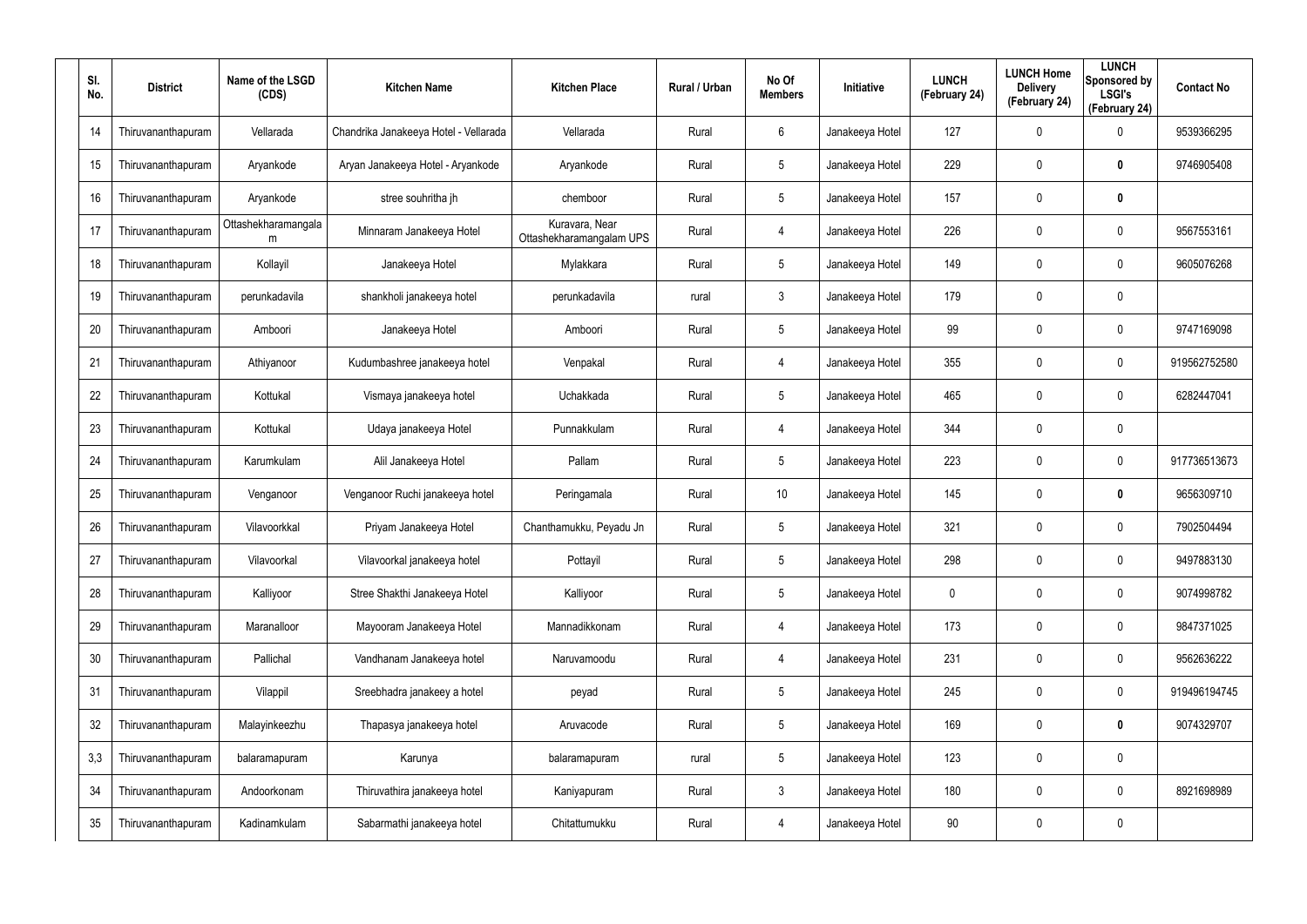|     | SI.<br>No. | <b>District</b>    | Name of the LSGD<br>(CDS)  | <b>Kitchen Name</b>                           | <b>Kitchen Place</b>                              | Rural / Urban | No Of<br><b>Members</b> | Initiative      | <b>LUNCH</b><br>(February 24) | <b>LUNCH Home</b><br><b>Delivery</b><br>(February 24) | <b>LUNCH</b><br>Sponsored by<br><b>LSGI's</b><br>(February 24) | <b>Contact No</b> |
|-----|------------|--------------------|----------------------------|-----------------------------------------------|---------------------------------------------------|---------------|-------------------------|-----------------|-------------------------------|-------------------------------------------------------|----------------------------------------------------------------|-------------------|
|     | 36         | Thiruvananthapuram | Azhoor                     | Kudumbadsree janakeeya hotel                  | Azhoor                                            | Rural         | 4                       | Janakeeya Hotel | 62                            | 0                                                     | 0                                                              | 8129060294        |
|     | 37         | Thiruvanathapuram  | Pothencode                 | Pothencode Kudumbashree Janakeeya<br>hotel    | Pothencode ayiroorppara<br>Farmers centre         | Rural         | $5\phantom{.0}$         | Janakeeya Hotel | 150                           | 0                                                     | $\mathbf 0$                                                    | 9037832338        |
|     | 38         | Thiruvananthapuram | Mangalapuram               | Mangalapuram Kudumbashree<br>Janakeeya Hotel  | Managalapuram Junction,<br>Near Panchayath Office | Rural         | $5\phantom{.0}$         | Janakeeya Hotel | 220                           | 0                                                     | 0                                                              | 9995459534        |
|     | 39         | Thiruvananthapuram | Mangalapuram               | Swad Kudumbashree Janakeeya hotel             | Murukkumpuzha                                     | Rural         | $\mathbf{3}$            | Janakeeya Hotel | 150                           | 0                                                     | $\mathbf 0$                                                    | 8281624670        |
|     | 40         | Thiruvananthapuram | Mangalapuram               | Ruchisagaram Kudumbashree<br>Janakeeya Hotel  | Chembakamangalam                                  | Rural         | $5\phantom{.0}$         | Janakeeya Hotel | 120                           | 0                                                     | 0                                                              | 8139079929        |
|     | 41         | Thiruvanathapuram  | <b>TVM Corporation CDS</b> | Krishnakripa Janakeeya hotel                  | Anayara                                           | Urban         | $5\phantom{.0}$         | Janakeeya Hotel | 455                           | 0                                                     | $\mathbf 0$                                                    | 9745823832        |
|     | 42         | Thiruvanathapuram  | <b>TVM Corporation CDS</b> | Vanitha Janakeeya Hotel                       | Manvila                                           | Urban         | 4                       | Janakeeya Hotel | 350                           | 0                                                     | $\mathbf 0$                                                    | 8129412369        |
|     | 43         | Thiruvanathapuram  | <b>TVM Corporation CDS</b> | Bhagyalekshmi Kudumbashree<br>Janakeeya Hotel | EK Nayanar Trust, Medical<br>College              | Urban         | 6                       | Janakeeya Hotel | 240                           | 0                                                     | $\mathbf 0$                                                    |                   |
|     | 44         | Thiruvanathapuram  | <b>TVM Corporation CDS</b> | Tripthi Janakeeya Hotel                       | Pallithura                                        | Urban         | $\mathbf{3}$            | Janakeeya Hotel | 350                           | 0                                                     | $\mathbf 0$                                                    | 9387738568        |
|     | 45         | Thiruvanathapuram  | <b>TVM Corporation CDS</b> | soubhagya janakeeya Hotel                     | kazhakoottam                                      | Urban         | 3                       | janakeeya Hotel | 420                           | 0                                                     | $\mathbf 0$                                                    | 8921555192        |
|     | 46         | Thiruvanathapuram  | <b>TVM Corporation CDS</b> | Uthradam Janakeeya Hotel                      | Pattom                                            | Urban         | $\mathbf{3}$            | janakeeya Hotel | 680                           | 0                                                     | $\mathbf 0$                                                    | 8281062575        |
|     | 47         | Thiruvananthapuram | <b>TVM Corporation CDS</b> | Janakeeya hotel                               | Mannarakonam                                      | Urban         | 3                       | Janakeeya Hotel | 420                           | 0                                                     | $\mathbf 0$                                                    | 8281088923        |
|     | 48         | Thiruvananthapuram | <b>TVM Corporation CDS</b> | Kismath Janakeeya Hotel                       | Pottakuzhi                                        | Urban         | $\mathbf{3}$            | Janakeeya Hotel | 442                           | 0                                                     | $\mathbf 0$                                                    | 8129179622        |
|     | 49         | Thiruvananthapuram | <b>TVM Corporation CDS</b> | Salt and Pepper                               | Poomalliyoorkkonam                                | Urban         | 3                       | Janakeeya Hotel | 325                           | 0                                                     | 0                                                              | 8593986935        |
|     | 50         | Thiruvananthapuram | <b>TVM Corporation CDS</b> | Sreebhadra Janakeeya Hotel                    | Pettah                                            | Urban         | $\overline{4}$          | Janakeeya Hotel | 311                           | 0                                                     | $\boldsymbol{0}$                                               | 9847227647        |
|     | 51         | Thiruvananthapuram | <b>TVM Corporation CDS</b> | kalavara Janakeeya Hotel                      | vattiyoorkavu                                     | Urban         | $\mathbf{3}$            | Janakeeya Hotel | 336                           | 0                                                     | $\boldsymbol{0}$                                               | 9847655426        |
|     | 52         | Thiruvananthapuram | <b>TVM Corporation CDS</b> | punartham kudumbashree                        | kudappanakunnu                                    | Urban         | $\mathbf{3}$            | Janakeeya Hotel | 0                             | 0                                                     | $\boldsymbol{0}$                                               | 9747115789        |
|     | 53         | Thiruvananthapuram | <b>TVM Corporation CDS</b> | peroor JH                                     | Palayam                                           | Urban         | $\mathbf{3}$            | Janakeeya Hotel | 354                           | 0                                                     | $\bm{0}$                                                       | 8086119633        |
|     | 54         | Thiruvananthapuram | Aryanadu                   | Aryanad Janakeeya Hotel                       | Aryanad                                           | Rural         | $6\phantom{.}6$         | Janakeeya Hotel | 248                           | 0                                                     | $\boldsymbol{0}$                                               | 9207447839        |
| 109 | 55         | Thiruvananthapuram | Kuttichal                  | Kutichal Janakeeya Hotel                      | Kuttichal                                         | Rural         | $5\phantom{.0}$         | Janakeeya Hotel | 196                           | 0                                                     | $\pmb{0}$                                                      | 9446331479        |
|     | 56         | Thiruvananthapuram | Poovachal                  | Poovachal Janakeeya Hotel                     | Poovachal Panchayath                              | Rural         | $5\phantom{.0}$         | Janakeeya Hotel | 268                           | 0                                                     | $\boldsymbol{0}$                                               | 9495225046        |
|     | 57         | Thiruvananthapuram | Vithura                    | Navodaya Janakeeya hotel                      | Koppam, Vithura                                   | Rural         | 4                       | Janakeeya Hotel | 143                           | 0                                                     | $\pmb{0}$                                                      | 9946837014        |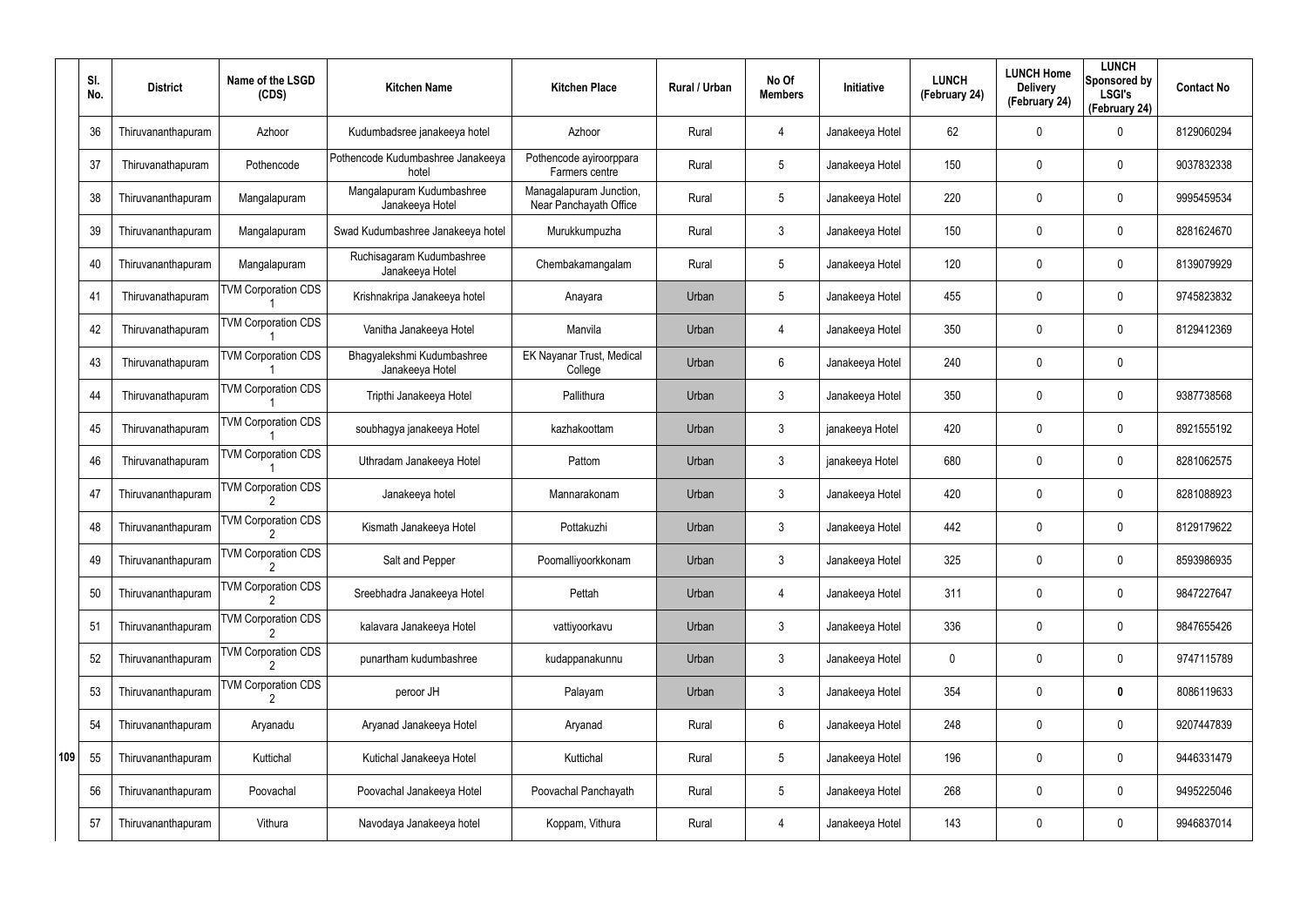| SI.<br>No. | <b>District</b>    | Name of the LSGD<br>(CDS) | <b>Kitchen Name</b>                  | <b>Kitchen Place</b>                              | <b>Rural / Urban</b> | No Of<br><b>Members</b> | Initiative      | <b>LUNCH</b><br>(February 24) | <b>LUNCH Home</b><br><b>Delivery</b><br>(February 24) | <b>LUNCH</b><br>Sponsored by<br><b>LSGI's</b><br>(February 24) | <b>Contact No</b> |
|------------|--------------------|---------------------------|--------------------------------------|---------------------------------------------------|----------------------|-------------------------|-----------------|-------------------------------|-------------------------------------------------------|----------------------------------------------------------------|-------------------|
| 58         | Thiruvananthapuram | Tholicode                 | Tholicode Janakeeya Hotel            | Pulimoodu, Near Bharath<br>Petrol Pump, Tholicode | Rural                | 4                       | Janakeeya Hotel | 122                           | 0                                                     | $\mathbf 0$                                                    | 9539995862        |
| 59         | Thiruvananthapuram | uzhamalackal              | mazhavil jh                          | Puthukulangara                                    | Rural                | 5                       | Janakeeya Hotel | 292                           | 0                                                     | $\mathbf 0$                                                    | 96457 54988       |
| 60         | Thiruvananthapuram | <b>TVPM Corpn CDS 4</b>   | Maithri Janakeeya Hotel              | Poozhyakkunnu, Nemom, TVM                         | Urban                | 5                       | Janakeeya Hotel | 527                           | 0                                                     | $\mathbf 0$                                                    | 9846905594        |
| 61         | Thiruvananthapuram | TVPM. Corpn. CDS III      | Janatha hotel                        | Over bridge                                       | Urban                | 9                       | Janakeeya Hotel | 0                             | 0                                                     | $\mathbf 0$                                                    | 919746149160      |
| 62         | Thiruvananthapuram | TVPM. Corpn. CDS III      | Asraya Janakeeya Hotel               | <b>DPI</b>                                        | Urban                | 4                       | Janakeeya Hotel | 0                             | 0                                                     | $\mathbf 0$                                                    | 918113008306      |
| 63         | Thiruvananthapuram | TVPM. Corpn. CDS III      | Ruchikkoott                          | Mudavanmukal                                      | Urban                | 4                       | Janakeeya Hotel | 0                             | 0                                                     | $\mathbf 0$                                                    | 917907579424      |
| 64         | Thiruvananthapuram | TVPM. Corpn. CDS IV       | Janakeeya hotel tvm corporation cds4 | Vallakkadavu                                      | Urban                | 5                       | Janakeeya Hotel | 279                           | 0                                                     | $\mathbf 0$                                                    | 8129795072        |
| 65         | Thiruvananthapuram | TVPM. Corpn. CDS IV       | Karuna Janakeeya Hotel               | Avaduthura                                        | Urban                | 5                       | Janakeeya Hotel | 213                           | 0                                                     | $\mathbf{3}$                                                   | 9567523799        |
| 66         | Thiruvananthapuram | Anadu                     | Nanma anad                           | Govt LPS Anad                                     | Rural                | 4                       | Janakeeya Hotel | 0                             | 0                                                     | $\mathbf 0$                                                    | 9645709754        |
| 67         | Thiruvananthapuram | Vembayam                  | Liya canteen                         | Perumboor near panchayath<br>office               | Rural                | 5                       | Janakeeya Hotel | 247                           | 0                                                     | $\mathbf 0$                                                    | 9544337362        |
| 68         | Thiruvananthapuram | Vembayam                  | Four's Janakeeya Hotel               | Naduveli Konchira                                 | Rural                | 4                       | Janakeeya Hotel | 272                           | 0                                                     | $\mathbf 0$                                                    | 9526253578        |
| 69         | Thiruvananthapuram | Nedumangad 1              | Subhiksham                           | Irinjayam                                         | Urban                | 4                       | Janakeeya Hotel | 245                           | 0                                                     | $\mathbf 0$                                                    | 9745606588        |
| 70         | Thiruvananthapuram | Nedumangad 1              | Ootupura                             | Pazhakutty                                        | Urban                | 6                       | Janakeeya Hotel | 422                           | 0                                                     | $\mathbf 0$                                                    | 7510910614        |
| 71         | Thiruvananthapuram | Nedumangad 2              | Niravu                               | Near ksrtc bus stand                              | Urban                | 4                       | Janakeeya Hotel | 485                           | 0                                                     | $\pmb{0}$                                                      | 9645958207        |
| 72         | Thiruvananthapuram | Nedumangad 2              | Ruchiyidam                           | <b>Near Municipality</b>                          | Urban                | $\mathbf 0$             | Janakeeya Hotel | 408                           | 0                                                     | $\pmb{0}$                                                      | 9846371353        |
| 73         | Thiruvananthapuram | Karakulam                 | Karakulam Vanitha hotel              | Karakulam Junction                                | Rural                | $\overline{4}$          | Janakeeya Hotel | 347                           | 0                                                     | $\pmb{0}$                                                      | 9747176668        |
| 74         | Thiruvananthapuram | Panavoor                  | Kudumbashree vanitha hotel           | HI auditorium near panavoor<br>panchayath         | Rural                | 6                       | Janakeeya Hotel | 185                           | 0                                                     | $\overline{4}$                                                 | 9526740817        |
| 75         | Thiruvananthapuram | Aruvikara                 | Nanma                                | Aruvikara junction                                | Rural                | $\mathbf{3}$            | Janakeeya hotel | 0                             | 0                                                     | $\pmb{0}$                                                      | 8606524464        |
| 76         | Thiruvananthapuram | Pullampara                | Janakeeya Hotel                      | Kalumkinmukham                                    | Rural                | 5                       | Janakeeya Hotel | 320                           | 0                                                     | $\mathbf 0$                                                    |                   |
| 77         | Thiruvananthapuram | Pangode                   | Bhagyalekshmi janakeeya hotel        | Pangodu Panchayath Hall                           | Rural                | 5                       | Janakeeya Hotel | 308                           | 0                                                     | $\pmb{0}$                                                      |                   |
| 78         | Thiruvananthapuram | Manickal                  | Janakeeya hotel                      | Pirappancode                                      | Rural                | 6                       | Janakeeya Hotel | 210                           | 0                                                     | $\boldsymbol{0}$                                               | 9745874522        |
| 79         | Thiruvananthapuram | Vamanapuram               | Pournami Kalamachal                  | Kalamachal                                        | Rural                | 5                       | Janakeeya Hotel | 266                           | 0                                                     | $\pmb{0}$                                                      | 9846825964        |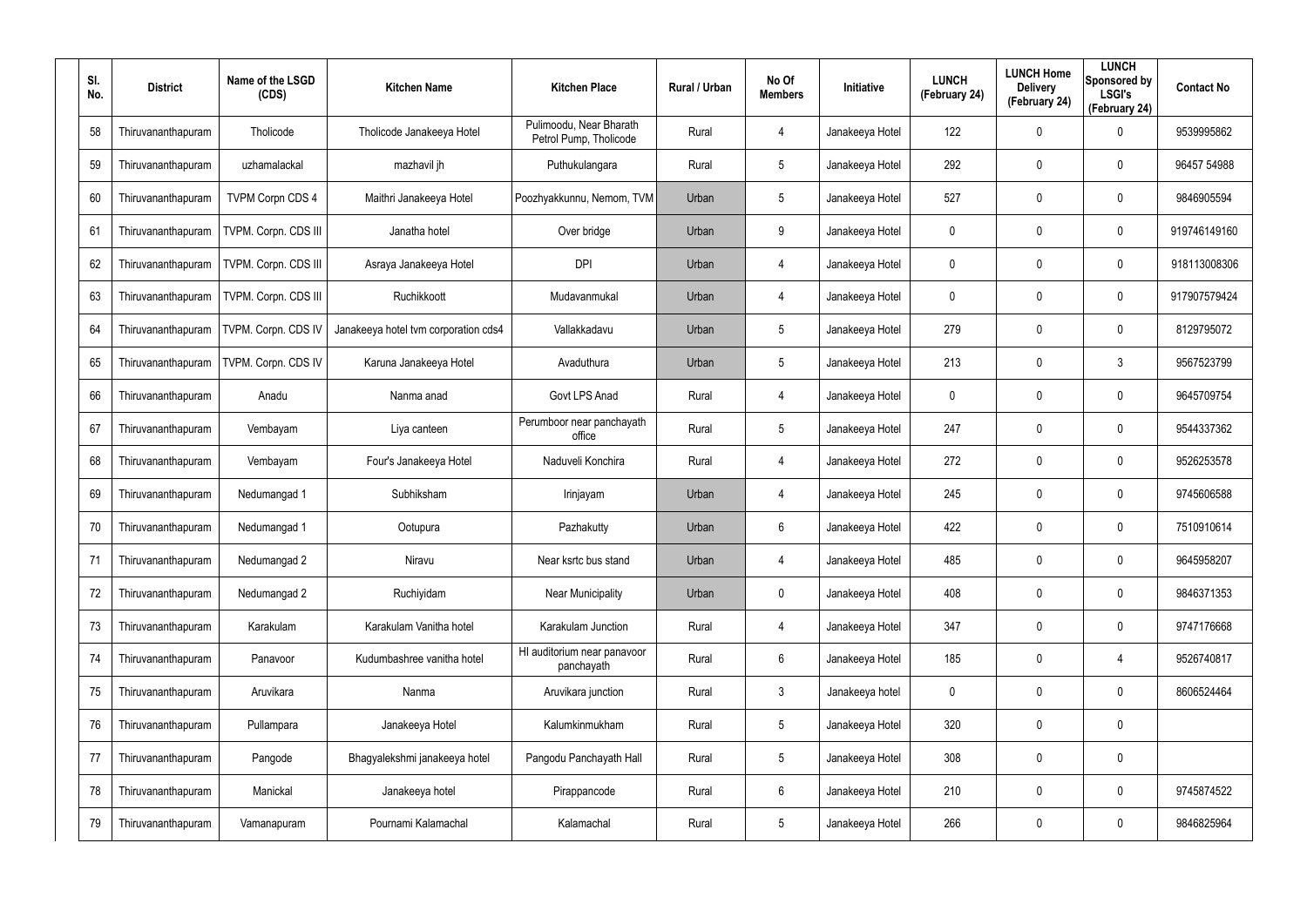| SI.<br>No. | <b>District</b>    | Name of the LSGD<br>(CDS) | <b>Kitchen Name</b>                 | <b>Kitchen Place</b>     | <b>Rural / Urban</b> | No Of<br><b>Members</b> | Initiative      | <b>LUNCH</b><br>(February 24) | <b>LUNCH Home</b><br><b>Delivery</b><br>(February 24) | <b>LUNCH</b><br>Sponsored by<br><b>LSGI's</b><br>(February 24) | <b>Contact No</b> |
|------------|--------------------|---------------------------|-------------------------------------|--------------------------|----------------------|-------------------------|-----------------|-------------------------------|-------------------------------------------------------|----------------------------------------------------------------|-------------------|
| 80         | Thiruvananthapuram | kallara                   | Amma janakeeya hotel                | kallara                  | rural                | 4                       | Janakeeya Hotel | 340                           | $\mathbf 0$                                           | $\mathbf 0$                                                    | 8111891405        |
| 81         | Thiruvananthapuram | nellanad                  | Nellanad janakeeya hotel            | keezhayikkonam           | rural                | 6                       | Janakeeya Hotel | 289                           | $\mathbf 0$                                           | $\mathbf 0$                                                    | 9946994811        |
| 82         | Thiruvananthapuram | Pazhayakunnummel          | Chaitanya janakeeya hotel           | Pazhayakunnumel          | Rural                | $5\overline{)}$         | Janakeeya Hotel | 0                             | $\mathbf 0$                                           | $\mathbf 0$                                                    | 9496997201        |
| 83         | Thiruvananthapuram | Karavaram                 | Takkolam, Karavaram janakeeya hotel | Pullurmukk, kallambalam  | Rural                | 5                       | Janakeeya Hotel | 152                           | 0                                                     | $\mathbf 0$                                                    | 9539723288        |
| 84         | Thiruvananthapuram | Kilimanoor                | Tanima vanitha canteen              | Kilimanoor               | Rural                | 4                       | Janakeeya Hotel | 173                           | $\mathbf 0$                                           | $\mathbf 0$                                                    | 9846657166        |
| 85         | Thiruvananthapuram | Pulimath                  | Iswarya catering unit               | Pulimath, Karet          | Rural                | 4                       | Janakeeya Hotel | 195                           | $\mathbf 0$                                           | $\mathbf 0$                                                    | 9645514593        |
| 86         | Thiruvananthapuram | Navaikkulam               | Kudumbashree janakeeya hotel        | Kadambaattukonam         | Rural                | $5\overline{)}$         | Janakeeya Hotel | 107                           | $\mathbf 0$                                           | $\mathbf 0$                                                    | 9400619476        |
| 87         | Thiruvananthapuram | Nagaroor                  | Janakeeya Hotel                     | Altharamoodu             | Rural                | 5                       | Janakeeya Hotel | 163                           | $\mathbf 0$                                           | $\mathbf 0$                                                    | 7034964806        |
| 88         | Thiruvananthapuram | Pallikal                  | pallikkal janakeeya hotel           | pakalkkuri               | rural                | 4                       | Janakeeya Hotel | 115                           | $\mathbf 0$                                           | $\mathbf 0$                                                    | 9447886364        |
| 89         | Thiruvananthapuram | Madavoor                  | Madavoor janakeeya hotel            | madavoor                 | rural                | 5                       | Janakeeya Hotel | 137                           | $\mathbf 0$                                           | $\mathbf 0$                                                    | 9526206002        |
| 90         | Thiruvananthapuram | Chirayinkeezh             | Sevenstar Janakeeya Hotel           | Sarkkara                 | Rural                | 5                       | Janakeeya Hotel | 245                           | $\mathbf 0$                                           | $\mathbf 0$                                                    | 8921556636        |
| 91         | Thiruvananthapuram | Kadaykkavoor              | Karmalamatha Janakeeya Hotel        | Kadakkavoor              | Rural                | 5                       | Janakeeya Hotel | 125                           | 0                                                     | $\mathbf 0$                                                    | 9645405591        |
| 92         | Thiruvananthapuram | Mudakkal                  | Sarovaram Janakeeya Hotel           | Valakkadu                | Rural                | 3                       | Janakeeya Hotel | 144                           | $\mathbf 0$                                           | $\mathbf 0$                                                    | 8086240900        |
| 93         | Thiruvananthapuram | Vakkom                    | Jananai Janakeeya Hotel             | SN Junction, Jeeva Dhara | Rural                | 5                       | Janakeeya Hotel | 109                           | $\mathbf 0$                                           | $\boldsymbol{0}$                                               | 8137014724        |
| 94         | Thiruvananthapuram | Vakkom                    | Diya Janakeeya Hotel                | Panayile Kadavu          | Rural                | 5                       | Janakeeya Hotel | 114                           | 0                                                     | $\boldsymbol{0}$                                               | 8590439391        |
| 95         | Thiruvananthapuram | Kizhuvilam                | Kudumbashree vanitha canteen        | Kizhuvillam              | Rural                | $\overline{4}$          | Janakeeya Hotel | 145                           | $\mathbf 0$                                           | $\boldsymbol{0}$                                               | 9747361312        |
| 96         | Thiruvananthapuram | Anchuthengu               | Swad Janakeeya Hotel                | Anchuthengu              | Rural                | 5                       | Janakeeya Hotel | 136                           | 0                                                     | $\pmb{0}$                                                      |                   |
| 97         | Thiruvananthapuram | Attingal                  | Bhagyashree janakeeya hotel         | Attingal                 | Urban                | 5                       | Janakeeya Hotel | 155                           | $\mathbf 0$                                           | $\pmb{0}$                                                      | 9539968503        |
| 98         | Thiruvananthapuram | Cherunniyoor              | Lekshmi janakeeya hotel             | Dhalavapuram             | Rural                | $\mathbf{3}$            | Janakeeya Hotel | 118                           | 0                                                     | $\overline{2}$                                                 | 9995391999        |
| 99         | Thiruvananthapuram | Chemmaruthi               | Dreams janakeeya hotel              | Mavinmoodu, muthana      | Rural                | 5                       | Janakeeya Hotel | 147                           | $\mathbf 0$                                           | $\pmb{0}$                                                      | 8129240185        |
| 100        | Thiruvananthapuram | Chemmaruthi               | Natturuchi janakeeya hotel          | Panayara&sivapuram       | Rural                | 5                       | Janakeeya Hotel | 138                           | 0                                                     | $\boldsymbol{0}$                                               | 8129240185        |
| 101        | Thiruvananthapuram | Chemmaruthi               | Bhanusree                           | Chavadimukku             | Rural                | 4                       | Janakeeya Hotel | 184                           | $\mathbf 0$                                           | $\pmb{0}$                                                      | 8129240185        |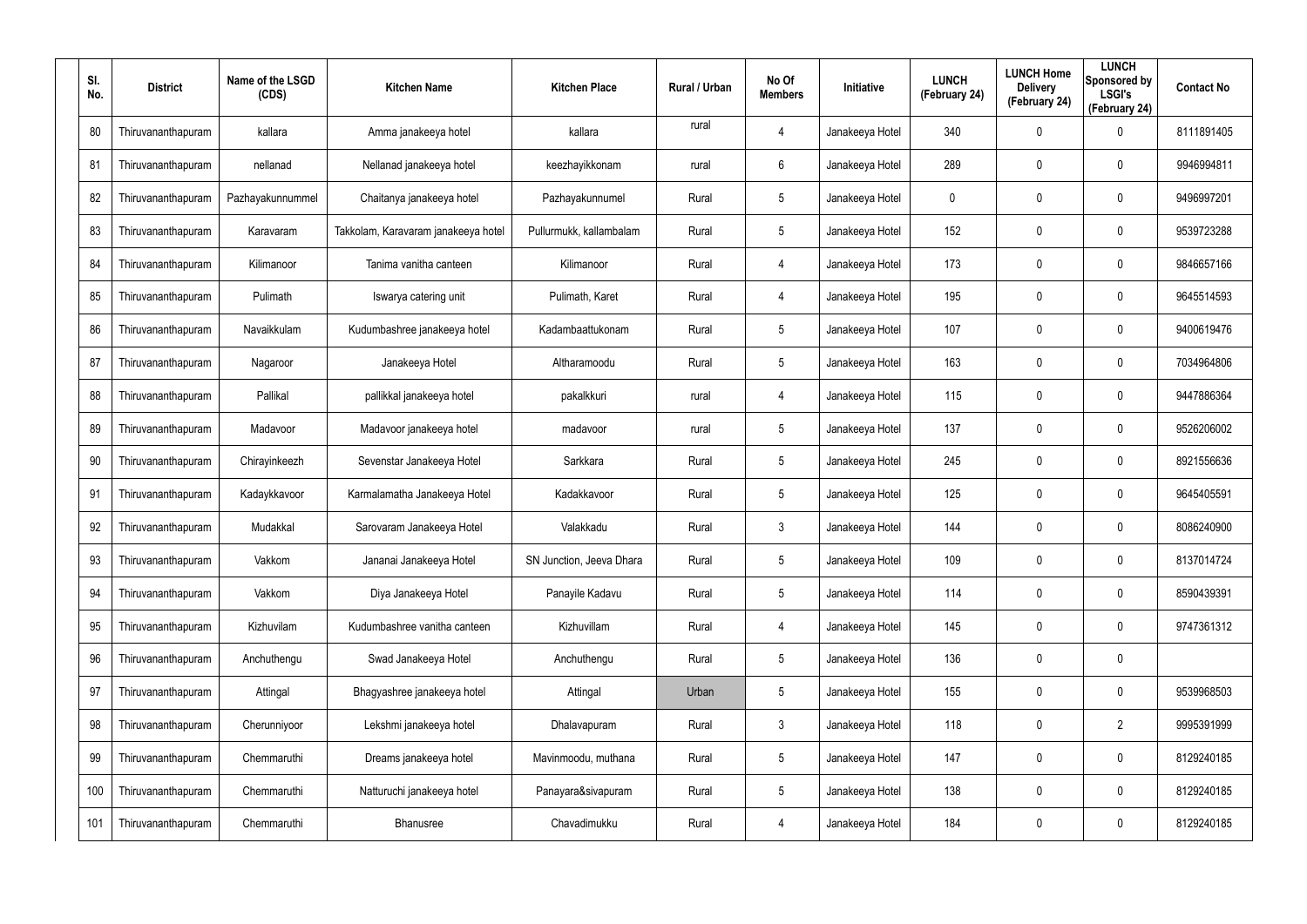|     | SI.<br>No.      | <b>District</b>    | Name of the LSGD<br>(CDS) | <b>Kitchen Name</b>                        | <b>Kitchen Place</b>                             | Rural / Urban | No Of<br><b>Members</b> | Initiative      | <b>LUNCH</b><br>(February 24) | <b>LUNCH Home</b><br><b>Delivery</b><br>(February 24) | <b>LUNCH</b><br><b>Sponsored by</b><br><b>LSGI's</b><br>(February 24) | <b>Contact No</b> |
|-----|-----------------|--------------------|---------------------------|--------------------------------------------|--------------------------------------------------|---------------|-------------------------|-----------------|-------------------------------|-------------------------------------------------------|-----------------------------------------------------------------------|-------------------|
|     | 102             | Thiruvananthapuram | Chemmaruthi               | saphalyam janakeeya Hotel                  | chemmaruthi                                      | Rural         | $5\phantom{.0}$         | Janakeeya hotel | 160                           | 0                                                     | $\boldsymbol{0}$                                                      | 9539925641        |
|     | 103             | Thiruvananthapuram | Manamboor                 | Manamboor janakeeya hotel                  | Kavalayoor                                       | Rural         | $\overline{4}$          | Janakeeya Hotel | 142                           | 0                                                     | 2\$                                                                   | 9074388684        |
|     | 104             | Thiruvananthapuram | Edava                     | Sreenandha janakeeyahotel                  | Kaappil                                          | Rural         | $5\phantom{.0}$         | Janakeeya Hotel | 145                           | 0                                                     | $\pmb{0}$                                                             | 9895337334        |
|     | 105             | Thiruvananthapuram | Elakamon                  | Sreenarayana janakeeya hotel               | Elakamon                                         | Rural         | 7                       | Janakeeya Hotel | 48                            | 0                                                     | $\pmb{0}$                                                             | 8086637798        |
|     | 106             | Thiruvananthapuram | Elakamon                  | kudumbashree janakeeya hotel               | Elakamon                                         | Rural         | $5\phantom{.0}$         | janakeeya hotel | 43                            | 0                                                     | $\pmb{0}$                                                             | 8590725126        |
|     | 107             | Thiruvananthapuram | Vettoor                   | Kashi janakeeya hotel                      | Vettoor                                          | Rural         | $\overline{4}$          | Janakeeya Hotel | 42                            | 0                                                     | $\mathbf 0$                                                           | 9061547396        |
|     | 108             | Thiruvananthapuram | Ottoor                    | Kudumbashree Janakeeya hotel               | ottoor                                           | rural         | $\mathbf{3}$            | Janakeeya Hotel | 46                            | 0                                                     | $\pmb{0}$                                                             | 8590570561        |
|     | 109             | Thiruvanathapuram  | Varkala                   | Janakeeya hotel                            | Varkala municipality                             | Urban         | $5\phantom{.0}$         | Janakeeya Hotel | 30                            | 0                                                     | $\overline{2}$                                                        | 8943261611        |
| 109 |                 |                    |                           |                                            |                                                  |               | 497                     |                 | 24247                         | $\overline{0}$                                        | 13                                                                    |                   |
|     |                 | Thrissur           | Kadangodu                 | Janakeeya Hotel Kadangod                   | Kadangod                                         | Rural         | 4                       | Janakeeya Hotel | 50                            | 20                                                    | $\overline{7}$                                                        |                   |
|     | $\overline{2}$  | Thrissur           | Chalakudy                 | Thripthy Janakeeya Hotel Chalakudy         | North Busstand Chalakudy                         | Urban         | $\overline{4}$          | Janakeeya Hotel | 232                           | 130                                                   | $\boldsymbol{0}$                                                      | 9544048190        |
|     | 3               | Thrissur           | Pananchery                | Pananchery Janakeeya Hotel                 | Pattikkad                                        | Rural         | $5\phantom{.0}$         | Janakeeya Hotel | 150                           | 80                                                    | $\boldsymbol{0}$                                                      | 9746354118        |
|     | 4               | Thrissur           | Kadavallur                | Janakeeya Hotel Kadavalloor                | Panjayath Compound                               | Rural         | 4                       | Janakeeya Hotel | 63                            | 74                                                    | $\pmb{0}$                                                             | 8943983995        |
|     | $5\overline{)}$ | Thrissur           | Kattoor                   | Janakeeya Hotel Kattoor                    | Kudumbashree Vipanana<br>Kendram, Katoor Bazzar, | Rural         | $5\,$                   | Janakeeya Hotel | 0                             | 0                                                     | $\pmb{0}$                                                             |                   |
|     | 6               | Thrissur           | Elavally                  | Janakeeya Hotel Elavally                   | Elavally Panchayath<br>Compound                  | Rural         | $\overline{4}$          | Janakeeya Hotel | 181                           | 0                                                     | $\pmb{0}$                                                             | 9744738247        |
|     | -7              | Thrissur           | Paralam                   | Paralam Janakeeya Hotel                    | Nanma Kudumbashree<br>canteen                    | Rural         | $3\phantom{.0}$         | Janakeeya Hotel | 0                             | 61                                                    | $\mathbf 0$                                                           | 9744441594        |
|     | 8               | Thrissur           | Kadukutty                 | Uppum Mulakum Janakeeya Hotel<br>Kadukutty | Kottamuri Junction                               | Rural         | $5\phantom{.0}$         | Janakeeya Hotel | 59                            | 66                                                    | $\pmb{0}$                                                             | 9846634710        |
|     | 9               | Thrissur           | Thrissur 2                | Kuttanellur Janakeeya Hotel                | Kuttanellur                                      | Urban         | $5\phantom{.0}$         | Janakeeya Hotel | 64                            | 0                                                     | $\pmb{0}$                                                             | 8330800498        |
|     | 10              | Thrissur           | Pazhayannur               | Janakeeya Hotel, Pazhayanoor               | Pazhayannur Panchayath                           | Rural         | $\overline{4}$          | Janakeeya Hotel | 242                           | 0                                                     | $\pmb{0}$                                                             | 9400257329        |
|     | 11              | Thrissur           | Aloor                     | Aloor Janakeeya Hotel                      | Aloor                                            | Rural         | $5\phantom{.0}$         | Janakeeya Hotel | 89                            | 25                                                    | $\pmb{0}$                                                             | 9946922936        |
|     | 12              | Thrissur           | Muriyad                   | Jankeeya Hotel, Muriyad                    | Karuna Canteen, Muriyad                          | Rural         | $5\phantom{.0}$         | Janakeeya Hotel | 76                            | 0                                                     | $\pmb{0}$                                                             | 9961920358        |
|     | 13              | Thrissur           | Valapad                   | Janakeeya Hotel Valapad                    | Valapad Chanthapadi                              | Rural         | $\boldsymbol{6}$        | Janakeeya Hotel | 130                           | 0                                                     | 15                                                                    |                   |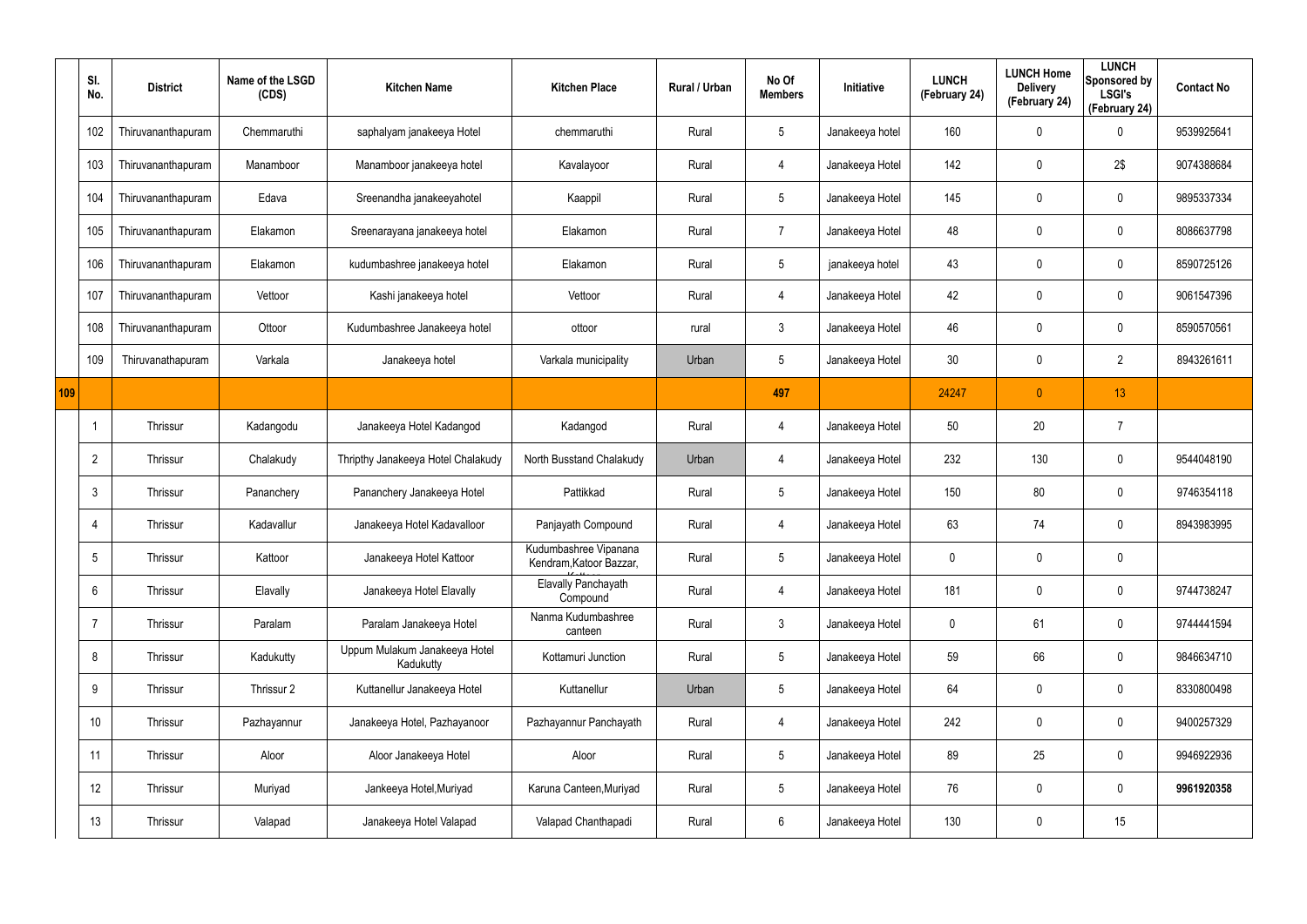| SI.<br>No. | <b>District</b> | Name of the LSGD<br>(CDS) | <b>Kitchen Name</b>                             | <b>Kitchen Place</b>                         | Rural / Urban | No Of<br><b>Members</b> | Initiative      | <b>LUNCH</b><br>(February 24) | <b>LUNCH Home</b><br><b>Delivery</b><br>(February 24) | <b>LUNCH</b><br>Sponsored by<br><b>LSGI's</b><br>(February 24) | <b>Contact No</b> |
|------------|-----------------|---------------------------|-------------------------------------------------|----------------------------------------------|---------------|-------------------------|-----------------|-------------------------------|-------------------------------------------------------|----------------------------------------------------------------|-------------------|
| 14         | Thrissur        | Kaipamangalam             | Kaipamngalam Janakeeya Hotel                    | Kaipamangalam Panchayath                     | Rural         | $\mathbf{3}$            | Janakeeya Hotel | 199                           | 0                                                     | $\overline{2}$                                                 |                   |
| 15         | Thrissur        | Annamanada                | Snehitha Catering                               | Annamanada                                   | Rural         | 5                       | Janakeeya Hotel | 0                             | 45                                                    | $\mathbf 0$                                                    | 9747712615        |
| 16         | Thrissur        | Vellangallur              | Janakeeya Hotel Vellangallur                    | Panchayath Community Hall                    | Rural         | 6                       | Janakeeya Hotel | 91                            | 66                                                    | $\mathbf 0$                                                    | 9947462258        |
| 17         | Thrissur        | Pavaratty                 | Janakeeya Hotel Pavaratty                       | Akashaya Vanitha Canteen                     | Rural         | $\mathbf{3}$            | Janakeeya Hotel | 159                           | 0                                                     | $\mathbf 0$                                                    |                   |
| 18         | Thrissur        | Edathiruthy               | Janakeeya Hotel Edathuruthi (Nalinam<br>Stores) | Opposite of GLPS,<br>Chenthrappinni Centre   | Rural         | 4                       | Janakeeya Hotel | 138                           | $\mathbf 0$                                           | $\mathbf 0$                                                    |                   |
| 19         | Thrissur        | Adatt                     | Janakeeya Hotel Adat                            | Muthuvara                                    | Rural         | $\overline{7}$          | Janakeeya Hotel | 79                            | 54                                                    | $\mathbf 0$                                                    | 6235203703        |
| 20         | Thrissur        | Irinjalakuda 1            | Janakeeya Hotel Irinjalakuda Cds1               | Irinjalakuda Muncipality                     | Urban         | 4                       | Janakeeya Hotel | 62                            | 0                                                     | $\mathbf 0$                                                    | 9526912506        |
| 21         | <b>Thrissur</b> | Parapookkara              | Janakeeya Hotel , Parapookkara                  | Panchayath Canteen                           | Rural         | 5                       | Janakeeya Hotel | 70                            | 0                                                     | $\mathbf 0$                                                    | 9605428611        |
| 22         | Thrissur        | Puthanchira               | Annapoorna Janakeeya Hotel<br>Puthenchira       | Panchayath Community Hall                    | Rural         | 5                       | Janakeeya Hotel | 45                            | 11                                                    | $\mathbf 0$                                                    | 9383421350        |
| 23         | <b>Thrissur</b> | SreeNarayanapuram         | Sree Narayana Puram Janakeeya<br>Hotel          | Sreenarayanapuram<br>Panchayath              | Rural         | 5                       | Janakeeya Hotel | 197                           | 0                                                     | 1\$                                                            |                   |
| 24         | Thrissur        | Nadathara                 | Nadathara Janakeeya Hotel                       | Moorkanikkara                                | Rural         | 5                       | Janakeeya Hotel | 35                            | 55                                                    | 0\$                                                            | 9744611176        |
| 25         | Thrissur        | Vallachira                | Vallachira Janakeeya Hotel                      | Vallachira Gramapanchayath                   | Rural         | 4                       | Janakeeya Hotel | 0                             | 36                                                    | $\mathbf 0$                                                    | 9744804256        |
| 26         | Thrissur        | Poyya                     | Janakeeya Hotel, Poyya                          | Poyya Junction                               | Rural         | 5                       | Janakeeya Hotel | 15                            | 36                                                    | $\mathbf 0$                                                    | 7902318250        |
| 27         | Thrissur        | Wadakanchery 1            | Vrindavan Janakeeya Hotel                       | Ottupara                                     | Urban         | 5                       | Janakeeya Hotel | 235                           | $\mathbf 0$                                           | $\pmb{0}$                                                      |                   |
| 28         | Thrissur        | Varandarappilly           | Janakeeya Hotel                                 | Varandarappilly Panchayath                   | Rural         | 5                       | Janakeeya Hotel | 119                           | 33                                                    | $\mathbf 0$                                                    | 9048283463        |
| 29         | Thrissur        | Nenmanikkara              | Vanitha Janakeeya Hotel                         | Paliyekkara, Nenmanikkara<br>Gramapanchayath | Rural         | $5\phantom{.0}$         | Janakeeya Hotel | 71                            | 16                                                    | $\mathbf 0$                                                    | 9747494386        |
| $30\,$     | Thrissur        | Kodakara                  | Nanma Janakeeya Hotel                           | Kodakara Bus Stand                           | Rural         | $5\phantom{.0}$         | Janakeeya Hotel | 225                           | 237                                                   | $\mathbf 0$                                                    | 9946283762        |
| 31         | Thrissur        | Thekkumkkara              | Janakeeya Hotel Thekkumkara                     | Vanitha Canteen, Thekkumkara                 | Rural         | 4                       | Janakeeya Hotel | 90                            | 0                                                     | $\pmb{0}$                                                      |                   |
| 32         | Thrissur        | Alagappa Ngar             | Janakeeya Hotel                                 | Amballur                                     | Rural         | $5\phantom{.0}$         | Janakeeya Hotel | 150                           | 44                                                    | $3\phantom{.0}$                                                | 8606553521        |
| 33         | Thrissur        | Kolazhy                   | Janakeeya Hotel Kolazhy                         | <b>ZMLP School</b>                           | Rural         | 4                       | Janakeeya Hotel | 0                             | 45                                                    | $\pmb{0}$                                                      | 9645535725        |
| 34         | Thrissur        | Manalur                   | Janakeeya Hotel Manalur                         | Govt High School, Manaloor                   | Rural         | $6\phantom{.}6$         | Janakeeya Hotel | 57                            | 16                                                    | 4                                                              | 9446619441        |
| $35\,$     | Thrissur        | Arimpur                   | Janakeeya Hotel Arimbur                         | Kudumbashree Vanitha<br>Canteen, Arimbur     | Rural         | $5\phantom{.0}$         | Janakeeya Hotel | 130                           | 70                                                    | $\pmb{0}$                                                      | 9946789338        |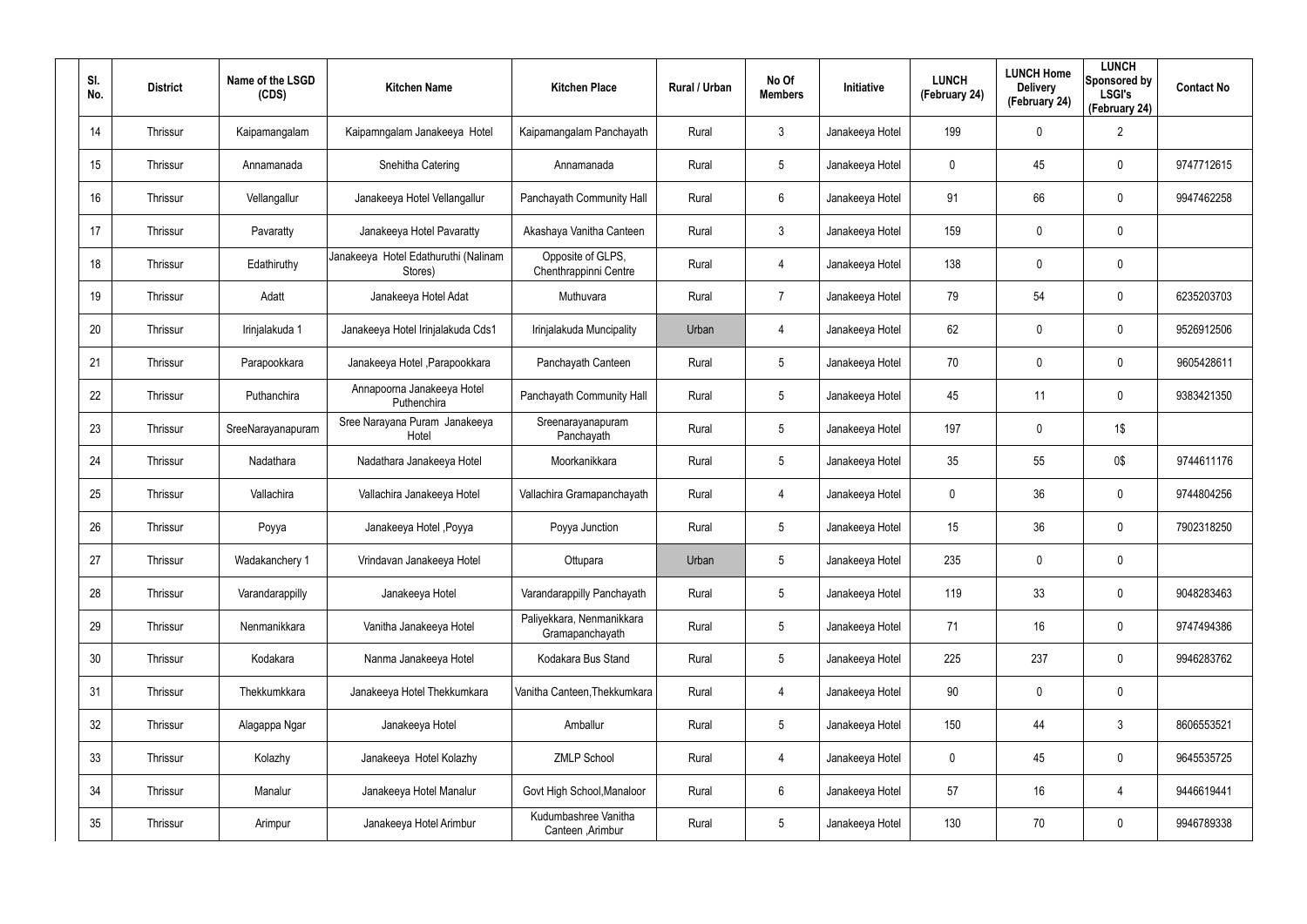|    | SI.<br>No. | <b>District</b> | Name of the LSGD<br>(CDS) | <b>Kitchen Name</b>                        | <b>Kitchen Place</b>               | Rural / Urban | No Of<br><b>Members</b> | Initiative      | <b>LUNCH</b><br>(February 24) | <b>LUNCH Home</b><br><b>Delivery</b><br>(February 24) | <b>LUNCH</b><br>Sponsored by<br><b>LSGI's</b><br>(February 24) | <b>Contact No</b> |
|----|------------|-----------------|---------------------------|--------------------------------------------|------------------------------------|---------------|-------------------------|-----------------|-------------------------------|-------------------------------------------------------|----------------------------------------------------------------|-------------------|
|    | 36         | Thrissur        | Thanniyam                 | Thannyam Janakeeya Hotel                   | Peringottukara                     | Rural         | 4                       | Janakeeya Hotel | 50                            | 30                                                    | $\mathbf 0$                                                    | 9048570194        |
|    | 37         | Thrissur        | Madakkathara              | Madakkathara Annapoorna Janakeeya<br>Hotel | Madakkathara                       | Rural         | 6                       | Janakeeya Hotel | 85                            | 47                                                    | $\overline{2}$                                                 | 9388431507        |
|    | 38         | Thrissur        | Athirappilly              | Panchayath Kudumbashree Canteen            | Athirappilly                       | Rural         | 3                       | Janakeeya Hotel | 0                             | 0                                                     | $\pmb{0}$                                                      | 9496151187        |
|    | 39         | Thrissur        | Kodassery                 | Five Star Janakeeya Hotel                  | Kodassery                          | Rural         | 4                       | Janakeeya Hotel | 144                           | 63                                                    | $\pmb{0}$                                                      | 9846464927        |
|    | 40         | Thrissur        | Mattathur                 | Karunya<br>kudumbShree                     | Vellikkulangara                    | Rural         | 4                       | Janakeeya Hotel | 195                           | 218                                                   | $\mathbf 0$                                                    | 9539102486        |
|    | 41         | Thrissur        | Koratty                   | Ruchi Janakeeya Hotel                      | Koratty                            | Rural         | 4                       | Janakeeya Hotel | 65                            | 51                                                    | 0.00\$                                                         | 9496527583        |
|    | 42         | Thrissur        | Thrikkoor                 | Susthira Janakeeya Hotel                   | Alengaad                           | Rural         | $\mathfrak{Z}$          | Janakeeya Hotel | 142                           | 40                                                    | 5.00\$                                                         | 8111847055        |
|    | 43         | Thrissur        | Venkitangu                | Ottupura<br>Janakeeya Hotel Vengidangu     | Vengidangu Panchayath              | Rural         | 3                       | Janakeeya Hotel | 198                           | 67                                                    | $\mathbf 0$                                                    | 8156981840        |
|    | 44         | Thrissur        | Padiyoor                  | Padiyoor<br>Janakeya Hotel                 | HDC School, Kakkathuruthy          | Rural         | 5                       | Janakeeya Hotel | 55                            | 68                                                    | $\pmb{0}$                                                      | 9048817359        |
|    | 45         | Thrissur        | Pariyaram                 | Samridhi Janakeeya Hotel                   | Pariyaram                          | Rural         | 5                       | Janakeeya Hotel | 109                           | 99                                                    | $\mathbf 0$                                                    | 7025950795        |
|    | 46         | Thrissur        | Wadakanchery cds2         | Janakeeya Hotel, Wadakanchery cds2         | Minaloor                           | Urban         | 3                       | Janakeeya Hotel | 130                           | 0                                                     | $\pmb{0}$                                                      |                   |
|    | 47         | Thrissur        | Kodungaloor cds2          | Jathikka Janakeeya Hotel                   | Arakkulam                          | Urban         | 4                       | Janakeeya Hotel | 108                           | 0                                                     | $\mathbf 0$                                                    | 9745397171        |
|    | 48         | Thrissur        | Punnayur                  | Kaipunnyam Janakeeya Hotel                 | Edakazhiyur                        | Rural         | 5                       | Janakeeya Hotel | 79                            | 44                                                    | $\mathbf 0$                                                    | 9744680885        |
| 97 | 49         | Thrissur        | Velookkara                | Velookkara Janakeeya Hotel                 | Panchayath shopping complex        | Rural         | $\mathfrak{Z}$          | Janakeeya Hotel | 50                            | $\mathbf 0$                                           | $\pmb{0}$                                                      | 9048756685        |
|    | 50         | Thrissur        | Meloor                    | Thanima Janakeeya Hotel Meloor             | Meloor centre                      | Rural         | 4                       | Janakeeya Hotel | 115                           | 72                                                    | $\mathbf 0$                                                    | 7902354039        |
|    | 51         | Thrissur        | Vallathol Nagar           | Janakeeya Hotel, Vallathol Nagar           | near youth welfare center          | rural         | $5\phantom{.0}$         | Janakeeya Hotel | 287                           | 0                                                     | $\mathbf 0$                                                    | 9961296574        |
|    | 52         | Thrissur        | Eriyad                    | janakeeya Hotel, eriyad                    | community hall                     | Rural         | 4                       | Janakeeya Hotel | $\mathbf 0$                   | 0                                                     | $\pmb{0}$                                                      |                   |
|    | 53         | Thrissur        | Edavilangu                | Janakeeya Hotel, Edavilangu                | Edavilangu Center                  | Rural         | 4                       | Janakeeya Hotel | 220                           | $\pmb{0}$                                             | $\pmb{0}$                                                      |                   |
|    | 54         | Thrissur        | Avanoor                   | Janakeeya Hotel, Avanoor                   | near panchayath office,<br>Avanoor | Rural         | $5\,$                   | Janakeeya Hotel | $\mathbf 0$                   | 0                                                     | $\pmb{0}$                                                      | 9447343516        |
|    | 55         | Thrissur        | Mala                      | Janakeeya hotel Mala                       | Near panchayath office, Mala       | Rural         | 4                       | Janakeeya Hotel | 122                           | 32                                                    | $\pmb{0}$                                                      | 9946442260        |
|    | 56         | Thrissur        | Guruvayur1                | Guruvayur Janakeeya Hotel                  | Guruvayur                          | Urban         | $\mathbf{3}$            | Janakeeya Hotel | 452                           | 332                                                   | $\pmb{0}$                                                      | 9961227858        |
|    | 57         | Thrissur        | Vadakkekad                | Kudumbasree janakeeya hotel                | Nalam kallu                        | Rural         | 4                       | Janakeeya Hotel | 93                            | 49                                                    | $\bf{0}$                                                       | 9645190166        |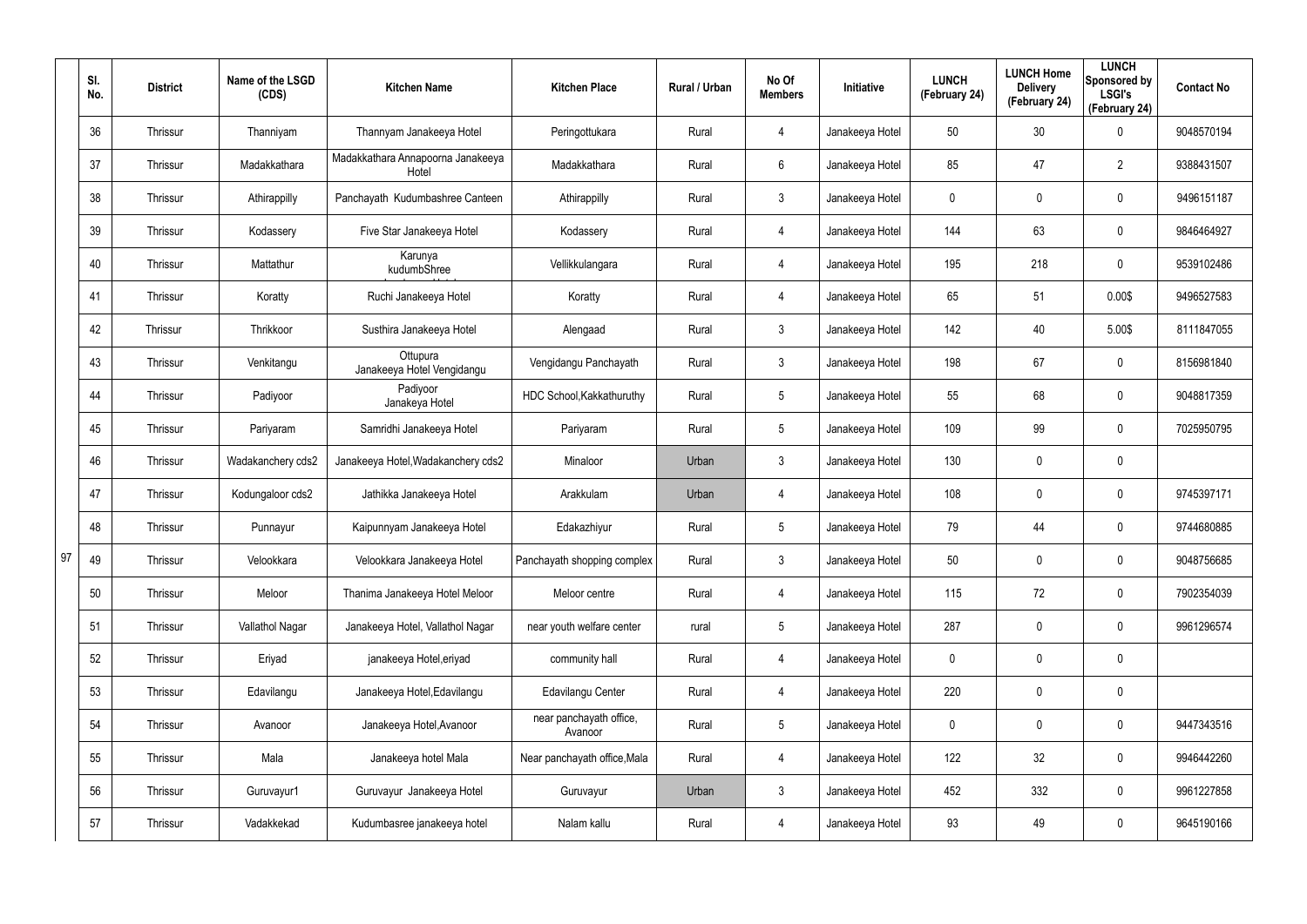| SI.<br>No. | <b>District</b> | Name of the LSGD<br>(CDS) | <b>Kitchen Name</b>               | <b>Kitchen Place</b>              | Rural / Urban | No Of<br><b>Members</b> | Initiative      | <b>LUNCH</b><br>(February 24) | <b>LUNCH Home</b><br><b>Delivery</b><br>(February 24) | <b>LUNCH</b><br>Sponsored by<br><b>LSGI's</b><br>(February 24) | <b>Contact No</b> |
|------------|-----------------|---------------------------|-----------------------------------|-----------------------------------|---------------|-------------------------|-----------------|-------------------------------|-------------------------------------------------------|----------------------------------------------------------------|-------------------|
| 58         | Thrissur        | Kadappuram                | Kadappuram janakeeya hotel        | Kadappuram panchayath<br>building | Rural         | 4                       | Janakeeya Hotel | 116                           | 38                                                    | $\boldsymbol{0}$                                               | 8156984319        |
| 59         | Thrissur        | Chavakkad                 | Chavakkad Janakeeya hotel         | Chavakkad, near bus stand         | Urban         | 5                       | Janakeeya Hotel | 174                           | 47                                                    | $\mathbf 0$                                                    | 7560874804        |
| 60         | Thrissur        | Engadiyoor                | pavithra janikeeya hotel          | Pokulangara                       | Rural         | $5\phantom{.0}$         | Janakeeya Hotel | 0                             | 0                                                     | $\pmb{0}$                                                      | 9562239618        |
| 61         | Thrissur        | Varavoor                  | Friends janakeeya hotel, Varavoor | Thichur                           | Rural         | $\mathbf{3}$            | Janakeeya Hotel | 87                            | 0                                                     | $\pmb{0}$                                                      |                   |
| 62         | Thrisssur       | Punnayurkulam             | Punnayurkkulam janakeeya hotel    | Althara centre                    | Rural         | $5\phantom{.0}$         | Janakeeya Hotel | 115                           | 52                                                    | $\pmb{0}$                                                      | 8086093454        |
| 63         | Thrissur        | Thiruwilamala             | Villuadry Janakeeya hotel         | Thiruwilamala                     | Rural         | 5                       | Janakeeya Hotel | 184                           | 0                                                     | $\mathbf 0$                                                    | 9846174729        |
| 64         | Thrissur        | Kattakampal               | Janakeeya Hotel Kattakampal       | Chirakkal                         | Rural         | 4                       | Janakeeya Hotel | 100                           | 77                                                    | $\pmb{0}$                                                      |                   |
| 65         | Thrissur        | Kandanassery              | kandanassery janakeeya hotel      | kandanassery                      | Rural         | $5\phantom{.0}$         | Janakeeya Hotel | 60                            | 24                                                    | $\pmb{0}$                                                      |                   |
| 66         | Thrissur        | Kaiparambu                | Janakeeya Hotel Kaiparambu        | Near mundoor health center        | Rural         | $5\phantom{.0}$         | janakeeya hotel | 75                            | 23                                                    | $\pmb{0}$                                                      | 9645828069        |
| 67         | Thrissur        | Thrissur 2(new)           | kitchen girls janakeeya hotel     | Olari                             | urban         | 4                       | janakeeya hotel | 113                           | 165                                                   | $\mathbf 0$                                                    | 9388828112        |
| 68         | Thrissur        | Kuzhur                    |                                   | kuzhur                            | Rural         | 4                       | janakeeya hotel | $\mathbf 0$                   | $\mathbf 0$                                           | $\boldsymbol{0}$                                               | 9526566073        |
| 69         | Thrissur        | Chazhur                   | Chazur Janakeeya Hotel            | Pazhuvil Center                   | Rural         | 4                       | janakeeya hotel | 53                            | 33                                                    | $\mathbf 0$                                                    | 9061946216        |
| 70         | Thrissur        | Nattika                   | uttupura                          | Thriprayar                        | Rural         | $5\phantom{.0}$         | janakeeya hotel | 158                           | 0                                                     | $\mathbf 0$                                                    | 9544055637        |
| 71         | Thrissur        | Thalikulam                | Nidhi janakeeya hotel             | Puthenthodu                       | Rural         | 5                       |                 | 204                           | 0                                                     | $\pmb{0}$                                                      | 8606213960        |
| 72         | Thrissur        | Vadanapilly               | vadanappilly janakeeya hotel      | vadanapilly                       | Rural         | $5\phantom{.0}$         | janakeeya hotel | 280                           | 0                                                     | $\mathbf 0$                                                    | 9947728948        |
| 73         | Thrissur        | orumanayur                | orumanayur janakeeya hotel        | orumanayur                        | rural         | $5\phantom{.0}$         | janakeeya hotel | 82                            | 40                                                    | $\mathbf 0$                                                    | 9995588758        |
| 74         | Thrissur        | Panjal                    | Five-star Janakeeya hotel         | Panjal                            | Rural         | $5\phantom{.0}$         | janakeeya hotel | 210                           | 0                                                     | $\mathbf 0$                                                    | 9746847353        |
| 75         | Thrissur        | veloor                    | Veloor Janakeeya hotel            | veloor                            | Rural         | $5\phantom{.0}$         | janakeeya hotel | 63                            | 42                                                    | $\overline{2}$                                                 | 9447724685        |
| 76         | Thrissur        | Chowanoor                 | Chowanoor Janakeeya hotel         | Chowanoor                         | Rural         | $\mathbf{3}$            | janakeeya hotel | 68                            | 30                                                    | $\mathsf{0}$                                                   | 9,526,340,307     |
| 77         | Thrissur        | Puthur                    | Puthur janakeeyahotel             | puthur                            | Rural         | $5\phantom{.0}$         | janakeeya hotel | 61                            | 57                                                    | $\mathbf 0$                                                    | 6238101595        |
| 78         | Thrissur        | Erumapetty                | subhiksha janakeeya hotel         | Erumapetty                        | Rural         | $5\phantom{.0}$         | janakeeya hotel | 127                           | 30                                                    | $\mathbf 0$                                                    | 9207201880        |
| 79         | Thrissur        | Kondazhy                  | Santhwanam Janakeeya Hotel        | Kondazhy                          | Rural         | 4                       | janakeeya hotel | 19                            | 0                                                     | $\mathbf 0$                                                    | 9526401759        |
| 80         | Thrissur        | Mullurkkara               | Kaniv Janakeeya Hotel             | Atoor                             | Rural         | 4                       | janakeeya hotel | 0                             | 0                                                     | $\pmb{0}$                                                      |                   |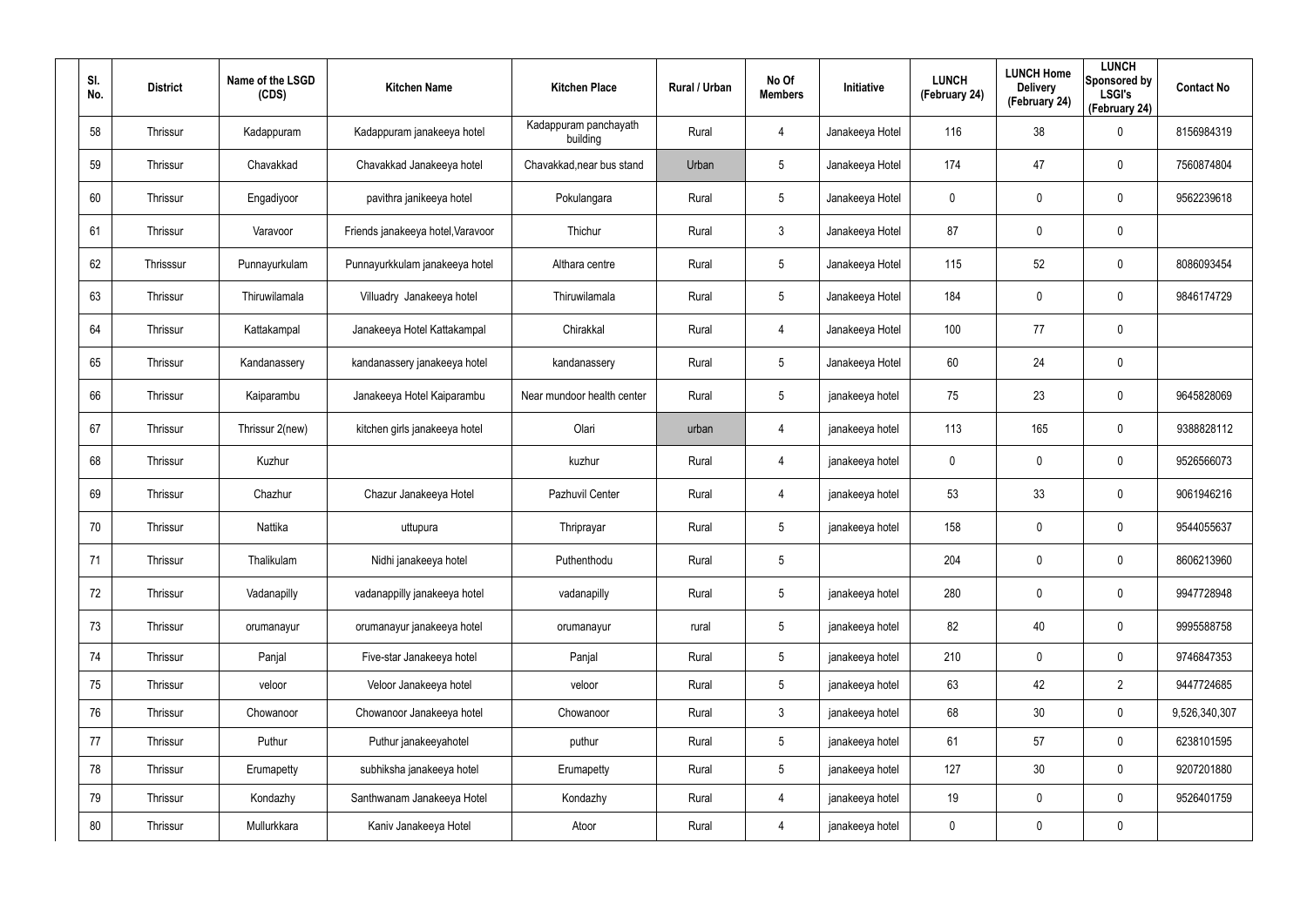| SI.<br>No.      | <b>District</b> | Name of the LSGD<br>(CDS) | <b>Kitchen Name</b>         | <b>Kitchen Place</b>                   | Rural / Urban | No Of<br><b>Members</b> | Initiative      | <b>LUNCH</b><br>(February 24) | <b>LUNCH Home</b><br><b>Delivery</b><br>(February 24) | <b>LUNCH</b><br>Sponsored by<br><b>LSGI's</b><br>(February 24) | <b>Contact No</b> |
|-----------------|-----------------|---------------------------|-----------------------------|----------------------------------------|---------------|-------------------------|-----------------|-------------------------------|-------------------------------------------------------|----------------------------------------------------------------|-------------------|
| 81              | Thrissur        | Porkkulam                 | Porkulam janakeeya hotel    | Parempadam                             | Rural         | $5\overline{)}$         | Janakeeya hotel | $\mathbf 0$                   | 45                                                    | $\overline{2}$                                                 | 8129017841        |
| 82              | Thrissur        | Puthukkad                 | Puthukkad Janakeeya Hotel   | Puthukkad                              | Rural         | $5\overline{)}$         | Janakeeya hotel | 87                            | 34                                                    | $\pmb{0}$                                                      | 7356668644        |
| 83              | Thrissur        | Choondal                  | Choondal Janakeeya Hotel    | <b>Kechery Centre</b>                  | Rural         | 8                       | Janakeeya Hotel | 50                            | 37                                                    | $\mathbf 0$                                                    |                   |
| 84              | Thrissur        | Cherpu                    | Cherpu Janakeeya Hotel      | Cherpu                                 | Rural         | $\mathbf{3}$            | Janakeeya Hotel | $\mathbf 0$                   | 200                                                   | $\pmb{0}$                                                      | 9605375648        |
| 85              | Thrissur        | Mathilakam                | Mathilakam Janakeeya hotel  | Mathilakam gramapanchayath<br>compound | Rural         | $\mathbf{3}$            | Janakeeya hotel | 24                            | 0                                                     | $\mathbf 0$                                                    | 9995986808        |
| 86              | Thrissur        | Anthikad                  | Anthikad Janakeeya hotel    | Anthikad                               | Rural         | $\overline{4}$          | Janakeeya hotel | $\mathbf 0$                   | $\mathbf 0$                                           | $\pmb{0}$                                                      |                   |
| 87              | Thrissur        | Mullassery                | Mullassery Janakeeya Hotel  | Mullassery centre                      | Rural         | $5\phantom{.0}$         | Janakeeya hotel | 175                           | 82                                                    | $\pmb{0}$                                                      |                   |
| 88              | Thrissur        | Karalam                   | Karalam Janakeeya Hotel     |                                        | Rural         | $\overline{4}$          | Janakeeya hotel | 89                            | $\mathbf 0$                                           | $\pmb{0}$                                                      | 6282924636        |
| 89              | Thrissur        | Poomangalam               | Poomangalam Janakeeya Hotel | Edakkulam                              | Rural         | $\mathbf{3}$            | Janakeeya hotel | 70                            | 25                                                    | $\pmb{0}$                                                      |                   |
| 90              | Thrissur        | MG Kavu                   | Annapoorna Janakeeya Hotel  | <b>MG Kavu</b>                         | Rural         | $\overline{4}$          | Janakeeya hotel | 133                           | 65                                                    | $\pmb{0}$                                                      | 7558080131        |
| 91              | Thrissur        | chelakkara                | Nila janakeeya hotel        | chelakkara                             | rural         | $5\phantom{.0}$         | janakeeya hotel | 112                           | 0                                                     | $\mathbf 0$                                                    |                   |
| 92              | Thrissur        | Avinissery                | Avinissery Janakeeya Hotel  | Palakkal                               | Rural         | 4                       | janakeeya hotel | $\mathbf 0$                   | 85                                                    | $\mathbf 0$                                                    | 9446800192        |
| 93              | Thrissur        | Nadathara 2               | Grandmaas Janakeeya hotel   | Nadathara                              | Rural         | $5\phantom{.0}$         | Janakeeya Hotel | 128                           | 161                                                   | $\pmb{0}$                                                      |                   |
| 94              | Thrissur        | Chavakkad                 | Janakeeya hotel             | Chavakkad                              | Urban         | $5\phantom{.0}$         | Janakeeya hotel | 275                           | 44                                                    | $\pmb{0}$                                                      | 7034752180        |
| 95              | Thrissur        | Mala 2                    | Janakeeya hotel             |                                        | Rural         | 5 <sub>5</sub>          | janakeeya hotel | 127                           | 42                                                    | $\pmb{0}$                                                      |                   |
| 96              | Thrissur        | Thrissur1                 | Janakeeya hotel             | Mannuthy                               | Urban         | $5\phantom{.0}$         | janakeeya hotel | 176                           | 14                                                    | $\mathbf 0$                                                    | 919746287281      |
| 97              | Thrissur        | Vadanappilly2             | Janakeeya hotel             | Vadanappilly                           | Rural         | 3 <sup>1</sup>          | janakeeya hotel | 200                           | $\pmb{0}$                                             | $\pmb{0}$                                                      |                   |
|                 |                 |                           |                             |                                        |               | 433                     |                 | 10197                         | 3924                                                  | 43                                                             |                   |
| $\mathbf{1}$    | Wayanad         | Vellamunda                | Thanima mess                | 8/4 vellamuda                          | Rural         | $\overline{4}$          | janakeeya Hotel | 204                           | $\pmb{0}$                                             | $\mathbf 0$                                                    | 7025659685        |
| $2^{\circ}$     | Wayanad         | Thavinjal                 | Sobhagya Vanitha mess       | Thalappuzha<br>chungam                 | Rural         | 4                       | janakeeya Hotel | 196                           | $\mathbf 0$                                           | $\mathbf 0$                                                    | 9497247541        |
| $\mathbf{3}$    | Wayanad         | Vythiri                   | Dharshana catering          | Vythiri                                | Rural         | 4                       | janakeeya Hotel | 220                           | 0                                                     | $\mathbf 0$                                                    | 9074598184        |
| 4               | Wayanad         | Mullankolly               | Kairali catering group      | Mullankolli                            | Rural         | $\mathbf{3}$            | janakeeya Hotel | 155                           | 0                                                     | $\mathbf 0$                                                    | 9526706627        |
| $5\overline{)}$ | Wayanad         | Poothadi                  | Mary matha mess             | Kenichira                              | Rural         | $5\phantom{.0}$         | janakeeya Hotel | 160                           | 0                                                     | $\mathbf 0$                                                    | 9526376970        |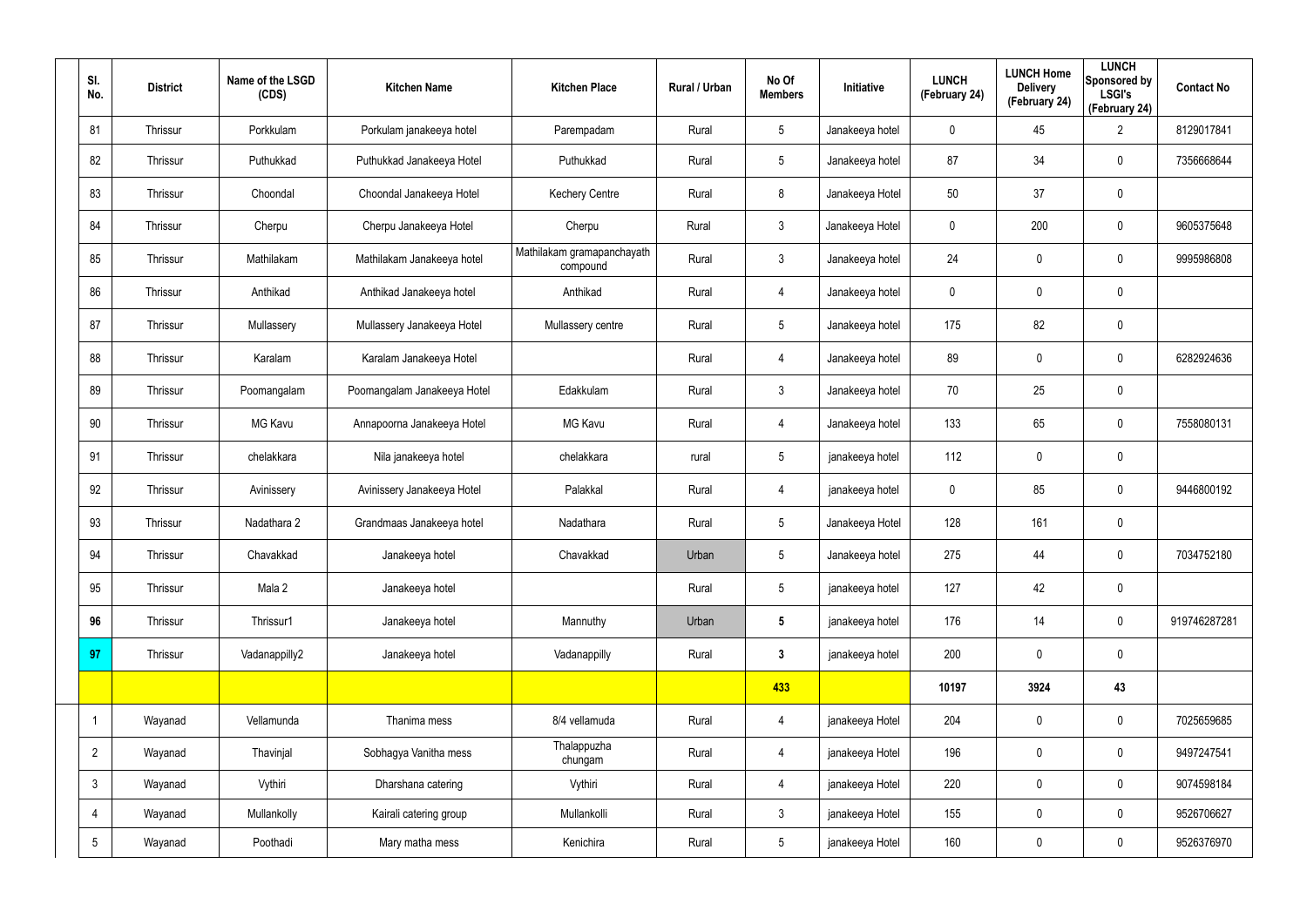|    | SI.<br>No. | <b>District</b> | Name of the LSGD<br>(CDS) | <b>Kitchen Name</b>              | <b>Kitchen Place</b>                   | <b>Rural / Urban</b> | No Of<br><b>Members</b> | <b>Initiative</b> | <b>LUNCH</b><br>(February 24) | <b>LUNCH Home</b><br><b>Delivery</b><br>(February 24) | <b>LUNCH</b><br>Sponsored by<br><b>LSGI's</b><br>(February 24) | <b>Contact No</b> |
|----|------------|-----------------|---------------------------|----------------------------------|----------------------------------------|----------------------|-------------------------|-------------------|-------------------------------|-------------------------------------------------------|----------------------------------------------------------------|-------------------|
|    | 6          | Wayanad         | Meppadi                   | Cafe Kudumbashree                | Meppadi                                | Rural                | $5\phantom{.0}$         | janakeeya Hotel   | 246                           | $\mathbf 0$                                           | 0                                                              | 9207935764        |
|    | 7          | Wayanad         | Pozhuthana                | Dhanya mess                      | Pozhuthana                             | Rural                | $\mathbf{3}$            | janakeeya Hotel   | 245                           | $\mathbf 0$                                           | $\mathbf 0$                                                    | 8111838165        |
|    | 8          | Wayanad         | Thondernad                | Thanima canteen                  | Korom                                  | Rural                | $\mathbf{3}$            | janakeeya Hotel   | 71                            | $\mathbf 0$                                           | $\mathbf 0$                                                    | 8943476943        |
|    | 9          | Wayanad         | Meenangady                | Haritham Janakeeya Hotel         | Opposite police station,<br>Meenangadi | Rural                | $6\overline{6}$         | janakeeya Hotel   | 283                           | 0                                                     | $\mathbf 0$                                                    | 9526895975        |
|    | 10         | Wayanad         | Nenmeni                   | Minnaram Mess and Chappathi Unit | Cheeral                                | Rural                | $5\phantom{.0}$         | janakeeya Hotel   | 143                           | 0                                                     | $\mathbf 0$                                                    | 8086835886        |
|    | 11         | Wayanad         | Thirunelli                | Adigamanai Mess and Catering     | Kartikulam                             | Rural                | $5\overline{)}$         | janakeeya Hotel   | 189                           | $\mathbf 0$                                           | $\mathbf 0$                                                    | 9207406211        |
|    | 12         | Wayanad         | Mananthavady              | Dhanasree canteen                | Mananthavadi                           | Urban                | 5                       | janakeeya Hotel   | 266                           | 0                                                     | $\mathbf 0$                                                    | 9496997382        |
|    | 13         | Wayanad         | Ambalavayal               | <b>Ruchi Catering</b>            | kalathuvayal                           | Rural                | $5\overline{)}$         | janakeeya Hotel   | 315                           | $\mathbf 0$                                           | $\mathbf 0$                                                    | 9495084437        |
| 28 | 14         | Wayanad         | Kaniyambetta              | sree Vinayaka                    | millumukk                              | rural                | $5\phantom{.0}$         | janakeeya Hotel   | 192                           | 0                                                     | $\mathbf 0$                                                    | 9061486938        |
|    | 15         | Wayanad         | Pulpally                  | Vinayaka catering                | Pulpally                               | Rural                | $5\phantom{.0}$         | janakeeya Hotel   | 256                           | $\mathbf 0$                                           | $\mathbf 0$                                                    | 9947319307        |
|    | 16         | Wayanad         | Noolpuzha                 | Friends catering                 | Naikketty                              | Rural                | $5\phantom{.0}$         | janakeeya Hotel   | 275                           | 0                                                     | $\mathbf 0$                                                    | 7558019388        |
|    | 17         | Wayanad         | Panamaram                 | Testy mess                       | Panamaram                              | Rural                | 4                       | janakeeya Hotel   | 465                           | 0                                                     | $\mathbf 0$                                                    | 9605814620        |
|    | 18         | wayanad         | Moopainad                 | vanitha mess                     | vaduvanchal                            | Rural                | $5\phantom{.0}$         | janakeeya Hotel   | 219                           | $\mathbf 0$                                           | $\mathbf 0$                                                    | 974596708         |
|    | 19         | wayanad         | Edavaka                   | <b>Teasty Mess</b>               | Irumbupalam                            | Rural                | 4                       | janakeeya Hotel   | 159                           | 0                                                     | $\mathbf 0$                                                    | 9847842390        |
|    | 20         | wayanad         | kalpetta                  | shiya catering                   | pallithazhe, kalpetta town             | urban                | 3                       | janakeeya Hotel   | 403                           | 0                                                     | $\mathbf 0$                                                    | 6282822890        |
|    | 21         | wayanad         | sulthan bathery           | preethis                         | near telephone exchange                | urban                | $5\overline{)}$         | janakeeya Hotel   | 357                           | 0                                                     | $\mathbf 0$                                                    | 9961088393        |
|    | 22         | wayanad         | Muttil                    | swad cattering                   | Muttil bus stand                       | Rural                | 5 <sub>5</sub>          | janakeeya Hotel   | 230                           | 0                                                     | $\mathbf 0$                                                    | 9074461322        |
|    | 23         | wayanad         | padinjarathara            | oruma                            | padinjarathara town                    | Rural                | 5 <sub>5</sub>          | janakeeya Hotel   | 330                           | 0                                                     | $\mathbf 0$                                                    | 9495814542        |
|    | 24         | wayanad         | kalpetta                  | Anjuse cattering                 | kalpetta town                          | Urban                | $5\overline{)}$         | janakeeya Hotel   | 325                           | 0                                                     | $\mathbf 0$                                                    | 9745883809        |
|    | 25         | wayanad         | Thariyode                 | Haritham                         | kavumadham town                        | Rural                | $\mathbf{3}$            | janakeeya Hotel   | 168                           | 0                                                     | $\mathbf 0$                                                    | 9074095457        |
|    | 26         | wayanad         | Mananthavady              | chothis mess                     | Kozhikode road,<br>Mananthavady        | Urban                | 3 <sup>1</sup>          | janakeeya Hotel   | 240                           | 0                                                     | $\mathbf 0$                                                    | 9947376596        |
|    | 27         | wayanad         | vengapalli                | Annapoorna                       | vengapalli town                        | Rural                | $5\phantom{.0}$         | janakeeya Hotel   | 267                           | 0                                                     | $\mathbf 0$                                                    | 7592831851        |
|    | 28         | Wayanad         | Kottathara                | Jyothi vanitha mess              | Venniyod                               | Rural                | $\mathbf{3}$            | janakeeya Hotel   | 242                           | 0                                                     | $\mathbf 0$                                                    | 9961844026        |
|    | 29         | Wayanad         | <b>Sulthan Bathery</b>    | Elite                            | Mysore road, Bathery                   | Urban                | $\mathbf{3}$            | janakeeya Hotel   | 341                           | $\boldsymbol{0}$                                      | $\mathbf 0$                                                    | 9778180571        |
|    | 29         |                 |                           | 690                              |                                        | <b>TOTAL</b>         | 122<br>4638             |                   | 6958                          | $\mathbf{0}$<br>14502                                 | $\mathbf 0$<br>117                                             |                   |
|    |            |                 |                           |                                  |                                        |                      |                         |                   |                               |                                                       |                                                                |                   |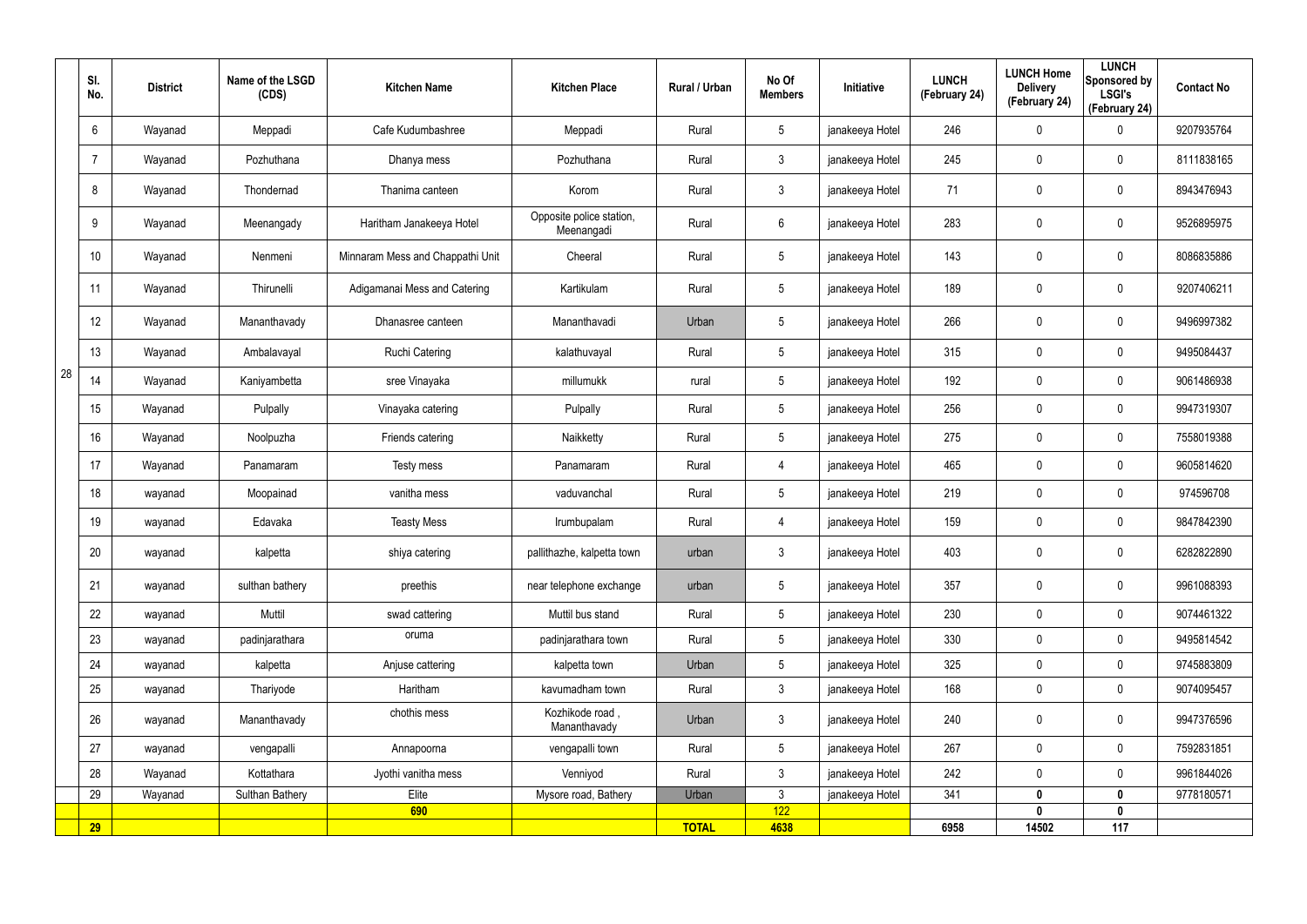| SI.<br>No. | <b>District</b> | Name of the LSGD<br>(CDS) | <b>Kitchen Name</b> | <b>Kitchen Place</b> | Rural / Urban | No Of<br>Members | Initiative | <b>LUNCH</b><br>n. An<br>rebruary 24) | <b>LUNCH Home</b><br><b>Delivery</b><br>(February 24) | <b>LUNCH</b><br>'Sponsored by<br><b>LSGI's</b><br>ebruary 24) | <b>Contact No</b> |
|------------|-----------------|---------------------------|---------------------|----------------------|---------------|------------------|------------|---------------------------------------|-------------------------------------------------------|---------------------------------------------------------------|-------------------|
|------------|-----------------|---------------------------|---------------------|----------------------|---------------|------------------|------------|---------------------------------------|-------------------------------------------------------|---------------------------------------------------------------|-------------------|

|                 | STATUS OF JANAKEEYA HOTELS FUNCTIONING IN DISTRICT<br>STATUS OF FOOD DISTRIBUTED THROUGH JANAKEEYA HOTELS AS ON 24.02.2022 |                    |                       |                                 |                         |                                              |                                          |  |
|-----------------|----------------------------------------------------------------------------------------------------------------------------|--------------------|-----------------------|---------------------------------|-------------------------|----------------------------------------------|------------------------------------------|--|
| <b>District</b> | <b>Total</b><br>Janakeeya Hotels                                                                                           | <b>Rural Units</b> | Urban<br>units        | <b>STATUS OF</b><br><b>FOOD</b> | Home<br><b>Delivery</b> | Food Sponsored<br>by LSGIs                   | <b>TOTAL Meals</b><br><b>Distributed</b> |  |
| <b>TVM</b>      | 109                                                                                                                        | 79                 | 30                    | 24,247                          | $\overline{0}$          | 13                                           | 24,260                                   |  |
| <b>KLM</b>      | 82                                                                                                                         | 72                 | 10 <sub>1</sub>       | 11601                           | $\overline{0}$          | 5 <sub>5</sub>                               | 11,606                                   |  |
| PTA             | 59                                                                                                                         | 54                 | 5 <sub>1</sub>        | $\overline{0}$                  | 4529                    | $\pmb{0}$                                    | 4,529                                    |  |
| <b>ALP</b>      | 89                                                                                                                         | 79                 | 10 <sub>1</sub>       | 6344                            | 2326                    | 40                                           | 8,710                                    |  |
| <b>KTM</b>      | 82                                                                                                                         | 74                 | 8 <sup>°</sup>        | 10110                           | 111                     | $\overline{2}$                               | 10,223                                   |  |
| <b>IDK</b>      | 51                                                                                                                         | 50                 |                       | 7166                            | $\overline{0}$          | $\mathfrak{Z}$                               | 7,169                                    |  |
| <b>EKM</b>      | 114                                                                                                                        | 81                 | 33                    | 20318                           | 1064                    | $\mathfrak{Z}$                               | 21,385                                   |  |
| <b>TSR</b>      | 97                                                                                                                         | 86                 | 11                    | 10,197                          | 3,924                   | 43                                           | 14,164                                   |  |
| PGT             | 102 <sub>1</sub>                                                                                                           | 92 <sub>1</sub>    | 10 <sup>°</sup>       | 14,584                          | $\overline{0}$          | 9 <sup>°</sup>                               | 14,593                                   |  |
| <b>MLP</b>      | 128                                                                                                                        | 107                | 21                    | 25,339                          | 5582                    | 13                                           | 30,934                                   |  |
| <b>WYD</b>      | 29                                                                                                                         | 24                 | 5 <sub>1</sub>        | 7162                            | $\overline{0}$          | $\overline{0}$                               | 7,162                                    |  |
| <b>KKD</b>      | 105                                                                                                                        | 75                 | 30 <sub>1</sub>       | 31,152                          | 890                     | 18                                           | 32,060                                   |  |
| <b>KNR</b>      | 89                                                                                                                         | 75                 | 14                    | 19,114                          | $\overline{0}$          | 11                                           | 19,125                                   |  |
| KSG             | 43                                                                                                                         | 37                 | 6 <sup>1</sup>        | 6889                            | $\overline{0}$          | $\overline{0}$                               | 6,889                                    |  |
| <b>Total</b>    | 1179                                                                                                                       | 985                | 194                   | 194,223                         | 18,426                  | 160                                          | 212,809                                  |  |
|                 |                                                                                                                            | 2249               |                       |                                 | 212,809                 |                                              |                                          |  |
| <b>Date</b>     | <b>Grand Total of meals</b><br><b>Distributed through</b><br>Janakeeya hotel as<br>on 24.02.2022                           | Urban<br>units     | <b>Total</b><br>units | Rs. 20 /Lunch<br><b>Parcel</b>  | Home<br><b>Delivery</b> | <b>LUNCH</b><br>sponsored by<br><b>LSGIs</b> | <b>Total Meals</b>                       |  |
| 24.02.2022      | 985                                                                                                                        | 194                | 1179                  | 194,223                         | 18,426                  | 160                                          | 212,809                                  |  |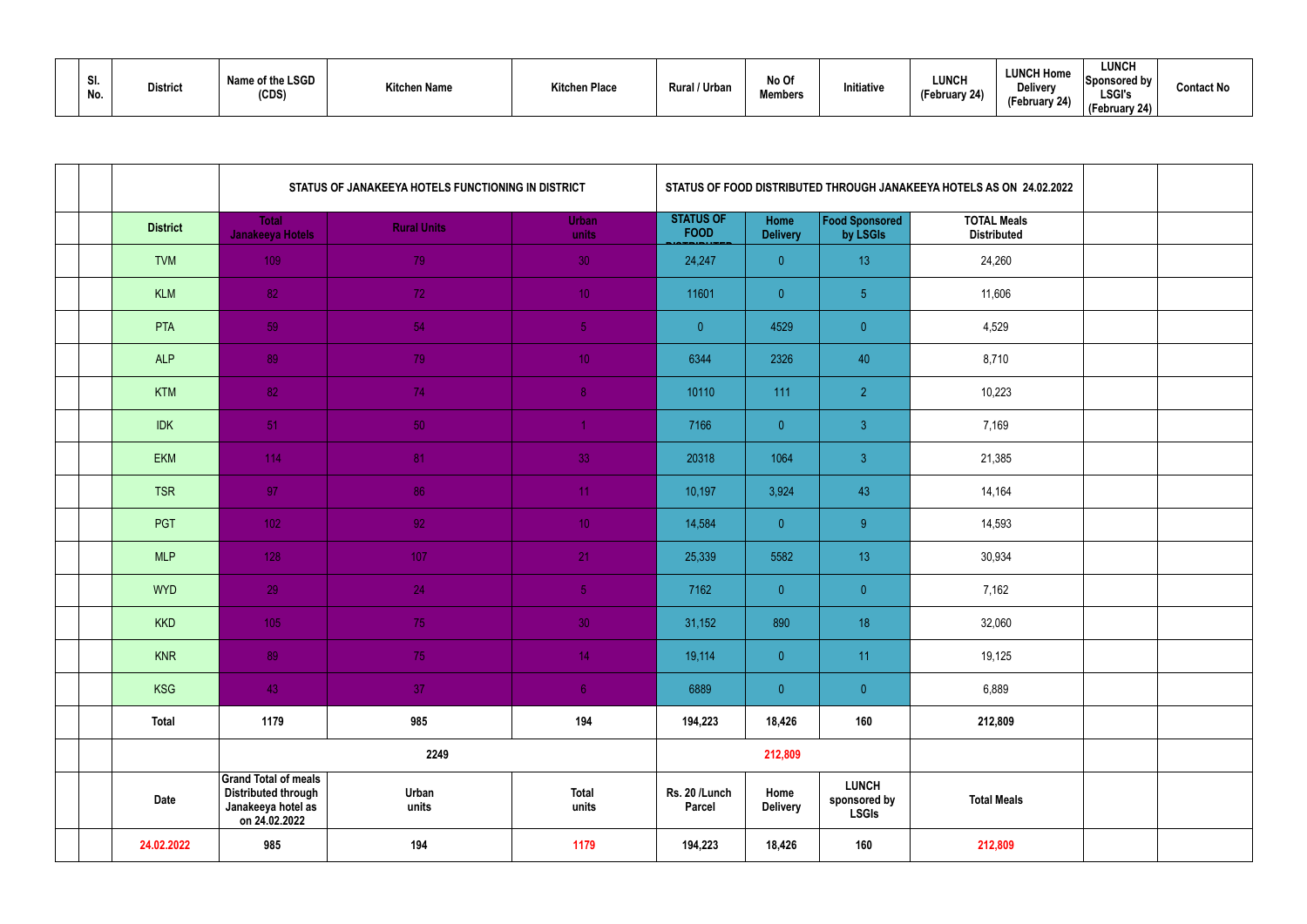| 31.<br>No. | <b>District</b> | Name of the LSGD<br>(CDS) | <b>Kitchen Name</b> | "itchen Place | Rural / Urban | No Of<br><b>Members</b> | Initiative | <b>LUNCH</b><br>$I$ Eahruary<br>$\sim$ epruary $241$ | <b>LUNCH Home</b><br>Delivery<br>(February 24) | <b>LUNCH</b><br><b>Sponsored by</b><br><b>LSGI's</b><br>(February 24) | <b>Contact No</b> |
|------------|-----------------|---------------------------|---------------------|---------------|---------------|-------------------------|------------|------------------------------------------------------|------------------------------------------------|-----------------------------------------------------------------------|-------------------|
|------------|-----------------|---------------------------|---------------------|---------------|---------------|-------------------------|------------|------------------------------------------------------|------------------------------------------------|-----------------------------------------------------------------------|-------------------|

| Districts with same number of hotels<br>(Each district use seperate cell for filling the | tvm                                                                                                                                                                                                                                                                                                                                                                                                                                                                                                                                    | Wayanad                                 | Alappuzha        | Malappuram     | Kozhikode      | Thrissur       | Kollam      |  |
|------------------------------------------------------------------------------------------|----------------------------------------------------------------------------------------------------------------------------------------------------------------------------------------------------------------------------------------------------------------------------------------------------------------------------------------------------------------------------------------------------------------------------------------------------------------------------------------------------------------------------------------|-----------------------------------------|------------------|----------------|----------------|----------------|-------------|--|
| details)                                                                                 | Kannur                                                                                                                                                                                                                                                                                                                                                                                                                                                                                                                                 | Kasaragod                               | Kottayam         | Palakkad       | Pathanamthitta | Ernakulam      | Kasaragod   |  |
| Districts with number of hotels increased                                                |                                                                                                                                                                                                                                                                                                                                                                                                                                                                                                                                        |                                         |                  |                |                |                |             |  |
| (Each district use seperate cell for filling the<br>details)                             |                                                                                                                                                                                                                                                                                                                                                                                                                                                                                                                                        |                                         |                  |                |                |                |             |  |
| Districts with number of hotels with zero entry of<br>meals                              | Thrissur(7)                                                                                                                                                                                                                                                                                                                                                                                                                                                                                                                            | Kasargod (9)                            | Kottayam(9)      | Alappuzha (38) | Malappuram(4)  | Kozhikode (05) | Kannur- (5) |  |
| (Each district use seperate cell for filling the<br>details)                             | pathanamthitta(15)                                                                                                                                                                                                                                                                                                                                                                                                                                                                                                                     | Trivandrum (8)                          | ERNAKULAM (17)   | Palakkad(4)    | Wayanad -(0)   | Idukki(5)      | Kollam (14) |  |
| New hotels started (numbers)                                                             |                                                                                                                                                                                                                                                                                                                                                                                                                                                                                                                                        |                                         |                  |                |                |                |             |  |
| New hotels started at (location)                                                         |                                                                                                                                                                                                                                                                                                                                                                                                                                                                                                                                        |                                         |                  |                |                |                |             |  |
|                                                                                          | TVM-tvm cds 2                                                                                                                                                                                                                                                                                                                                                                                                                                                                                                                          | janatha ruchikkoott asrayapazhakunnumel | Anad, Aruvikkara | kalliyoor      |                |                |             |  |
|                                                                                          | Kottayam-Ayarkkunnam,Aymanam,Chembu,Madappally,Pampady,melukav,TVPuram,vazhoor,                                                                                                                                                                                                                                                                                                                                                                                                                                                        |                                         |                  |                |                |                |             |  |
|                                                                                          | Alappuzha - Alappuzha North Alappuzha South Alappuzha South Alappuzha South Ambalappuzha North Ambalappuzha South Arattupuzha Arookutty Aroor Budhanoor Chennam<br>Pallippuram Cherthala Municipality Cherthala Municipality Cherthala South Ezhupunna Harippad Kadakkarappally Kainakary Kandalloor Kanjikuzhy Kodamthurath Krishnapuram Kumarapuram Kuthiyathode<br>Mavelikara Municipality Panavally Pandanad Pattanakkad Perumbalam Punnapra North Punnapra South Purakad Thaicattussery Thalavady Thannermukkom Thuravoor Vayalar |                                         |                  |                |                |                |             |  |
|                                                                                          | Ernakulam -arakuzha, aluva, asamanoor,chendamangalam,cheranallor, edaykattuvayall,kochi east,kothamangalam,kottappady, maradu, mudakuzha,pootrika, thirumarady, thrikkakara east, valakom                                                                                                                                                                                                                                                                                                                                              |                                         |                  |                |                |                |             |  |
|                                                                                          | Wayanad -Nil                                                                                                                                                                                                                                                                                                                                                                                                                                                                                                                           |                                         |                  |                |                |                |             |  |
|                                                                                          | Kozhikode- Kadalundi, Azhiyur, Thalakkulathur, Kkd north-1, Koyilandi South-1 (Today off)                                                                                                                                                                                                                                                                                                                                                                                                                                              |                                         |                  |                |                |                |             |  |
|                                                                                          | Idukki - edavetty, karimannoor, mankulam, vathikudy(karthika), senapathy, (Today off)                                                                                                                                                                                                                                                                                                                                                                                                                                                  |                                         |                  |                |                |                |             |  |
|                                                                                          | Thrissur - Kattor, Athirapilly, Eriyad, Engandiyur, Kuzhur, Mullurkara, Anthikkad                                                                                                                                                                                                                                                                                                                                                                                                                                                      |                                         |                  |                |                |                |             |  |
|                                                                                          | MALAPPURAM:Athavanadu, Edarikkodu, Ponnani Devi1, Arecode                                                                                                                                                                                                                                                                                                                                                                                                                                                                              |                                         |                  |                |                |                |             |  |
|                                                                                          | PALAKKAD: - PKD north, Pattambi, Nelliyampathy, Pattithara                                                                                                                                                                                                                                                                                                                                                                                                                                                                             |                                         |                  |                |                |                |             |  |
|                                                                                          | kannur- naduvil, kathirur, valapattanam, mattool, thallasery                                                                                                                                                                                                                                                                                                                                                                                                                                                                           |                                         |                  |                |                |                |             |  |
|                                                                                          |                                                                                                                                                                                                                                                                                                                                                                                                                                                                                                                                        |                                         |                  |                |                |                |             |  |

| Kollam                                                                     |                                                    |
|----------------------------------------------------------------------------|----------------------------------------------------|
| Kasaragod                                                                  |                                                    |
|                                                                            |                                                    |
|                                                                            |                                                    |
| Kannur- (5)                                                                |                                                    |
| Kollam (14)                                                                |                                                    |
|                                                                            |                                                    |
|                                                                            |                                                    |
|                                                                            |                                                    |
|                                                                            |                                                    |
| Arattupuzha Arookutty Aroor Budhanoor Chennam<br>rmukkom Thuravoor Vayalar | Kodamthurath Krishnapuram Kumarapuram Kuthiyathode |
| pootrika, thirumarady, thrikkakara east, valakom                           |                                                    |
|                                                                            |                                                    |
|                                                                            |                                                    |
|                                                                            |                                                    |
|                                                                            |                                                    |
|                                                                            |                                                    |
|                                                                            |                                                    |
|                                                                            |                                                    |